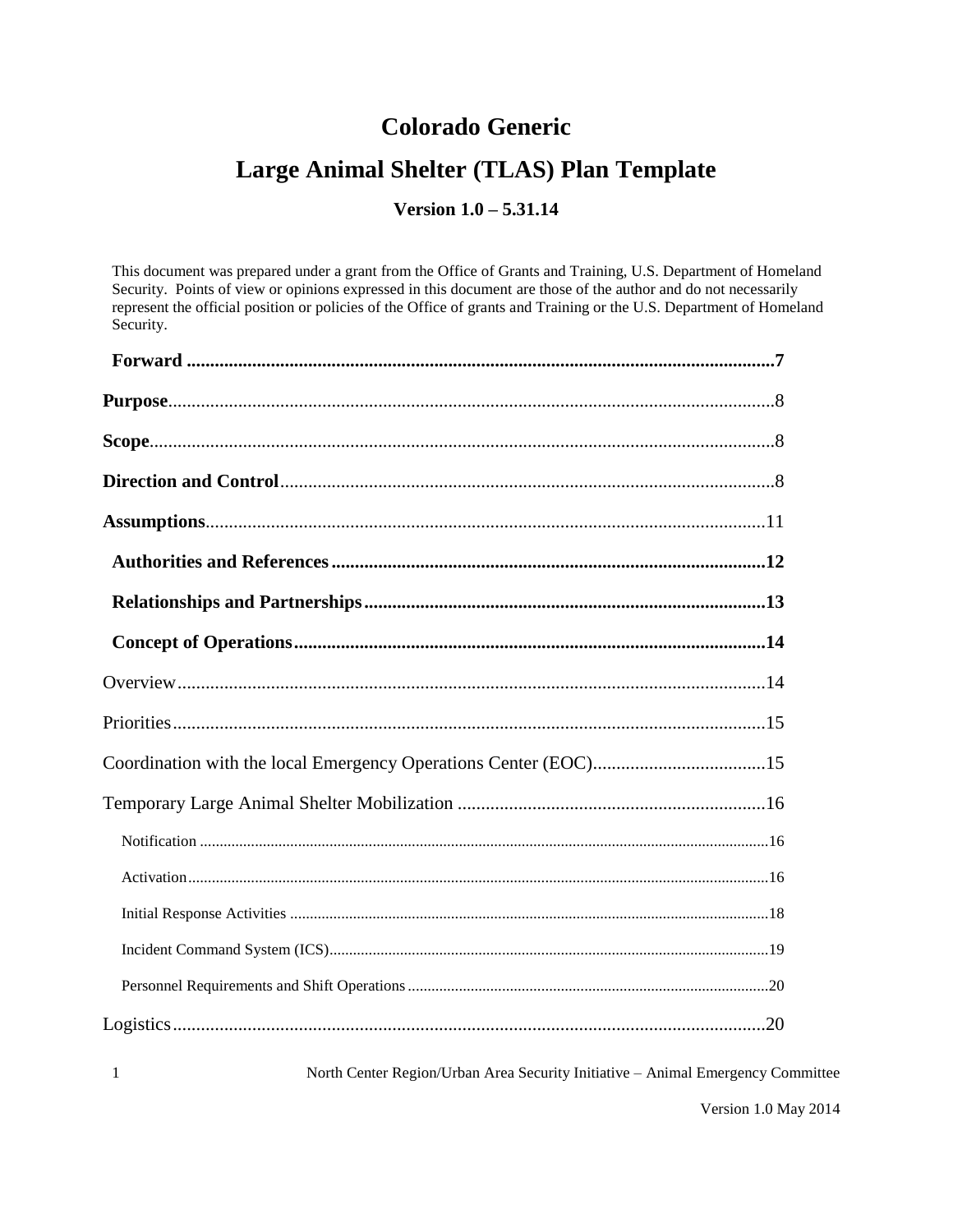| North Center Region/Urban Area Security Initiative - Animal Emergency Committee<br>2 |  |
|--------------------------------------------------------------------------------------|--|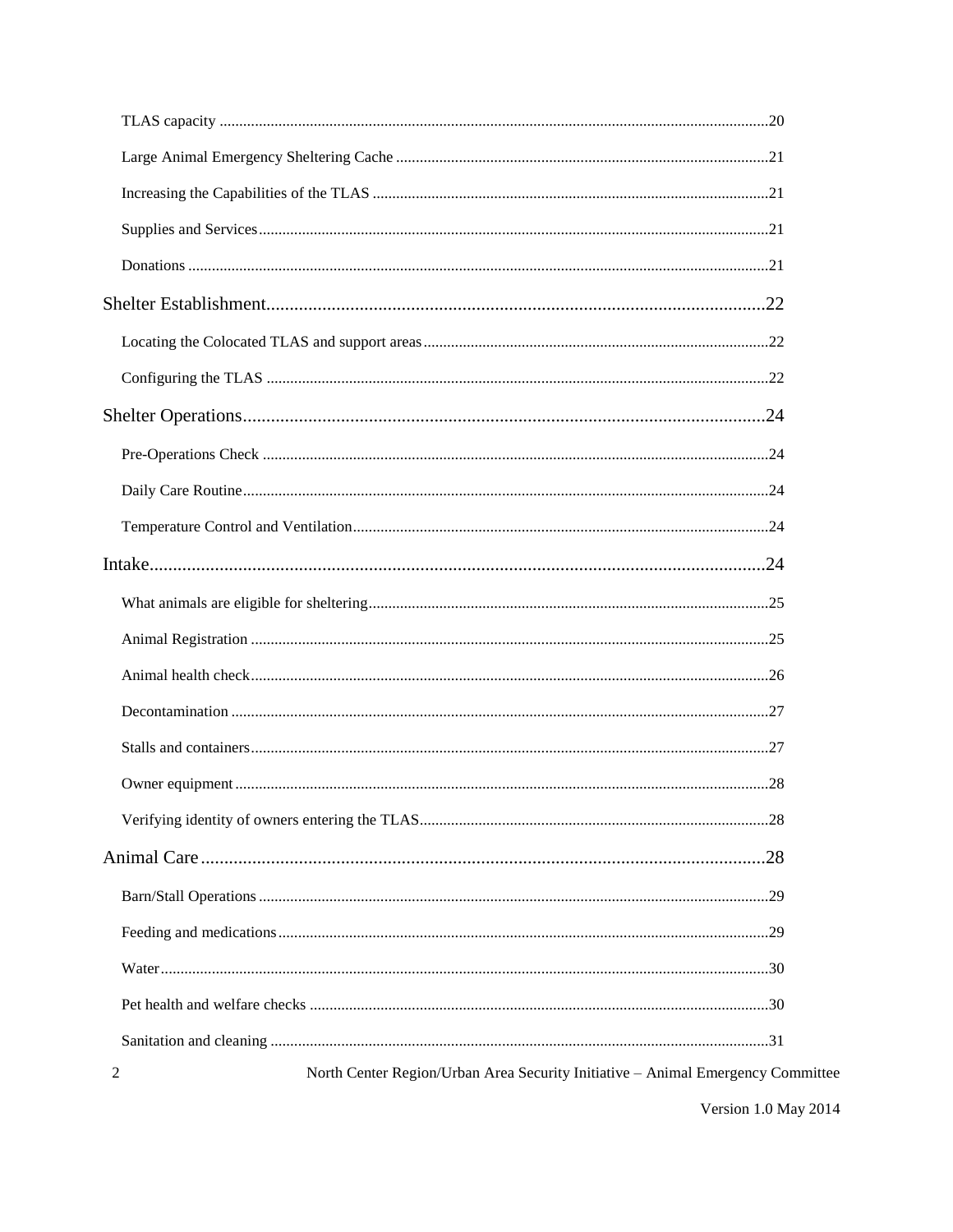| Sick36 |  |
|--------|--|
|        |  |
|        |  |
|        |  |
|        |  |
|        |  |
|        |  |
|        |  |
|        |  |
|        |  |
|        |  |
|        |  |
|        |  |
|        |  |
|        |  |
|        |  |
|        |  |
|        |  |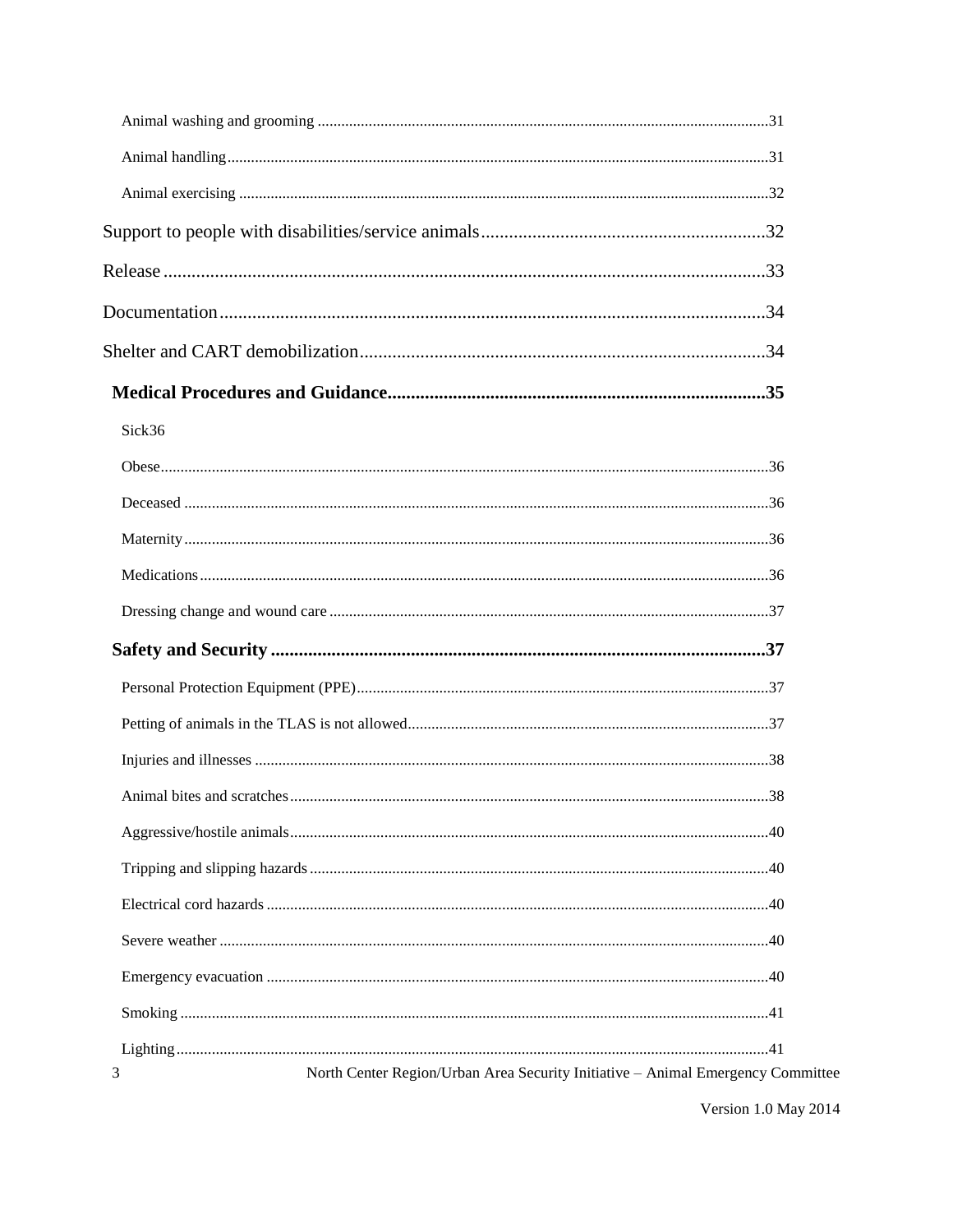$\overline{4}$ 

North Center Region/Urban Area Security Initiative - Animal Emergency Committee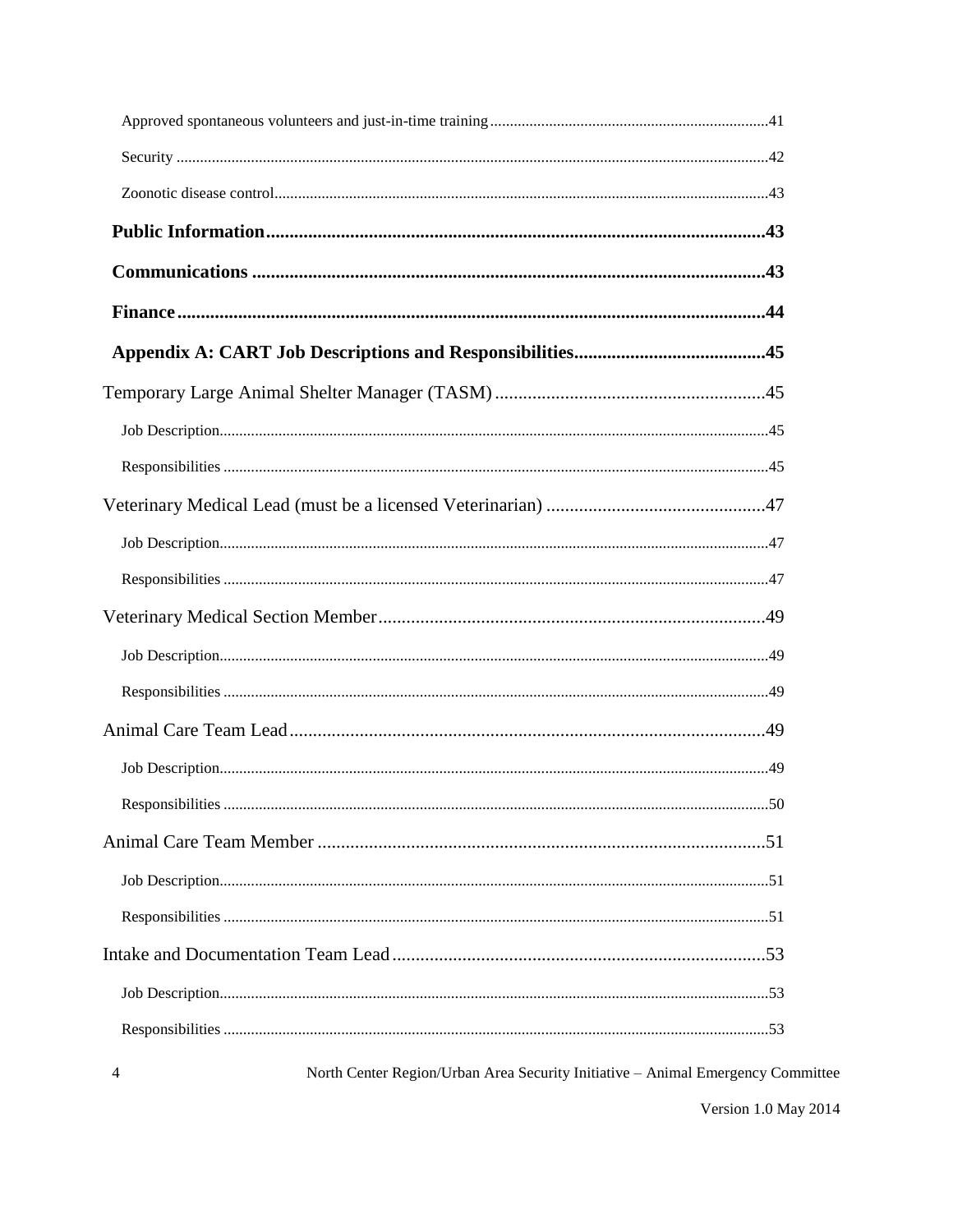| North Center Region/Urban Area Security Initiative - Animal Emergency Committee<br>5 |  |
|--------------------------------------------------------------------------------------|--|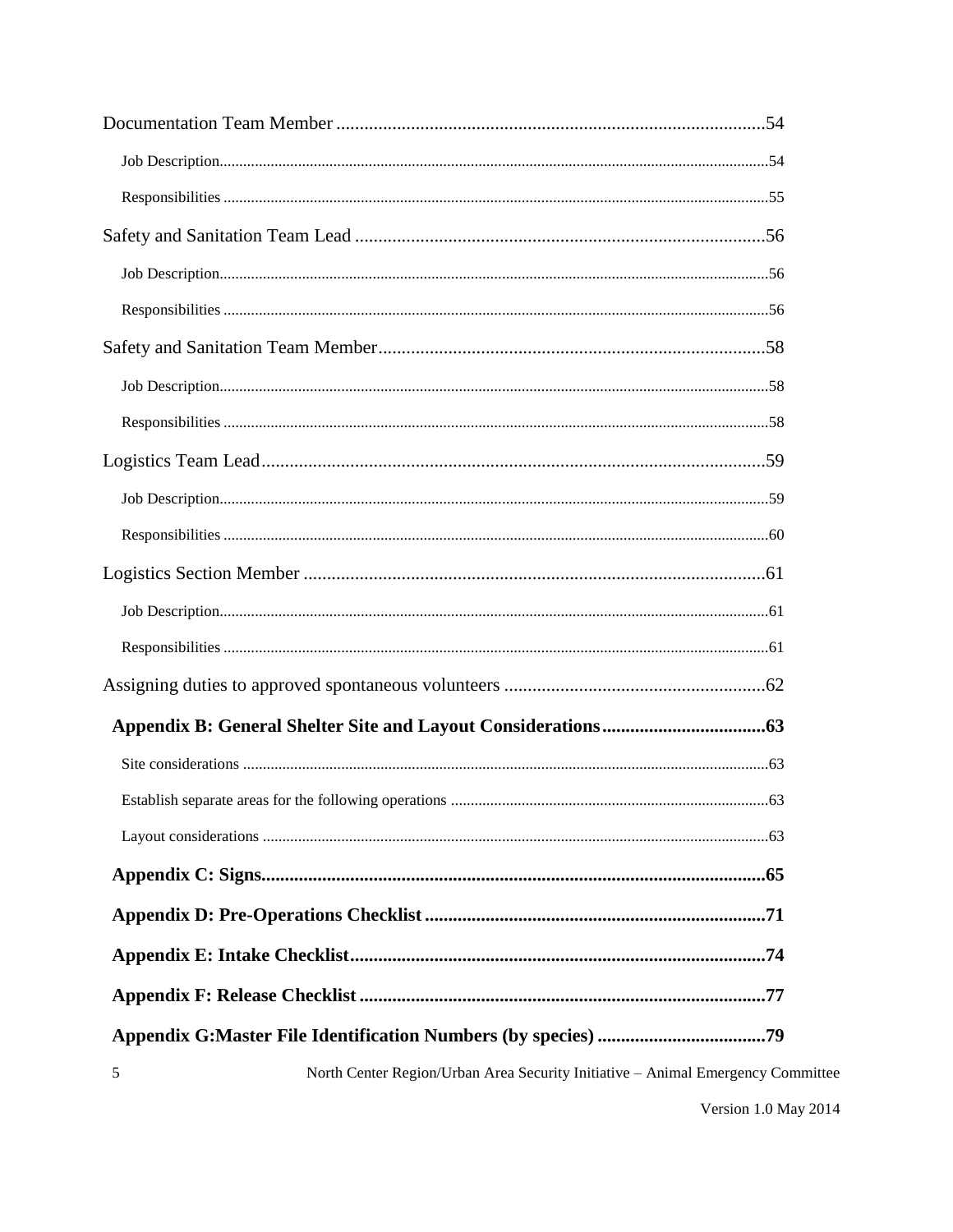| Supplement A: Important Contacts (fill in local contacts by jurisdiction) 109 |  |
|-------------------------------------------------------------------------------|--|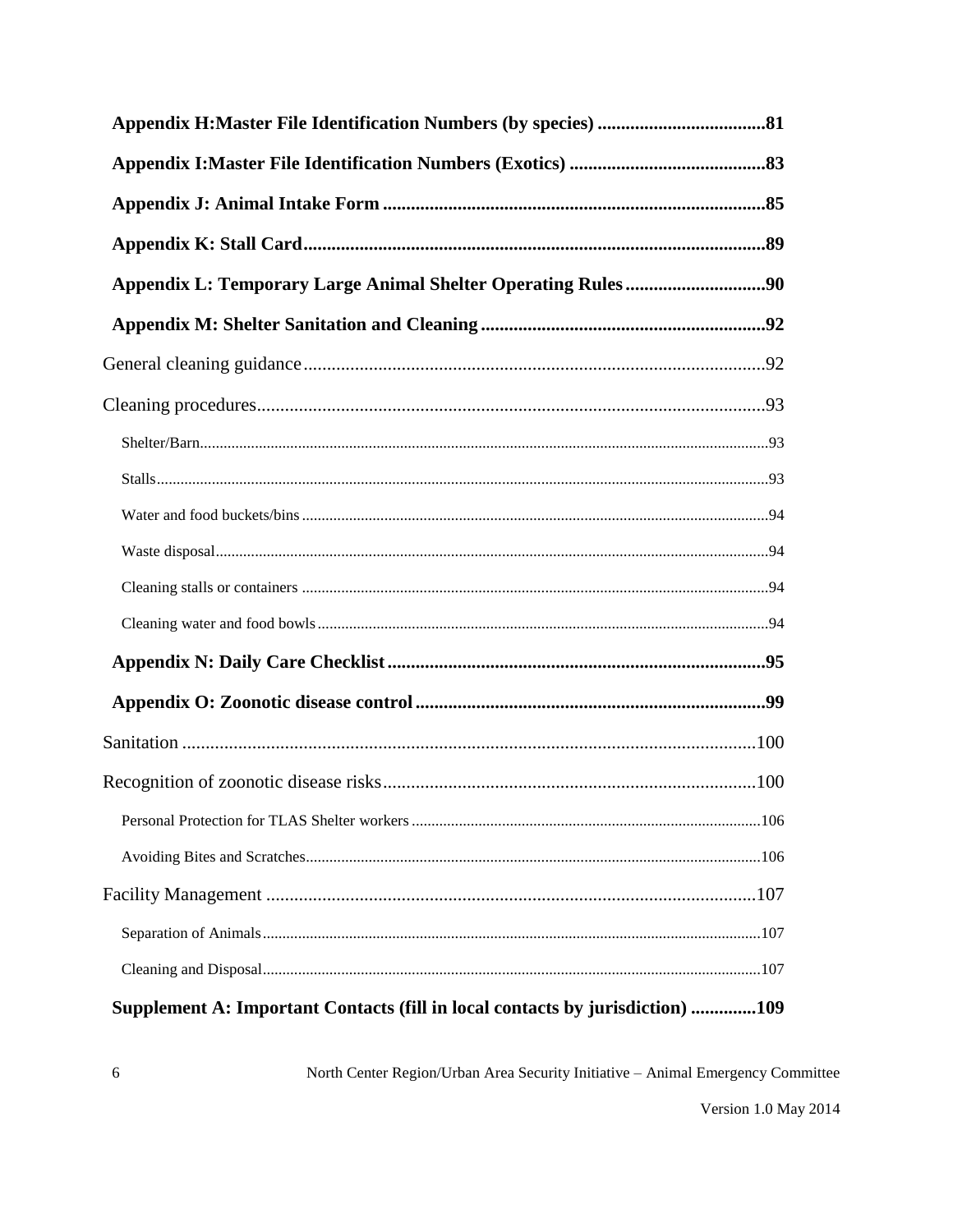# <span id="page-6-0"></span>**Forward**

This Generic Plan is intended to provide general guidance for the sheltering of companion livestock/backyard livestock during an emergency or disaster as well as to provide a template large animal shelter plan that can be customized to meet the local Authority Having Jurisdiction's (AHJs) needs. It establishes procedures for the establishment, operation, and demobilization of Temporary Large Animal Shelter (TLAS) and provides suggestions and identification of key points and critical issues useful in the event response.

Local Offices of Emergency Management (OEMs), County/Community Animal Response Teams (CARTs) or other authorized animal response and sheltering organizations are invited to utilize this Generic Plan as a basis for their own local plan, editing and making changes to the Generic Plan as necessary to conform to local animal emergency planning and response needs. Areas of Blue Text [i.e. "insert here" types of areas] are designed to be modified to represent appropriate local jurisdictional authorities, agencies or organizations who need to be incorporated into the overall jurisdictional plan.

**All emergencies are local and therefore the local AHJ always has the option and latitude to respond to an emergency involving animals in the way and method that best suits the entity involved.**

NOTE: *Throughout this Generic Plan an ESF6A is referenced. In Colorado, some counties are in the process of moving coordination for Animals out of their ESF11 Annex and into an ESF6A Annex. If this Generic Plan is utilized in a county that is retaining Household Pet and Service Animal coordination under ESF11 all county level references to ESF6a may be eliminated in order to prevent confusion. (At the State of Colorado level, ESF6A is utilized by the State Emergency Operations Plan (EOP) and at the State Emergency Operations Center (SEOC) for the coordination of Animals.)*

The remainder of this page intentionally left blank.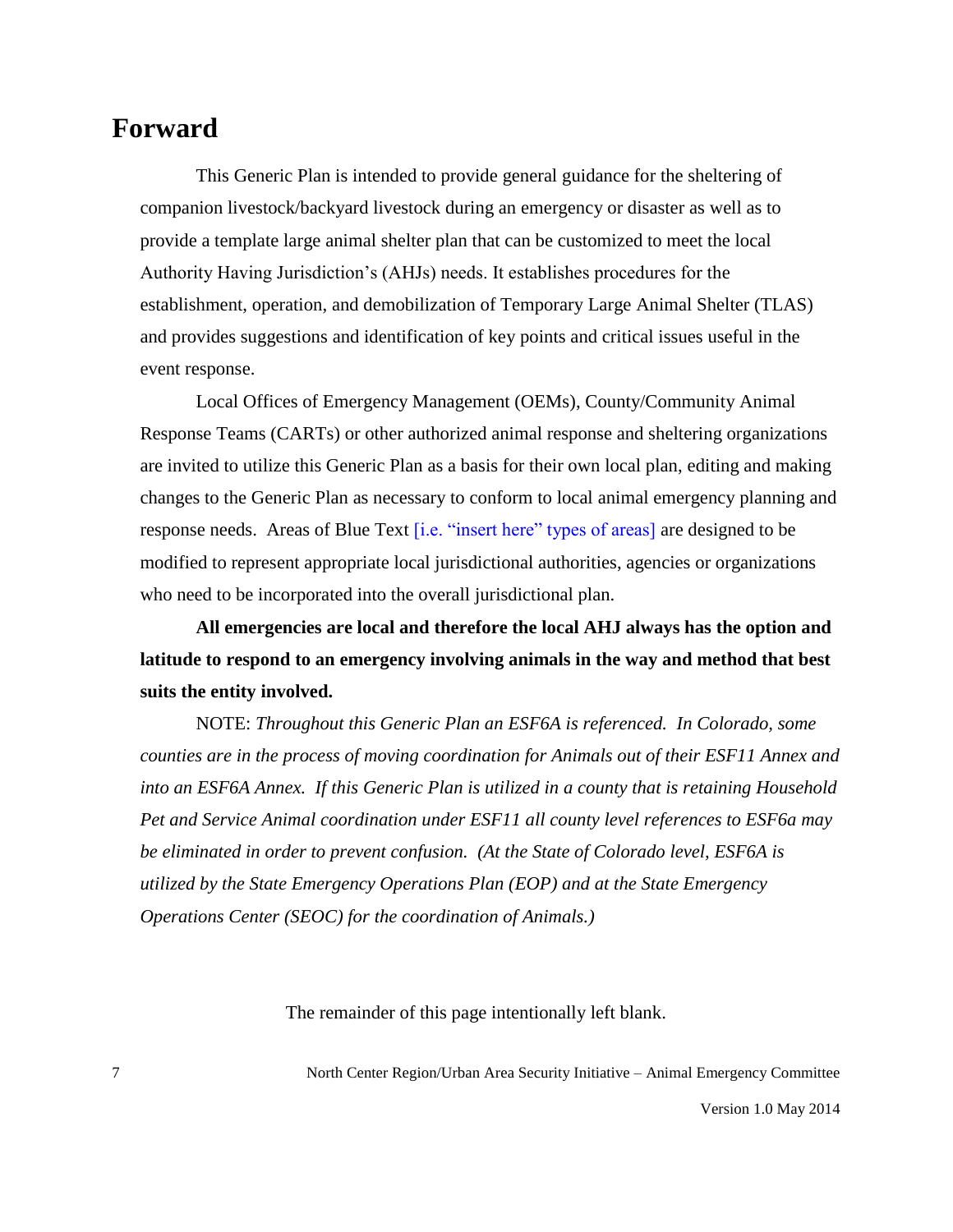# **Introduction**

The Temporary Large Animal Sheltering Plan is a component of the [insert name of Jurisdiction Having Authority (AHJ)] disaster response plan. This plan provides comprehensive guidance and procedures for establishing and operating a Temporary Large Animal Shelter (TLAS). The Pets Evacuation and Transportation Standards Act of 2006, requires local jurisdictions to incorporate pets into disaster preparedness and response plans at the local level. This plan is for companion or large livestock species which are not included in the Pets Evacuation and Transportation Standards Act, nevertheless many Colorado citizens keep livestock as pets or companions and expect that these animals will be treated in a similar fashion as their pets during disaster events. Thus this plan is designed for those types of animals and to meet public expectations.

This plan is divided into a base plan and several Appendixes and Supplements that provide guidance to Community/County Animal Response Teams (CARTs) or other authorized agencies for the evacuation and sheltering of animals. In this Plan the term "CART" is used to broadly describe authorized animal disaster sheltering management/staff and volunteers.

### <span id="page-7-0"></span>**Purpose**

This plan is intended to provide general guidance for the sheltering of companion and large livestock during an emergency or disaster as well as a large animal shelter plan congruent to the overall AHJ Emergency Operations Plan (EOP). It establishes colocated/Stand-alone Temporary Large Animal Shelter (TLAS).

### <span id="page-7-1"></span>**Scope**

The plan applies to the [insert Jurisdictional Area Name/Description]. The CART will utilize this plan for all activations requiring large animal emergency sheltering.

### <span id="page-7-2"></span>**Direction and Control**

#### **General**

This Plan shall be activated when the Incident Command (IC) or Office of Emergency Management (OEM) determines that there is a potential for a disaster that entails a

North Center Region/Urban Area Security Initiative – Animal Emergency Committee

Version 1.0 May 2014

#### 8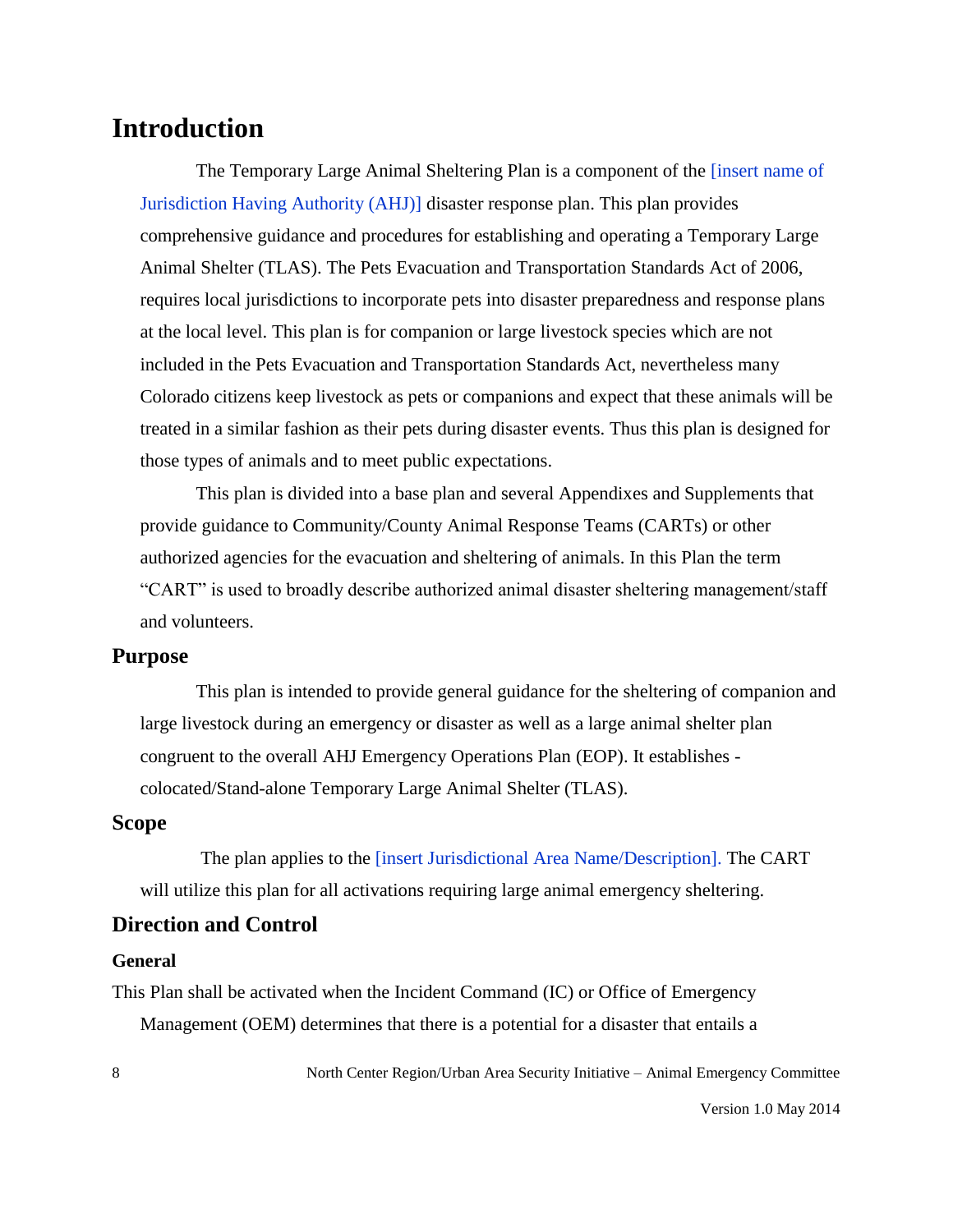significant increase in animal-care needs in [insert Jurisdictional Area Name/Description] due to threat to public safety, property or the environment. This potential may be reached when conditions pose a threat to animals such that an appropriate response exceeds the normal capacity of the AHJ to meet animal-care needs. The decision to implement the Plan may be coordinated with neighboring jurisdiction emergency management or the State Office of Emergency Management for optimal effectiveness.

#### **Response Requirements**

The designated primary and support agencies must plan to be self-sufficient as possible during the first 72 hours following an event, when there may be only limited assistance from local or state agencies.

#### **Functions**

Animal-related services under this Plan are categorized in the following functional areas (indicated in italics), followed by the agencies assigned responsibility for leading or supporting each function.

*Assist emergency responders with animal emergency care.*

• [insert names of Animal Control Agency, CART, Humane Society or other primary and support agencies]

*Provide humane care and handling of animals before, during, and after disasters and arrange for veterinary treatment or euthanasia, as required.*

> • [insert names of Animal Control Agency, CART, Humane Society or other primary and support agencies]

*Provide appropriate equipment and supplies for pre- and post-disaster sheltering and care of household animals and other companion animals.*

> • [insert names of Animal Control Agency, CART, Humane Society or other primary and support agencies]

*Provide emergency medical care to injured or ill animals.*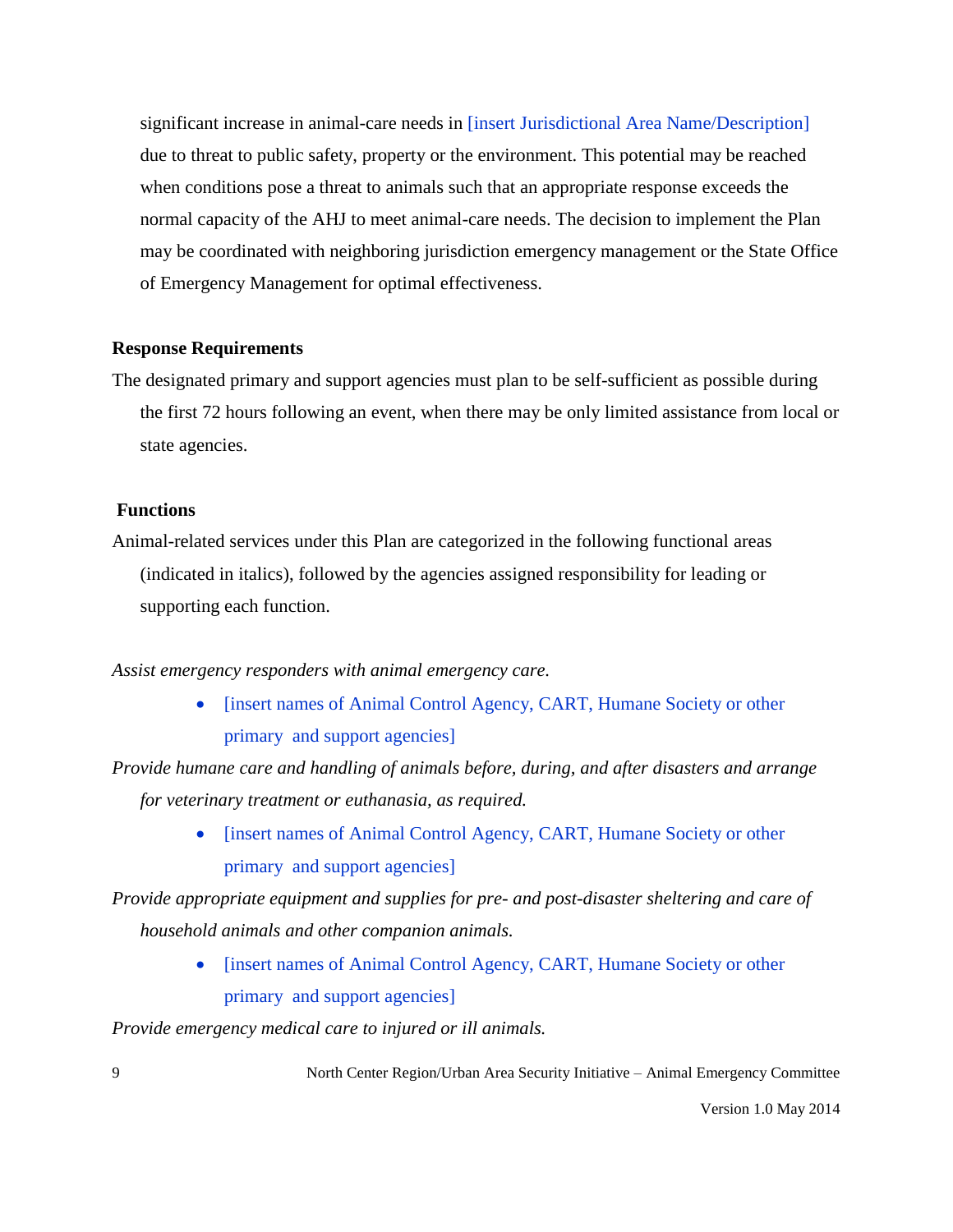• [insert names of Veterinary Reserve Corps, CART veterinarians, Humane Society or other primary and support agencies]

*Remove and properly dispose of animal carcasses.*

• [insert names of Animal Control Agency, CART, Humane Society or other primary and support agencies]

*Release information to the general public through public information officials who are officially sanctioned by incident command or emergency management, regarding such issues as animal shelter locations, quarantine areas, rabies alert, public service information announcements, etc.*

> • [insert names of Animal Control Agency, CART, Humane Society or other primary and support agencies]

Organization and Assignment of Responsibilities

#### Primary Agencies

[insert AHJ]

[insert AHJ Emergency Management]

[insert Department of Health as appropriate]

[insert Department of Environment as appropriate]

[insert Animal Control Agency as appropriate]

[insert other Primary Agencies as appropriate]

#### Leadership

[insert AHJ Coordinator] [insert Animal Control Agency Leader as appropriate] [insert CART Leader(s) as appropriate.] [insert other Agencies Leadership as appropriate]

#### Support Agencies

[insert Support Agencies as appropriate]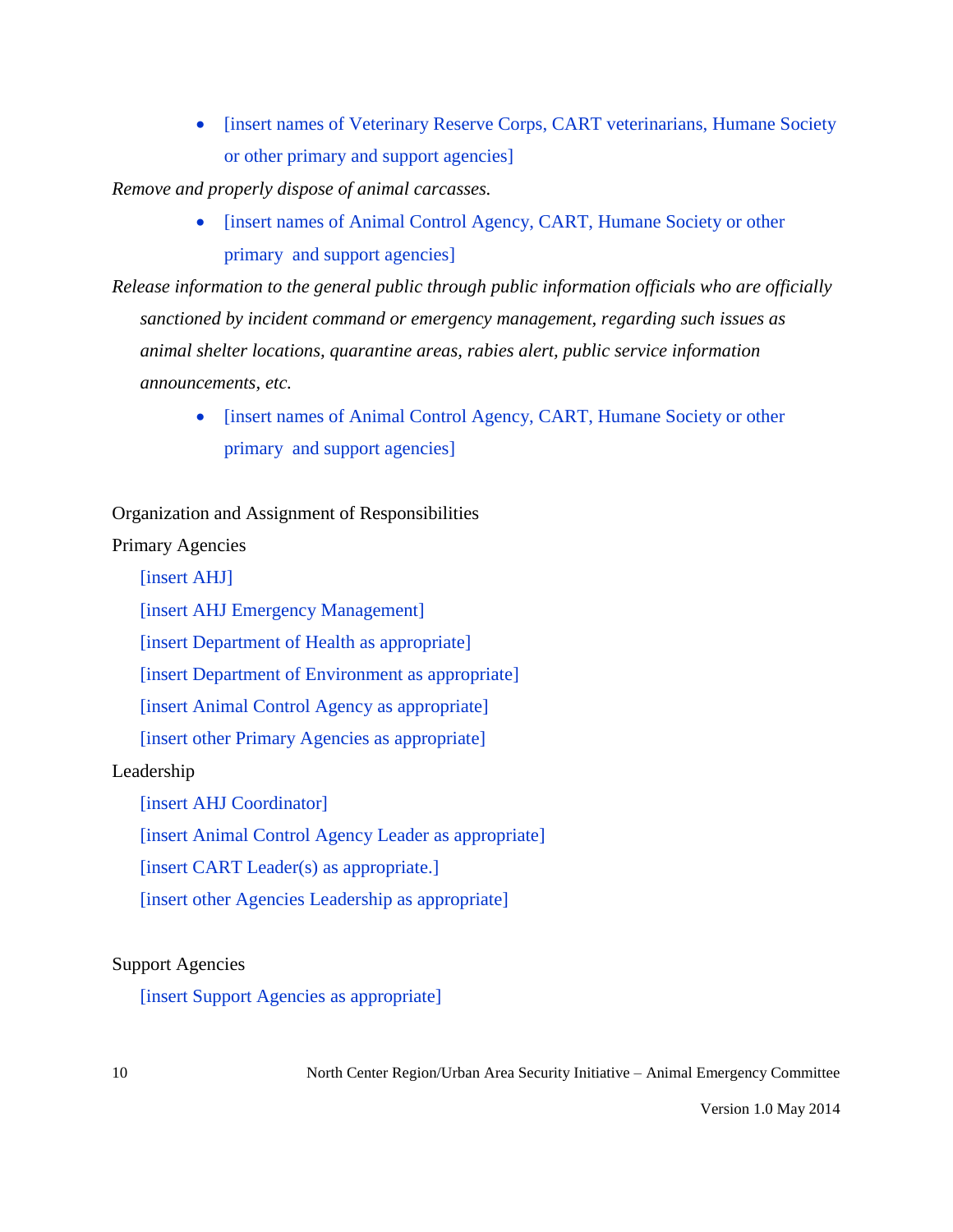### <span id="page-10-0"></span>**Assumptions**

- The evacuation, protection and care of companion and large livestock is the responsibility of the owner.
- Any emergency resulting in the evacuation of residents to an emergency shelter will also result in the evacuation of companion and large livestock – and accommodation must be made for these animals.
- Up to 65% of evacuated or displaced residents will have the need to also evacuate and care for one or more household pets - some of these residents will also have companion or large livestock requiring evacuation and care.
- Evacuation failures will occur if residents are not provided with an option for the safe and healthy disaster sheltering of their animals during the event.
- Many displaced residents will require disaster sheltering of their animals for the duration of the event or longer in order to manage the disruption of their normal work and living routines.
- Household pets, as defined by the Federal Emergency Management Agency (FEMA) are, "A domesticated animal, such as a dog, cat, bird, rabbit, rodent, or turtle that is traditionally kept in the home for pleasure rather than for commercial purposes, can travel in commercial carriers, and be housed in temporary facilities. Household animals do not include reptiles (except turtles), amphibians, fish, insects/arachnids, farm animals (including horses) and animals kept for racing purposes." However, [insert AHJ name] may elect to shelter animals considered as pets by their owners, including horses and large livestock, although not included in the FEMA definition. The TLAS should accept these types of animals depending on training and capabilities of the shelter and personnel and approval by the AHJ.
- Most disasters will not meet the FEMA threshold for reimbursement; therefore, therefore it should not be expected that FEMA will provide reimbursement for expenses associated with establishing the TLAS.
- The CART team will direct and control all TLAS related activities, as outlined in this plan.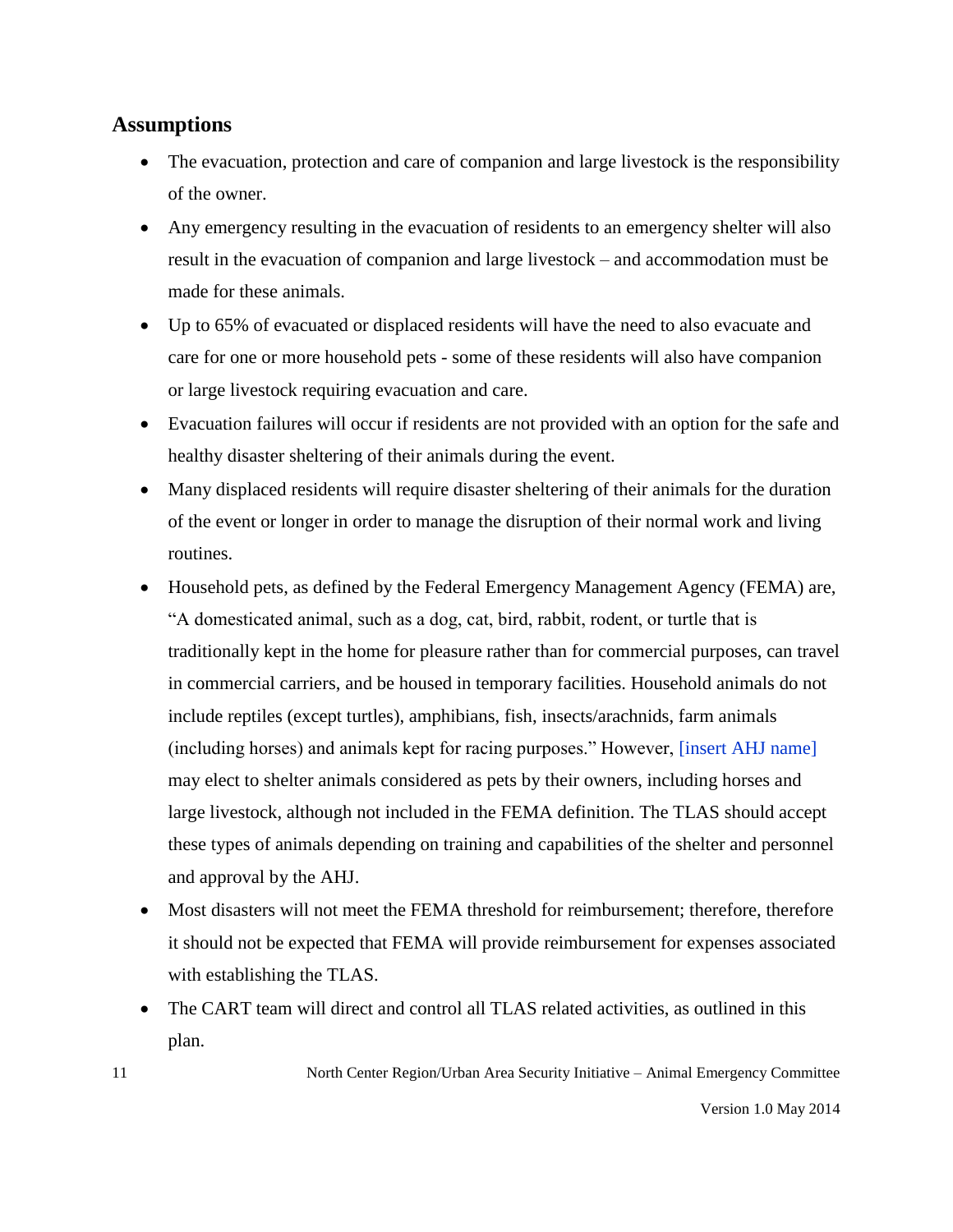- A TLAS is not generally colocated with the human shelter. However, it may have many of the same attributes as a colocated shelter in that horse and large livestock owners may have the capability and choose to shelter at the site of the TLAS in order to care for their animals. Considerations for where they will house on site and provision of facilities for on-site housing for owners should be made as it will result in a safer and more sanitary environment for all concerned.
- The CART should coordinate logistics support with ESF11 at the EOC or the EOC Logistics section.
- In TLAS the CART may be called upon to provide total care for some or all of the animals in the TLAS shelter including food, water, exercise, cleaning and basic medical care. In some cases, owners may choose to shelter at the TLAS and may choose to provide services and care for their own animals. Thus a TLAS may often have the attributes of both a stand-alone and a colocated animal shelter situation.
- In the TLAS the CART team will provide, in the absence of owner care, for all aspects of security, accountability, routine care, cleaning and oversight of the TLAS.
- Animals of both known and unknown owners may be sheltered in the TLAS. Animals with unidentified owners may be housed separately, if facilities permit, from known owned animals in order to provide precautionary isolation measures.
- The CART will only provide basic first aid and emergency care to stabilize an animal. Owners are ultimately responsible for the transfer of their animals to veterinary clinics, or for obtaining a private veterinarian and for any additional emergency care for their animals at the TLAS. Services provided by CART will not be billed to the owner.
- Mutual aid may be available from other Colorado CARTs or animal response teams or the Colorado Veterinarian Medical Reserve Corps. Mutual aid requests for TLAS support should be made through the local EOC.

# <span id="page-11-0"></span>**Authorities and References**

Animals Evacuation and Transportation Standards Act of 2006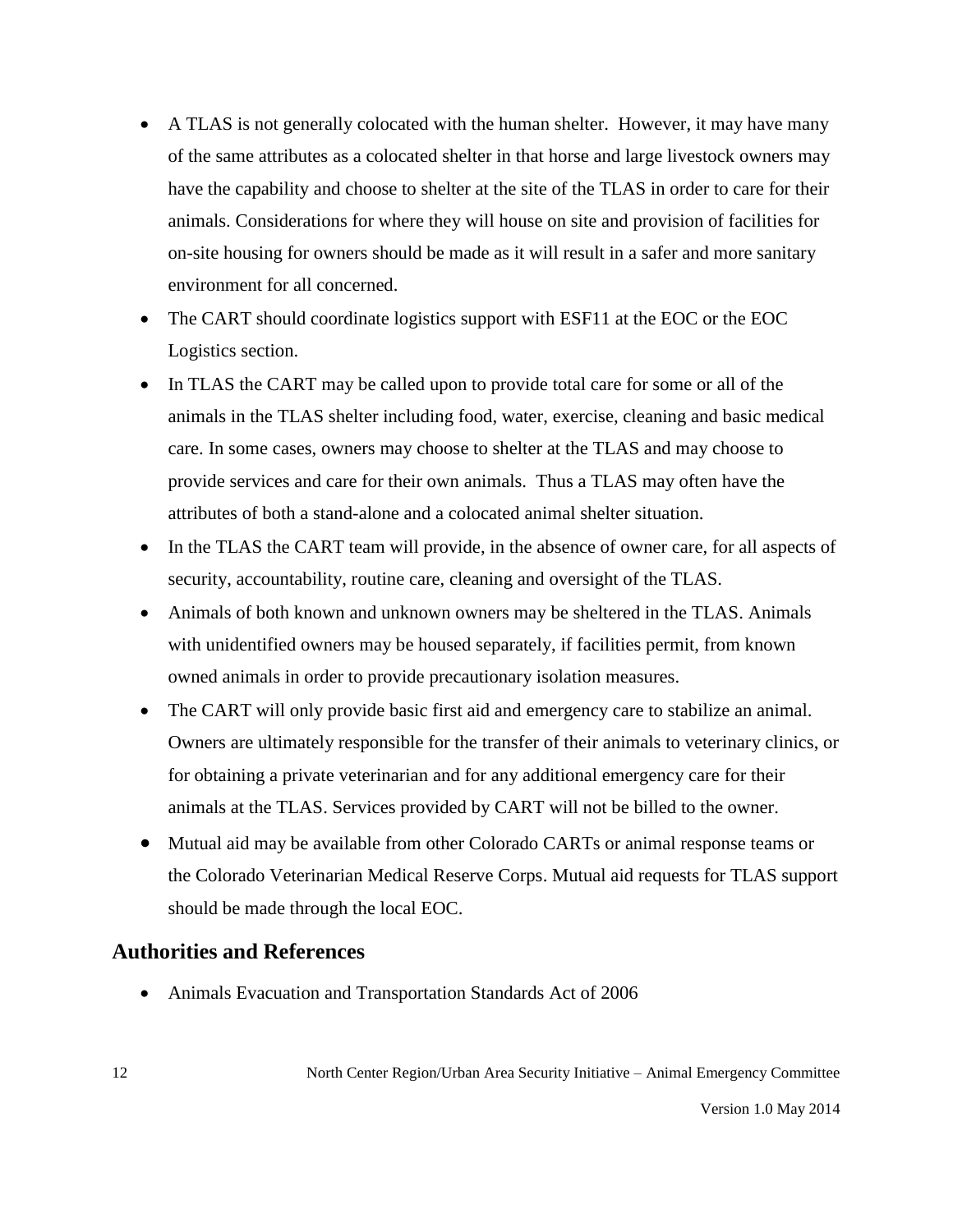- Federal Emergency Management Agency (FEMA) Disaster Assister Assistance Policy 9523.19, "Eligible Costs Related to Pet Evacuations and Sheltering"
- Americans with Disabilities Act, Title II and III, September 15, 2010.
- Colorado Revised Statute 25-4-603, "Animal Bite Reporting"
- Colorado Revised Statute 25-4-604, "Health Department Notice for Quarantine"
- [insert local County Emergency Operations Plan, date here].
- [insert local County Emergency Operations Plan, ESF6 Appendix, date here].
- [insert local County Emergency Operations Plan, ESF11 and/or ESF6A (if applicable) Appendix, date here].
- [insert other appropriate local statue authorities and references, date here].
- "Guidance for Planning for Integration of Functional Needs Support Services in General Populations Shelters," FEMA, November 2010.
- "Disaster Sheltering for Companion Animals," American Humane Association, 2010.
- "Developing and Maintaining Emergency Operations Plans," Comprehensive Preparedness Guide (CPG) 101*,* FEMA, November 2010.

### <span id="page-12-0"></span>**Relationships and Partnerships**

Several agencies and nonprofit animal response organizations may have responsibilities for the care of animals during a disaster. The following describes the responsibilities and relationships of these organizations:

- **[insert AHJ here] Office of Emergency Management** is responsible for coordinating the resources necessary to assist owners in the evacuation and care of their animals during a disaster. This office will activate the agencies and organizations, listed below, to shelter animals of known owners. The local Emergency Operations Center, Emergency Support Function 11 or 6A, will assist the CART in attempting to reunite animals with owners.
- **[insert AHJ here] Community/County Animal Response Team (CART)** is responsible for establishing and managing a Temporary Large Animal Emergency Shelter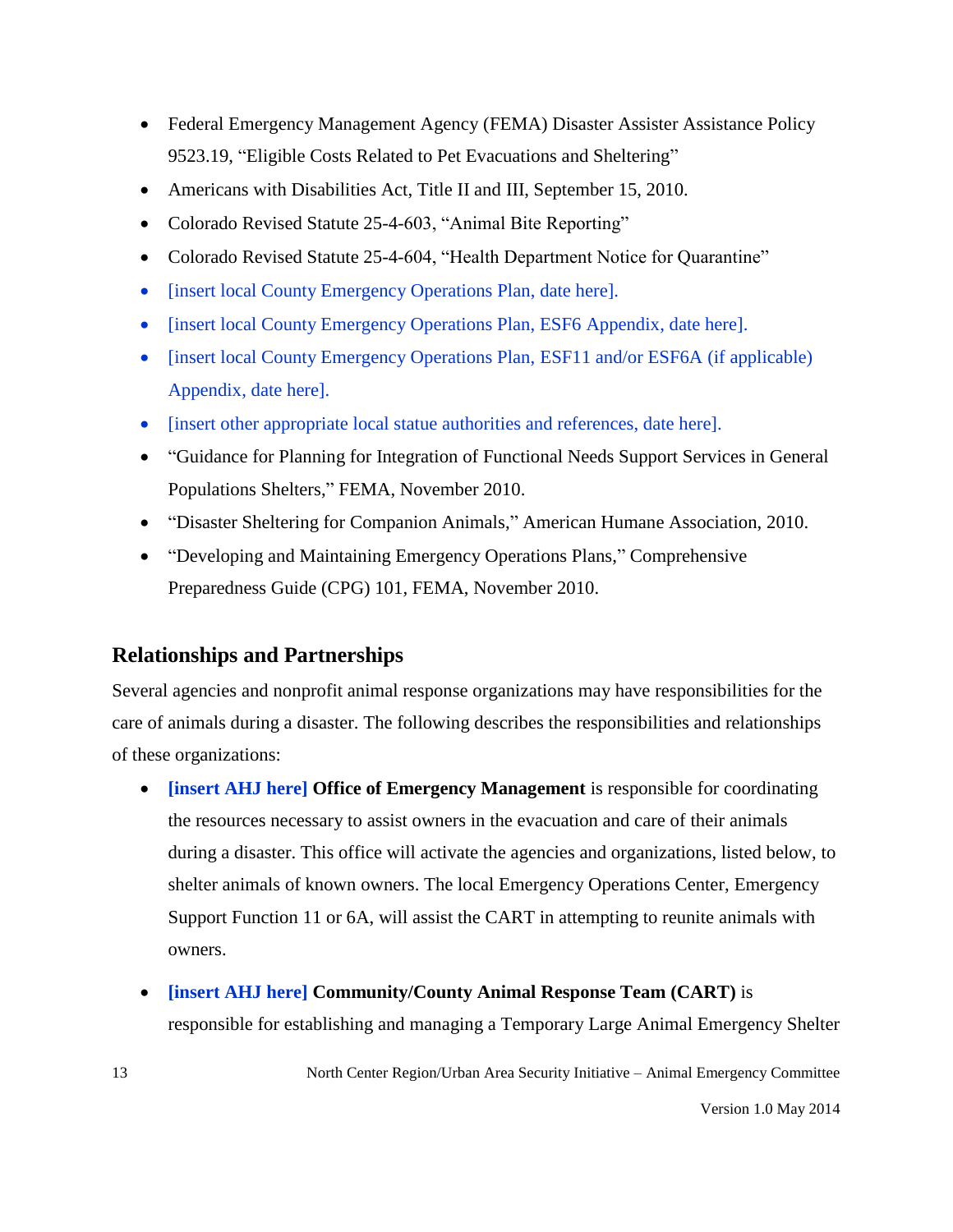(TLAS) for animals of known owners. Usually, the TLAS shelter will be not established at the same location as the human shelter, i.e. a colocated shelter, making the TLAS a stand-alone temporary animal shelter. However, it may have many of the same attributes as a colocated shelter in that horse and large livestock owners may have the capability and choose to shelter at the site of the TLAS in order to care for their animals. Considerations for where they will house on site and provision of facilities for on-site housing for owners should be made as it will result in a safer and more sanitary environment for all concerned. The CART will establish a TLAS that is secure and provides for the basic needs of animals (food, water, shelter), and will maintain the shelter in a manner that does not promote the spread of disease between animals, or between animals and humans.

- **[insert name of AHJ Animal Control]** is responsible for assisting with animal evacuation, rescue of stranded animals or capture of loose animals. Animal Control and the CART are responsible for the care and final disposition of animals without identified owners. Animal Control and the CART will assist with efforts to locate animal owners and reunify them with their separated animals.
- **Colorado Veterinarian Medical Reserve Corps (COVMRC)** can be activated to provide additional personnel to the TLAS, if required.
- **Other Colorado CARTs** may be available to provide mutual aid to the CART when animal sheltering requirements exceed county resources and capabilities.

# <span id="page-13-0"></span>**Concept of Operations**

### <span id="page-13-1"></span>**Overview**

 The TLAS is intended to function as both a short term and a long term shelter. A short term shelter is one that operates for fewer than 72 hours. Short term shelters will have less capabilities than long term shelters. Long-term shelters have greater capabilities that may include animal wash areas and a greater division of animals. This greater division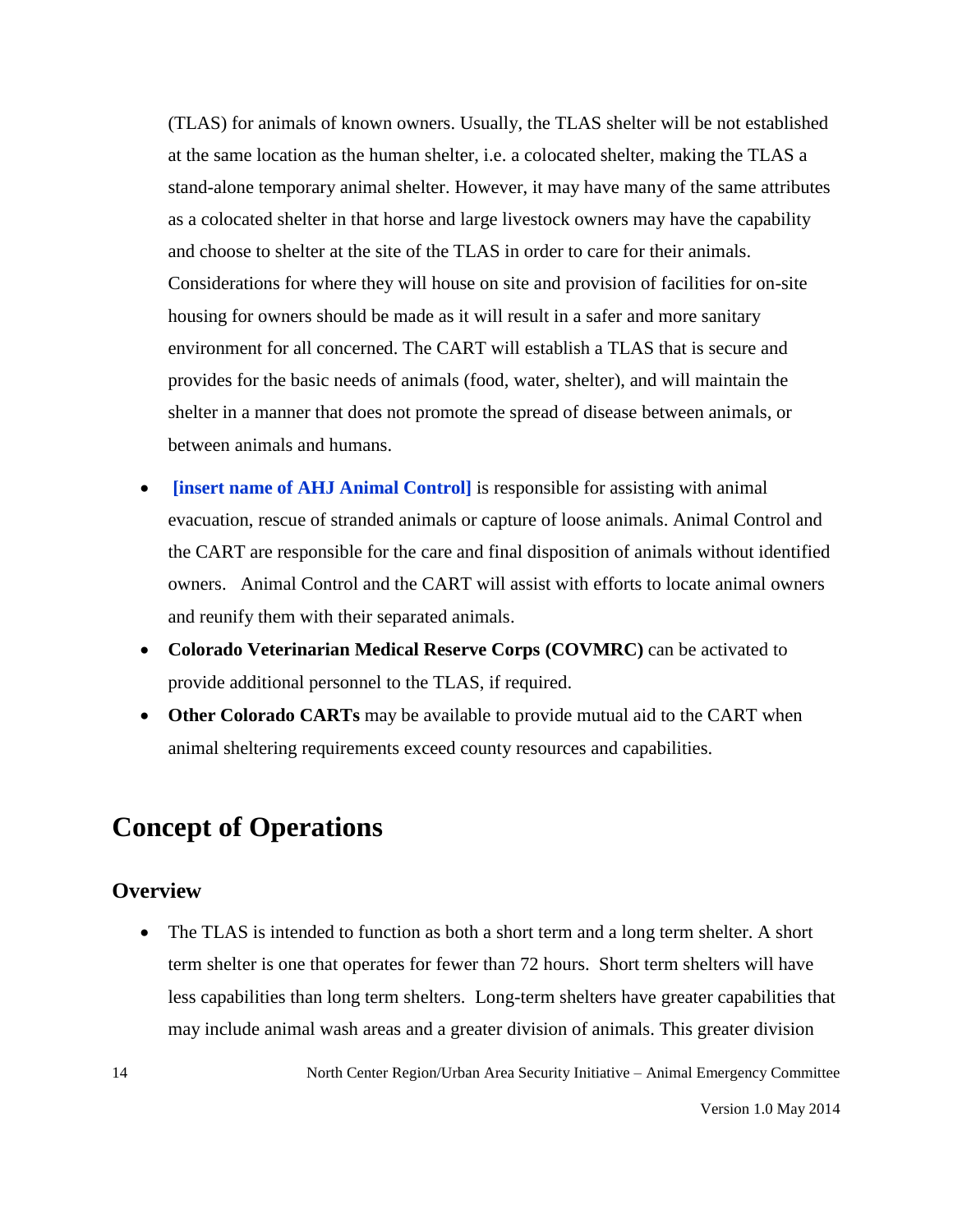may include having separate areas for difficult animals, very old animals, or animals showing aggressive behavior.

• The TLAS is usually not a component of the human sheltering response.

# <span id="page-14-0"></span>**Priorities**

- The priorities of this plan are:
	- 1. To protect the health and safety of staff, volunteers, clients and visitors.
	- 2. To protect the health and safety of animals being sheltered under this plan.
	- 3. To protect the property/facilities used in the animal sheltering effort.
	- 4. To protect the environment.

# <span id="page-14-1"></span>**Coordination with the local Emergency Operations Center (EOC)**

- Utilizing the Incident Command System (ICS) and the National Incident Management System (NIMS), several EOC personnel are responsible for mass care. This includes the [insert name of AHJ Emergency Manager (EM)], with overall responsibility for all aspects of this plan; ESF 6 (Mass Care), responsible for all aspects of human sheltering; and ESF11 (Agriculture/Animals) and/or ESF6A (Household Animals/Service Animals) if applicable, responsible for all aspects of animal sheltering and care. These personnel are normally located in the County EOC, with the following phone numbers and email addresses:
- EM: [Insert telephone number] [Insert email address]
- ESF 6: [Insert telephone number] [Insert email address]
- 
- ESF 6A: [Insert telephone number] [Insert email address]
- -
- ESF11: [Insert telephone number] [Insert email address]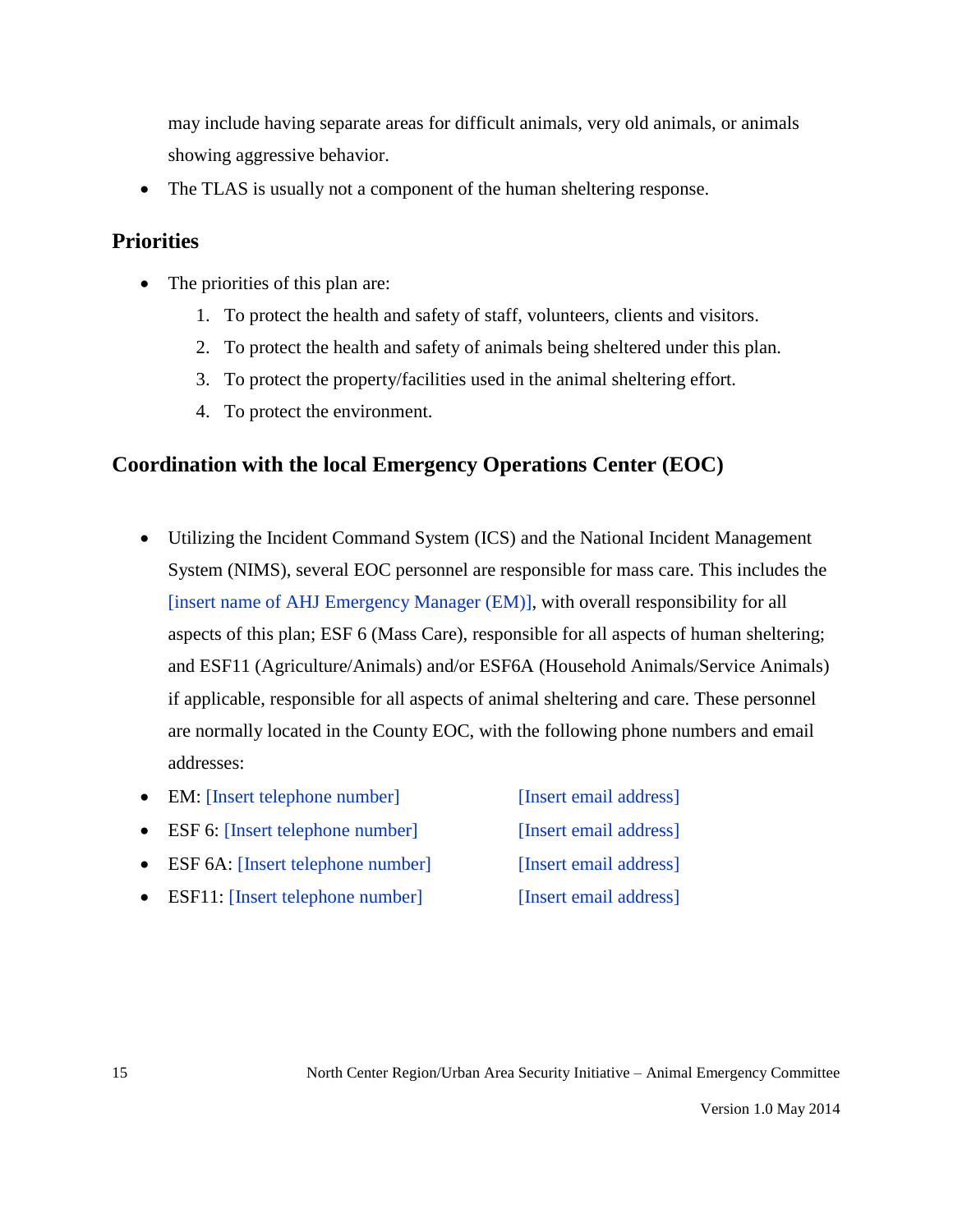# <span id="page-15-0"></span>**Temporary Large Animal Shelter Mobilization**

# <span id="page-15-1"></span>**Notification**

- In the event of an emergency that requires an evacuation, the EM will assess whether a temporary large animal emergency shelter needs to be established.
- Once the EM has determined the establishment of a TLAS is needed, the EM or ESF11 (Agriculture /Animals) or ESF6a (Household Animals/Service Animals) will contact the CART to establish a TLAS or TLAS.
- The EM, or ESF11/ESF6A, will contact the CART Leader(s)/Coordinator(s) to provide the location of the TLAS, the anticipated number of animals based on the areas evacuated, the status of the large animal sheltering cache, and any special instructions. The CART Leader/Coordinator will then contact all other CART members.
- All designated CART members will report to the TLAS location or staging area with appropriate clothing, supplies and equipment. Minimally, this includes clothing for the anticipated temperatures, boots, leather gloves, personal medications for 24 hours, and bottled water and snacks for six hours.
- The EM/ESF11/ESF6A will attempt to provide additional personnel to help set up the shelter. However, some of these setup people may not be CART members, and may not be able to provide help beyond setup.
- ESF11/ESF6A will be the primary entity for coordination with other agencies involved in the execution of this plan. The CART will be responsible for coordination of operations with other agencies co-located at the shelter. The CART will also be responsible for assessing and determining the resources needed for implementation of the TLAS.

### <span id="page-15-2"></span>**Activation**

The following checklists are intended to guide actions before, during and after a local disaster event requiring the establishment of a temporary large animal shelter (TLAS). The time triggers in these checklists are dependent upon whether the situation provides sufficient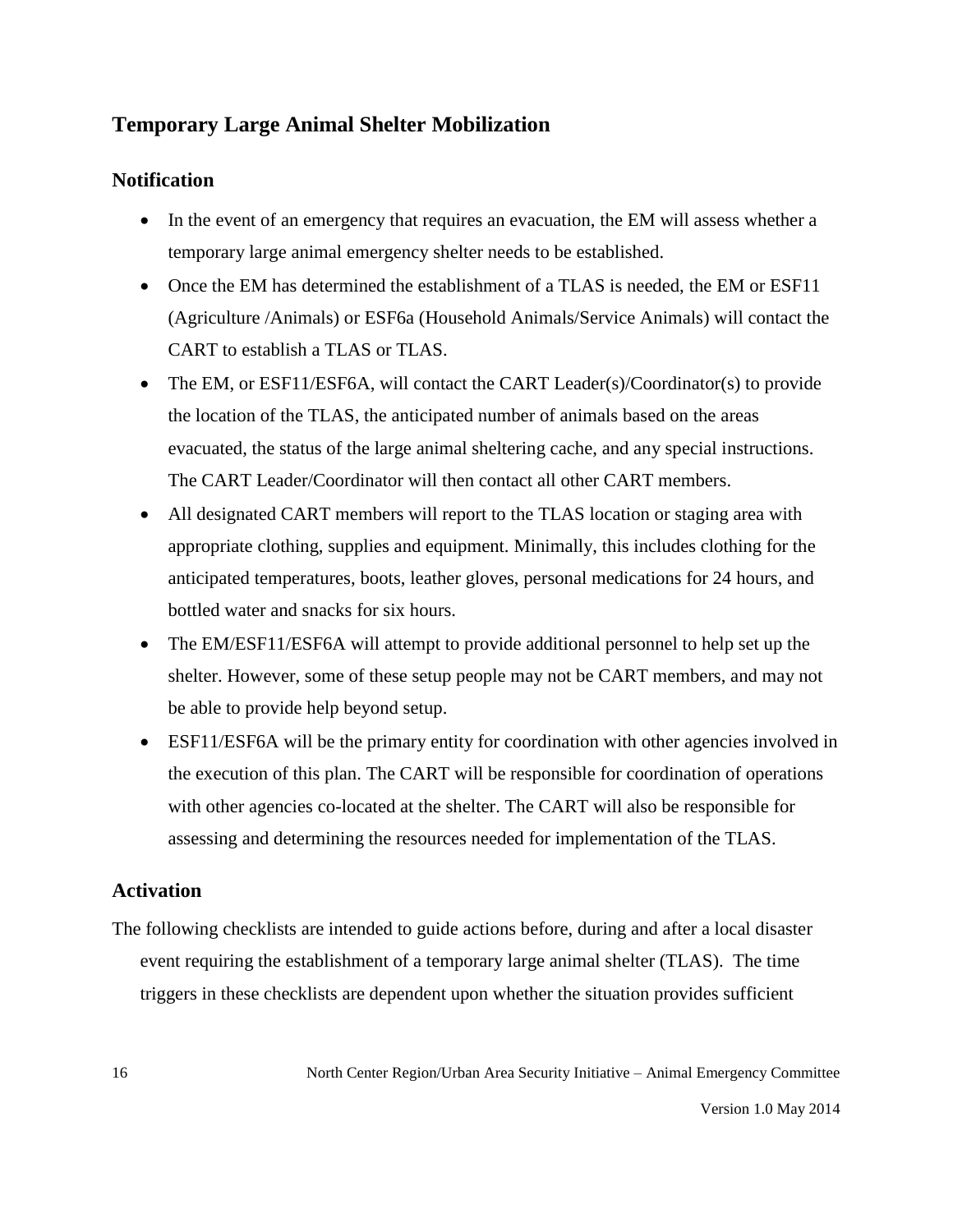preparatory planning. If the event occurs without warning the activation sequence would be compressed and many of the actions listed would require concurrent actions.

Pre-Event Activities

- $\Box$  Monitor threat/weather advisories.
- $\Box$  When appropriate, issue press releases or otherwise recommend that citizens plan for evacuation needs of animals. Recommend that animal owners in vulnerable areas prepare ID Kits and Pet-Go Kits to evacuate with their animals.
- □ Review local jurisdiction's Emergency Operations Plan, ESF6 Mass Care Appendix, ESF11/ESF6A Animal Appendix and Large Animal Emergency Sheltering (TLAS) Plan.
- $\Box$  Brief appropriate jurisdictional authority leadership/coordinators on animal disaster sheltering readiness actions needed.
- $\Box$  Check CART leadership readiness to activate.
- $\Box$  Determine initial counts of available CART animal shelter volunteers.
- $\Box$  Check TLAS facility location(s), equipment, food supplies, veterinary supplies, intake and office supplies, vehicles and transport for readiness and availability.
- $\Box$  Request that ESF6 Mass Care/Human Sheltering coordinators provide contact information for human shelters for TLAS shelter locations.
- $\Box$  Determine initial capacity for numbers of animals requiring shelter.
- $\Box$  Determine surge capacity for numbers of animals requiring shelter.
- $\Box$  Determine additional resource requirements needed.
- $\Box$  Establish communications and confirm communications plan with AHJ, IC, EOC, CART large animal shelter volunteers and support agencies.
- $\Box$  Alert CART animal shelter leadership/staff/volunteers to standby status.
- $\Box$  Establish communications with all support agencies.
- $\Box$  Stage equipment, resources as appropriate and time permits.
- $\Box$  Begin resource tracking of TLAS facility locations, equipment, food supplies, veterinary supplies, intake and office supplies, vehicles and transport.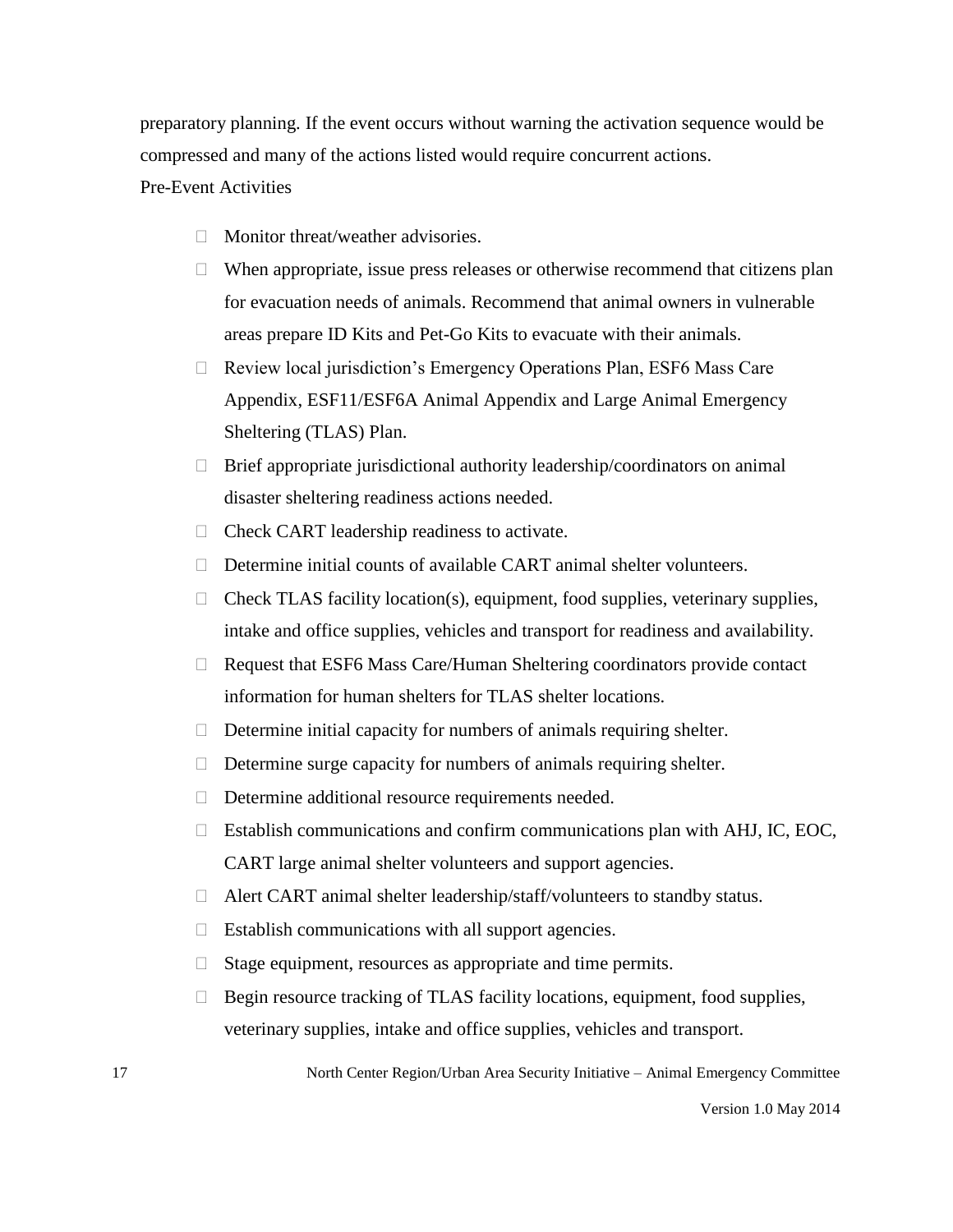#### <span id="page-17-0"></span>**Initial Response Activities**

- Activate CART large animal shelter leaders, staff and volunteers.
- $\Box$  Mobilize human resources, TLAS facility locations, equipment, food supplies, veterinary supplies, intake and office supplies, vehicles and transport.
- $\Box$  Continue resource tracking of animal shelter facility locations, equipment, food supplies, veterinary supplies, intake and office supplies, vehicles and transport.
- $\Box$  Begin event logs.
	- o Inventories of intake of sheltered animals by location, by species.
	- o Inventories of release of sheltered animals by location, by species.
	- o Assessment of overall health status of sheltered animals.
	- o Inventory of surge capacity by location, by species.
	- o Counts and names of deployed animal shelter leaders, staff and volunteers.
	- o Ongoing additional resource requirements.
- $\Box$  Begin documentation of response activities and financial costs related to event. Capture expense receipts, hours worked, mileage, etc.
- $\Box$  Maintain documentation and tracking of all financial costs related to the event.
- $\Box$  Re-evaluate the event and the situation regularly.
- $\Box$  Contribute to Incident Action Plan for the next operational period.
- $\Box$  Brief the EOC on the status of large animal shelter response and planning.
- $\Box$  Take all necessary actions to preserve life and property utilizing available resources.
- $\Box$  Coordinate response and support functions with outside agencies and volunteer organizations.
- $\Box$  Coordinate large animal shelter operations, logistics, planning and administrative/finance functions with overall Incident Command structure.

The remainder of this page left intentionally blank.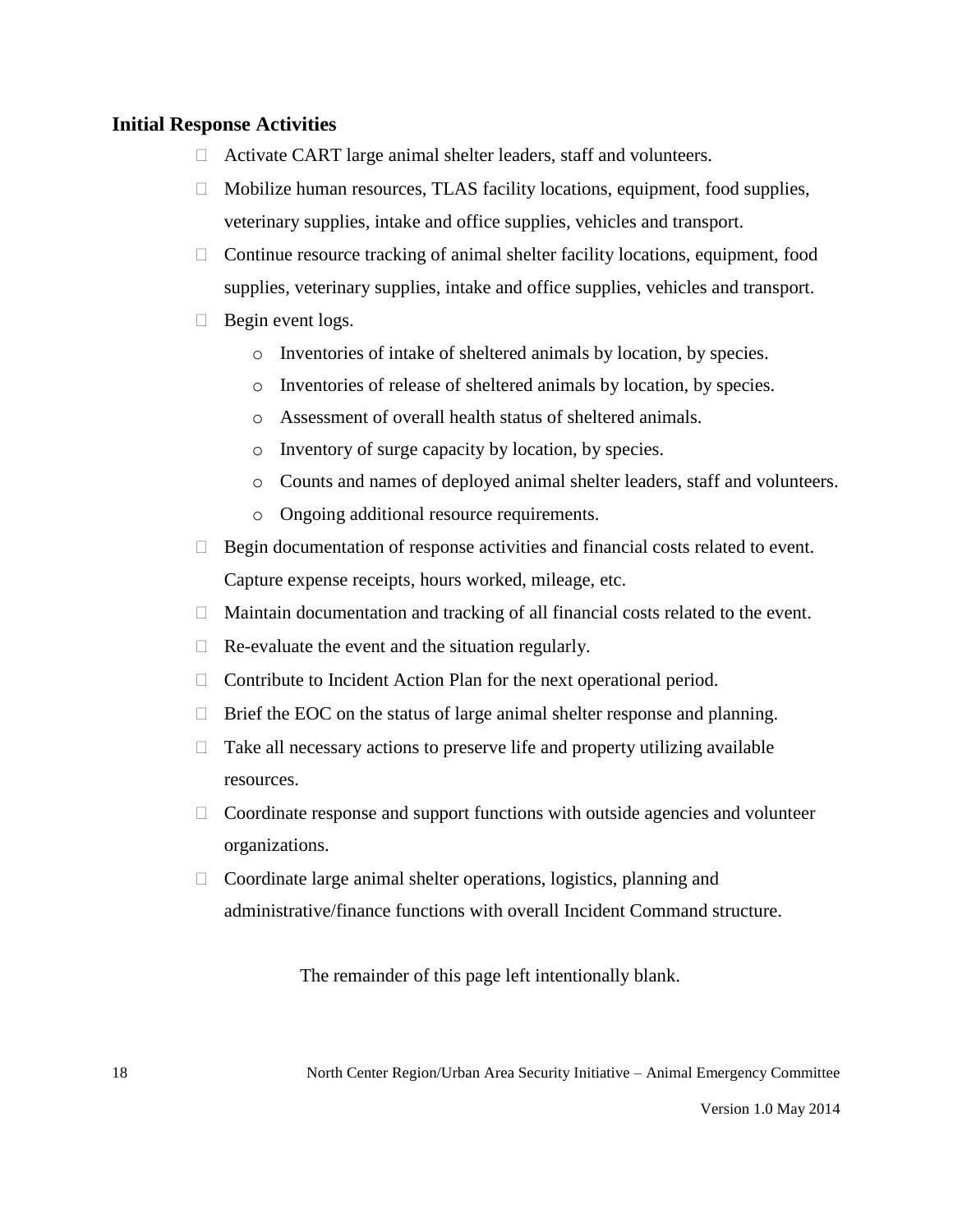# <span id="page-18-0"></span>**Incident Command System (ICS)**

• The CART will utilize the Incident Command System (ICS) for the organization and management of the TLAS. Below is the organizational chart for the Temporary Large Animal Shelter. Depending on the scale of the event a compressed form of this organization chart may be utilized:

Temporary Large Animal Shelter Organizational Chart



North Center Region/Urban Area Security Initiative – Animal Emergency Committee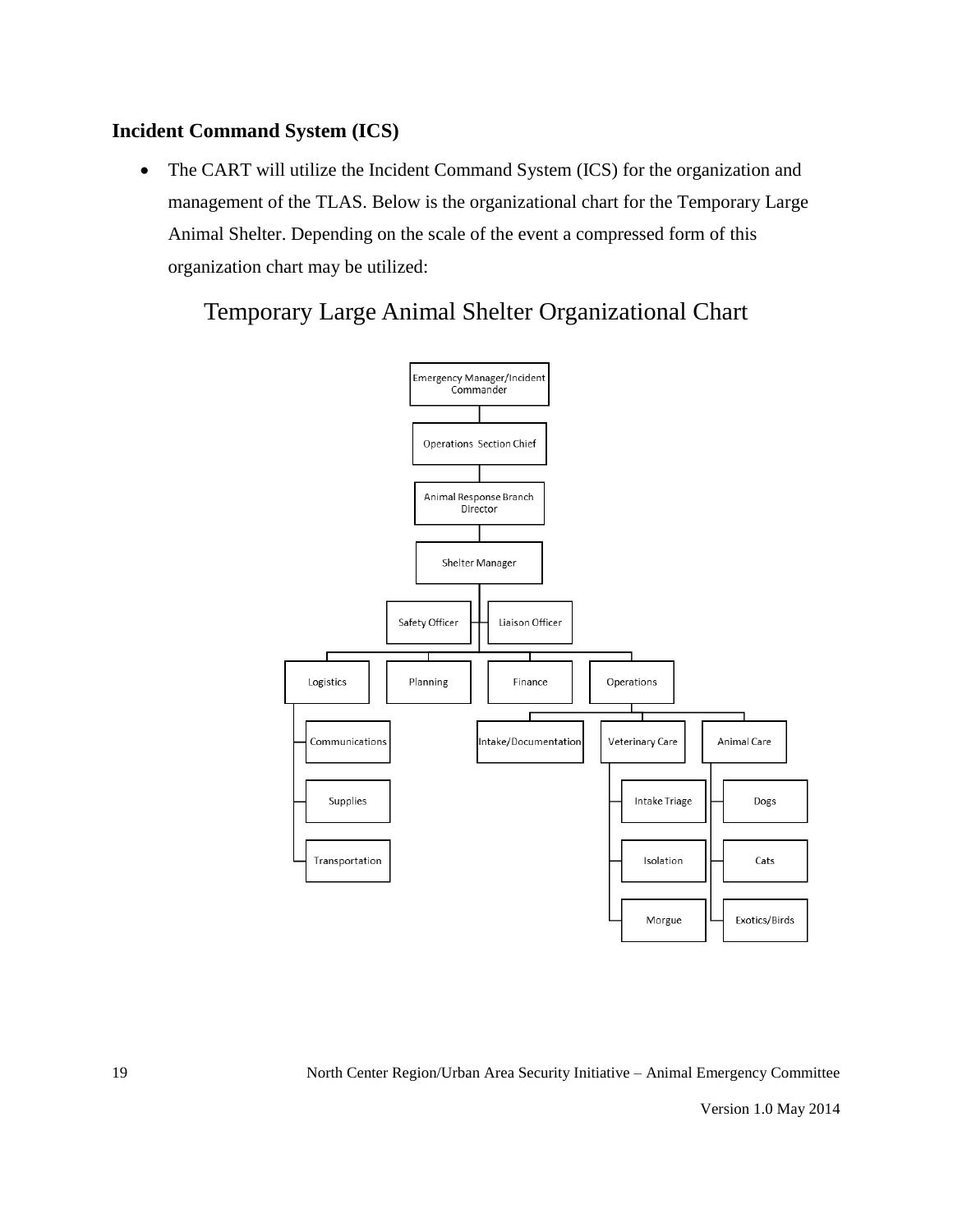### <span id="page-19-0"></span>**Personnel Requirements and Shift Operations**

- (See [Appendix](#page-43-1) A for job titles, job descriptions, and responsibilities)
- Shelter personnel should minimally include one Temporary Animal Shelter Manager (TASM) and 4-6 operational staff members. The operations staff includes:
- One person for Intake, Release and Documentation
- Two to four persons for Animal Care Team (kennel/cage operations), and two persons for the Safety and Sanitation Team
- One to two persons for Logistics
- One on-site or on-call Veterinarian Team Lead
- The shift operations are managed by the TSAM, as many CART members may not be able to stay for an entire 8-12 hour shift.
- The night shift can be limited to two people for security, as no owners will be allowed into the shelter at this time. For safety reasons, at no time will a single CART person be responsible for, or left at, the shelter alone. The TASM will ensure that a form of communication (cell phone or radio) is available to the night shift in case assistance is required.
- Shelter hours are generally  $[\# \# : 00 \text{ a.m. to } \# \# : 00 \text{ p.m}].$
- Each time there is a change in personnel, the on-duty person will provide a briefing to their replacement prior to departing. All CART personnel must sign into and out of the shelter for their shift.

# <span id="page-19-1"></span>**Logistics**

# <span id="page-19-2"></span>**TLAS capacity**

• The TLAS is equipped to shelter [insert capacity here] animals. The TLAS equipment cache contains [##] large, [##] medium and [##] kennels. The number of large and large animals (by kind) to be sheltered will determine the total number of animals that can be accommodated.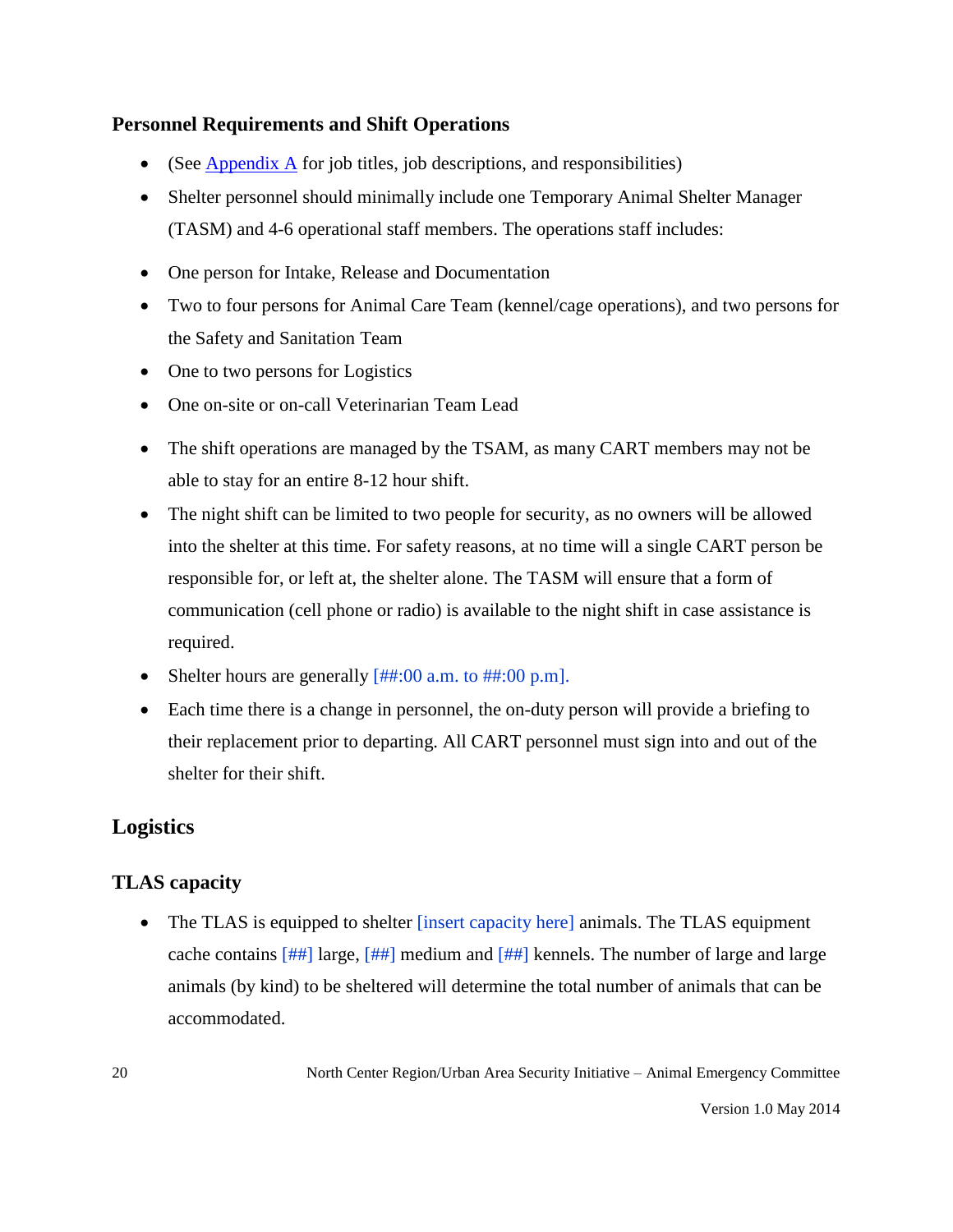## <span id="page-20-0"></span>**Large Animal Emergency Sheltering Cache**

- The CART cache trailer is maintained at [insert address] at [insert location]. See Appendix 3 for equipment list.
- When the CART is activated, ESF11/ESF6A will coordinate for the movement of the cache trailer to the TLAS location. If both a small animal shelter and a large animal shelter are established, the EOC must coordinate with the Temporary or Co-located Small Animal Emergency Shelter (TSAS and CO-TSAS) Team and TLAS Team leads to obtain their caches in the most expeditious manner possible.

## <span id="page-20-1"></span>**Increasing the Capabilities of the TLAS**

• The EOC ESF11/ESF6A lead must anticipate the need to increase the capabilities of animal shelters. If an increase is anticipated due to the opening of additional human shelters, ESF11/ESF6A will identify the requirements as soon as possible and order additional resources. Mutual aid may be available from several state and non-profit organizations but must be requested through the EOC ESF11/ESF6A Desks.

### <span id="page-20-2"></span>**Supplies and Services**

 The EOC Logistics Desk will assist with most logistics support to the CART members at the TLAS. This includes food, water, restrooms, and break area for CART personnel. The EOC Logistics Desk will also accept and pass supply and equipment requirements to the EOC for items that the CART cannot provide. However, only those items critical to TLAS operations should be considered for procurement, because funds expended for response operations will most likely not be reimbursed by the State or FEMA.

### <span id="page-20-3"></span>**Donations**

• The CART should not accept donations of tack, supplies, equipment, or volunteer help without the approval of ESF11/ESF6A Desk. Anyone wishing to donate or volunteer should be referred to ESF11/ESF6A, the donations warehouse, or the donations center (if those facilities are established).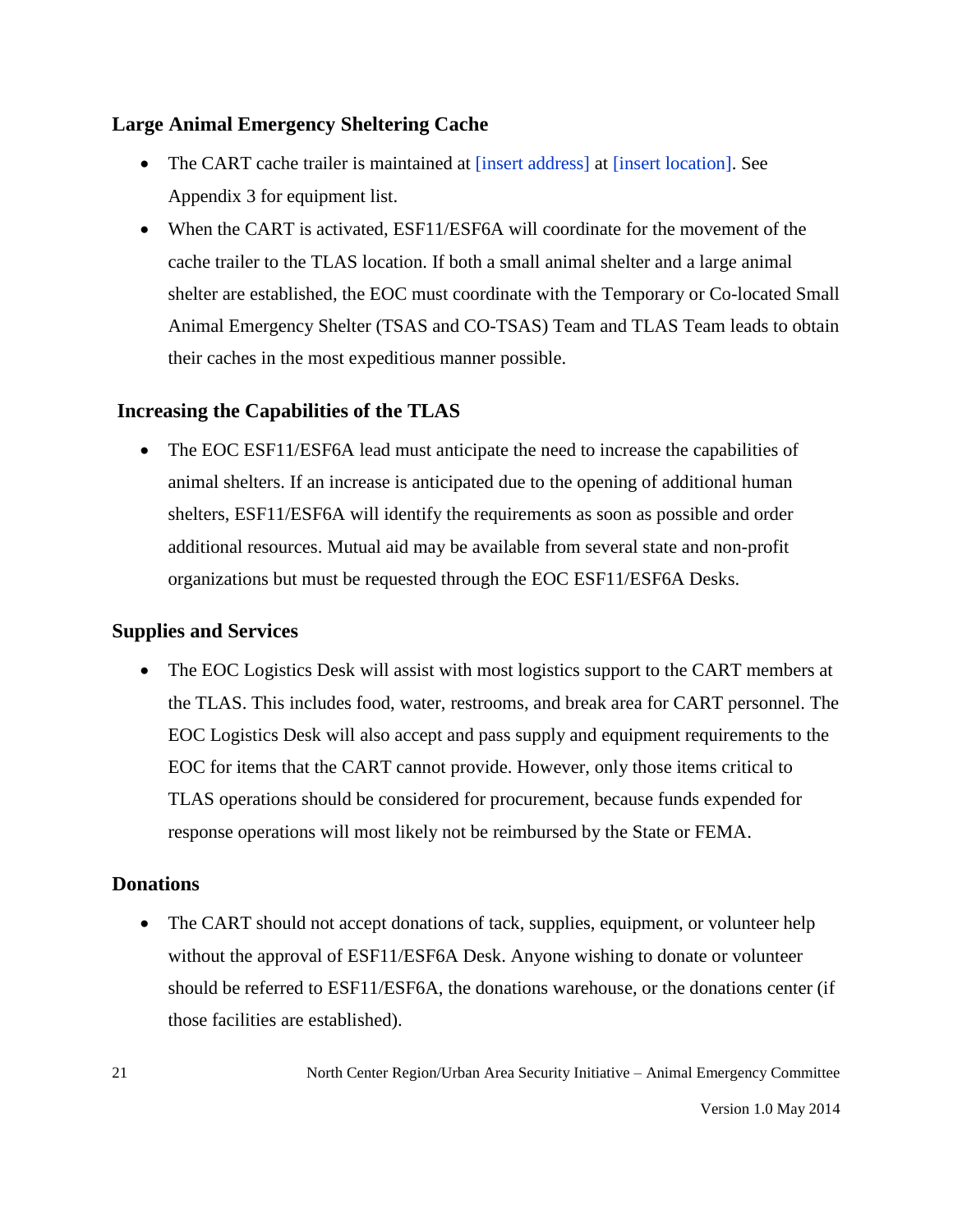# <span id="page-21-0"></span>**Shelter Establishment**

### <span id="page-21-1"></span>**Locating the Colocated TLAS and support areas**

- The Emergency Manager and ESF11/ESF6A are the lead for allocating "property" for the TLAS if the TLAS facility has not been previously established, and will make the final decision on where the CART TLAS will set up at the shelter site.
- Most TLAS's will be set up at a facility designed for livestock use such as a fairgrounds, livestock barn or similar facility. The CART TLAS leader on site should determine where the TLAS should be set up. Refer to Appendix B of this Plan for site considerations. The CART TLAS leader should conduct a walk around/assessment should include the use of other buildings in the area for the TLAS.
- That CART leader will then find the facility manager to coordinate the location of the TLAS. In some cases the location of the TLAS will have been pre-determined.
- The CART Lead or the TASM should request the most appropriate space for the TLAS, including separate buildings if available. If this request is not approved by the facilities manager the CART lead should not argue this point. However, if the facilities manager places the TLAS in a location that is unsuitable for the CART, and the facilities managers is unwilling to make any changes, the lead CART person will notify ESF11/ESF6A [insert ESF11/ESF6A Desk phone number(s) here] or the EM [insert EM EOC Desk phone number here].

### <span id="page-21-2"></span>**Configuring the TLAS**

- Once the TLAS area is identified, the lead CART person is responsible for providing guidance to all other CART members on where and how to set up the TLAS. The working areas of the TLAS must be arranged in a manner that provides for smooth processing and management of companion animals.
- The large animal shelter should have several designated areas:
- **Intake and release areas** must be located at areas that are accessible to the arrival and departure of horse and livestock trucks and trailer units. Intake and release areas should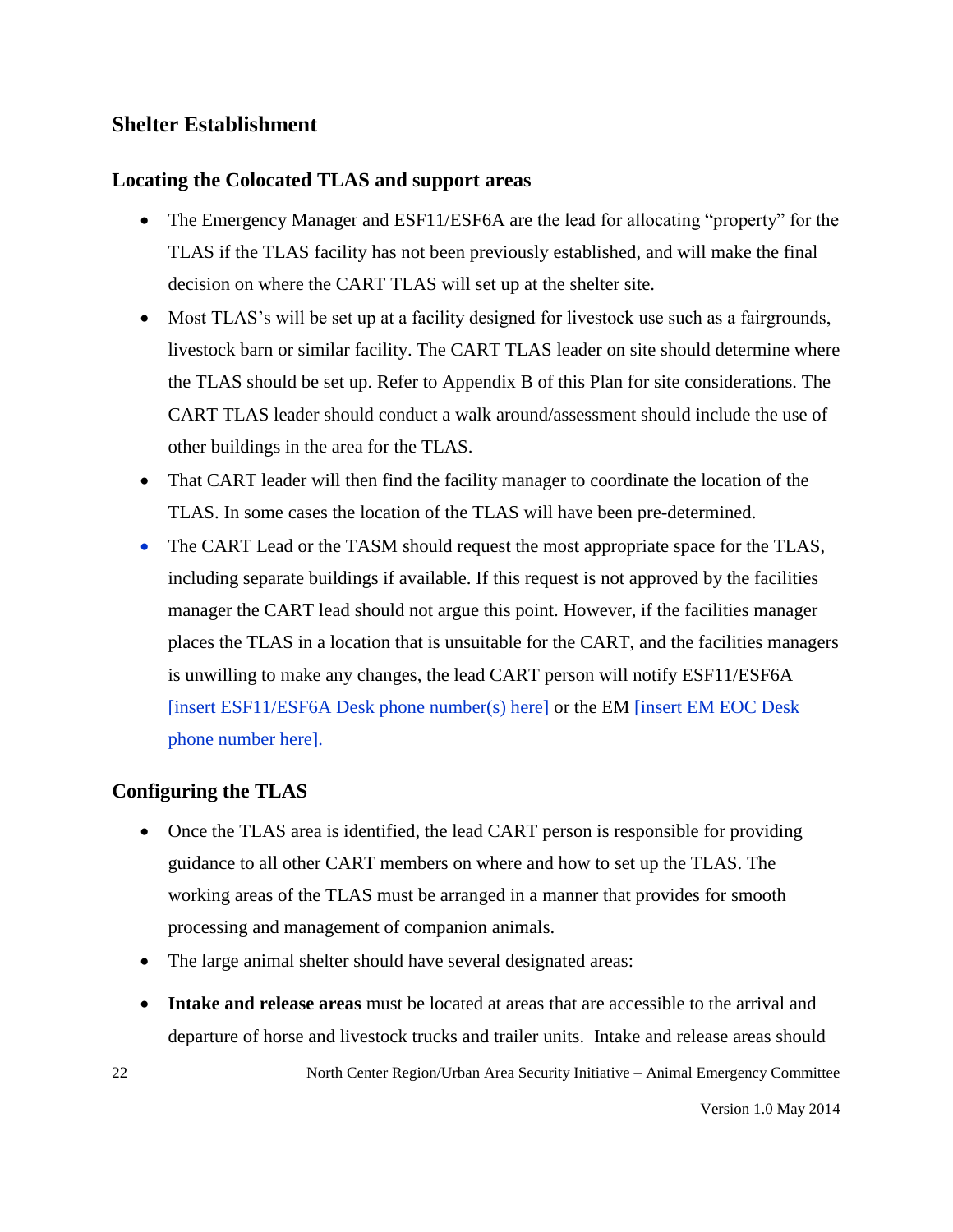be large enough to accommodate the separation of individual animals as well as species and should have chairs and tables available to accommodate waiting periods and the filling out documentation by animal owners.

- **Field rescue team drop-off area** should be separate if possible from owner intake areas. Field rescue teams will bring in animals with documentation that will need to be kept separate from owner intake documentation and stray animals may need to be housed separately from owned animals.
- **Secure perimeter** should be planned for at the intake area to prevent escapes, particularly when animals are being unloaded from trailers.
- **Stall areas** rather than group pens. Horses should be housed in stalls and not in group pens as they can be aggressive resource guarders during feeding times. Stallions should be kept in areas separate from other horses and in a more secure area so that only the owners or expert handlers have access to provide care. Any mares with un-weaned foals will need additional space. Animal housing spaces should be large enough to provide appropriate separation between individual animals, particularly between stallions.
- **Multiple animal and species from common families** should be planned for. Whenever possible house family animals near each other. These animals may be bonded and may suffer distress if separated. If there are multiple species they may need to be separated into different housing areas depending on the capabilities of the facility and setup. If it is determined to be unsafe to house any animals together they should be separated.
- **Medical and isolation areas**, separate from the general population and separate by species, with stallions separated from other horses. Should have hot and cold running water, capability for supplemental lighting and sufficient electrical outlets for equipment and for a refrigeration unit if appropriate.
- **Cleaning/sanitation area** must accommodate several large cleaning tanks, have good drainage and appropriate disposal for gray/black or otherwise contaminated water.
- **Outside dog walk area** should be spacious enough to prevent close encounters between individual animals and allow for instant and easy cleaning of fecal matter.
- Any other areas that the TASM may find appropriate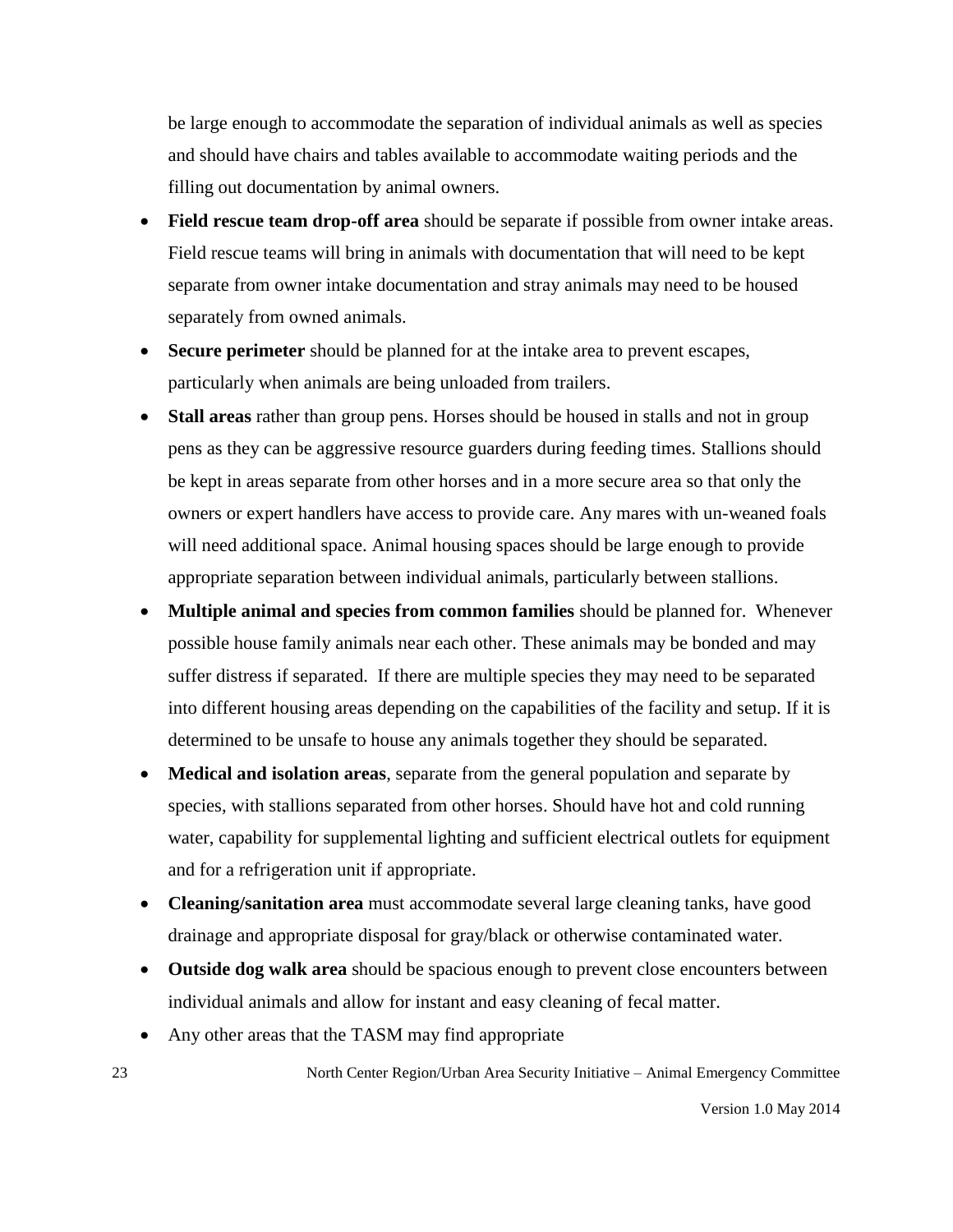• Post signs with arrows at the TLAS entrance to direct animal owners to the appropriate TLAS areas. Basic signs are part of the TLAS Cache. If additional signs are required, they can be copied from the samples at Appendix C.

# <span id="page-23-0"></span>**Shelter Operations**

## <span id="page-23-1"></span>**Pre-Operations Check**

 The TASM is required to conduct a pre-operations check before allowing the shelter to open. This is to ensure the safety of animals, owners, and volunteers. A pre-operations checklist is at Appendix D.

## <span id="page-23-2"></span>**Daily Care Routine**

- (See Appendix N for Daily Care Routine checklist)
- A Daily Care Routine will be established by the TASM. This will include a shift-change briefing for CART members; shelter inspections (at every shift change); barn, animal heath, and accountability checks (hourly); feeding times; kennel cleaning times; times for owner visitation, and check-out for exercising; lights-out schedule, and security checks (night time only).

# <span id="page-23-3"></span>**Temperature Control and Ventilation**

 The shelter must be maintained at a temperature that is healthy for the animals. Arranging the shelter to allow for frequent air exchanges is also important. There are various methods to enhance air exchanges and temperature control in the shelter, such as fans, opening windows and doors, and in some cases utilizing air conditioning units for warm weather and heating units for cold weather.

### <span id="page-23-4"></span>**Intake**

(See Appendix E for Intake Checklist)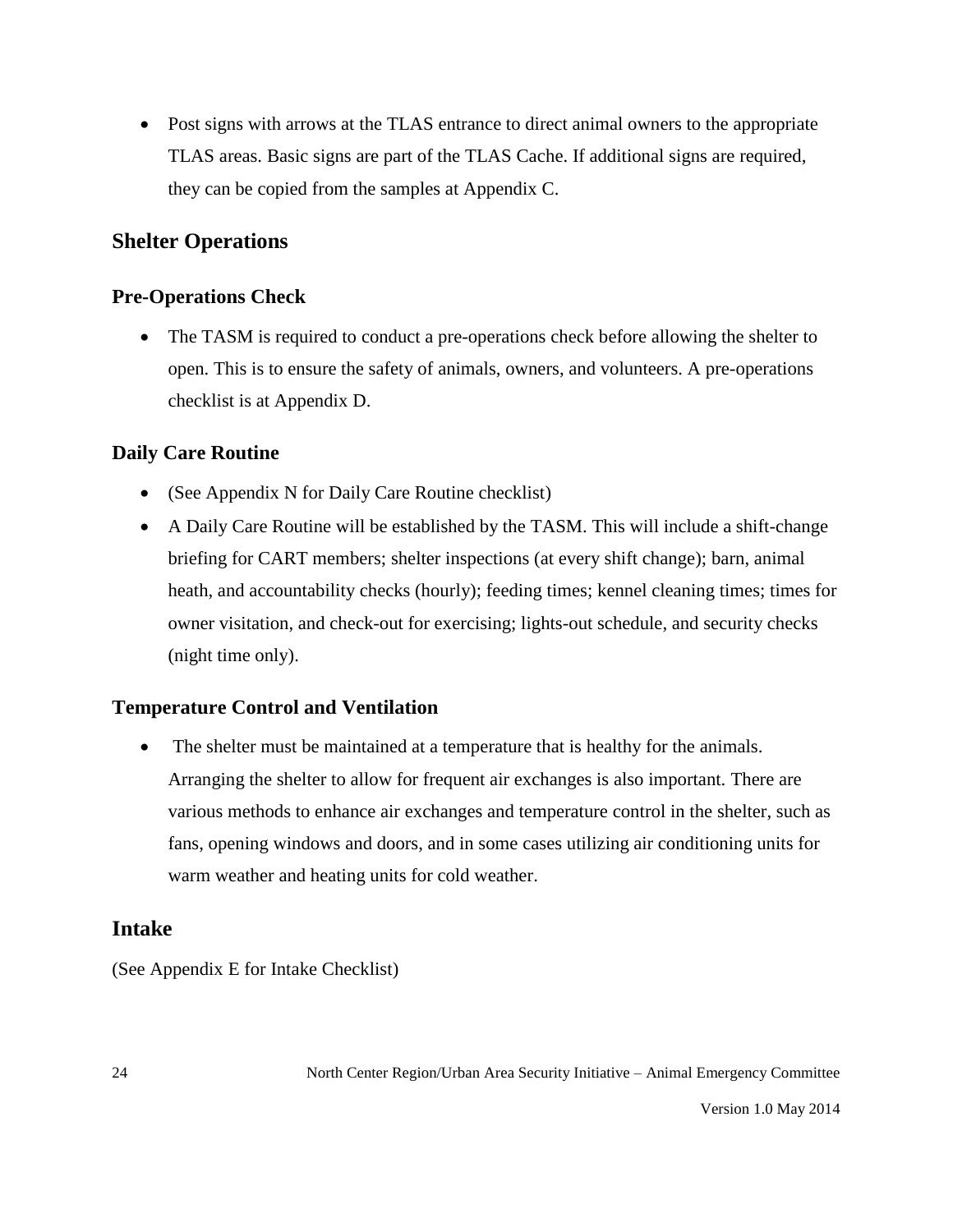### <span id="page-24-0"></span>**What animals are eligible for sheltering**

- The TLAS is designed to shelter the animals of evacuated residents. These residents may be staying at a human shelter, with family or friends or on site at the TLAS. The TASM will determine what animals will be accepted in the TLAS.
- Stray animals may be sheltered in the TLAS. If someone brings a stray into the shelter and does not know the owner, then the CART will place the animal in a separate area for shelter and care. If an animal is dropped off by someone who knows the owner, such as a neighbor who evacuated the animal, the CART will shelter the animal until the owner can be located and advised of rule for further animal care. Extremely aggressive animals and some exotic animals may not be admitted into the shelter, for safety reasons, and for the limited capability to care for exotic animals. The TASAM has the authority to refuse admittance of any pet into the shelter.

# <span id="page-24-1"></span>**Animal Registration**

- Residents must check their animals into the TLAS before checking themselves into the human shelter. Animal registration consists of completing three forms:
- Animal Intake form (one per animal)
- Stall Card (one per animal)
- Owner's Waiver / Emergency Veterinary Authorization form
- These forms will be filled out by a CART volunteer with clear handwriting, or by using a computer and pre-approved software. These forms will be signed by the owner. One copy of each of these forms will be provided to the owner; a second copy will remain with the CART in its files.
- The State of Colorado requires that owners of horses, cattle, mules and donkeys provide proof of ownership in the form of a brand certificate. The intake process for these animals should include identifying and documenting animals with brand certificate information. A Colorado State Brand Inspector may be on hand to assist with this documentation.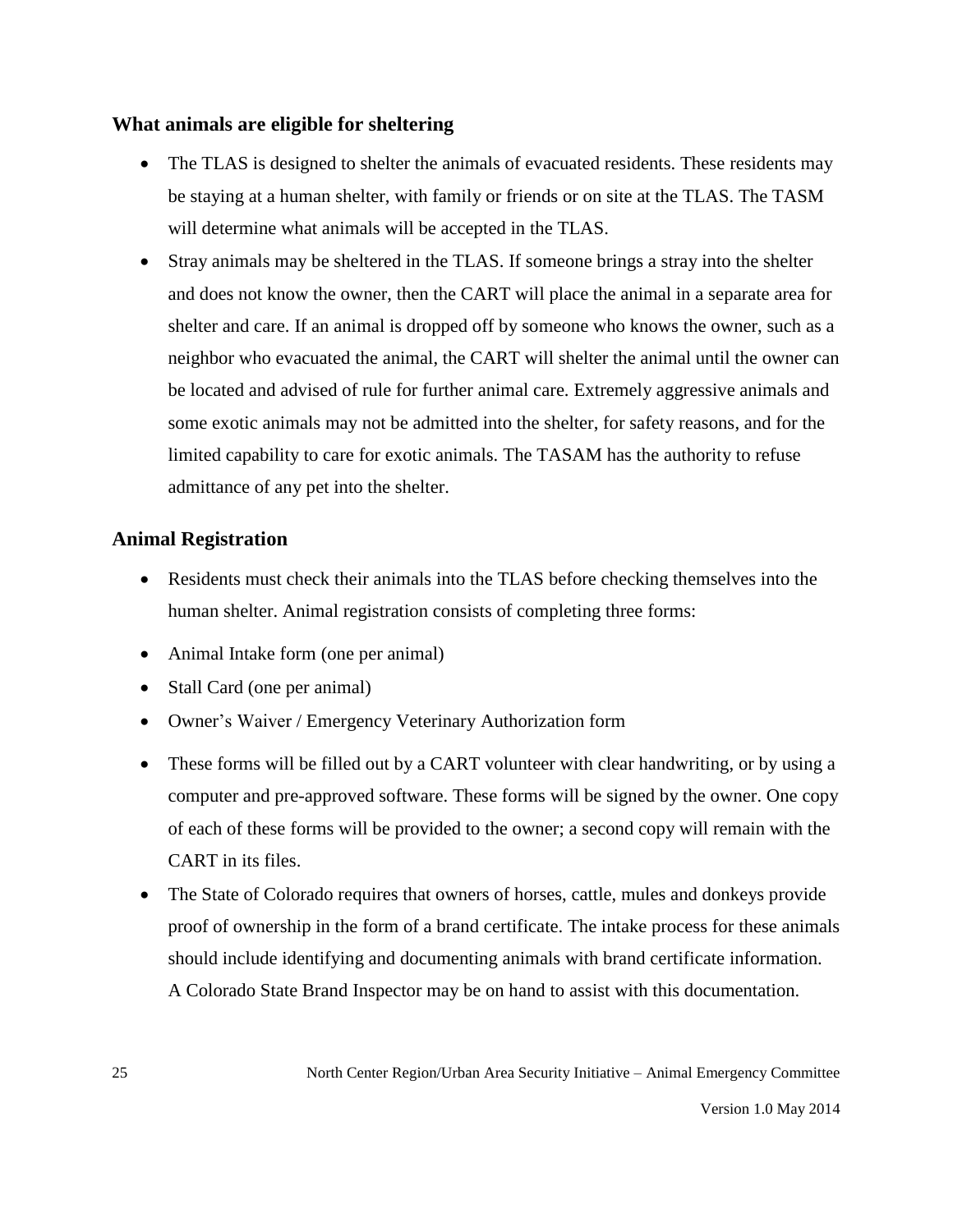- Each animal will also be assigned a unique ID number, which will be recorded on all forms and should be associated with the owner's last name, followed by pet name and ID number. Unique file numbers are sequential with the first horse assigned H001, the next horse regardless of owner will be assigned H002, Goats start with G001 and so forth for sheep, llamas, alpacas, chickens, etc. Juvenile animals that will be in same kennel as their mother will have the mothers unique file number followed by an alphabet letter (mother is H007, foals are H007a etc). No number is assigned more than once. Owners of multiple animals will be assigned multiple numbers and will have multiple files. For example, if Jane Doe is the first person to check in animals, and checks in one horse and one goat, her files would be marked: Doe, Jane/Trigger/H001; Doe Jane/Billy/G001.
- If a camera is available, a photo of the owner with their animal will be taken and kept in a computer file with the owners file number noted.
- The stall card will be filled out and signed by the owner. The stall card will always remain with the animal unless the owner has checked the animal out for exercise or for release. The right top corner of the kennel card will be marked with a red dot if the animal is aggressive. The animal's ID number will be written on the kennel card.
- At the time of registration owners must identify who, by name, is allowed to check their animals out for exercising and release. Only those individuals on the list will be allowed access. Only those 13 years of age and above will be allowed to check out animals.
- A magnetic board will be used to track the stall location of animals. Each animal will be represented by a magnetic tag that records the owner's name, pet's name, and pet ID number. This tag will also display a red dot if the animal is aggressive.
- The animal will be tagged with a mare band or halter or butt tag. As a minimum, the animal's ID number will be written on the animals band/tag.

### <span id="page-25-0"></span>**Animal health check**

 During intake, the CART member will conduct a cursory health check of the animal. If a Veterinarian or Veterinary Assistant is available, the health check will be conducted by them; otherwise, the most appropriate CART member will conduct the health check. Any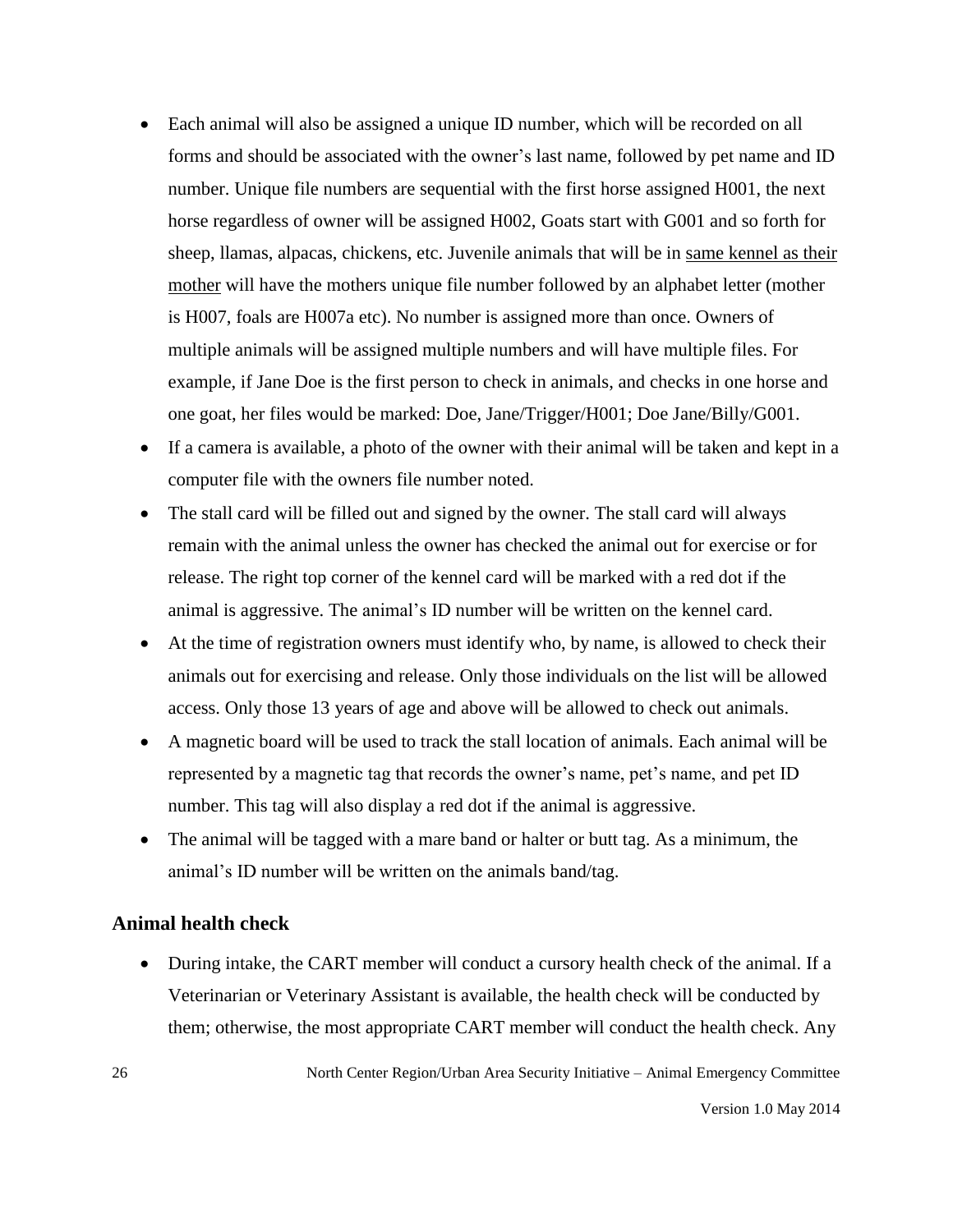animal believed to be sick will be placed in the medical/isolation area until deemed well by the Veterinary Medical Lead.

- If during the health check an animal is suspected of being abused, the CART member and/or veterinarian will notify the TASM. The TASM Manager will notify ESF11/ESF6A. The Veterinarian will also make all legally required notification to the appropriate law enforcement agency.
- During the health exam the veterinarian will attempt to verify if the animal has current inoculations and paperwork. Animals will not be turned away from the shelter if the owner cannot provide proof of vaccination. Any pet that shows signs of illness will be placed in an isolation area until release by the veterinarian.

### <span id="page-26-0"></span>**Decontamination**

 Some animals may require decontamination during intake. This consists of washing the animal with a animal-friendly soap, such as Dawn dishwashing soap and warm water. The need for decontamination will be determined by the Veterinarian, Veterinarian Technician, or the TASM. The owner can request that their animal be decontaminated as well.

### <span id="page-26-1"></span>**Stalls and containers**

- Once the owner has completed the intake process, the owner will lead the animal into the shelter (escorted by a CART member) and place the pet into the stall designated by the CART. The CART member will place the stall card on the stall. The water bucket for the animal will be filled.
- If the owner is to provide animal care he CART member will show the owner where to find hay and grain and mucking tools and will also show them where to dump manure and dirty water buckets.
- If the owner has led the animal into the shelter with a lead the owner's lead may be utilized by the CART. The Animal Intake form will note that the owner has provided a lead and will record the general size and description of the lead.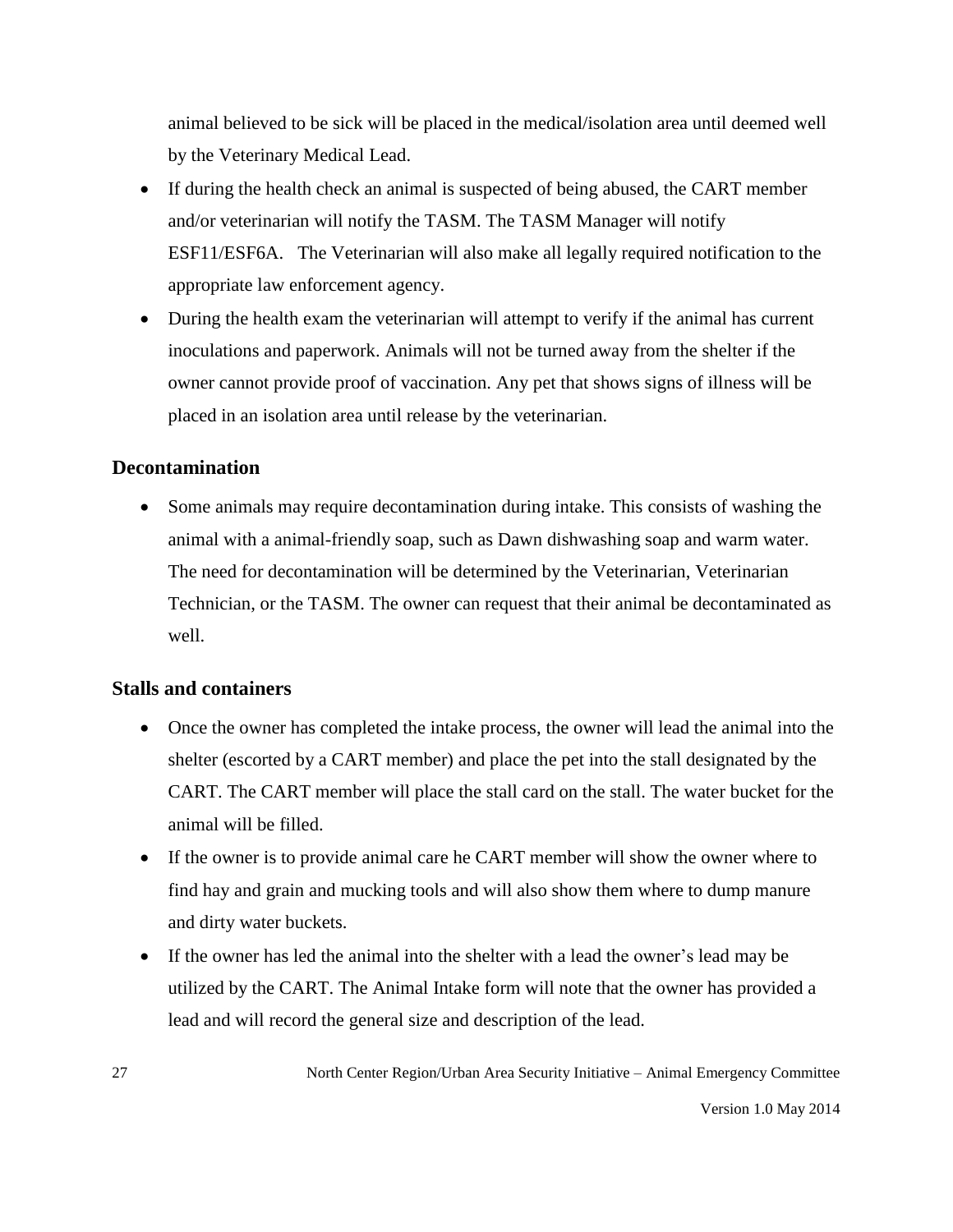### <span id="page-27-0"></span>**Owner equipment**

- The CART will choose what, if any, owner-owned animal equipment to accept in the TLAS which may include:
- Buckets
- Halters and leads
- Brushes
- Animal medications
- Owners must take all non-accepted equipment with them; these will not be accepted by the CART for safe keeping. The CART will maintain leads for internal CART use.

# <span id="page-27-1"></span>**Verifying identity of owners entering the TLAS**

- At the TLAS owners may be allowed to enter the TLAS several times per day to care for and exercise their animals. CART members must verify that each person entering the TLAS is authorized to do so. Initially this will take a minute to verify the name on the owners' list; as CART members begin to recognize the owners, this process will take less time.
- Proper identification is picture ID, such as a driver's license or military ID card. If CART members can visually recognize the person, that is also a proper method of ID.
- Owners must sign once to check the animal out of the shelter, and once to check the animal back in. Owners who are permitted free access to the shelter area are not required to be escorted into the shelter to obtain their animals. The CART will place at least one person in the stall area to supervise owners and animals and ensure that the owner is taking only their animals.

# <span id="page-27-2"></span>**Animal Care**

 Owners may be responsible for caring for their animals while in the TLAS or the CART team may be responsible depending on owner availability. It is the owner's responsibility to provide daily care for their animal unless there are mitigating circumstances.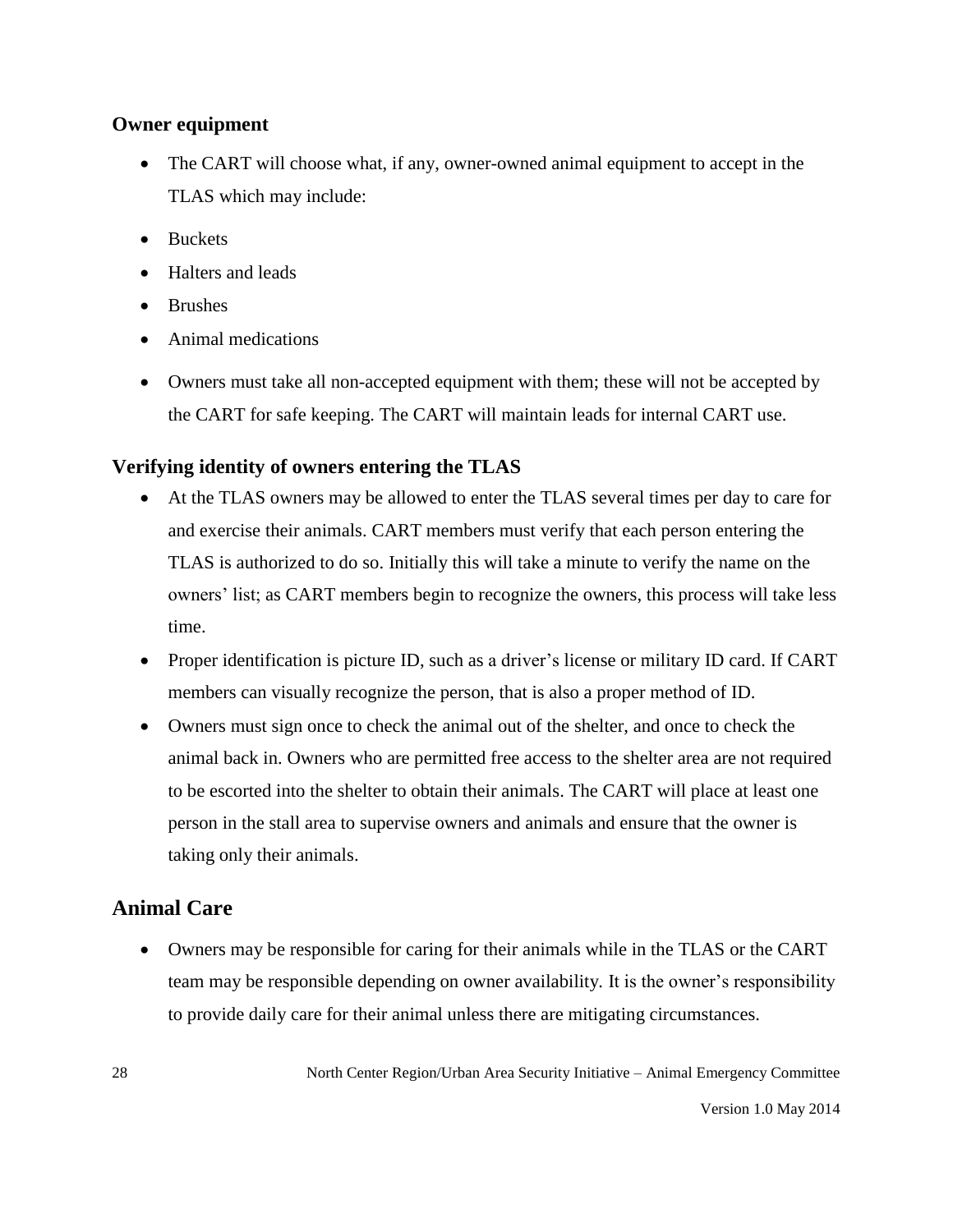The CART may be asked to help people with disabilities care for their animals in the TLAS. The TASM will decide whether to support these requests, based on availability of CART people and the temperament of the animal.

### <span id="page-28-0"></span>**Barn/Stall Operations**

- Barn and stall areas will be organized to separate species as well as possible. Mothers with young who may be stressed by noise and the shelter environment will be placed in areas that are as quiet as possible.
- Aggressive animals will be stalled in locations that prevent their aggression towards other animals. These animals may be placed in an area by themselves or their stalls may be separated by additional stall spaces to avoid aggression to animals in stalls that are next to them. The stall cards of aggressive animals will be marked with a red dot in the upper right corner (see Pet Registration).
- Stalls will be organized as well as possible to provide fresh air to the animals, utilize airflow to prevent the spread of communicable disease, provide for security, and ensure the best possible sanitation of the barn areas. Animals will be stalled in family units if possible. This may include placing animals in the same stall if room permits or next to each other in individual stalls. If multiple animals are to be kept in a single stall, the owner must agree to this in writing.

### <span id="page-28-1"></span>**Feeding and medications**

- In the TLAS owners should be encouraged to be responsible for feeding or medicating their animals. Owners can request that the CART temporarily feed their animal, but only as an exception until the owner can obtain food.
- The CART should assume that many animal owners will not have evacuated with food and should be prepared to provide food for animals for at least 24 hours. Upon activation of the TLAS, the TASM must immediately order animal food through the EOC Logistics Section or EOC ESF11/ESF6A.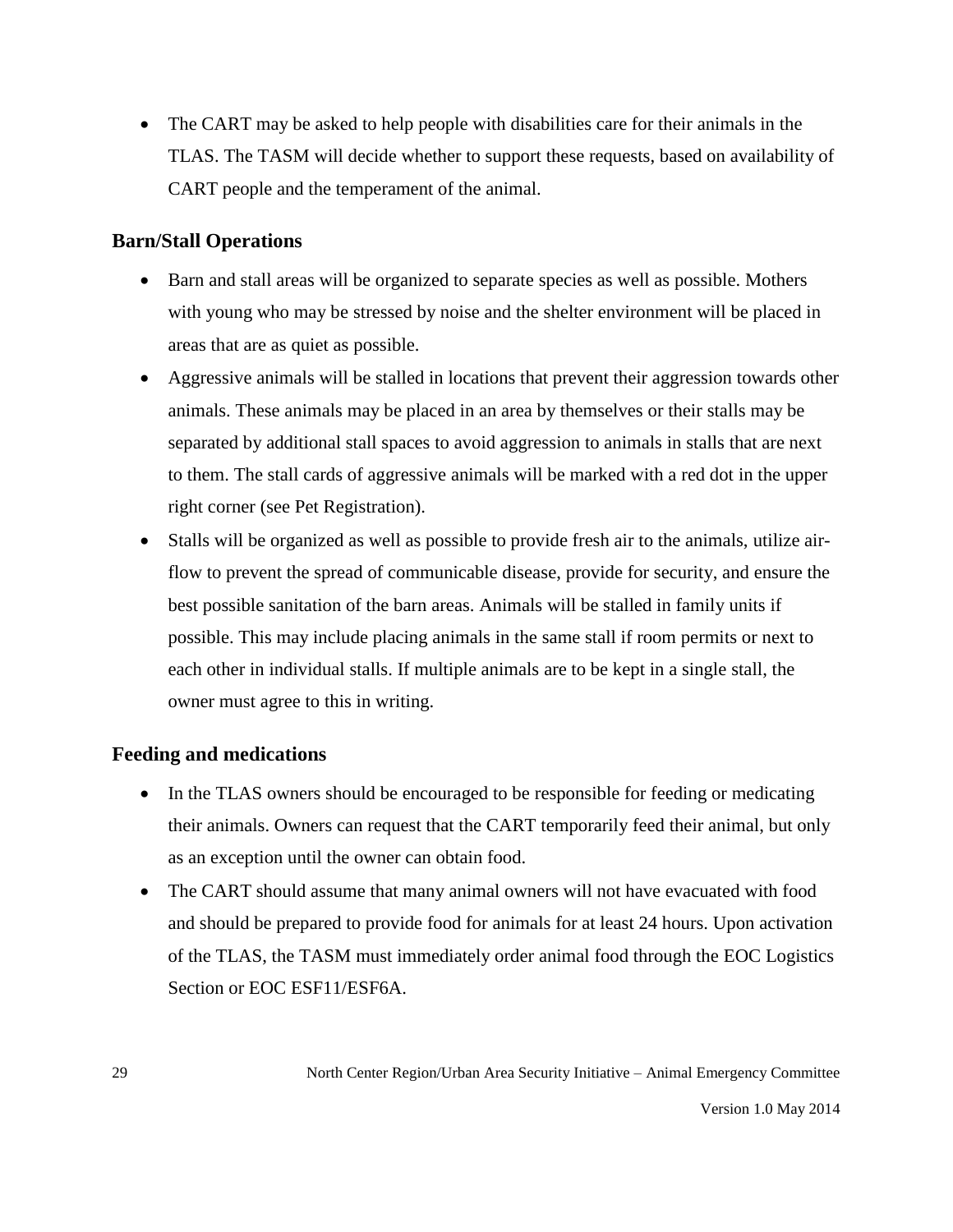- Owners must sign in when they care for their animals. The CART will check the daily check-in log twice per day (see Appendix N: Daily Care Routine checklist) to ensure that all animals have been fed. CART staff will contact any owners who have not checked in to feed their animals. If the owner cannot be contacted, the CART will provide food to the animal. The owner will be contacted as soon as feasible and advised of this.
- Owners feeding their own animals at the TLAS will be advised to decrease the animals feeding portion unless they are able to maintain their pet's normal exercise level. The CART will accept, for storage, any foods required of owner's animals. Owner-provided food will be placed in a separate and labeled area.
- If CART team members are providing daily animal care they should be familiar with the species, the types of food they require and health and behavior changes indicating the need for medical attention or environmental modifications. It is also important to know what each species cannot eat. Certain species can't have mineral salt or certain types of hay such as alfalfa. Horses can be particularly sensitive to changes in diet which can have life threatening health issues. The TLAS will feed only grass hay to animal being sheltered in the TLAS. Any medications, supplements or feed other than grass hay must be itemized and approved in writing by the owner and kept in a locked stall and fed only by a designated CART team member.

#### <span id="page-29-0"></span>**Water**

The CART will provide water, but owners at a TLAS are responsible for ensuring that their animals' water buckets are cleaned and full at each throughout the day. During the CART's hourly checks, any water buckets that are less than half full will be filled by CART members. CART members will make a note on the Stall Card when water is given and the TLAS manager must be notified if an animal is not drinking.

#### <span id="page-29-1"></span>**Pet health and welfare checks**

The CART will perform animal health and welfare checks every two hours at a minimum. These checks will include a check for stall cleanliness, animal health or injuries, water,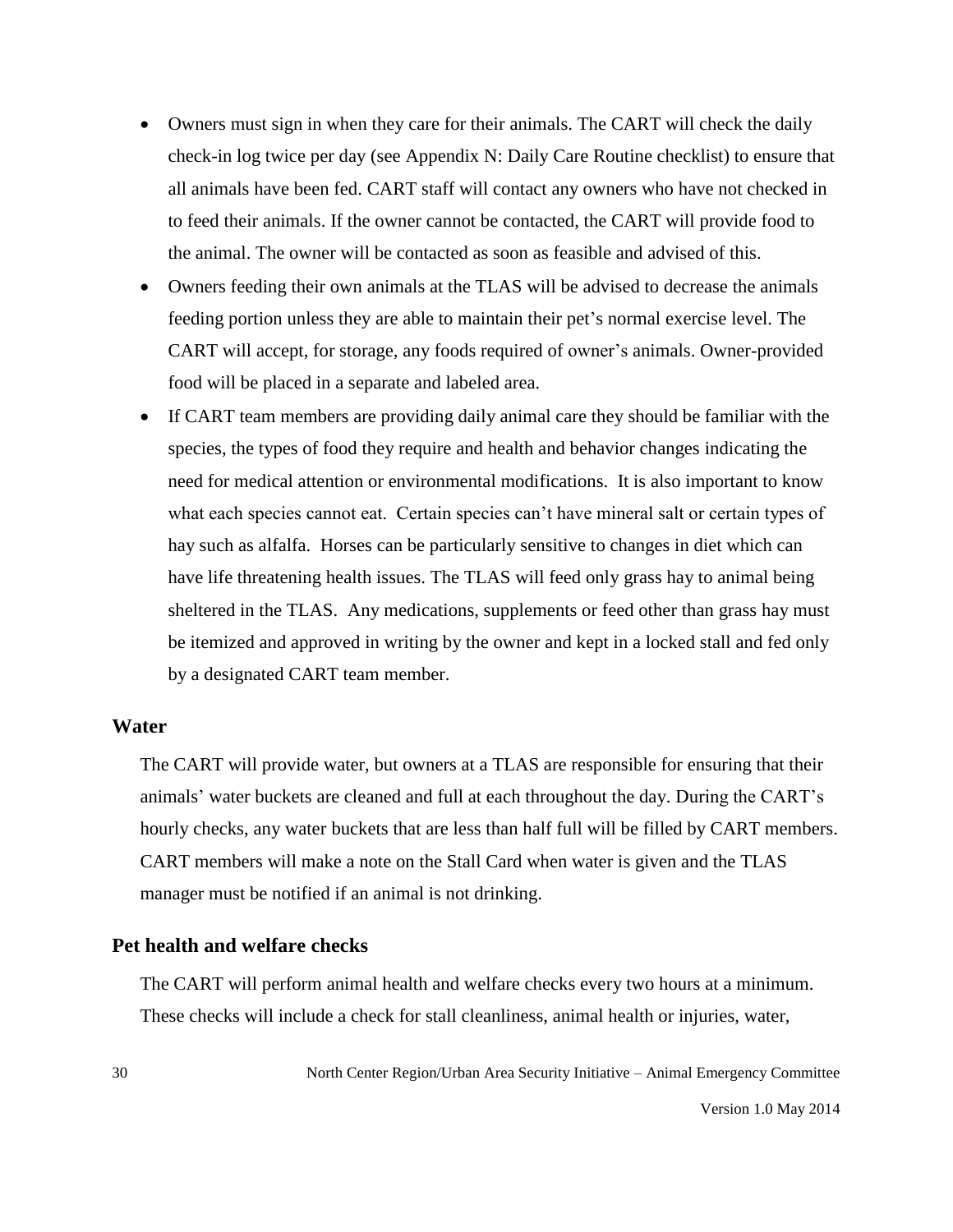damaged stalls that can cause injury, and any other items to ensure the good health and welfare of the animals.

Any animal that appears to be ill or injured will be moved to the Medical Section for treatment or isolation, until released by the Veterinary Medical Lead.

### <span id="page-30-0"></span>**Sanitation and cleaning**

- Shelter cleanliness is vital to the safety of both people and animals. CART members and pet owners must do their best to keep the shelter area clean of trash.
- For specific procedures for cleaning the shelter and its equipment, see "Appendix M: Shelter Sanitation and Cleaning"

### <span id="page-30-1"></span>**Animal washing and grooming**

- The short term TLAS is not designed to include an animal washing area. If the TLAS will be open for long term operations, the TASM should consider adding this capability if facilities and weather permit.
- An animal washing area will be established, even in a short-term shelter, if the Veterinary Medical Lead, Vet Assistant, or TASM determine that animals must be decontaminated before entering the shelter (see Decontamination)
- Owners are permitted to groom their own animals with their own grooming tools. Grooming supplies may not be left at the shelter. CART members will not groom animals.

### <span id="page-30-2"></span>**Animal handling**

 CART members in the TLAS must be trained in large animal handling before being assigned duties in the shelter that include animal handling. CART members will not handle an aggressive or hostile animal. If animals are aggressive or hostile the TASM should assure that one or more professional large animal handlers are assigned to the animal or see that the animal is transferred to an appropriate facility for further sheltering and care.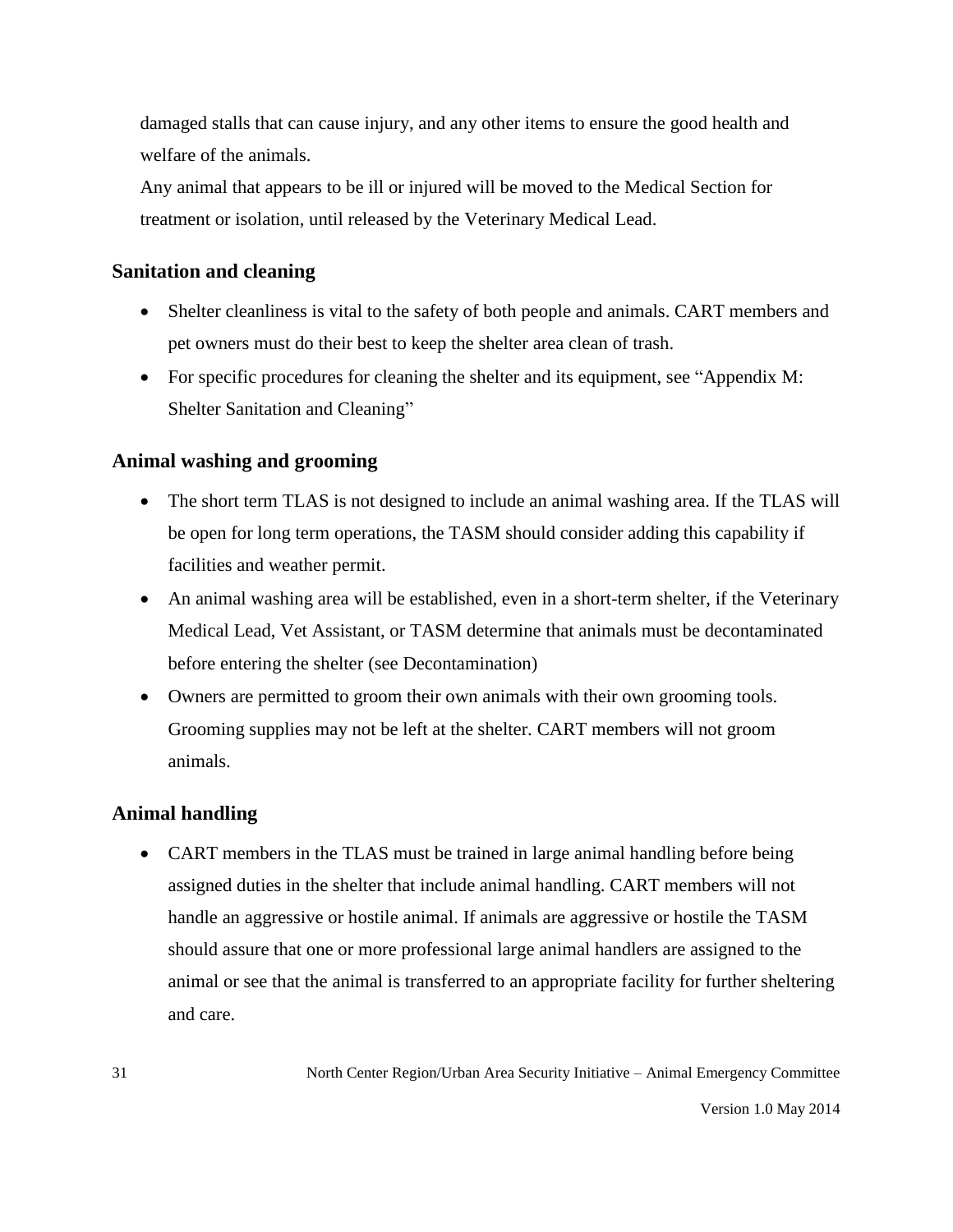It is critical that shelter procedures minimize the opportunity for animals to get loose from their cages. This includes having only the owner handle the animal, and using preestablished techniques for removing animals from a stall if required for medical or sanitation reasons. If the owner is present, the owner is responsible for catching their animal. CART members will assist but will follow the directions of the owner. If the owner is not present, CART members will attempt to catch the loose animal. The TASM will determine how the pet was able to get loose and take corrective action.

#### <span id="page-31-0"></span>**Animal exercising**

• In the TLAS, particularly in the very short term, the daily exercise is not necessary and may create unnecessary opportunities for animal escapes. If horses are sheltered for more than 24 hours they should have at least 10 minutes of exercise each day. This can be done when the stall is being cleaned or at another time throughout the day. Exercise should only be done when it can be done safely by experience handlers or preferably by the owners. However, some sheltered animals may be in training for competition so the owners will want to try to maintain some exercise routine with the animal. It is up to the TASM to determine if these exercise routines will be accommodated. If so, owners are responsible for exercising their animals. Owners must check their animals in and out at the Intake/Release Desk; CART members may require a photo ID to verify the identity of owners (see Verifying identify of owners entering the TLAS).

### <span id="page-31-1"></span>**Support to people with disabilities/service animals**

North Center Region/Urban Area Security Initiative – Animal Emergency Committee Service animals are individually trained to do work or perform tasks to assist people with disabilities. The Americans with Disabilities Act (amended in March 2011) requires that service animals be supported in public accommodations and facilities. The requirements of the ADA allow the entrance of service animals into shelters, to allow persons with access or functional needs to shelter with their service animals. Service animals allowed in shelters include *miniature horses*. Miniature horses have been recognized as service animals, but four criteria must be met before they can be allowed into a shelter: 1) the horse must be housebroken; 2) horse must be under the owner's control; 3) the shelter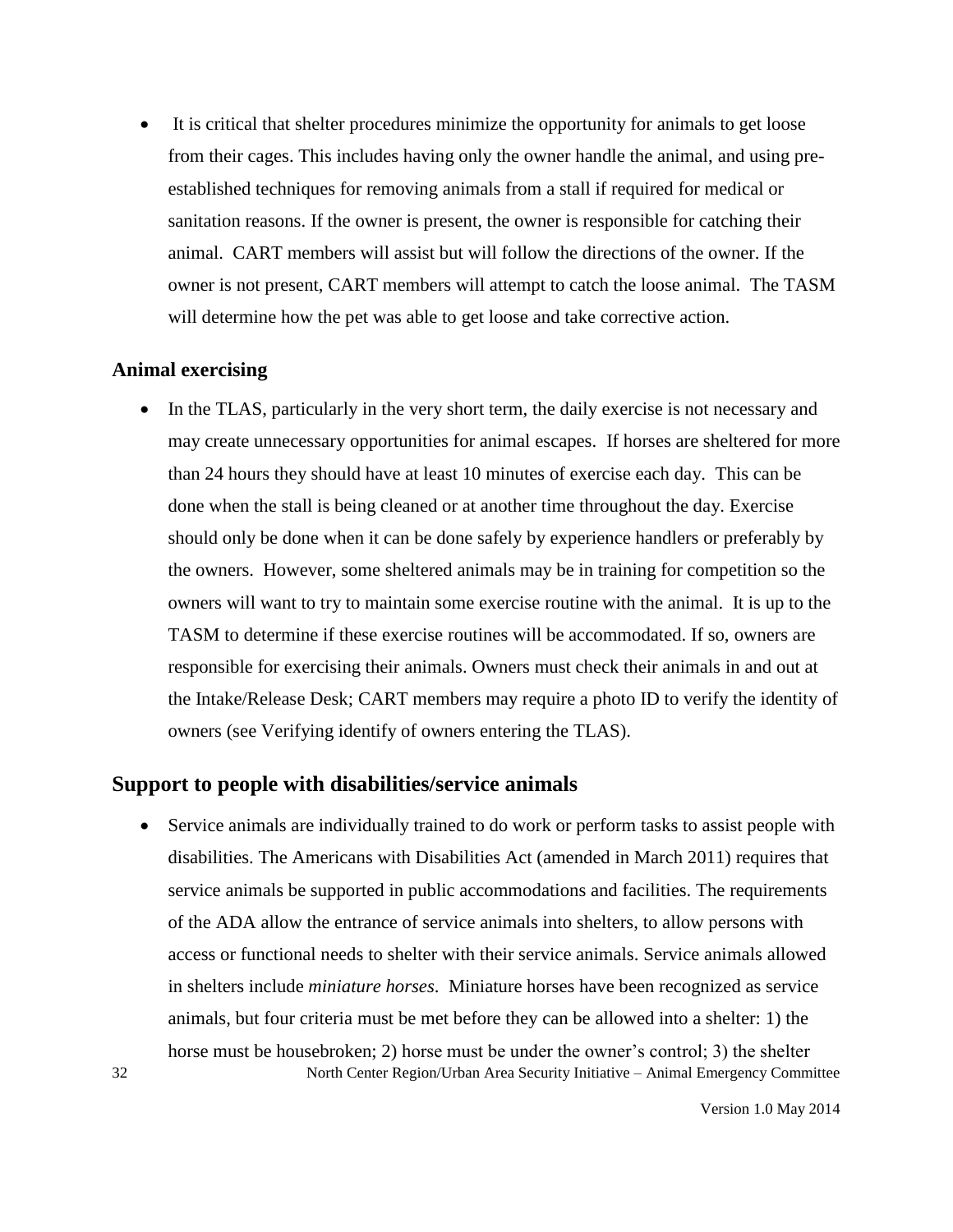can accommodate the horse and 4) the horse's presence will not compromise legitimate safety requirements that are necessary for safe operation of the shelter. The human shelter manager will determine whether to admit miniature horses into the shelter. The CART should be prepared to provide support to service animals that are allowed into the human shelter.

- When a person with a service animal checks in at the human shelter, a human staff member will notify the CART. The Veterinary Medical Lead will go to the human shelter check-in desk, and perform a health check of the animal to ensure that it has no medical issues. If the service animal is a miniature horse, the Veterinary Medical Lead will provide a health check only if they feel qualified to do so. At the same time, the Veterinary Medical Lead will ensure that the owner signs the Emergency Veterinary Care Authorization Form; the signed form will be given to the Documentation Team for filing. The Documentation Team will note on the kennel white board that service animals are in the human shelter.
- The CART may be asked to help support service animals for people who are sheltered in the human shelter. This may include exercising the animal, providing food and water, or providing emergency medical care. The CART will support these requests to the best of its abilities and staffing. If the person with disabilities has a family member at the human shelter that is able to care for the animal, the family member should do so; the CART should be a last resource for these tasks.

### <span id="page-32-0"></span>**Release**

 When the owner desires to permanently remove their animal from the shelter, the owner will sign the animal release form; the CART will maintain these forms in the owner's file. The files for each owner will be pulled from the active file and placed in an inactive file/storage box. This file will be passed to the County EOC when the shelter has been closed, or on a daily or weekly basis if the shelter is open long term.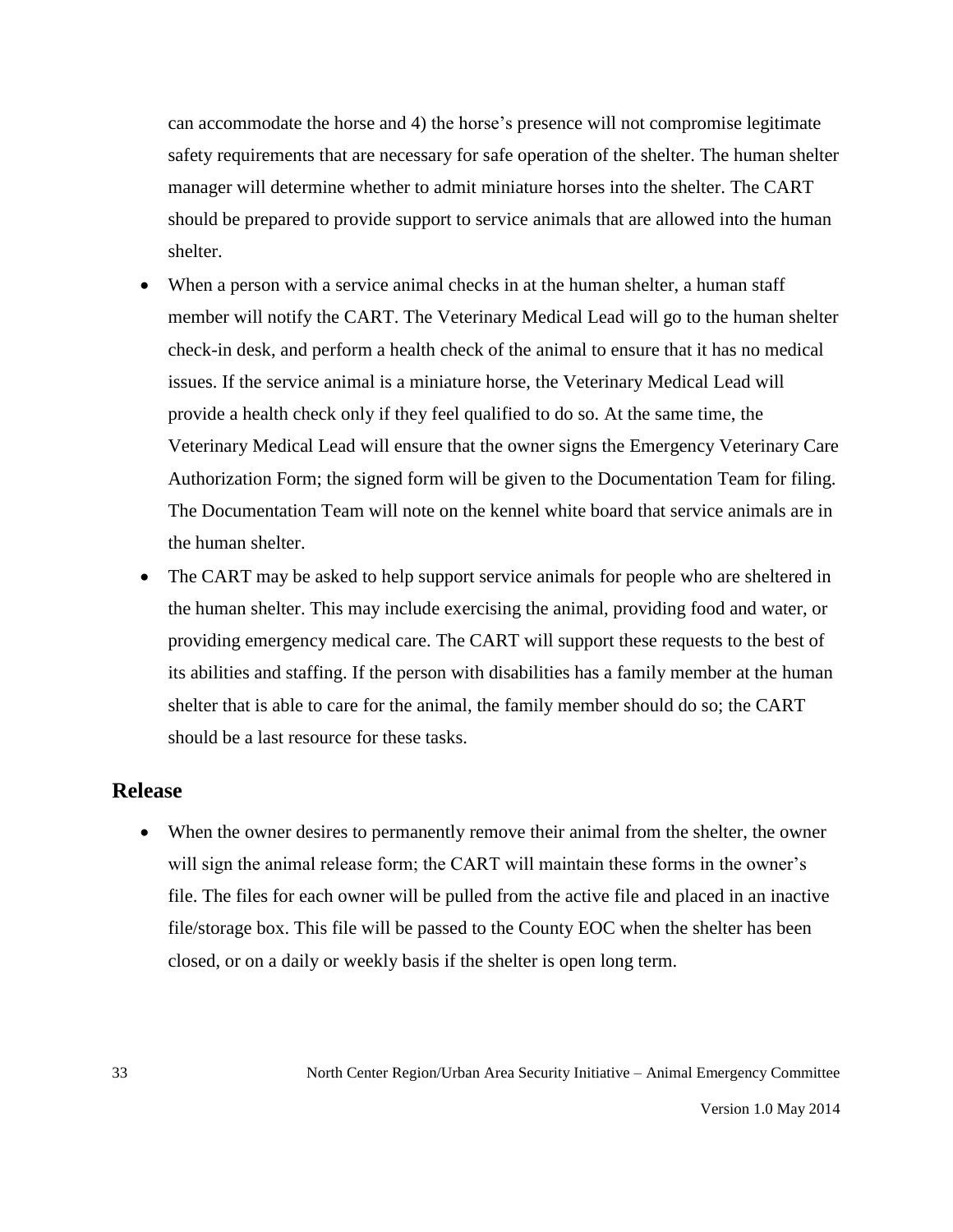# <span id="page-33-0"></span>**Documentation**

- The CART must maintain all documentation for each animal and provide all documents to the EOC when the shelter closes. At a minimum, the CART will maintain the following documents for each pet:
- 1. Animal Intake Form
- 2. Intake Checklist
- 3. Kennel Card
- 4. Owner's Waiver/ Emergency Veterinary Authorization Form
- 5. Animal Daily Care Form
- 6. All Veterinarian records for treatment
- 7. Release Checklist

### **The Owner's Waiver/ Emergency Veterinary Authorization Form is required**:

- If the owner of an animal refuses to sign the form, the CART member will note this on the form and advise the owner that the animal cannot be sheltered in the TLAS.
- If the owner of a service animal refuses to sign the form, the owner will be advised that the CART cannot assist in any manner. All CART members will be advised of this situation.
- All forms for each animal will be maintained under the owner's last name followed by the animal's name and file number (e.g. Doe, Jane/Trigger/H###). The owner's last name is used on the file folder to make retrieving the files easier in case the owner cannot remember the animal's ID number. Each animal will have its own folder; therefore an owner of three animals will have three file folders assigned to them.

# <span id="page-33-1"></span>**Shelter and CART demobilization**

North Center Region/Urban Area Security Initiative – Animal Emergency Committee Owners should be notified by all means possible of the date of the TLAS closing. The TLAS may be closed once all animals have been removed from the shelter by their owners or when a date for TLAS closing has been approved by the AHJ. On that date the TASM will make a request to the EOC/AHJ to terminate operations. Once approved, the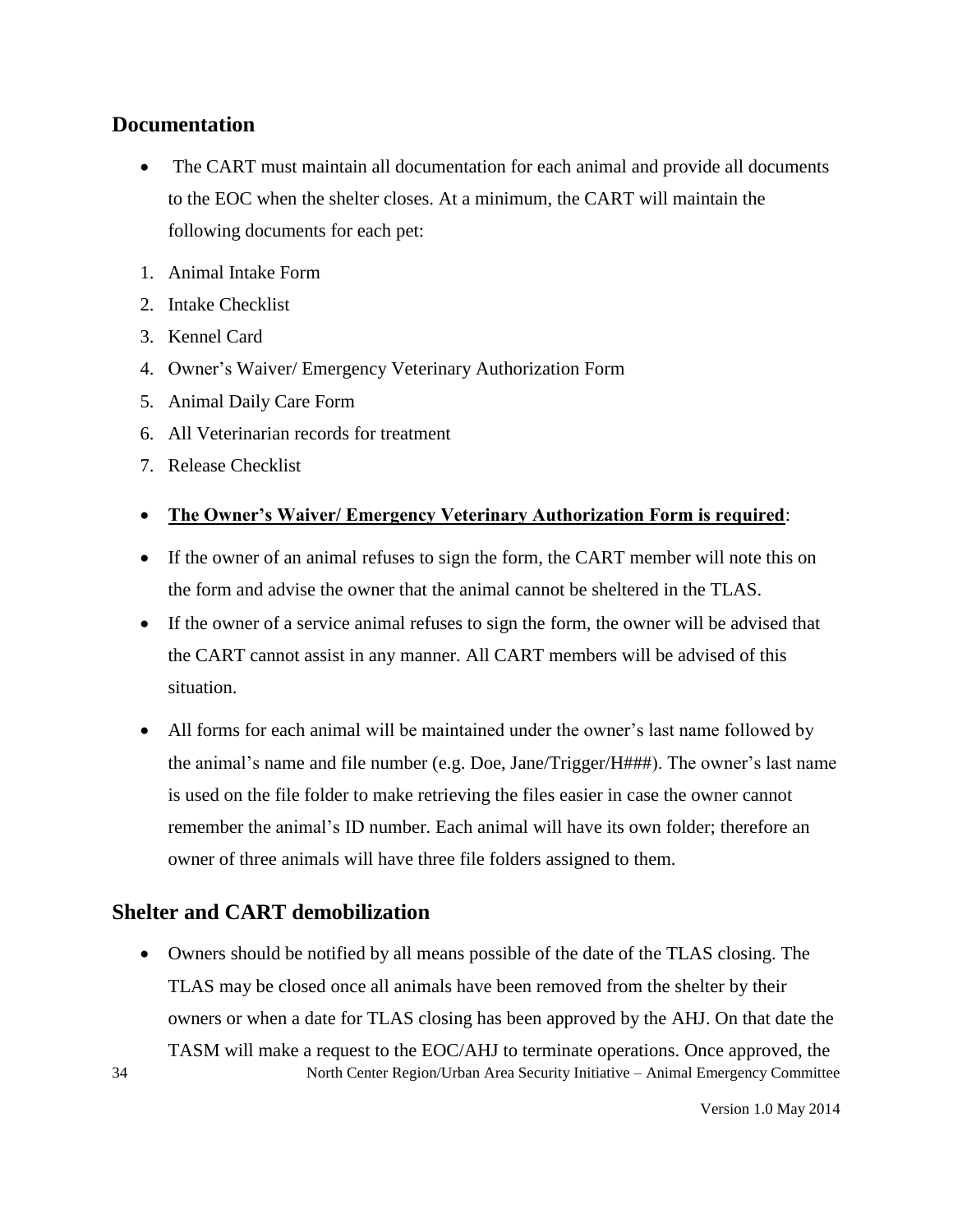shelter will be closed. If animals are still remaining in the shelter on the day of closure the TASM will work with the AHJ to determine a plan for continuing care of the animals (i.e. fostering, humane society sheltering, procedure for contacting owners for pickup, etc) or for disposition of the animals (i.e. declaration of abandonment and placed for adoption, etc.)

- Upon termination notification, the CART will provide volunteers to assist in cleaning and packing up the shelter into the cache trailer. All stalls, corrals, food and water buckets, trash cans, and other equipment must be cleaned, disinfected, and dry before placing them in the cache trailer. All cache supplies and equipment will be packed into their appropriate containers and marked before being placed into the cache trailer.
- Animal food will not be placed into the trailer. All remaining food can be claimed by the CART volunteers. Any unclaimed food will be disposed of or stored properly for future use.
- All documentation will be taken to the EOC and maintained for a period of time designated by the Emergency Manager.
- All forms required for the next shelter activation will be copied and placed into the forms container.
- The TASM will ensure that the cache is properly stored for the next use.

# <span id="page-34-0"></span>**Medical Procedures and Guidance**

- Owners are the primary caretakers of their animals. However, the Veterinary Medical Lead is responsible for all medical-related processes, procedures, issues, and actions within the TLAS.
- Below is general guidance for categories of animals that will need special considerations for kenneling. The Veterinary Medical Lead is the ultimate authority for the management of these animals.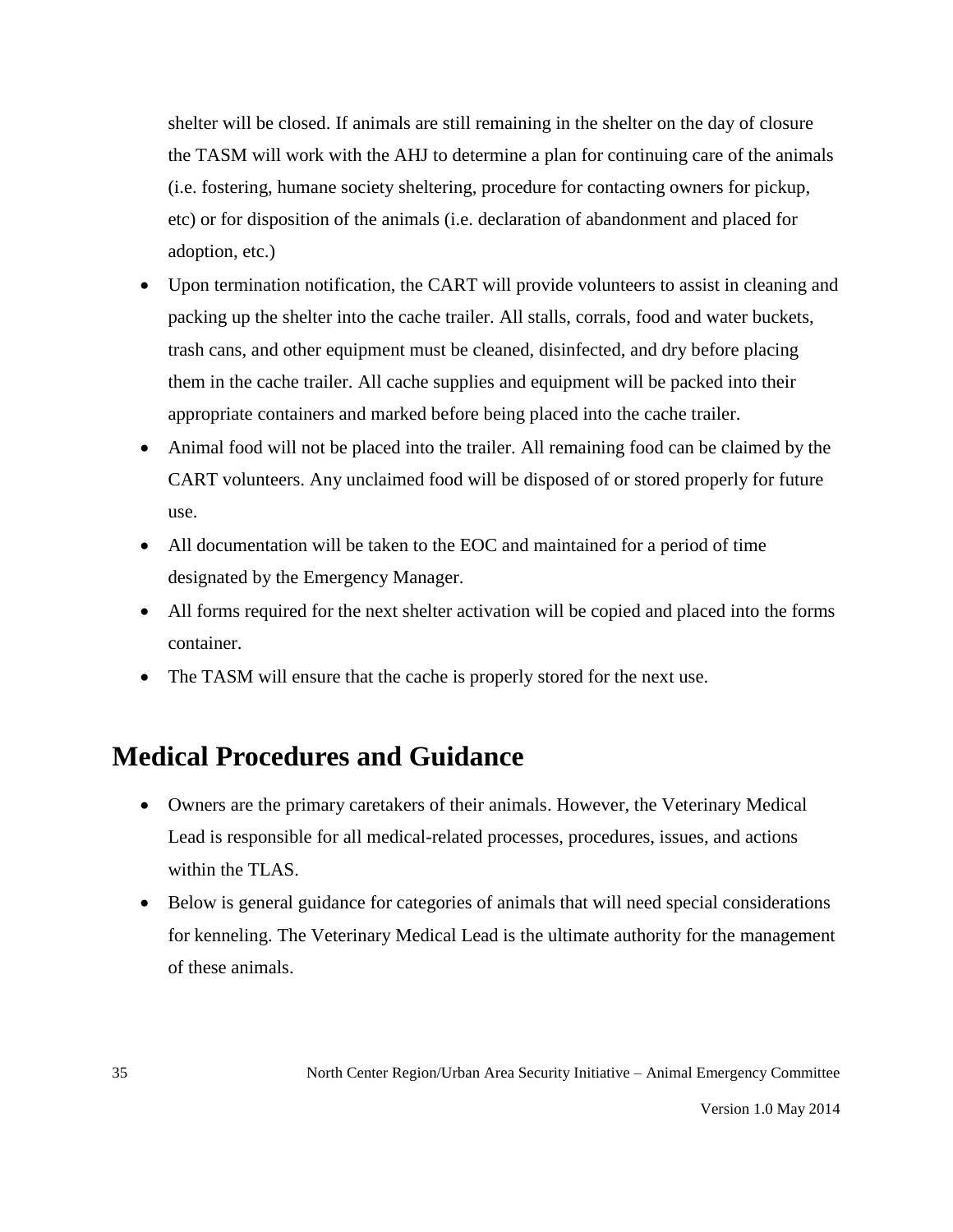#### <span id="page-35-0"></span>**Sick**

 Sick animals, or animals that are beginning to display signs of illness, will be immediately removed from the general population area to the isolation area. The Veterinary Medical Lead and the animal's owner will be notified as soon as possible. The Veterinary Medical Lead will provide emergency medical treatment, but the owner is responsible for all other treatment of their animal. The animal will not be moved back into the general population until the Veterinary Medical Lead has approved the move.

### <span id="page-35-1"></span>**Obese**

 Severely obese animals must be considered for placement in an area that will provide for cool temperatures during hot weather. During hot weather, these animals should be carefully monitored for possible overheating.

### <span id="page-35-2"></span>**Deceased**

 Owners of deceased animals will be notified as soon as feasible. The TASM and Veterinarian Medical Lead should attempt to document all information possible about the animal including its condition prior to becoming deceased. The EOC will be notified if a animal becomes deceased in the shelter. If it is determined that the death was the result of an infectious disease, the shelter and all equipment will be immediately disinfected.

### <span id="page-35-3"></span>**Maternity**

 Animals that are pregnant, and are believed to be near birth, should be moved to the medical area for better monitoring. As the primary caretakers of their animals, owners will be notified if their animals are believed to be near birth.

### <span id="page-35-4"></span>**Medications**

 Owners may leave the animal's medications with their animal in the shelter. All medications not requiring refrigerator storage will be placed in the CART-provided plastic tub at the stall location. Medications requiring refrigeration, or medications that are controlled substances, will be stored with the Medical Section.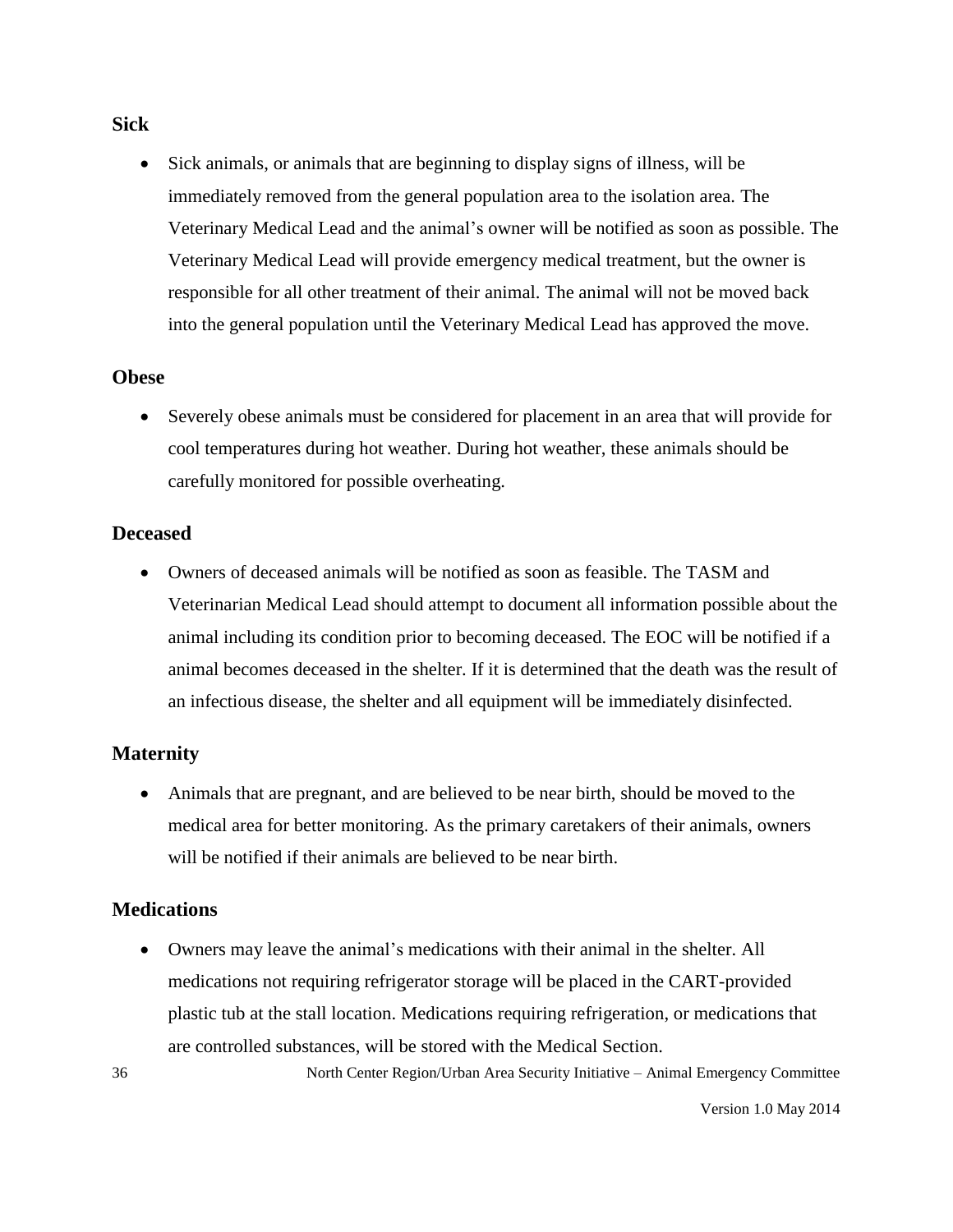Owners are responsible for administering medications to their animals. If it is determined that a pet must be given its medications and the owner cannot do so, the Veterinarian Medical Lead will administer the medications.

#### **Dressing change and wound care**

 The CART will assist owners with wound care or dressing/bandage changes, if requested by the owner. Bandaging supplies will be provided free by the CART for a reasonable time; after a reasonable time, the owner must provide the supplies. The TASM will determine how long to provide this free service.

### **Safety and Security**

#### <span id="page-36-0"></span>**Personal Protection Equipment (PPE)**

 All CART personnel will utilize proper PPE while working in the shelter. This includes proper clothing (including closed toe shoes), gloves, ear plugs, and safety glasses. All personnel (CART and pet owners) will wear disposable gloves when cleaning stalls to avoid contact with animal dung, urine, and the cleaning solution. Gloves will be thrown in a trash can when the cleaning task is completed. The CART will provide disposable gloves to pet owners. Protective eye wear and nitril gloves will also be worn by CART members when spraying water or cleaning solutions. Each CART member will be issued a pair of safety glasses and must maintain them for use. Each CART member will be issued a whistle. The whistle will be blown when a CART member needs assistance to handle emergencies such as a loose animal, a fight between animals, or a person or animal that is bitten.

#### **Petting of animals in the TLAS is not allowed**

Owners must be advised during intake that they are not allowed to pet animals that they do not own. This policy is intended to avoid potential bites and reduce the spread of disease between animals. The CART should display a sign at the entrance that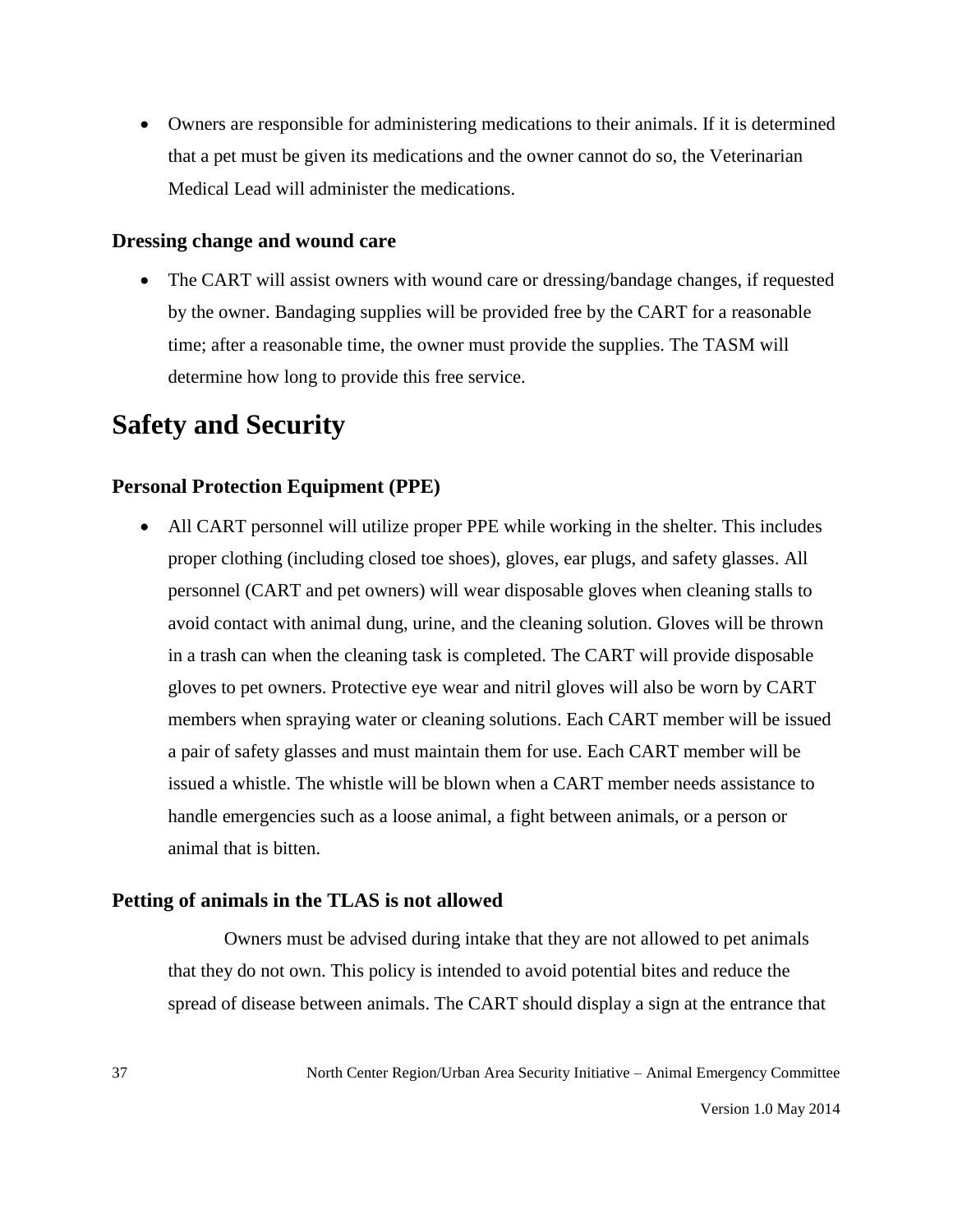states this rule. After CART members have touched a animal, they should wash their hands or use an alcohol-based hand cleaner.

#### **Injuries and illnesses**

- Personal safety is the number-one priority for volunteers. In the case of any severe illness or injury at the TLAS, the top priority is the immediate care of the sick or injured person.
- For emergency illnesses or injuries those that could be life threatening call 911 for an ambulance. For non-life-threatening illnesses or injuries, the affected CART member must immediately report the injury to the TLAS Safety Officer and/or the TASM. CART volunteers will be transported to [Hospital Name], or [Hospital Name], or Urgent Care Center for any treatment. Persons, other than CART members, can obtain medical care for non-life-threatening injuries in the human shelter medical section.
- The TASM will report all injuries or illnesses to the EM or EOC ESF11/ESF6Aas soon as practical. The TASM, EM or ESF11/ESF6Awill ensure that the person with a non-lifethreatening injury is advised to report to the County Employment, Benefits and Medical Services Office to complete any injury or Workman's Compensation forms as soon as possible. Those transported to a hospital will be advised of this requirement as soon as possible.

#### **Animal bites and scratches**

- In addition to the above procedures for managing injuries and illnesses, the following procedures apply to animal bites or scratches:
- Any CART member receiving a non-life threatening bite, scratch, or any other injury from an animal must *immediately* clean the wound, or report to a human medical professional for wound cleaning and treatment, before reporting the bite or scratch to the TASM.
- Persons who are not CART members will be advised to immediately report to a human medical professional for wound cleaning and treatment.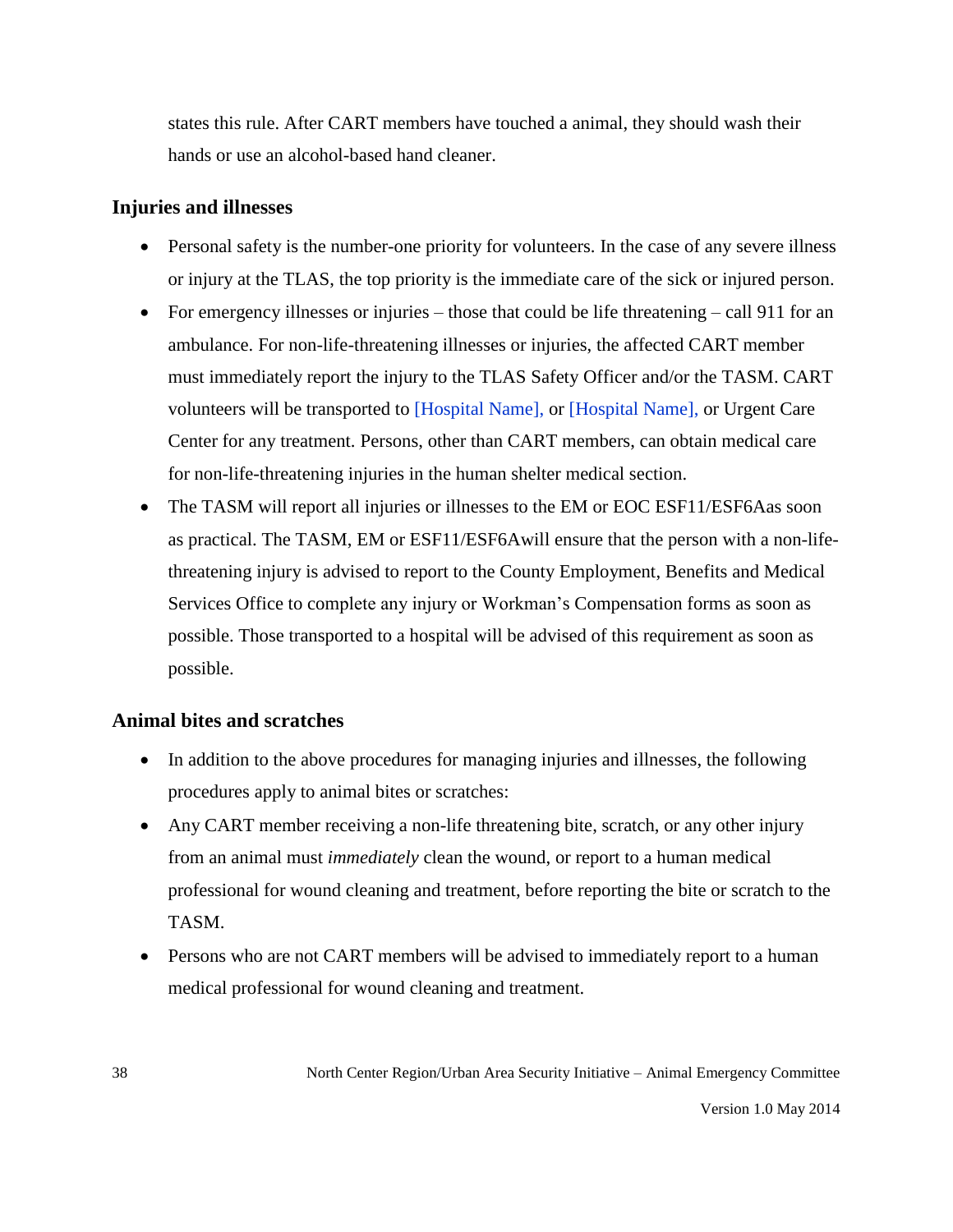- The TASM will report all bites, scratches or other injuries to the Veterinary Medical Lead and to ESF11/ESF6A.
- The Veterinary Medical Lead will place an animal causing a bite into the isolation/medical hold area if it is safe to do so. The TASM will immediately notify ESF11/ESF6A. ESF11/ESF6A will notify the [Local Public Health Agency] (per Colorado Revised Statute 25-4-604) for rabies monitoring, and will also notify the City or County animal law enforcement agency. If the animal is deemed to be a Dangerous Animal, the law enforcement agency will take possession of the animal. If the animal is not deemed dangerous, it must still be placed in quarantine.
- Colorado Revised Statute 25-4-603 requires that an animal causing a bite to a person be placed in quarantine for 10 days. Quarantine can normally be completed at the owner's home or a local boarding facility; the animal law enforcement agency will approve the quarantine site. Since the TLAS replicates the owner's home, the animal can be quarantined in the TLAS's medical section *if approved by the Veterinarian Medical Lead*. If this is not approved, the owner must take the animal to an approved boarding facility at their expense.
- Only those authorized by the CART Veterinary Medical Lead will be allowed to touch a animal that is in quarantine in the TLAS. Owners are still the primary caretakers of their animals while in quarantine.
- The Veterinary Medical Lead is the only person authorized to release the animal from quarantine in the TLAS.
- Once an animal has bitten anyone (including the owner) it will have a red dot placed in the upper right hand corner of the stall card.
- If an animal bites another animal, the Veterinarian Medical Lead (or other CART member) will provide emergency first aid to the bitten animal until the owner can provide for its care. If the owners of both animals were not present when the bite took place, both owners will be notified as soon as possible.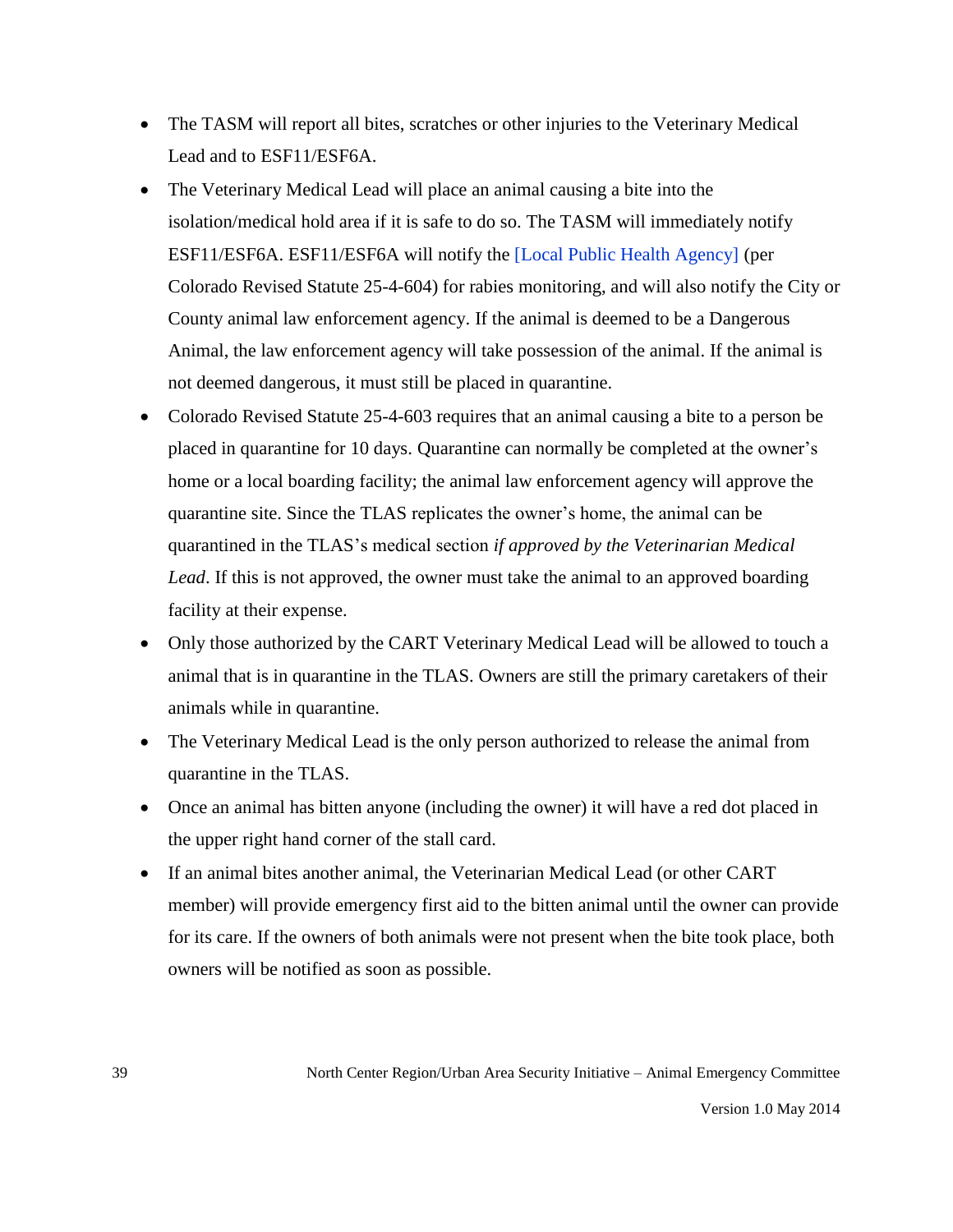#### **Aggressive/hostile animals**

Generally, aggressive or hostile animals will not be accepted into the TLAS. This decision is made by the TASM. If the TASM agrees to accept a hostile or aggressive animal, a red dot will be placed in the upper right corner of the animal stall card, as well as on the master white board. The TASM can require an owner to remove any animal, at any time, if the animal's aggressiveness or hostility becomes a safety issue.

#### **Tripping and slipping hazards**

- To minimize tripping hazards, avoid placing cords and other objects in walking areas. If cords must be placed in walkways, tape the cords down.
- To minimize slipping hazards, remove snow from walking areas, and place pet-friendly ice melt onto ice.

#### **Electrical cord hazards**

 Electrical cords must be kept clear of the animal stalls, animal walk areas, and any areas with water (kennel cleaning area). Animals are likely to chew into electrical cords and could be electrocuted.

#### **Severe weather**

 The EOC will monitor the current weather conditions and will ensure that the CART is notified of severe weather in the shelter area. If severe weather dictates that the CART members take cover in buildings, the CART will take shelter inside the nearest designated storm shelter area.

#### **Emergency evacuation**

If an emergency evacuation is required, owners will be allowed to quickly remove their animals under the observation of the CART members. CART members will use CART equipment to assist in the evacuation of animals.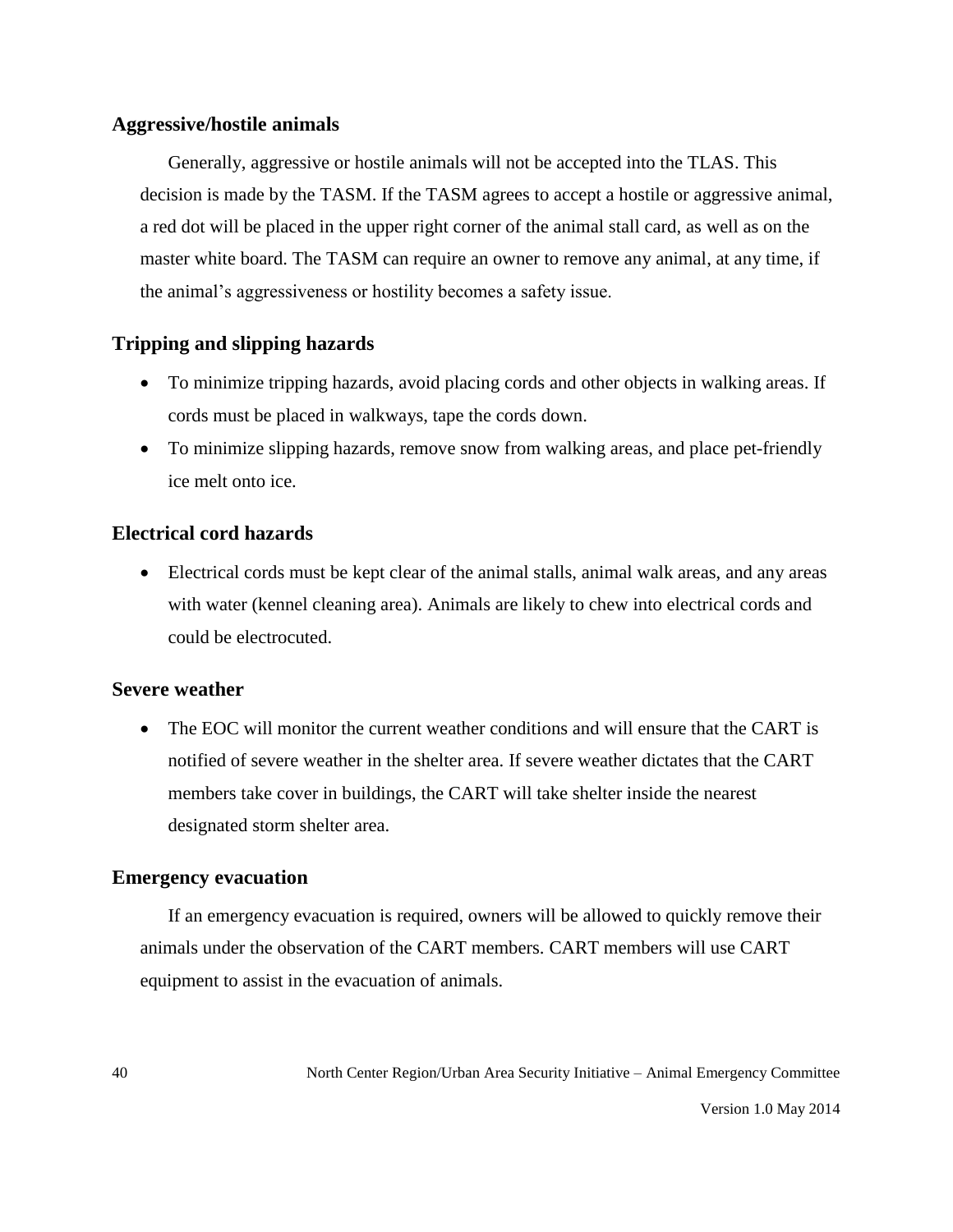During an emergency evacuation, there will be no requirement to check in and check out owners and animals. CART members will do their best to ensure that animals are not taken by the wrong owners, but will not be responsible for any pet lost.

CART members and owners may need to take emergency refuge in the nearest designated human shelter during an emergency - which may require animals to be left unattended in the TLAS in order to secure humane safety. Once the emergency is over, the TASM will ensure all measures possible are conducted to re-obtain animal accountability. As soon as practical, the TASM will notify the EOC that an emergency evacuation had taken place.

#### **Smoking**

Smoking is not allowed in the TLAS. Any CART member, volunteer assisting the CART, or owner must smoke in the human-designated smoking area. Chewing tobacco is only allowed in the TLAS if there is no spitting involved.

#### **Lighting**

There will be sufficient lighting inside the shelter to ensure safe operations. If possible, place exterior lights near entrances to enhance the safety of people entering the shelter.

#### <span id="page-40-0"></span>**Approved spontaneous volunteers and just-in-time training**

- Spontaneous volunteers approved by ESF11/ESF6A, or other person designated by ESF11/ESF6A, will receive "just in time" training (and PPE) before being allowed to work in the TLAS shelter. This training may be done at the shelter or in another designated location, and must be conducted by the Section lead or TASM. At a minimum, volunteers will be briefed or trained in safety, security, and sanitation requirements.
- Generally, the only sections in which approved spontaneous volunteers are allowed to work will be in the Documentation Team, Logistics Section, or the Safety and Sanitation Team for cleaning activities *outside* of the barn. The exception to this rule is if the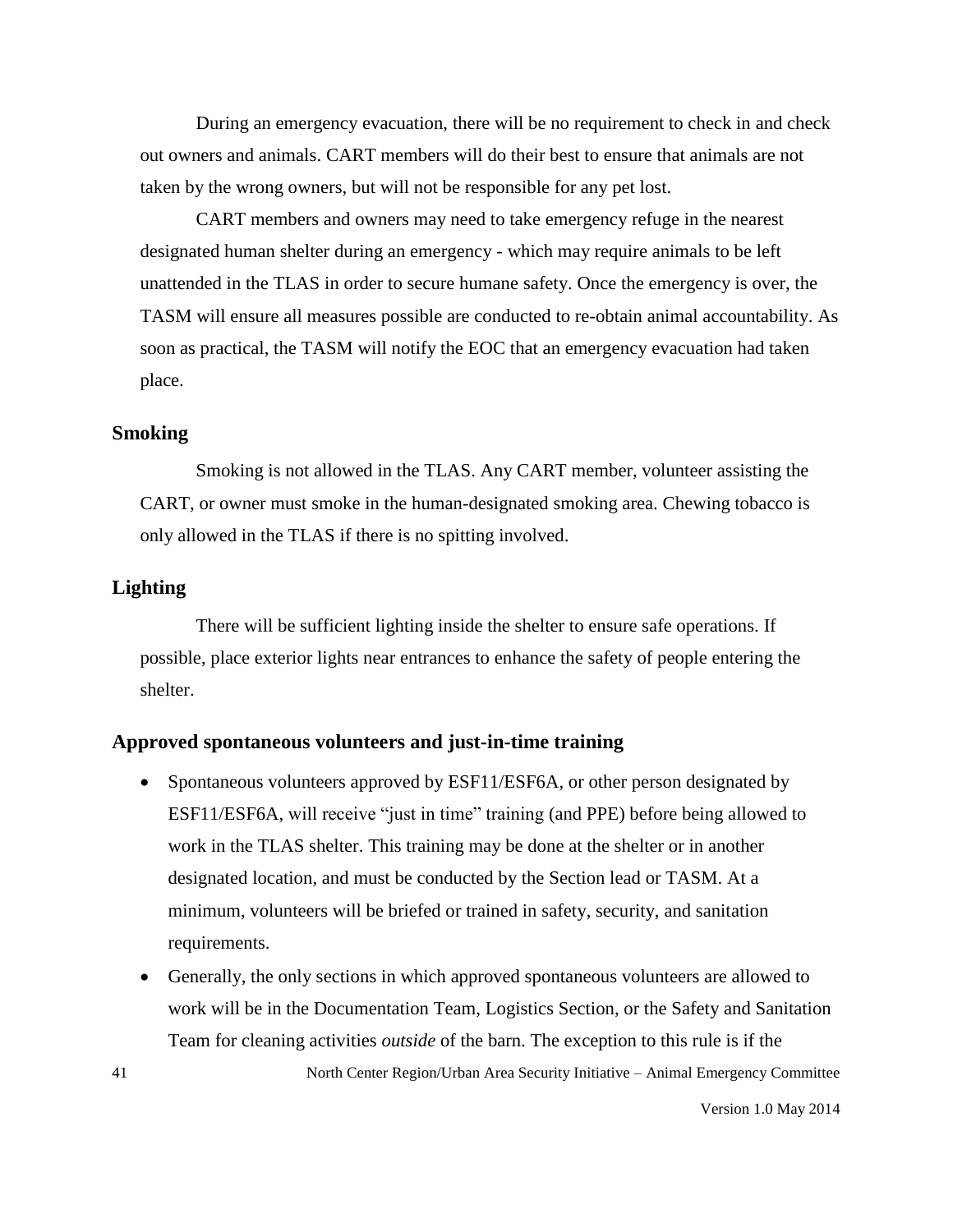volunteer is a Veterinarian or Veterinarian Technician who will be assigned to the Veterinarian Medical Section.

- Duties in the Documentation and Logistics Section by approved spontaneous volunteers can include all section responsibilities. Duties in the Safety and Sanitation Team are restricted to activities outside of the barn such as cleaning food/water buckets. Direct animal handling by approved spontaneous volunteers is not allowed.
- Spontaneous volunteers must be provided PPE before being allowed to work at the shelter.

#### **Security**

- Medical products such as drugs will be secured (by locked container or personal security) by the veterinarian either in their work area or in the locked CART cache trailer. The veterinarian should take all drugs with them when they leave for the day/night unless they pass control and accountability to the on-coming veterinarian.
- Security for the TLAS will be provided on a 24-hour basis. Shelter security is provided by all on-shift personnel as well as by the human on-site security.
- The TLAS area should be cordoned off by traffic cones and/or barrier tape with "Do Not Enter" signs posted in areas in which the CART does not allow access. CART personnel should direct all non-CART-personnel to enter the shelter area via the intake entrance.
- When the shelter is open, all CART personnel are also safety and security assistants. In this capacity, each CART member will report any safety or security issues immediately to the TASM. When the shelter is closed, there will be a minimum of two CART members at the shelter to ensure the safety of the animals. This will include hourly walks around the shelter exterior area. Any attempt to remove an animal from the shelter by anyone during these hours will be immediately reported to the human shelter security or by calling 911. If a CART member is in fear of harm, they will immediately call 911. A report to both human security and the EOC will be made as soon as possible.
- Any supplies or equipment not currently being used to support shelter operations will be secured by the Logistics Section, in the CART cache trailer or an appropriate and secured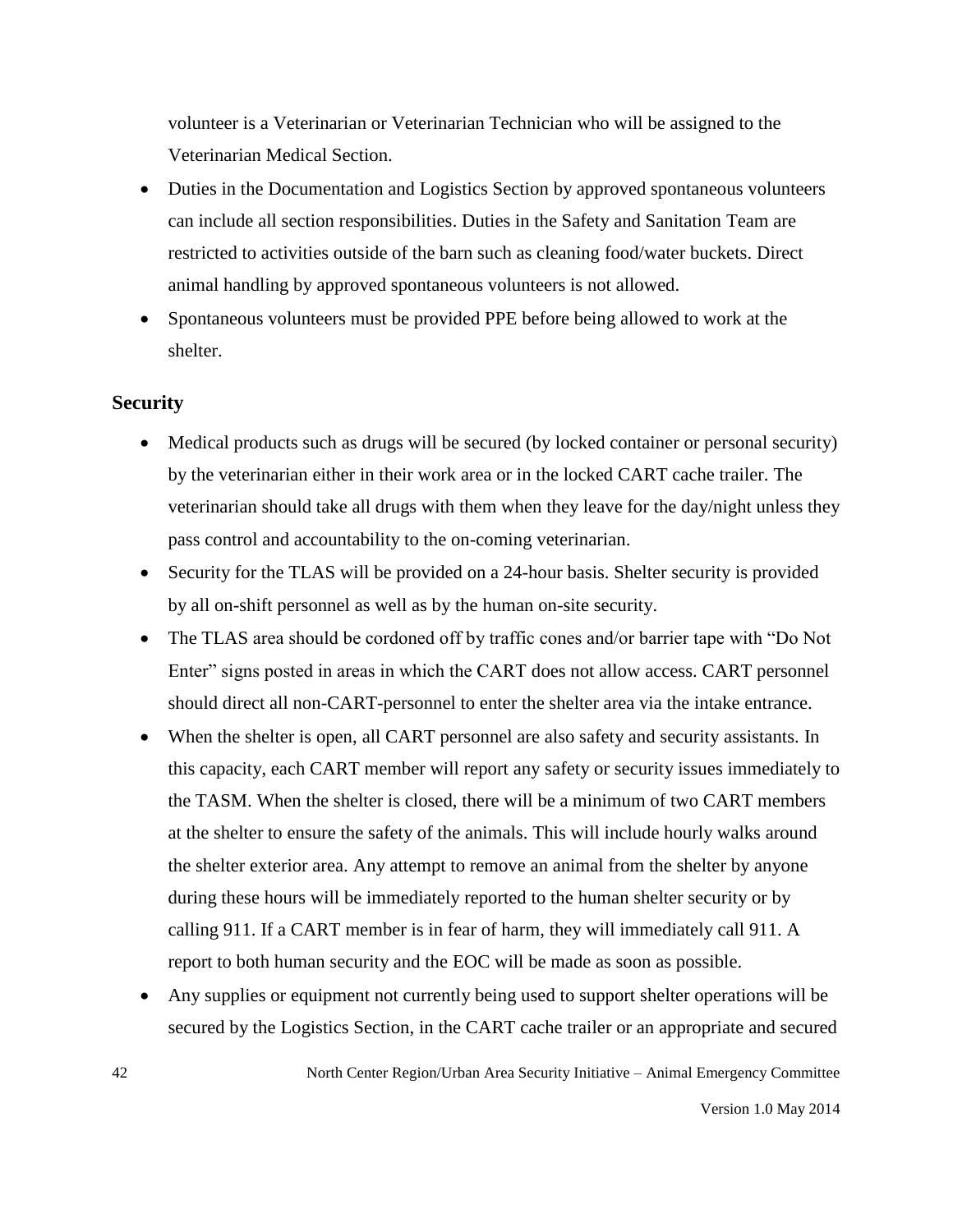location on-site. The Logistics Section will keep an inventory of what items are available for use, and will issue items when requested by the team leads or TASM.

#### **Zoonotic disease control**

- Zoonotic diseases are those diseases of animals that can be transmitted to people.
- See Appendix O, "Zoonotic disease control," for specific procedures to reduce transmission of diseases between animals, or between animals and people.

## **Public Information**

- If CART members need to share information with the public on animal sheltering issues, that information will be passed to the EOC/ICS Public Information Officer (PIO), who is the lead PIO for the event.
- The human shelter team will generally operate an information center within the human shelter. If the TASM chooses to set up a public information area in the human shelter, this should be coordinated with the human shelter Public Information Officer.
- Any resident who wants to report a missing animal should be directed to a designated Public Information Officer or Animal Control dispatch center. The PIO, ESF11/ESF6A, [Animal Control Agency] will assist family members in reuniting with their animal. This may include information and photos via an internet site, utilizing the United Way 211 non-emergency call center, and the media.

## **Communications**

- The CART will be provided large two way radios for use at the shelter. The TASM will identify what radio channels each agency or section will use.
- The CART must have two forms of communications at the shelter. Generally, this will be the two-way shelter radios and personal cell phones. A VHF radio, operating on a designated public services frequency, may be provided to the TLAS, if available.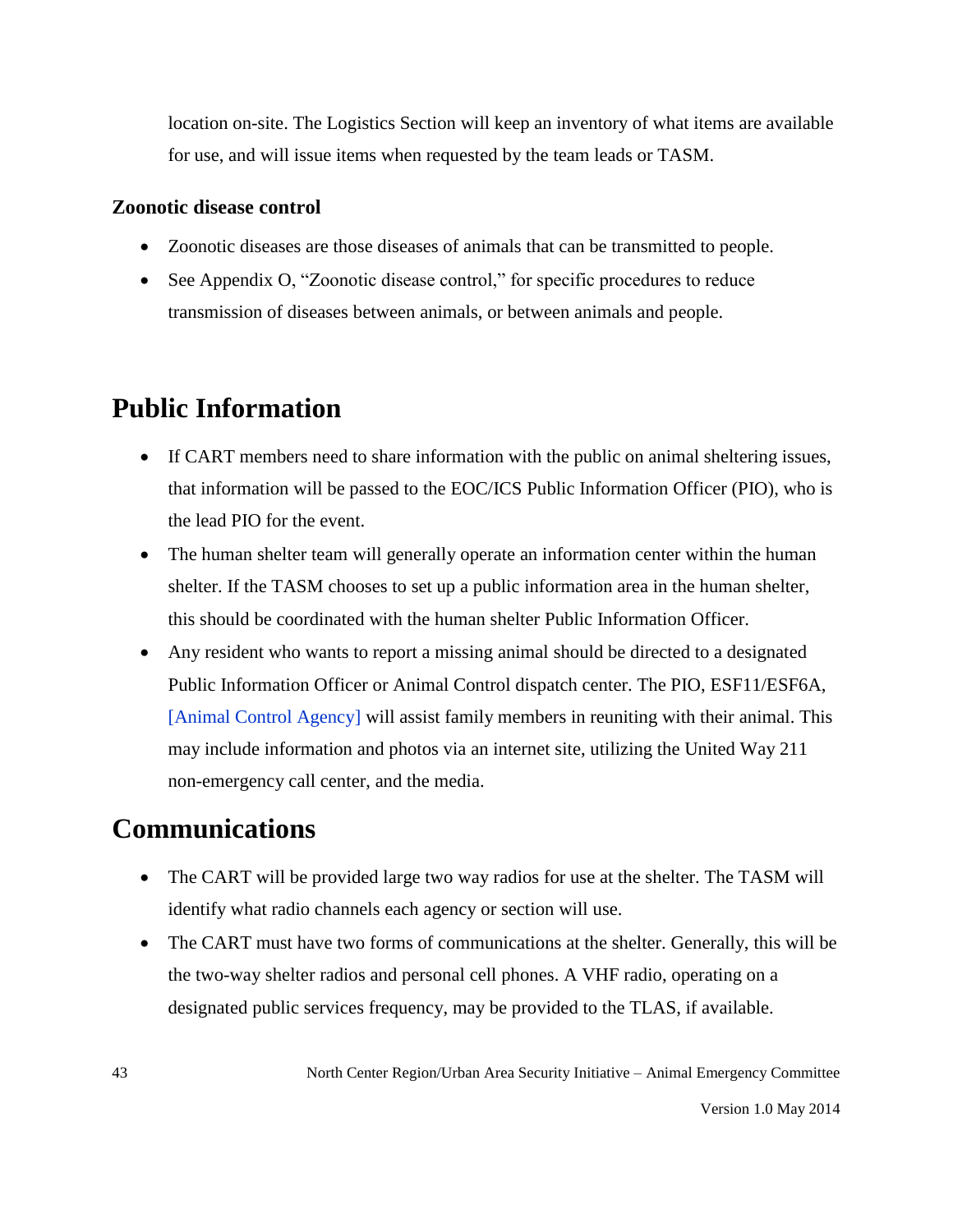If resources are available, the Sheriff's Office Special Communications Unit will place an amateur radio operator at the human shelter to provide communications between the shelter and the EOC.

## **Finance**

- The primary finance assumption is that [insert AHJ name here] will not receive federal or state reimbursement for large animal shelter disaster expenditures. Therefore, spending will be done in an extremely frugal and prudent manner, but documentation will be maintained at a level of detail that will allow for reimbursement if this is available.
- All logistical requirements for the TLAS will be sent to the Logistics Section of the TLAS shelter. The TLAS Logistics Section will either fill the request or forward it to EOC ESF11/ESF6A for ordering. The TLAS Logistics Section will document all TLASrelated requests, and provide that documentation to ESF11/ESF6A in the EOC.
- The CART is not authorized to make any expenditure without the approval of ESF11/ESF6A (which includes the permission of the EOC Finance section).
- If CART personnel accept donations to the TLAS, the TASM will document the donation and report it to ESF11/ESF6A. This includes accepting mutual aid or support from external nonprofit agencies.
- Volunteer time is valuable, and documentation of volunteer work is necessary for reimbursement. The TASM will ensure that all CART members and approved spontaneous volunteers sign in and out of the shelter each day, and will periodically provide this documentation to ESF11/ESF6A.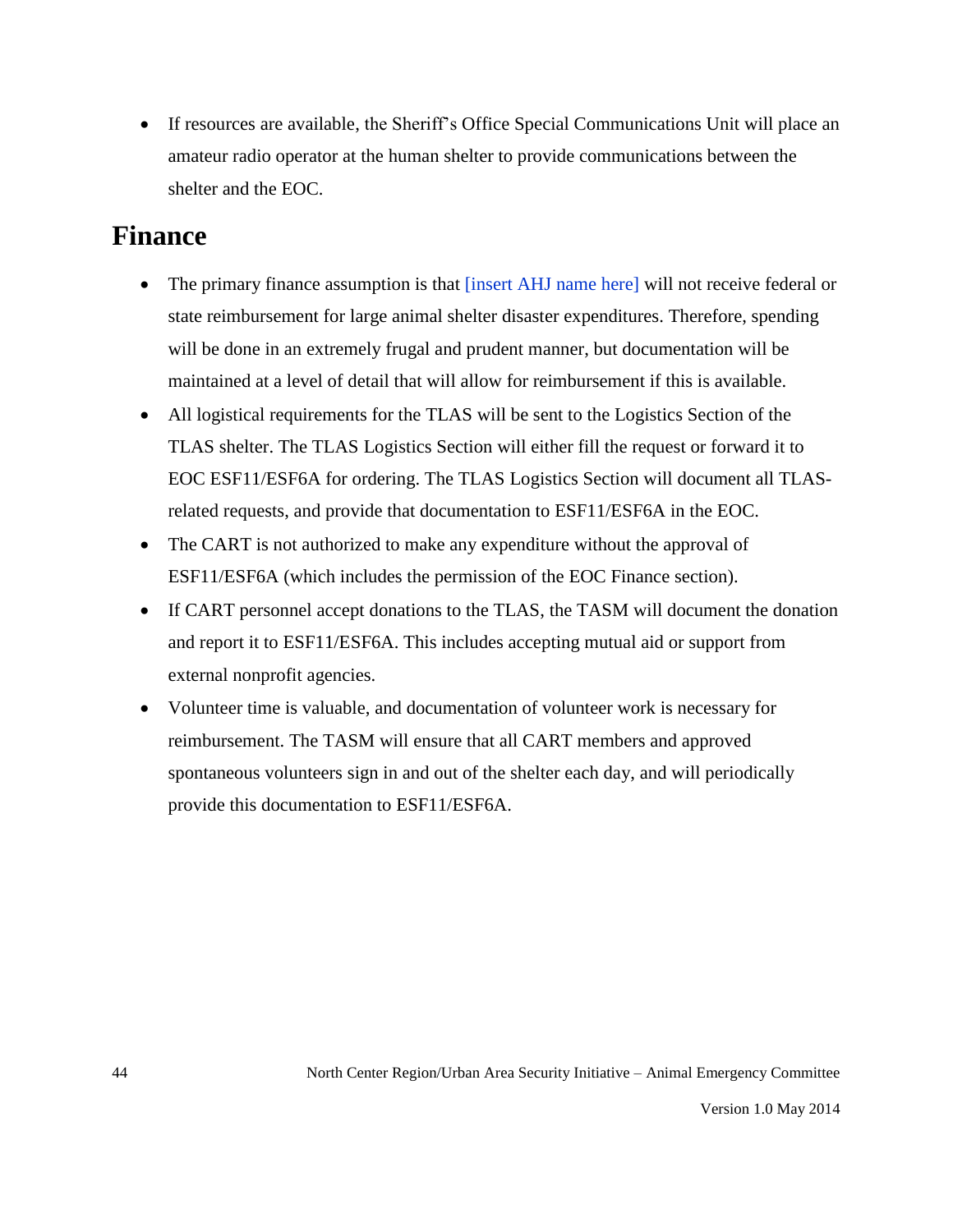## **Appendix A:**

## **CART Job Descriptions and Responsibilities**

Below are job descriptions and responsibilities for each position in the Colocated Temporary Large Animal Shelter (TLAS).

#### **Temporary Large Animal Shelter Manager (TASM)**

#### **Job Description**

The TASM has overall responsibility for TLAS operations, including safety, placement and set up of the shelter, assignment of personnel, accountability, shift periods, shelter rule enforcement, and overall day-to-day operations. The TASM also has authority to establish procedures, to approve exceptions to procedures, and, when appropriate, to dismiss volunteers and to refuse to accept animals. All TLAS personnel come under the operational control of the TLAS Manger. The TASM reports to the Animal Response Director.

#### **Responsibilities**

- Coordinates with the EM/EOC for the location of the large animal shelter.
- Coordinates with the human shelter, ESF11/ESF6A or the EOC Logistics Section for support of CART members to include feeding, hydration, break area, bathroom use, trash removal location, etc.
- Identifies the location of the TLAS to CART members.
- Designates a back-up TASM.
- Supervises shelter setup, and determines the location of functional components within the shelter (check-in, stalls, sanitation area, etc.).
- Ensures that all CART members check in and out, and are accounted for while on shift.
- Ensures that all CART members are appropriately dressed and are issued and use the [correct PPE](#page-36-0) .
- Maintains communications (radio or cell phone) with the human shelter manager and the EOC.

North Center Region/Urban Area Security Initiative – Animal Emergency Committee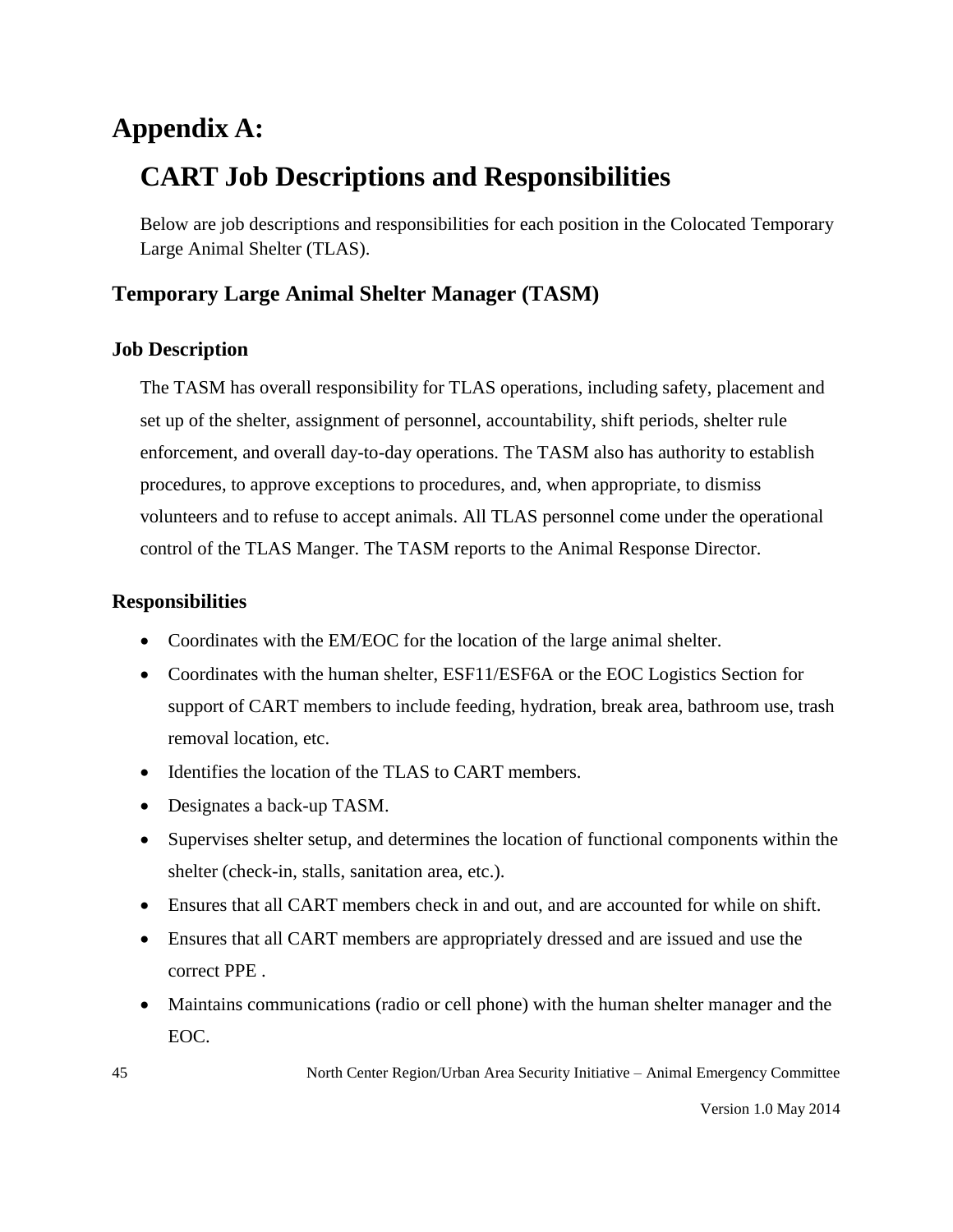- Assigns CART personnel and approved spontaneous volunteers to appropriate shelter sections/positions.
- Conducts "just in time" training to CART members or approved spontaneous volunteers, to ensure safe operations.
- Ensures that documentation of all "just in time" training is provided to the Documentation Section lead.
- Conducts pre-operations check to ensure all shelter operations are safe and ready for animal registration.
- Provides guidance and direction to CART members as appropriate.
- Establishes the shift schedule for shelter operations.
- Determines whether to shelter animals of persons who are not human shelter residents.
- Determines whether CART members will provide day-to-day care of animals for human shelter residents (normally only for people with disabilities but other exceptions may be made).
- Provides ESF11/ESF6A a daily report of shelter status, including number of animals sheltered, number of CART members on site, any animals on bite or medical hold, animal injuries or medical emergencies, human injuries or medical emergencies, and any other pertinent information.
- Immediately reports any injuries or emergencies to CART personnel or animal owners, any accusations of animal mistreatment or abuse, and any theft of or damage to CART property to EOC ESF11/ESF6A.
- Facilitates good communications and working relationships between CART members, and resolves any issues or disputes between CART members.
- Resolves any owner issues or refers them to the PIO or ESF11/ESF6A.
- Attends any required EOC daily meetings/briefings and provides the human shelter manager with any required information.
- Attends human shelter information briefings to answer the questions of shelter residents.
- Approves all requests for supplies, equipment, and services before requests are forwarded to the ESF11/ESF6a Desks and/or EOC Logistics Section.

North Center Region/Urban Area Security Initiative – Animal Emergency Committee

46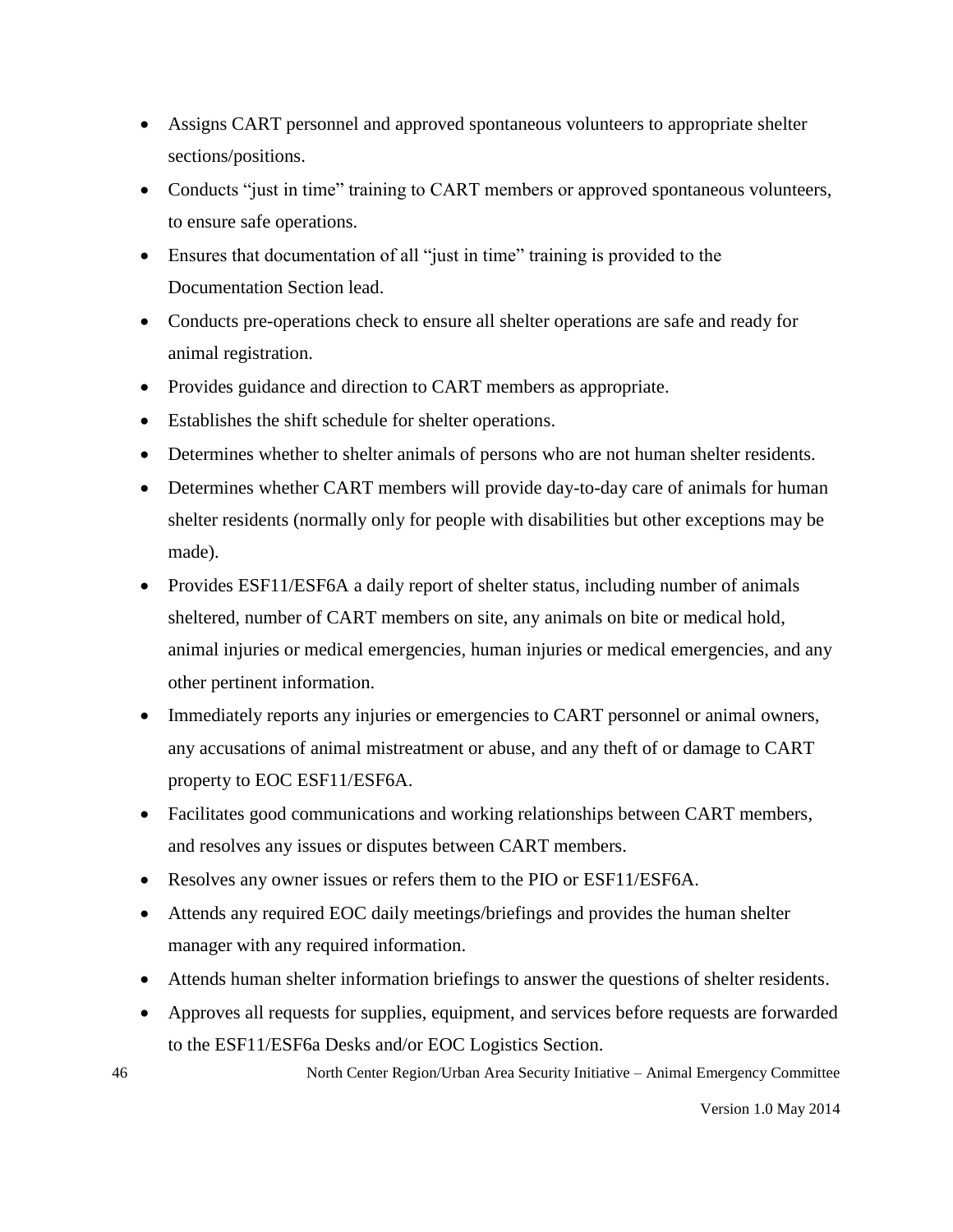- Ensures that TLAS personnel (i.e. CART) follow personal sanitation rules, and keep the shelter and its surroundings clean.
- Recommends the closure of the shelter to ESF11/ESF6A.
- Upon notification of the shelter closure, ensures that all supplies and equipment are cleaned, repacked and loaded into the cache trailer, and that the TLAS area is cleaned.

#### **Veterinary Medical Lead (must be a licensed Veterinarian)**

#### **Job Description**

The Veterinary Medical Lead has overall responsibility for the medical care of animals in the TLAS, and overall authority on all veterinary medical issues at the TLAS. The Veterinary Medical Lead provides guidance and training as required to CART members. Reports to the TASM.

#### **Responsibilities**

- Advises the TASM on shelter setup and requirements for animal triage, animal stress reduction, medical section requirements, and other medical or health related issues.
- Establishes the Veterinary Medical Section. Assigns responsibilities and provides guidance to section members.
- Triages all animals prior to being accepted into the TLAS and determines, from a medical perspective, whether an animal can be accepted into the TLAS.
- Performs animal behavioral assessments and makes recommendations to TASM regarding safe handling, isolation or off-site housing of animals deemed to be aggressive or badly socialized.
- Determines when an animal must be removed from the general population and into medical isolation, or bite hold.
- Provides emergency medical care of animals, as needed.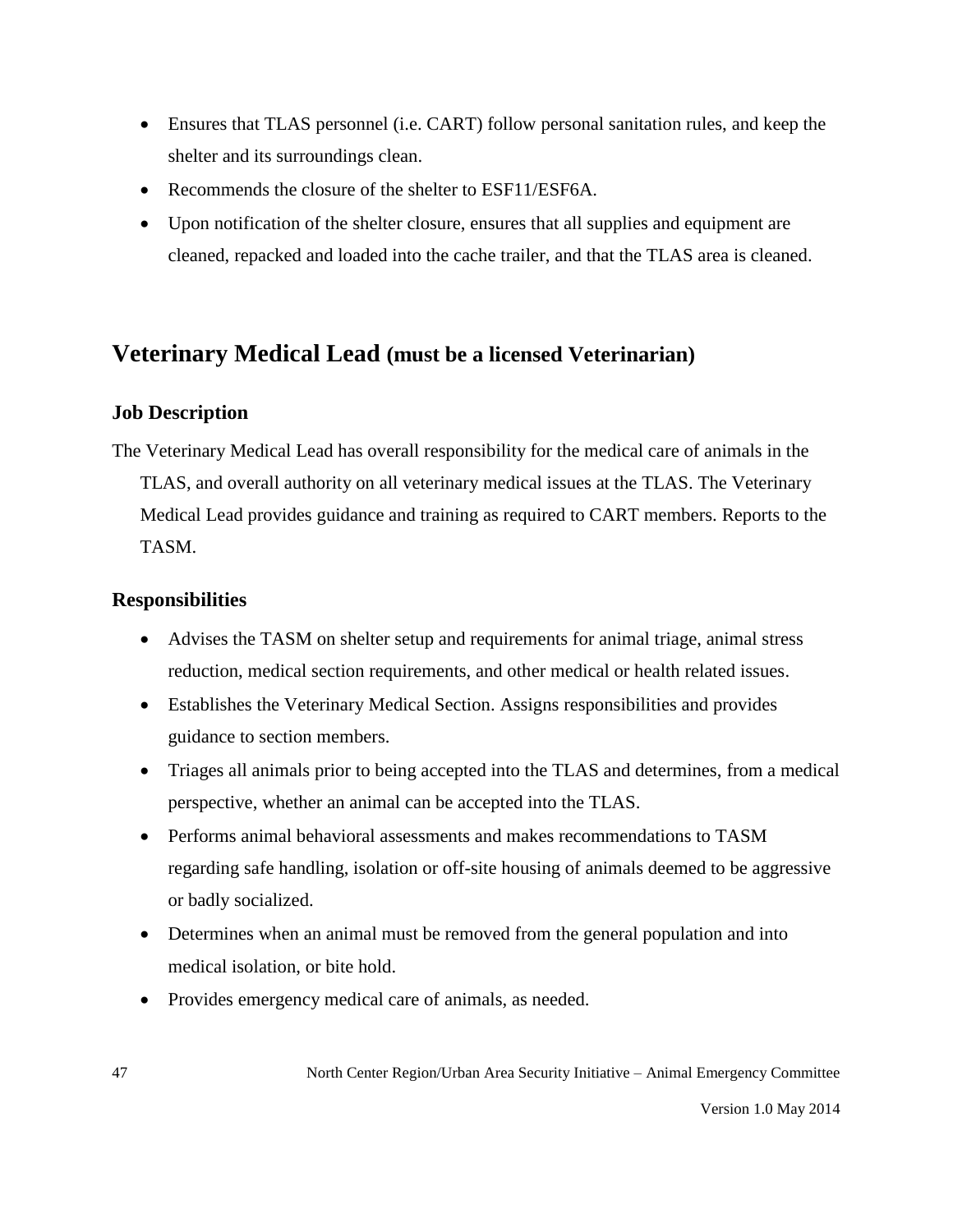- Determines if an animal needs to be taken to an emergency medical clinic, and contacts the owner (if available).
- Determines when animals in medical, isolation, or bite hold may be released to the owner or back into the general population.
- Provides medical advice and "just in time" training to all CART members as required.
- Provides documentation of "just in time" training to the Documentation Section lead.
- Conducts periodic inspections of the barn and stall areas and makes recommendations to the TASM to enhance safety, sanitation, pest control, and to lessen animal stress.
- Provides medical advice to owners of sick animals.
- Provides guidance to CART members and TASM on the use of chemical cleaning solutions, etc. used on animal stalls, equipment, water dishes and food dishes .
- Monitors shelter conditions for the outbreak of disease, and recommends necessary operational changes to the TASM.
- Maintains all medical documentation for animals.
- Performs animal euthanasia according to the TLAS guidelines for in-shelter euthanasia or refers/recommends off-site euthanasia as appropriate.
- Serves as an Assistant Safety Officer. Identifies and notifies the Safety and Sanitation Team Lead of any safety hazards.
- Coordinates with the TLAS Logistics Chief for obtaining any required supplies, equipment or services.
- Ensures that Medical Section members follow personal sanitation rules, and keep the Medical Section, the shelter, and its surroundings clean.
- Upon notification of the shelter closure, ensures that the Medical Section area is cleaned and all medical supplies and equipment are cleaned, repacked and loaded into the cache trailer.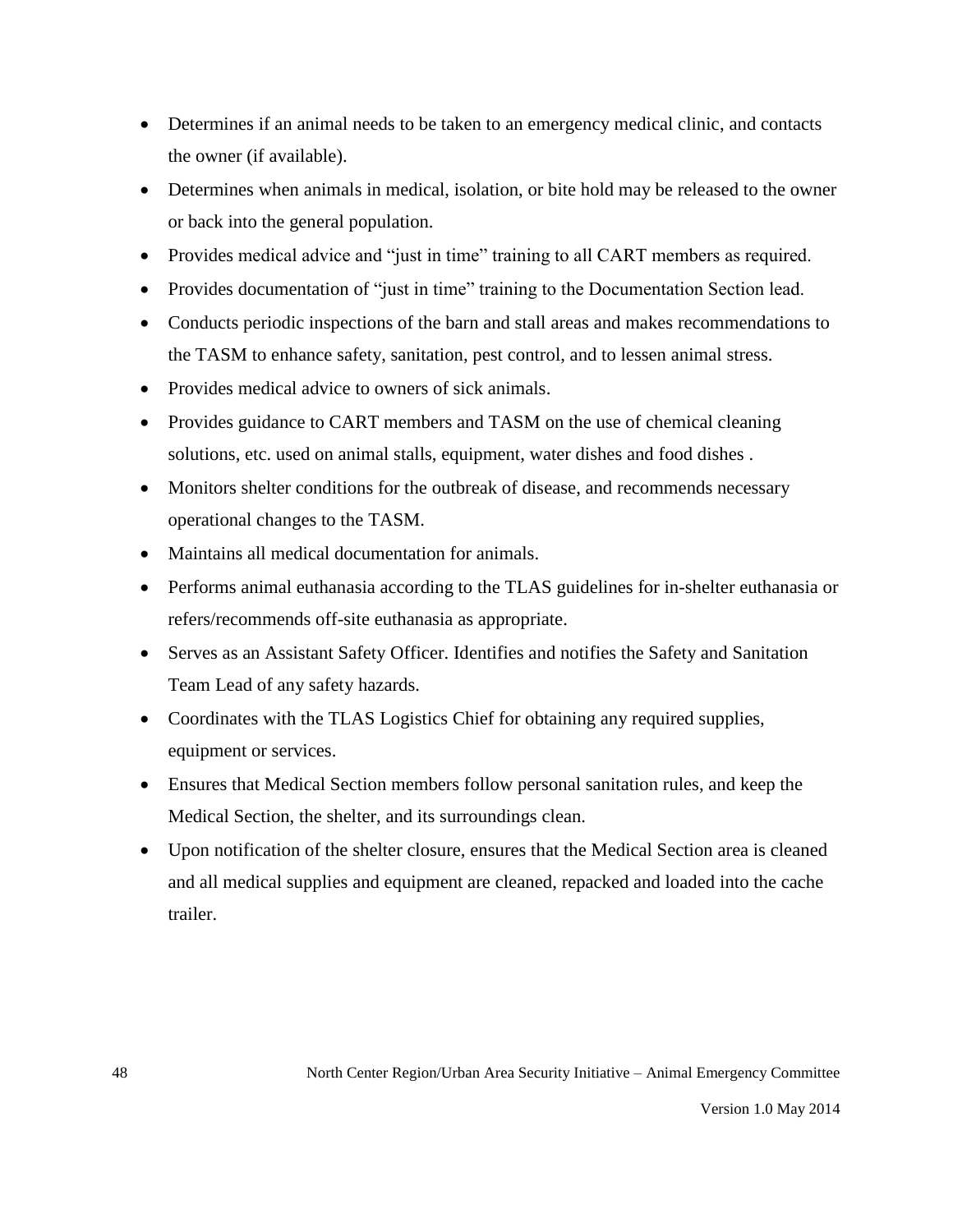#### **Veterinary Medical Section Member**

#### **Job Description**

 Veterinary Medical Section Members are responsible for assisting the Veterinary Medical Lead. Repots to the Veterinary Team Lead.

#### **Responsibilities**

- Assists with the triage of animals during intake.
- Assists with the medical documentation of animals while in the shelter.
- Assists in the care of animals that are in the Medical Section for medical or bite hold, isolation, or for other medical needs.
- Assists with the medical care of animals at the shelter.
- Assists with setup, maintenance and cleaning of the Medical Section area.
- Follows personal sanitation rules, and keeps the Medical Section, the shelter, and its surroundings clean.
- Attends "just in time" training as required.
- Maintains a professional attitude.
- Identifies any safety hazards to the Veterinary Medical Lead.
- Wears appropriate clothing and PPE, as required by the TASM or Veterinary Medical Lead.
- Performs other duties as requested by the Veterinary Medical Lead.

#### **Animal Care Team Lead**

#### **Job Description**

The Animal Care Team Lead has overall responsibility for all animal kennel areas and animal exercise areas (excluding medical areas), including the setup of kennel and walking areas,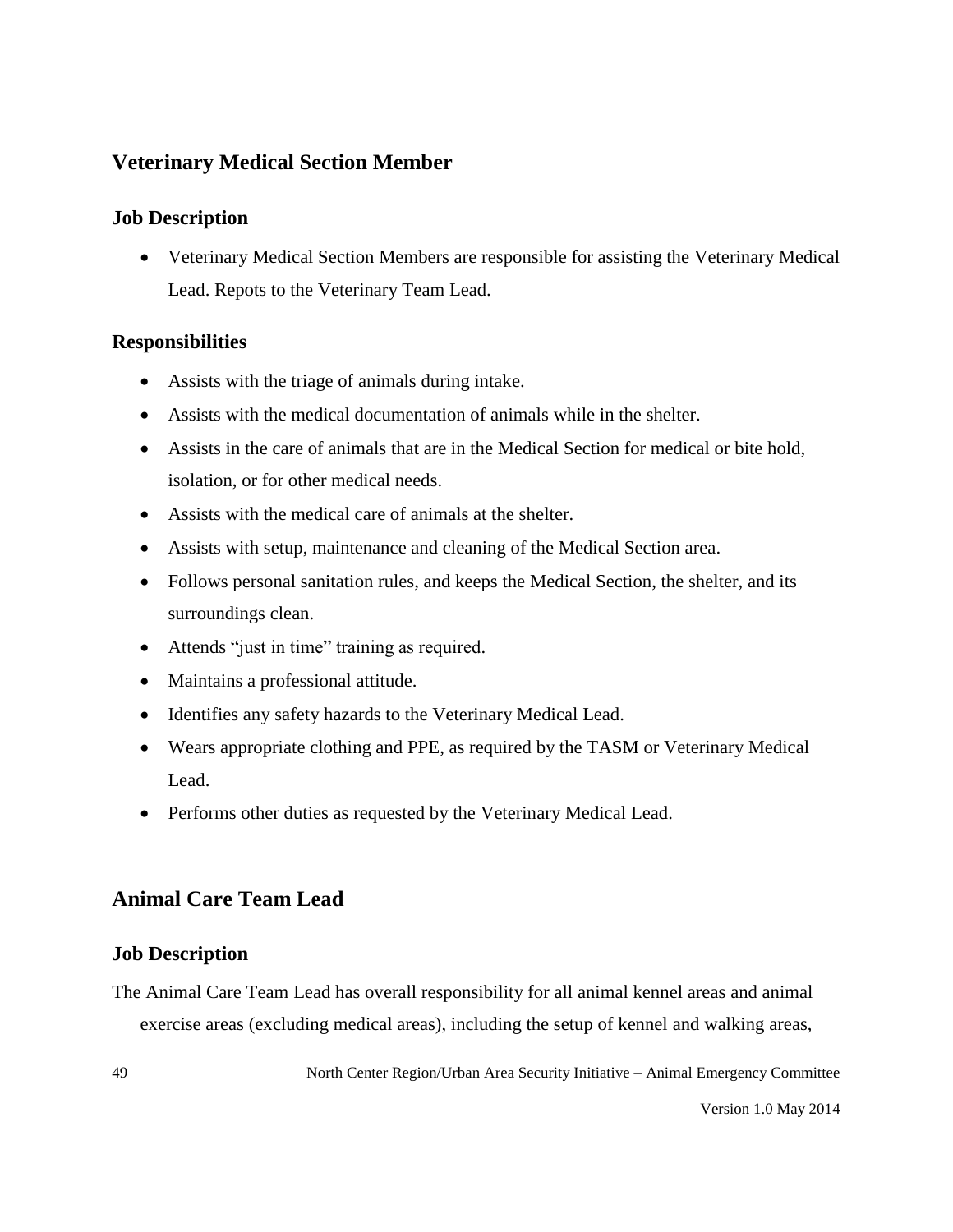daily care responsibilities, security of kennel and walking areas, and notifying the TASM of owners that are not caring for their animals. Reports to the TASM.

#### **Responsibilities**

- Establishes the Animal Care Team. Assigns responsibilities and provides guidance to section members.
- Sets up and deactivates all kennel areas. Advises the TASM of recommended locations for different animal species or family groups.
- Sets up and monitors animal exercise areas.
- Assigns animals to kennels, and advises the Documentation Section of the stall assigned to each animal.
- Ensures that section members meet owners and animals at the Documentation (Intake) Section, and lead owners with animals to assigned stalls.
- Directs the arrangement of animals within the shelter to decrease animal stress.
- Ensures that hourly shelter checks are done, to monitor the health, food and water status of each animal.
- Conducts daily safety checks of the stalls and animal exercise areas to ensure no hazards exist.
- Ensures that all documents required for daily care are completed by section members.
- Responsible for the security of the barn and stall areas.
- Verifies that owners have cleaned their animal's stall, food and water buckets once per day. Notifies the TASM of any owner who has not completed these tasks each day.
- Directs the placement of fans or heating units in the kennel areas to maintain a proper temperature for the species in each area.
- Ensures that section members monitor obese animals and provide cooling if needed.
- Notifies the Veterinarian Medical Section of any animal suspected of being ill.
- Coordinates with Logistics Section Chief for obtaining any required supplies, equipment or services.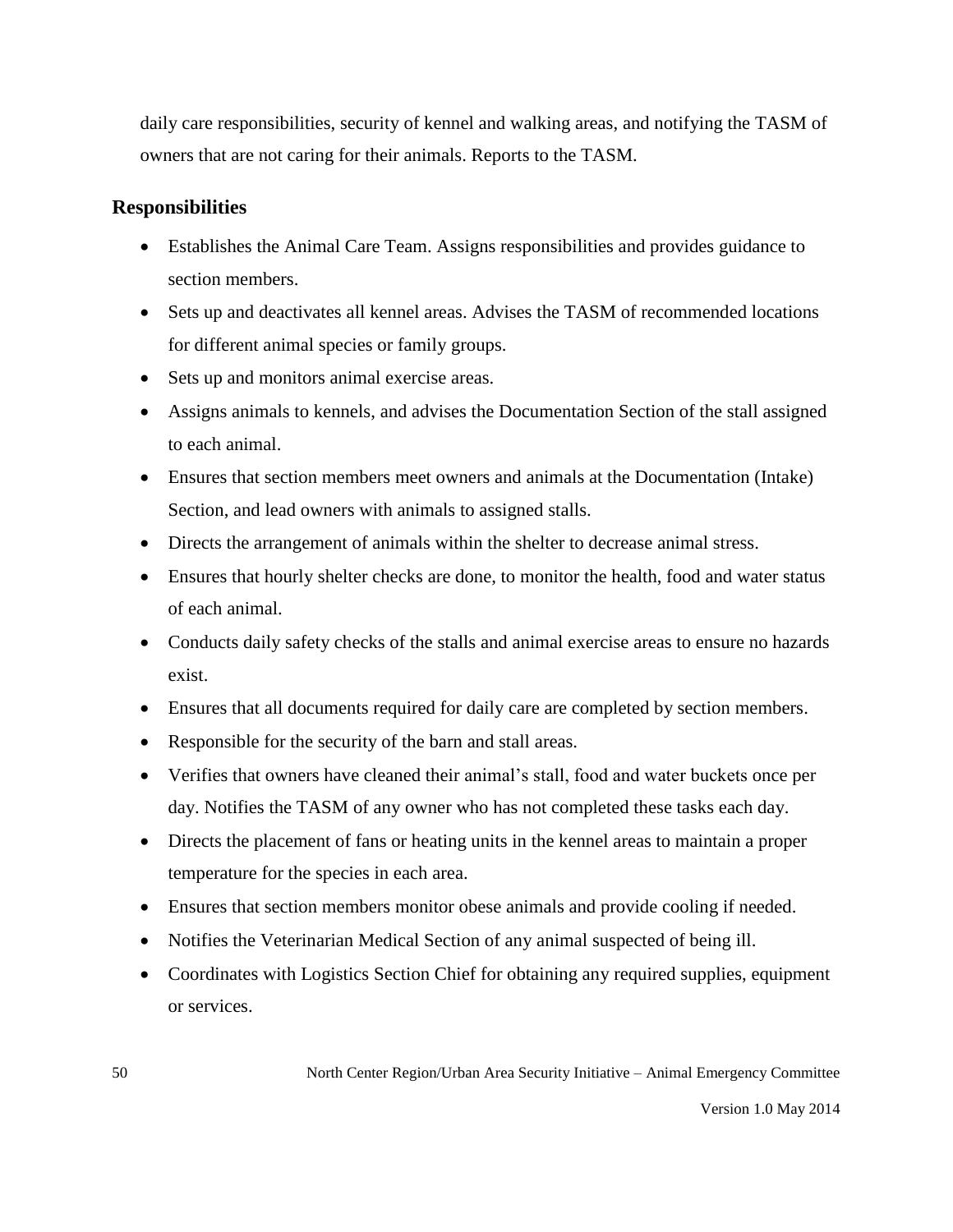- Provides "just in time" training to section members as required. Provides documentation of "just in time" training to the Documentation Section lead.
- Maintains a professional attitude.
- Wears appropriate clothing and PPE, as required by the TASM or Veterinary Medical Lead.
- Ensures that TLAS personnel follow personal sanitation rules, and keep the shelter and its surroundings clean.
- Provides assistance with animal care for people with disabilities, as directed by the TASM.
- Upon notification of the shelter closure, ensures that animal kennel areas and pet walking areas are cleaned, and all supplies and equipment are cleaned, repacked and loaded into the cache trailer.
- Serves as an Assistant Safety Officer. Identifies and notifies the Safety and Sanitation Officer of any safety hazards.

#### **Animal Care Team Member**

#### **Job Description**

Animal Care Team members assist the Animal Care Team Lead in the setup of all kennel areas (excluding medical areas) and animal exercise areas, and provide daily care to animals as needed. Reports to the Animal Care Team Lead.

#### **Responsibilities**

- Places animals in kennels assigned by the Animal Care Team Lead and advises the Documentation Section of the kennel assigned to each animal
- Meets owners and animals at the Documentation (Intake) Section, and leads owners with animals to assigned kennels.
- As directed by the Animal Care Team Lead, moves animals within the shelter to decrease animal stress.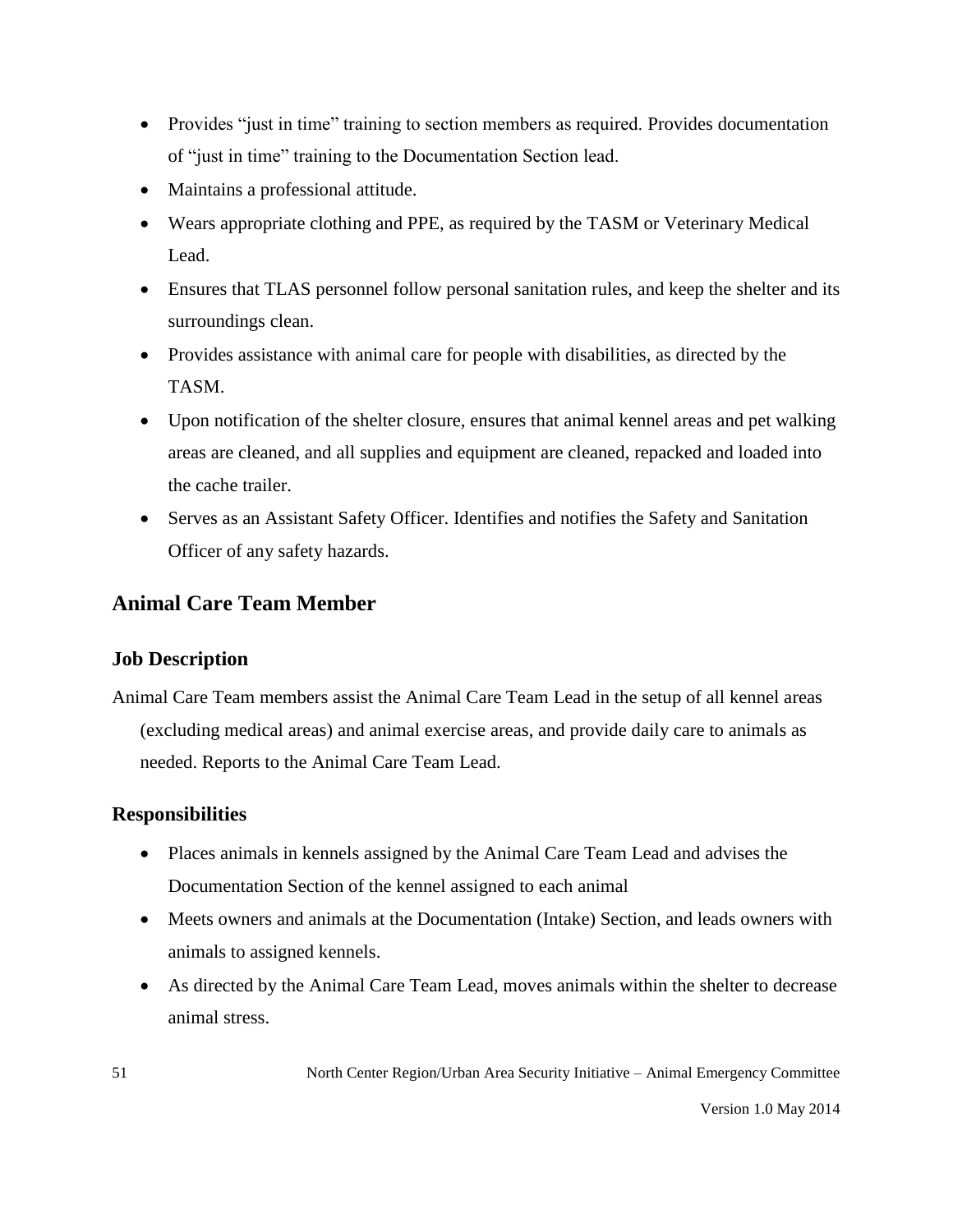- Conducts hourly checks to monitor the health, food and water status of each animal and notifies the Animal Care Team Lead of any issues.
- Monitors the security of kennel areas and animal exercise areas.
- Tops off water buckets in kennels when the buckets are less than half full.
- Reports any safety hazards in the kennel areas to the Animal Care Team Lead, and corrects them if possible.
- Completes all documents required for daily care.
- As directed by the Animal Care Team Lead, places fans or heating units in the kennel areas to maintain a proper temperature for the species in each area.
- Monitors obese animals and provides cooling if needed.
- Assists the Animal Care Team Lead in maintaining the security of the barn, stalls and animal exercise areas.
- Verifies that owners have cleaned their animal's stall once per day as well as their animal's food and water buckets. Notifies the Animal Care Team Lead of any owner who has not completed these tasks each day.
- Notifies the Veterinarian Medical Lead of any animal suspected of being ill.
- Provides assistance with animal care for people with disabilities, as directed by the TASM.
- Attends "just in time" training as required.
- Maintains a professional attitude.
- Identifies any safety hazards to the Animal Care Team Lead.
- Wears appropriate clothing and PPE, as required by the TASM or Veterinary Medical Lead.
- Ensures that TLAS personnel follow personal sanitation rules, and keep the shelter and its surroundings clean.
- Upon notification of the shelter closure, cleans the animal barn and stallareas and animal exercise areas, and cleans, repacks and loads all supplies and equipment into the cache trailer.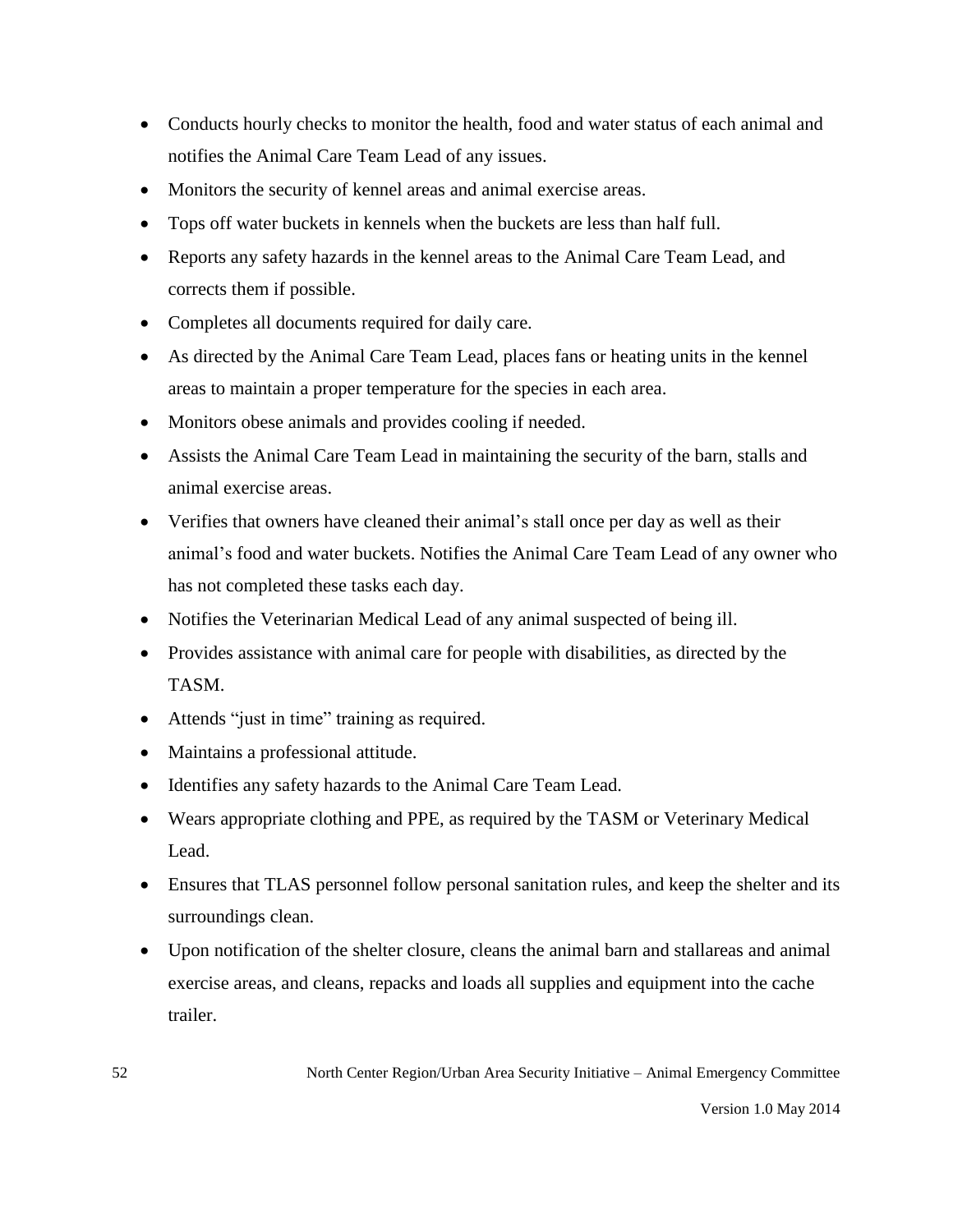#### **Intake and Documentation Team Lead**

#### **Job Description**

 The Documentation Team Lead ensures that all documentation is maintained for all animals in the shelter, from intake to release. The Documentation Team Lead also maintains documentation of just-in-time training, injuries to animals or people, owner complaints, or any other information that the TASM determines must be preserved. Reports to the TASM.

#### **Responsibilities**

- Establishes the Documentation Team. Assigns responsibilities and provides guidance to team members, including any approved spontaneous volunteers assigned to the Documentation Team.
- Responsible for the set up (and deactivation) of the Documentation (Intake and Release) area, as well as assigning positions and responsibilities and providing guidance to section members.
- Ensures the completion of all intake and release documents with the owners, which includes completion of the Animal Intake Form, Kennel Card, Owner's Waiver/ Emergency Veterinary Authorization Form, and checklists.
- Maintains all document files.
- Maintains the master register of unique animal ID numbers.
- Ensures the placement of a animal ID band/tag on each animal.
- Ensures that all owners and animals are photographed (if camera is available).
- Ensures that copies of the intake and waiver forms are provided to the owners.
- Ensures that any questions that are asked by owners are properly answered by section members.
- Contacts the Animal Care Team when an animal is ready for placement into the stall area. Provides all required documentation to the Animal Care Team member.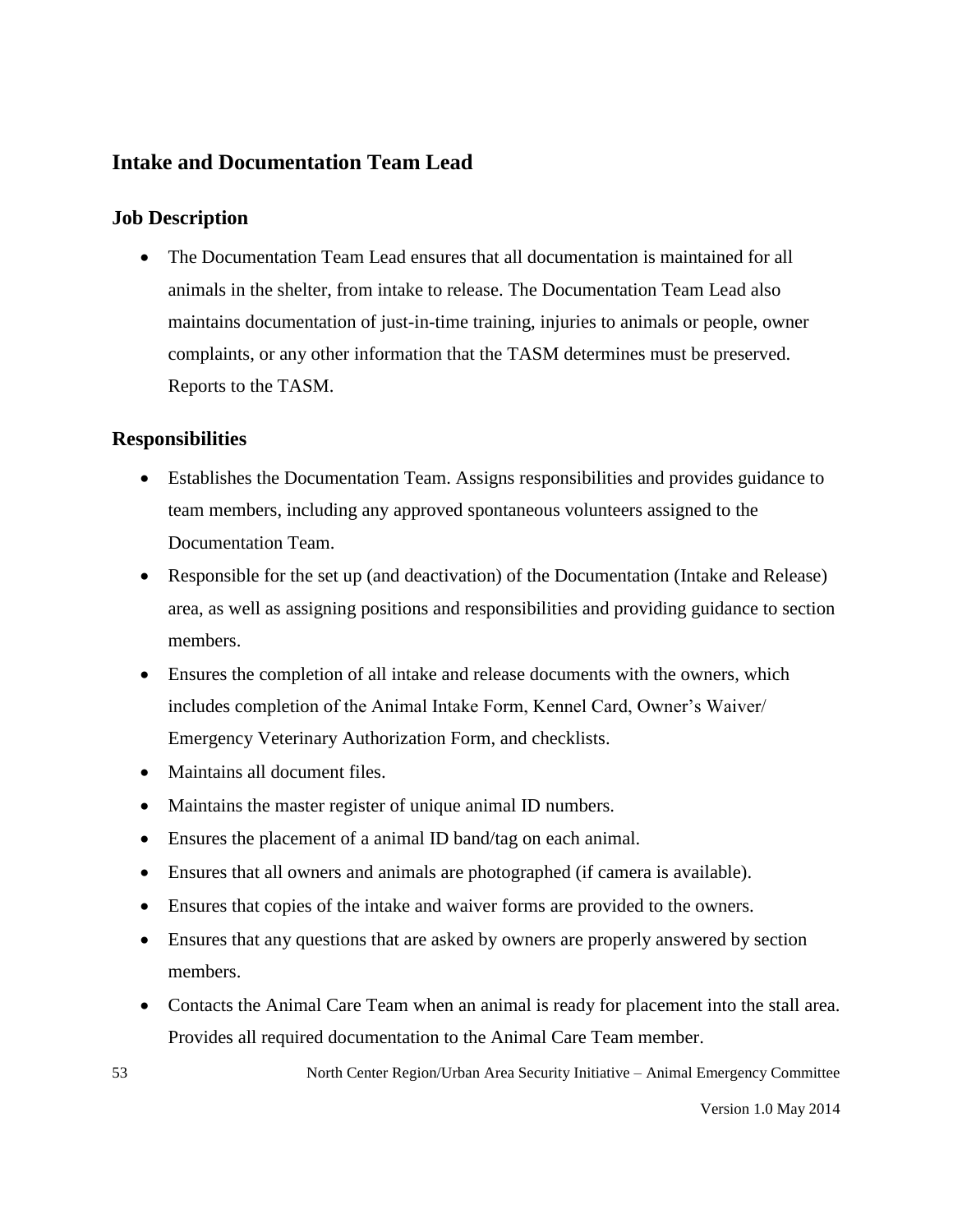- Ensures that the barn/stall master white board is accurate and kept up to date.
- Assists in maintaining the security of the barn area. Ensures that all owners check in and out of the TLAS.
- Coordinates with the Logistics Section Chief for any required supplies, equipment or services.
- Serves as an Assistant Safety Officer. Identifies and notifies the Safety and Sanitation Officer of any safety hazards.
- Conducts "just in time" training to team members and approved spontaneous volunteers assigned to the Documentation team.
- Documents all "just in time" training of all CART members and approved spontaneous volunteers. Maintains documentation of just-in-time training provided by other team leads.
- Maintains a professional attitude.
- Wears appropriate clothing and PPE, as required by the TASM or Veterinary Medical Lead.
- Ensures that TLAS personnel follow personal sanitation rules, and keep the shelter and its surroundings clean.
- Upon notification of the shelter closure, ensures that the Documentation area is cleaned, and that all supplies and equipment are cleaned, repacked and loaded into the cache trailer.

#### **Documentation Team Member**

#### **Job Description**

Documentation Team Members assist the Documentation Team Lead in maintaining all documentation for all animals in the shelter, from intake to release. They also maintain documentation of just-in-time training, injuries to animals or people, owner complaints, or any other information that the TASM determines must be preserved. Reports to the Documentation Team Lead.

North Center Region/Urban Area Security Initiative – Animal Emergency Committee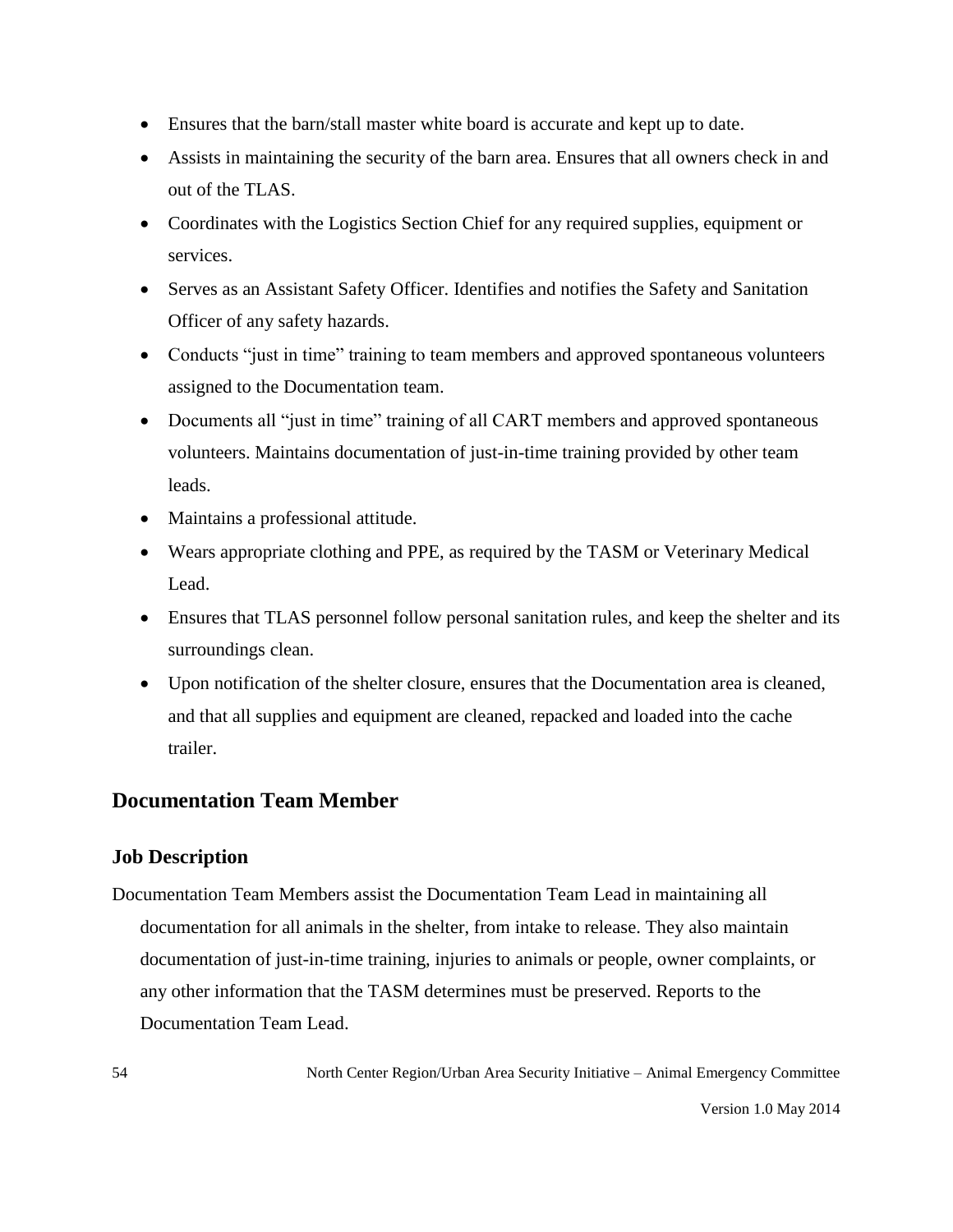#### **Responsibilities**

- Completes all intake and release documents with the owners, which includes completion of the Animal Intake Form, Kennel Card, Owner's Waiver/ Emergency Veterinary Authorization Form, and checklists.
- Assists in the proper filing of all documents.
- Assigns a unique ID number to each animal upon intake.
- Places a pet ID band on each pet.
- Photographs all owners and animals (if camera is available).
- Provides a copy of the intake and waiver forms to owners.
- Properly answers any questions that are asked by owners.
- Contacts the Animal Care Team when an animal is ready for placement into the stall area. Provides all required documentation to the Animal Care Team member.
- Maintains the barn/stall master white board.
- Assists in maintaining the security of the barn area. Ensures that all owners check in and out of the barn/shelter.
- Notifies the Documentation Team Lead of any safety hazards.
- Attends "just in time" training, as required by the Documentation Team Lead.
- Maintains a professional attitude.
- Identifies any safety hazards to the Documentation Team Lead.
- Wears appropriate clothing and PPE, as required by the TASM or Veterinary Medical Lead.
- Ensures that TLAS personnel follow personal sanitation rules, and keep the shelter and its surroundings clean.
- Upon notification of the shelter closure, cleans the Documentation area, and cleans, repacks, and loads all supplies and equipment into the cache trailer.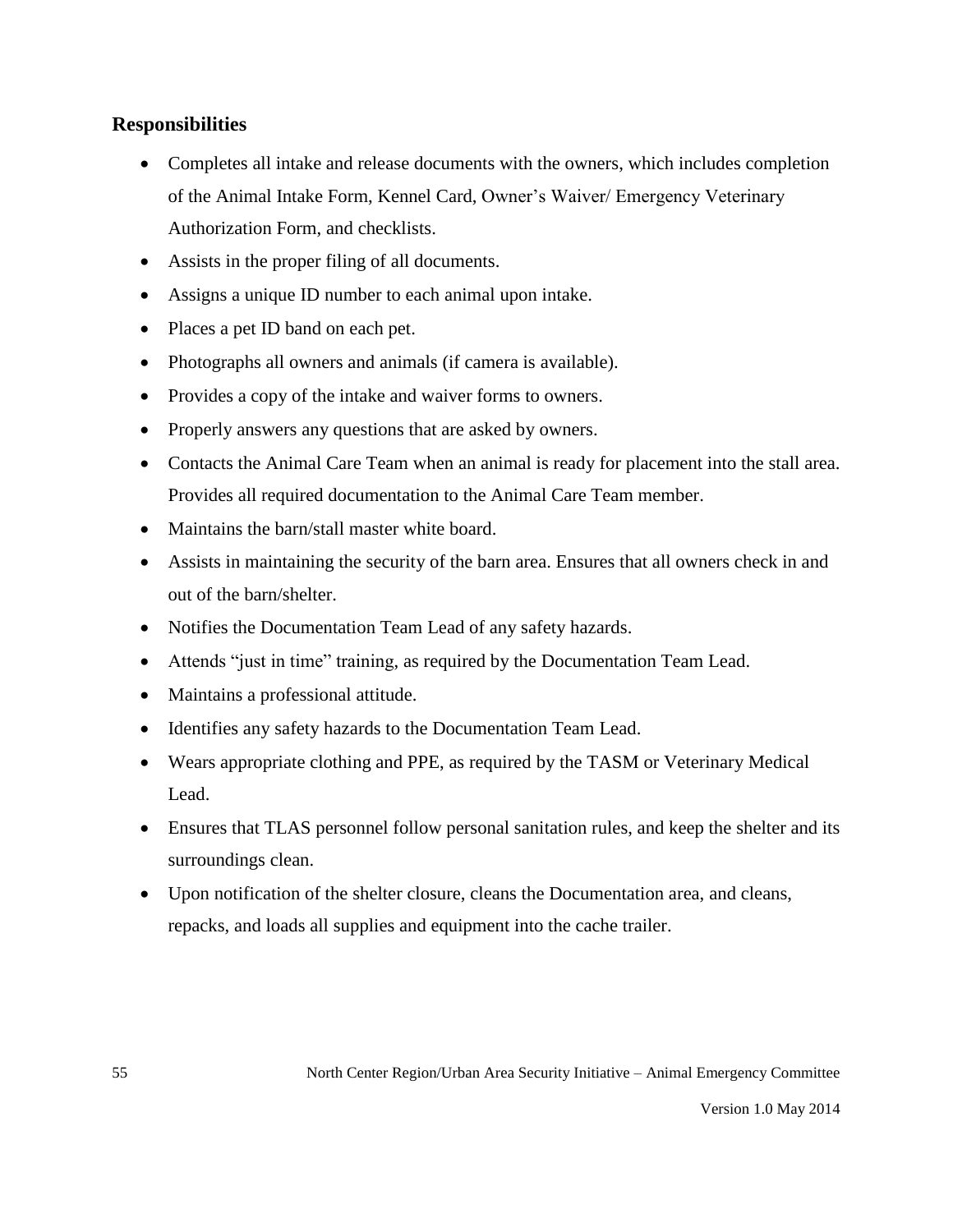#### **Safety and Sanitation Team Lead**

#### **Job Description**

The Safety and Sanitation Team Lead has overall responsibility for all aspects of safety and sanitation in and around the TLAS. The Safety and Sanitation Team Lead has the authority to halt any activity in the TLAS the poses significant health or safety risks and to approve the resumption of activities when s/he deems the risk to have passed, sufficiently mitigated or resolved. Reports to the TASM.

#### **Responsibilities**

- Serves as the overall TLAS Safety Officer.
- Conducts a pre-operations safety check with the TASM prior to the shelter's opening. Corrects any safety issues, or mitigates those that cannot be corrected. Recommends when it is safe to open the shelter.
- Conducts daily shelter inspections for safety hazards, and corrects or mitigates the hazards.
- Is the central point of contact for the reporting of all human injuries or instances of illness within the TLAS by staff, volunteers, animal owners or visitors.
- Is responsible for the provision of basic first aid for all human injuries within the TLAS by staff, volunteers, pet owners or visitors including animal bites.
- Is responsible for the documentation of all human injuries or instances of illness within the TLAS by staff, volunteers, animal owners or visitors including Bite Reports.
- Is responsible for the proper referral of all human injuries requiring care beyond that of basic first aid or instances of illness within the TLAS to an appropriate medical care facility or response (i.e. Urgent Care, Hospital Emergency Room or 911 Response).
- Responsible for the set up (and deactivation) of the Sanitation area and assigning positions and responsibilities and providing guidance to section members.
- Ensures that hoses and cleaning solutions are available to owners.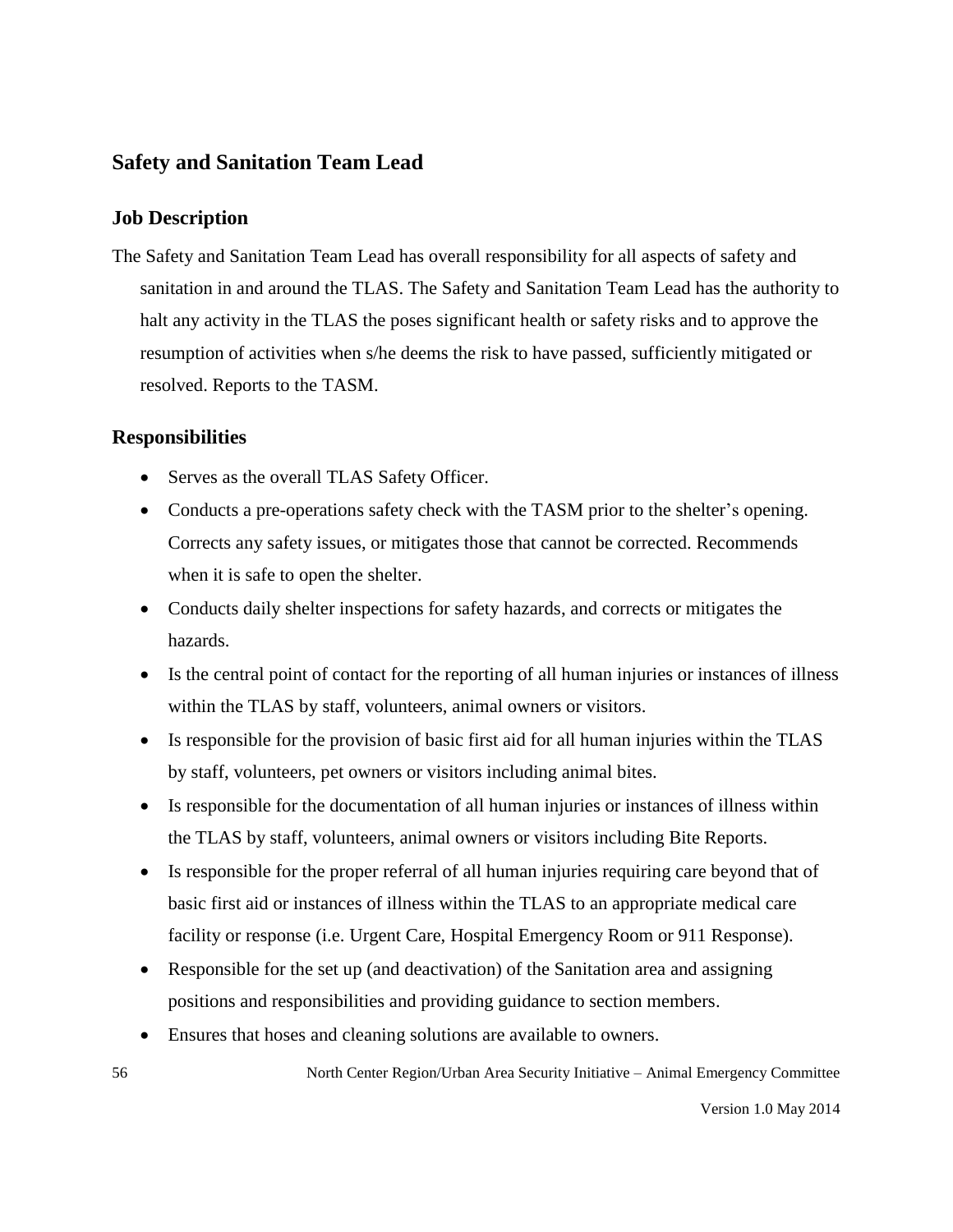- Coordinates with the Veterinary Medical Lead to ensure that all cleaning solutions are appropriate for the items being cleaned, and that cleaning solutions are appropriately marked to indicate their correct use.
- Conducts periodic checks of animal exercise areas to ensure that animal dung are being removed by owners. Ensures pickup of any dung not picked up by owners. Ensures that dung is properly disposed of.
- Ensures that all areas of the TLAS are cleaned daily.
- Ensures that the TLAS area is free of fleas, ticks, and other pests.
- Establishes the kennel cleaning area, and the area for cleaning food and water dishes.
- Ensures that owners are provided the necessary assistance to move equipment to the cleaning area.
- Ensures that owners are provided with supplies to clean equipment: solutions, hoses, scrub brushes, paper towels, etc.
- Ensures that owners are supervised in stall cleaning and correct disposal of dung.
- Provides assistance with animal care and kennel cleaning for people with disabilities, as directed by the TASM.
- Establishes an animal washing area during long term operations (weather permitting).
- Ensures that all shelter trash is properly placed into an approved waste container/dumpster, and coordinates with the Logistics Team Lead for the removal of all trash from the shelter.
- Coordinates with the Logistics Team Lead for any required supplies, equipment or services.
- Supervises team members, and spontaneous volunteers approved to work in the Safety and Sanitation Team.
- Conducts "just in time" training to team members and approved spontaneous volunteers assigned to the Safety and Sanitation team.
- Documents all "just in time" training of section members and spontaneous volunteers approved to work on the Safety and Sanitation Team.
- Maintains a professional attitude.

North Center Region/Urban Area Security Initiative – Animal Emergency Committee

57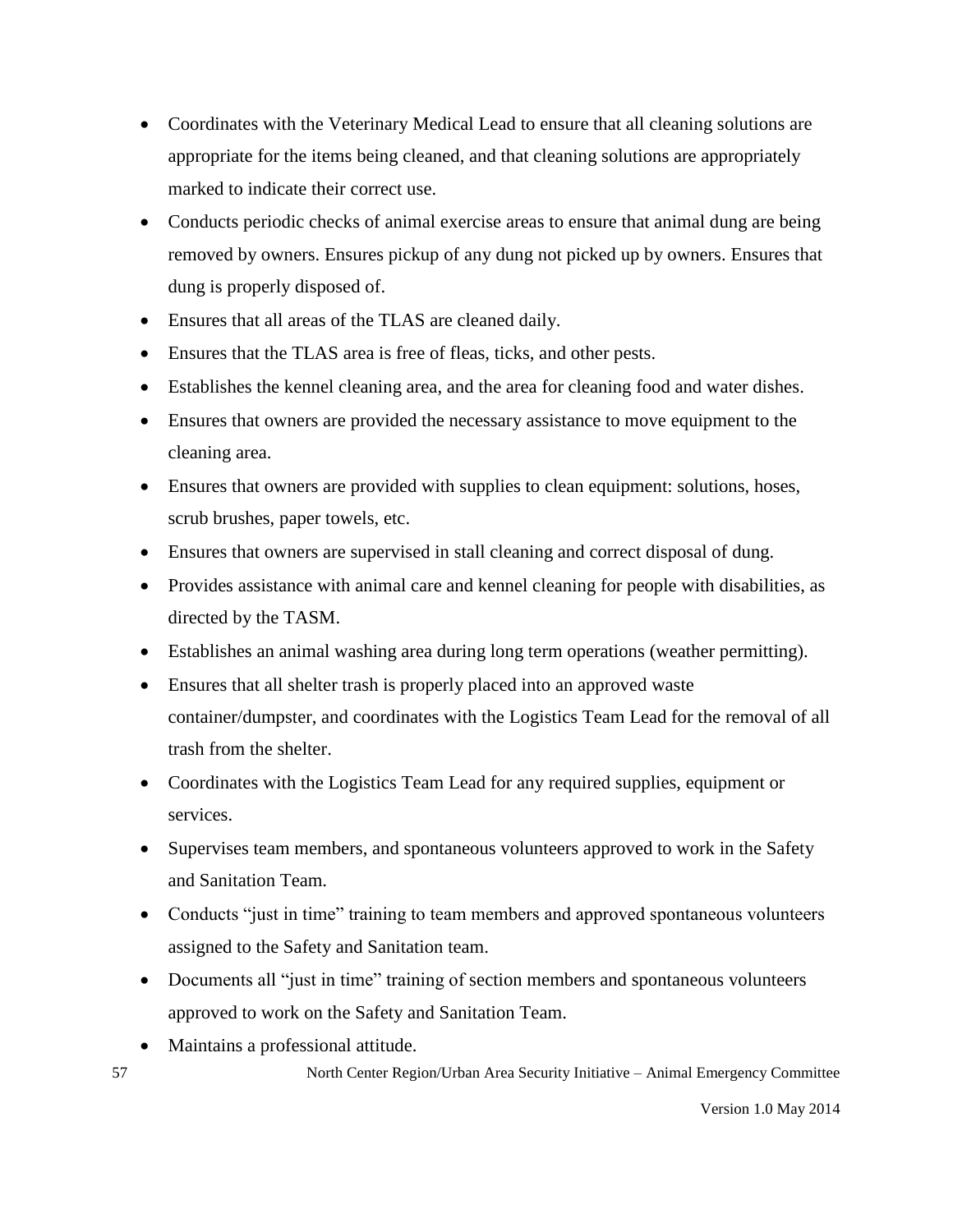- Wears appropriate clothing and PPE, as required by the TASM or Veterinary Medical Lead.
- Ensures that TLAS personnel wear appropriate clothing and PPE, as required by the TASM or Veterinary Medical Lead.
- Ensures that TLAS personnel follow personal sanitation rules, and keep the shelter and its surroundings clean.
- Upon notification of the shelter closure, ensures that the Safety and Sanitation Team area is cleaned, and that all supplies and equipment are cleaned, repacked and loaded into the cache trailer.

#### **Safety and Sanitation Team Member**

#### **Job Description**

Safety and Sanitation Team Members assist the Safety and Sanitation Team Lead with all aspects of safety and sanitation in and around the shelter. Reports to the Safety and Sanitation Team Lead.

#### **Responsibilities**

- Serves as an Assistant Safety Officer. Identifies and notifies the Safety and Sanitation Team Lead of any safety hazards.
- Assists in the setup of the Safety and Sanitation Team area.
- Establishes the shelter cleaning area, as directed by the Safety and Sanitation Team Lead.
- Establishes the cleaning area for animal equipment, buckets, etc.
- Ensures that owners have access to cleaning solutions, water hoses, scrub brushes, and paper towels.
- Ensures that stalls, food and water buckets are properly cleaned.
- Assists owners in moving equipment between the shelter and the cleaning area.
- Conducts periodic checks of any animal exercise areas to ensure that dung being removed and bagged by owners. Cleans any dung not picked up by owners.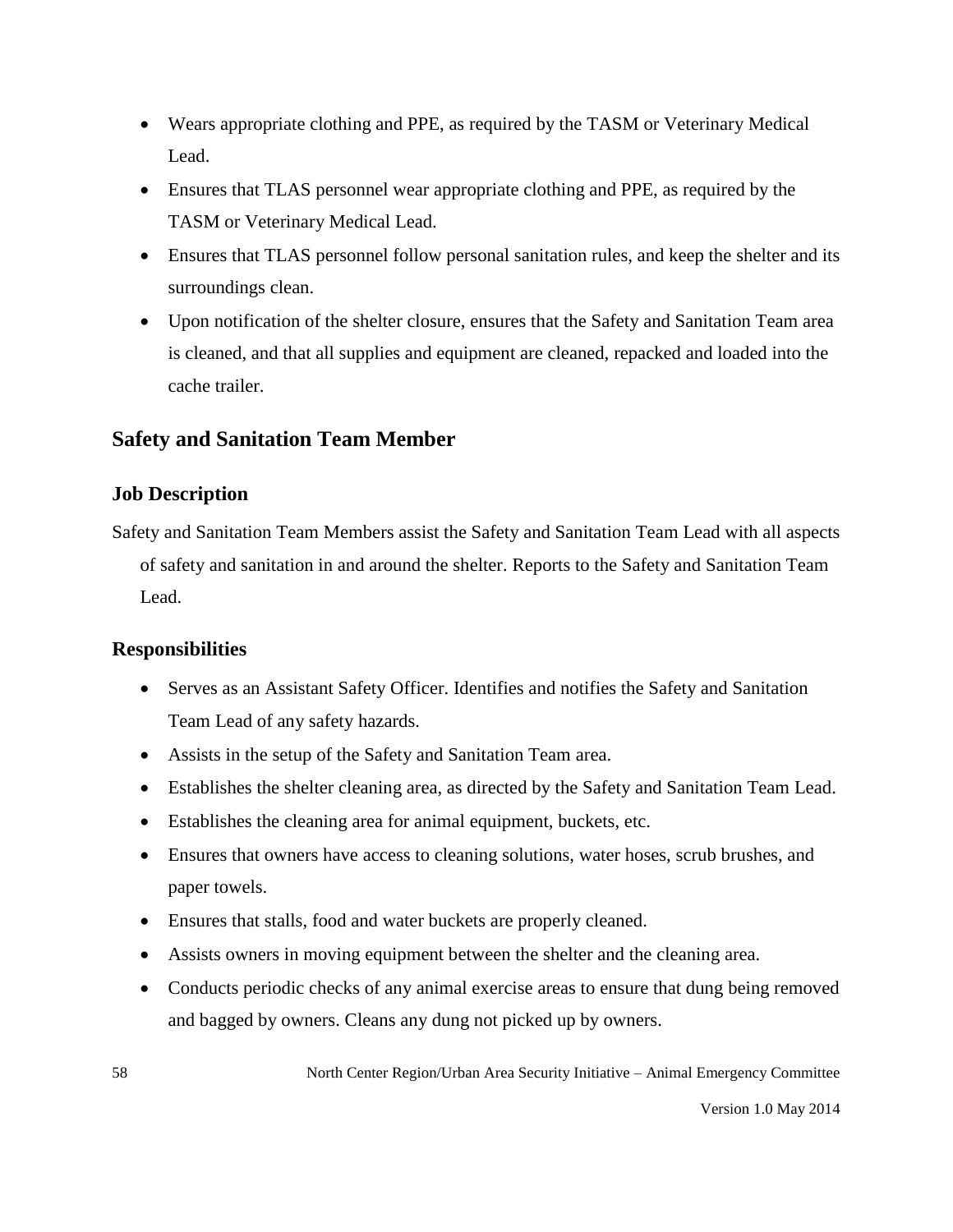- Ensures that all cleaning solutions are appropriate for the items being cleaned, and that cleaning solutions are appropriately marked to indicate their correct use.
- Supervises owners in stall cleaning to ensure that dung is properly disposed of.
- Provides assistance with animal care and stall cleaning for people with disabilities, as directed by the TASM.
- Maintains the animal washing area during long term operations (weather permitting).
- Removes all trash from the shelter and places all trash into an approved waste container/dumpster.
- Attends "just in time" training as required.
- Maintains a professional attitude.
- Identifies any safety hazards to the Safety and Sanitation Team Lead.
- Wears appropriate clothing and PPE, as required by the TASM or Veterinary Medical Lead.
- Maintains proper personal sanitation requirements as well as maintaining a clean shelter and section area.
- Follows personal sanitation rules, and keeps the shelter and the Safety and Sanitation Area clean.
- Upon notification of the shelter closure, cleans the Safety and Sanitation Team area, and cleans, repacks, and loads all supplies and equipment into the cache trailer.

#### **Logistics Team Lead**

#### **Job Description**

The Logistics Team Lead has overall responsibility for logistical support to the shelter. This position receives all requests for supplies, equipment, and services deemed critical for shelter operations, and coordinates with the human shelter logistics or EOC logistics section to fill those requests. Reports to the TASM.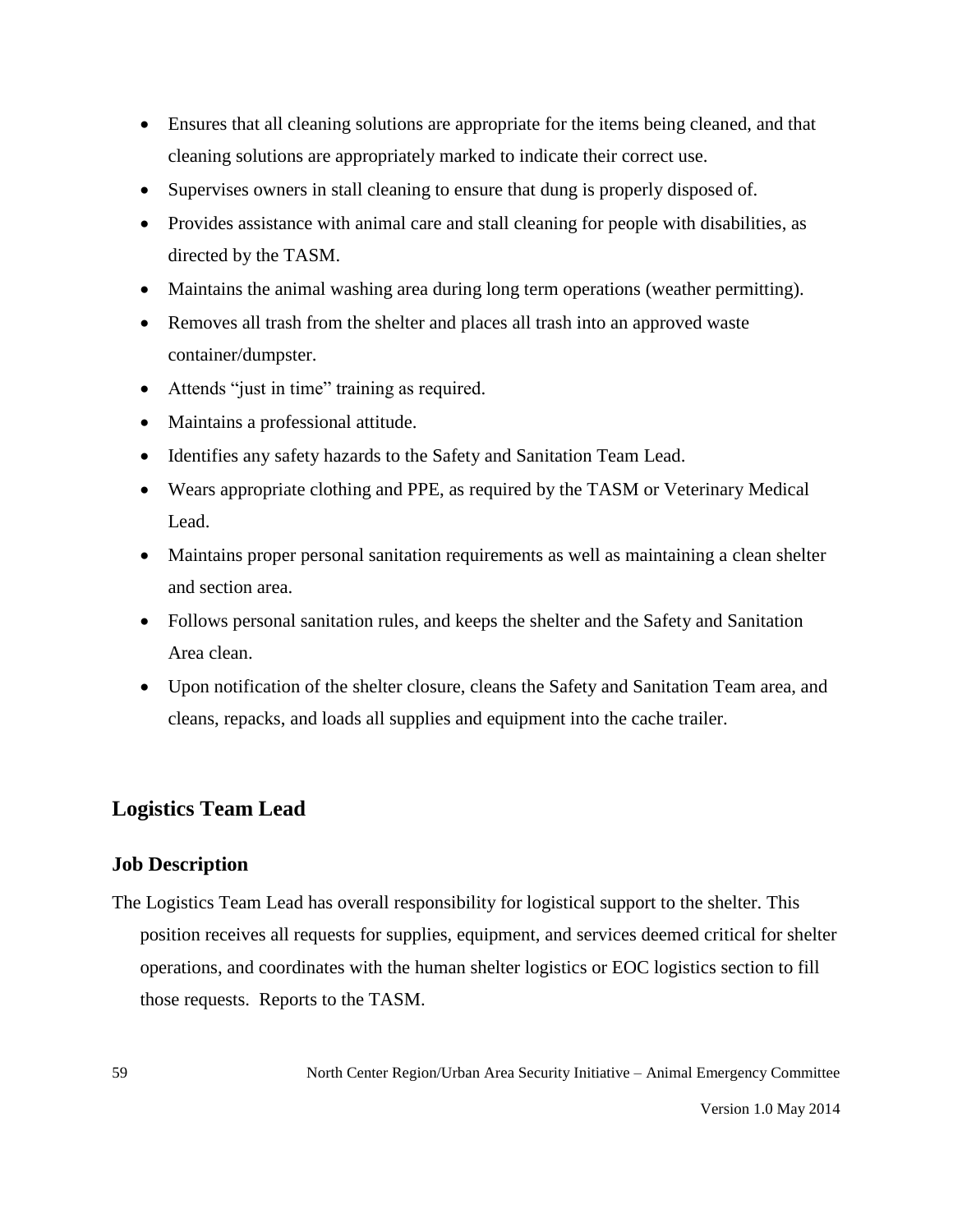#### **Responsibilities**

- Establishes the Logistics Section. Assigns responsibilities and provides guidance to section members, including any approved spontaneous volunteers assigned to the Logistics Section.
- Serves as the point of contact for TLAS personnel requests for supplies, equipment or services. Obtains TASM approval, then coordinates with the human logistics section to fill the requests.
- Repairs (or coordinates for the repair of) all equipment in the shelter, including stalls and generators.
- Ensures that generator oil and fuel are checked twice per day, and that the correct types of oil and fuel are added as required.
- Ensures that the human shelter logistics section or EOC Logistics is kept advised of the number of CART members who require meals.
- Inventories, maintains, secures, and issues all CART supplies and equipment not in use. Updates inventories to track equipment assignments and use of supplies.
- Inventories, maintains, secures and dispenses all donations of food and equipment housed at the TLAS.
- Conducts "just in time" training to section members and approved spontaneous volunteers assigned to the Logistics Section.
- Documents all "just in time" training of section members and spontaneous volunteers approved to work in the Logistics Section.
- Serves as an Assistant Safety Officer. Identifies and notifies the Safety and Sanitation Officer of any safety hazards.
- Maintains a professional attitude.
- Wears appropriate clothing and PPE, as required by the TASM or Veterinary Medical Lead.
- Ensures that section members follow personal sanitation rules, and keep the shelter and its surroundings clean.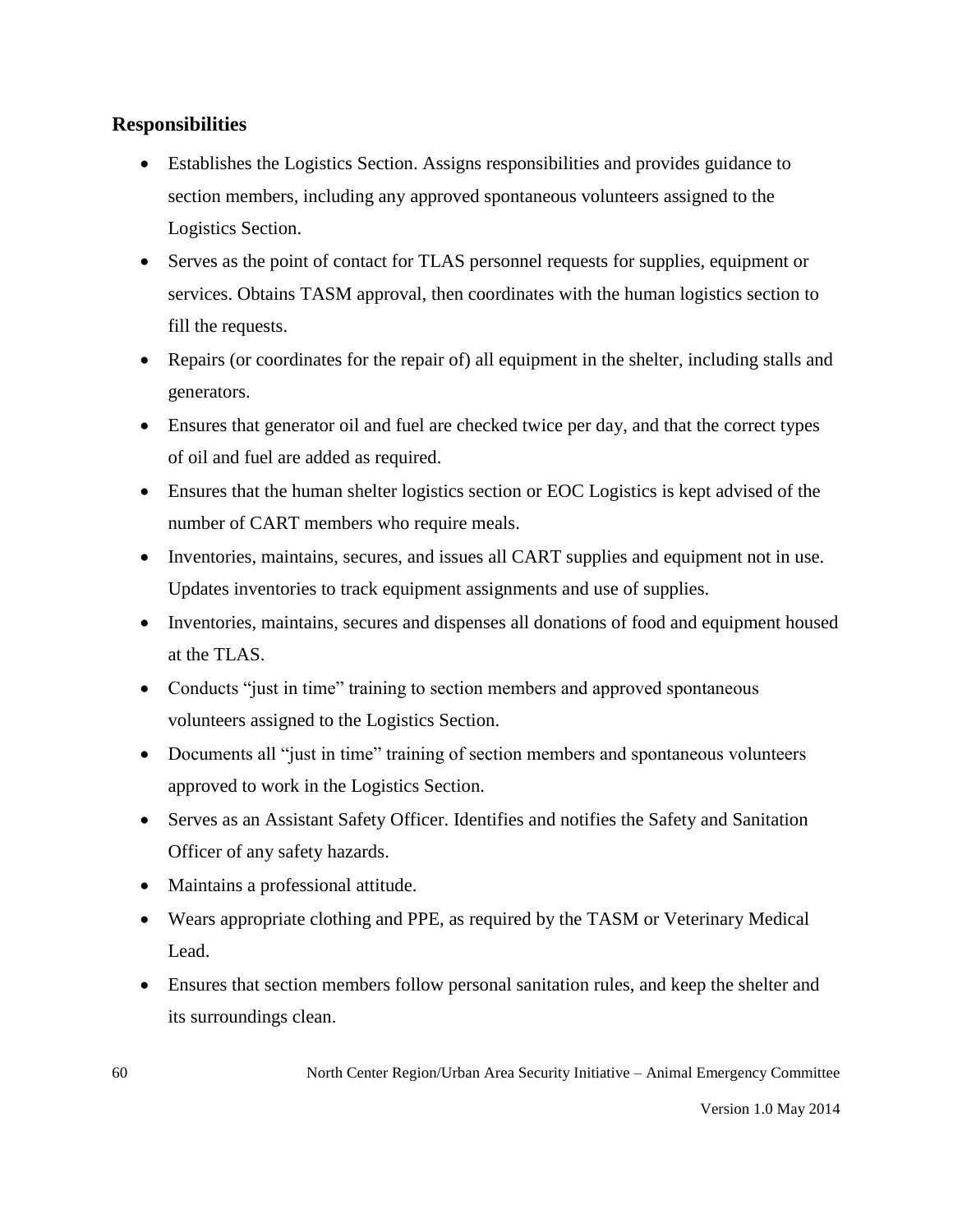Upon notification of the shelter closure, ensures that the Logistics Section area is cleaned, and that all supplies and equipment are cleaned, repacked and loaded into the cache trailer.

#### **Logistics Section Member**

#### **Job Description**

Logistics Section members assist the Logistics Section Chief in providing logistical support to the shelter. Reports to the Logistics Team Lead.

#### **Responsibilities**

- Assists in the setup of the Logistics Section area.
- Obtains requests for all required supplies, equipment or services and coordinates with the Logistics Section lead for TASM approval.
- Repairs (or coordinates for the repair of) all equipment in the shelter, including stalls and generators.
- Checks generator oil and fuel twice per day, and adds the correct types of oil and fuel as required.
- As directed by the Logistics Section Chief, inventories, maintains, secures, and issues all CART supplies and equipment not in use. Updates inventories to track equipment assignments and use of supplies.
- Identifies any safety hazards to the Logistics Section Chief.
- Assists with setup, maintenance and cleaning of the Medical Section area.
- Follows personal sanitation rules, and keeps the Logistics Section area clean.
- Attends "just in time" training as required.
- Maintains a professional attitude.
- Wears appropriate clothing and PPE, as required by the TASM or Veterinary Medical Lead.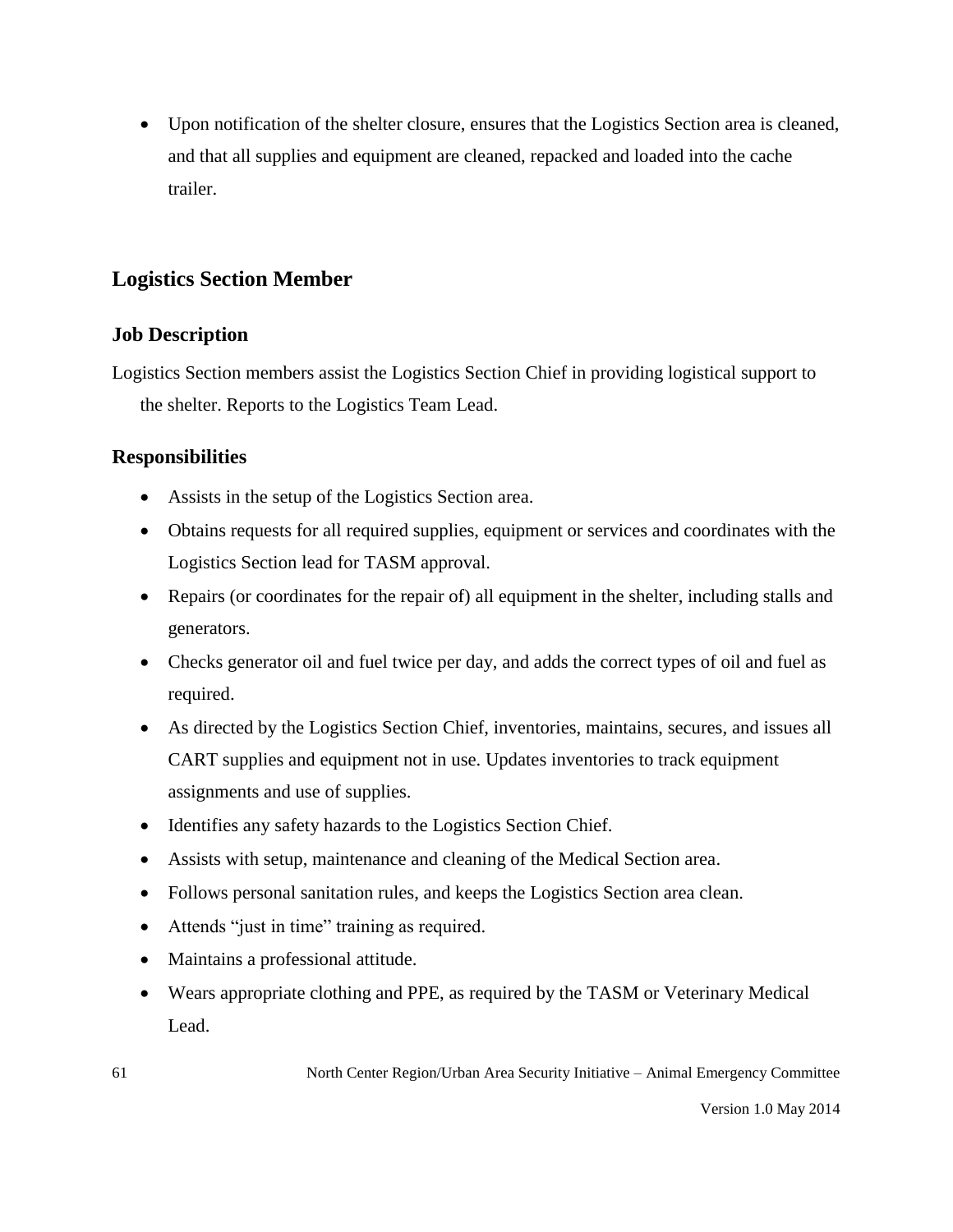- Maintain proper personal sanitation requirements as well as maintaining a clean shelter and section area.
- Upon notification of the shelter closure, ensures that the area is cleaned and all supplies and equipment are repacked and loaded into the cache trailer.
- Performs other duties as requested by the Logistics Section Chief.

#### **Assigning duties to approved spontaneous volunteers**

Spontaneous volunteers must be approved by ESF11/ESF6A, or a person designated by ESF11/ESF6A, before being allowed to work in the TLAS. Spontaneous volunteers are not allowed to be assigned into the Animal Care Team, as this section requires direct contact with animals. Exceptions are spontaneous volunteers that are licensed Veterinarians or Veterinarian Technicians.

Spontaneous volunteers that are not Veterinarians or Veterinarian Technicians are only allowed in the Documentation Team, Logistics Section, or Safety and Sanitation Team for duties *outside* of the shelter. See, ["Approved spontaneous volunteers and just in time training."](#page-40-0)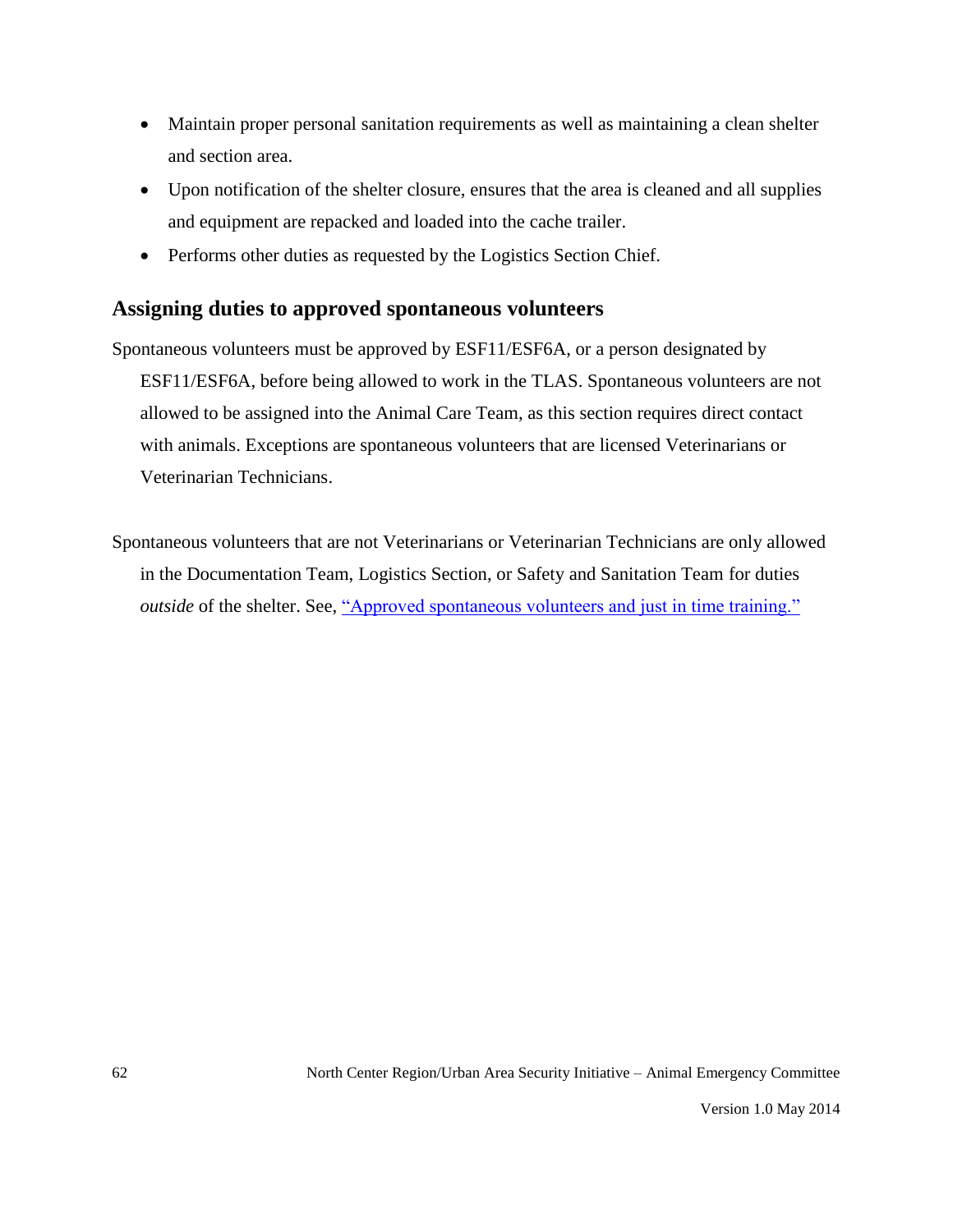## **Appendix B: General Shelter Site and Layout Considerations**

#### **Site considerations**

- □ A TLAS location must have adequate space for necessary working areas.
- $\Box$  The location and layout of the TLAS must not impede parking for the human shelter.
- □ The TLAS location must allow for good sanitation, especially for water drainage and proper water disposal from the stall and equipment cleaning areas. The best locations are those pre-designed for livestock such as fairgrounds, livestock barns, boarding stables.
- $\Box$  Look for locations that can provide water and power outlets for the shelter.
- $\Box$  Avoid locations that could flood or that may need to be evacuated later in the event.

#### **Establish separate areas for the following operations**

- $\Box$  The medical area must be separated from the main stall/shelter area, because the medical area will include animals in medical hold/isolation due to illness.
- $\Box$  Keep non-family groups of species in separate areas, if possible. If family units of animals are sheltered try to shelter together, if possible.
- $\Box$  Consider the temperature control requirements for each species, especially exotics.
- □ Separate areas may be needed for animals in heat, obese animals, or aggressive animals.
- $\Box$  If possible, establish a logistics storage area (such as the cache trailer or secured facility area) where animal food, supplies and equipment can be secured.

#### **Layout considerations**

- □ Place the Intake and Release area close to an area of easy ingress and egress for trucks and horse/livestock trailers.
- □ Post signs, to direct animal owners to the TLAS.
- $\Box$  Establish a functional traffic flow in the shelter.
- $\Box$  Separate stallions from other horses.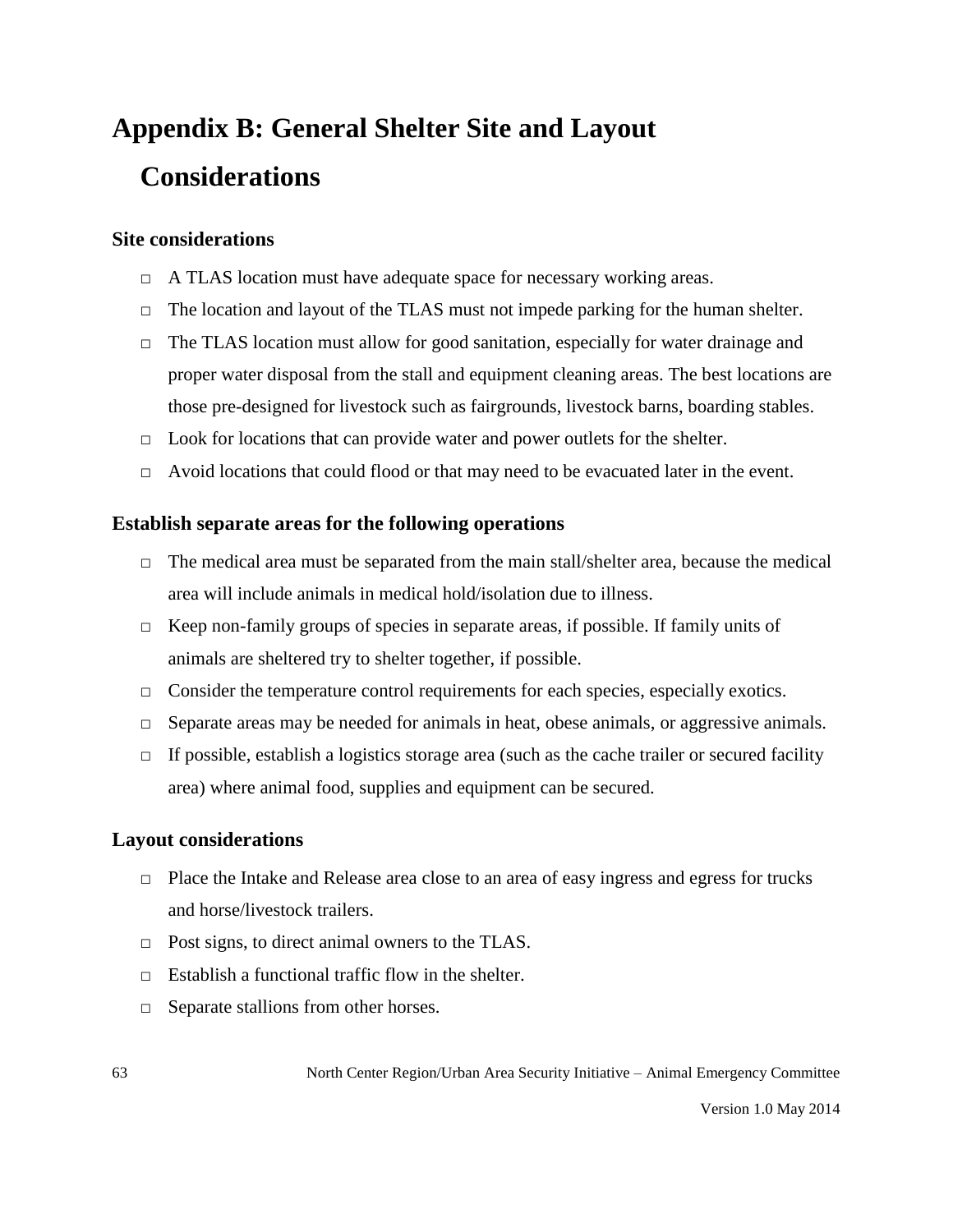- $\Box$  Place appropriate space between animal stalls, particularly stallions who may require empty stalls between them and their neighbors.
- □ Establish an area for animal-related public information. This can include a location inside the human shelter at their information area. In any case, coordinate public information efforts with the human PIO, and EOC ESF 15 (PIO)
- □ Extension cords must not pass through operational areas that use water.
- $\Box$  Place generators a distance from the shelter to reduce constant loud noise. If this is not possible, place a sound barrier around the generator.
- □ Consider locating animal exercise areas away from busy streets.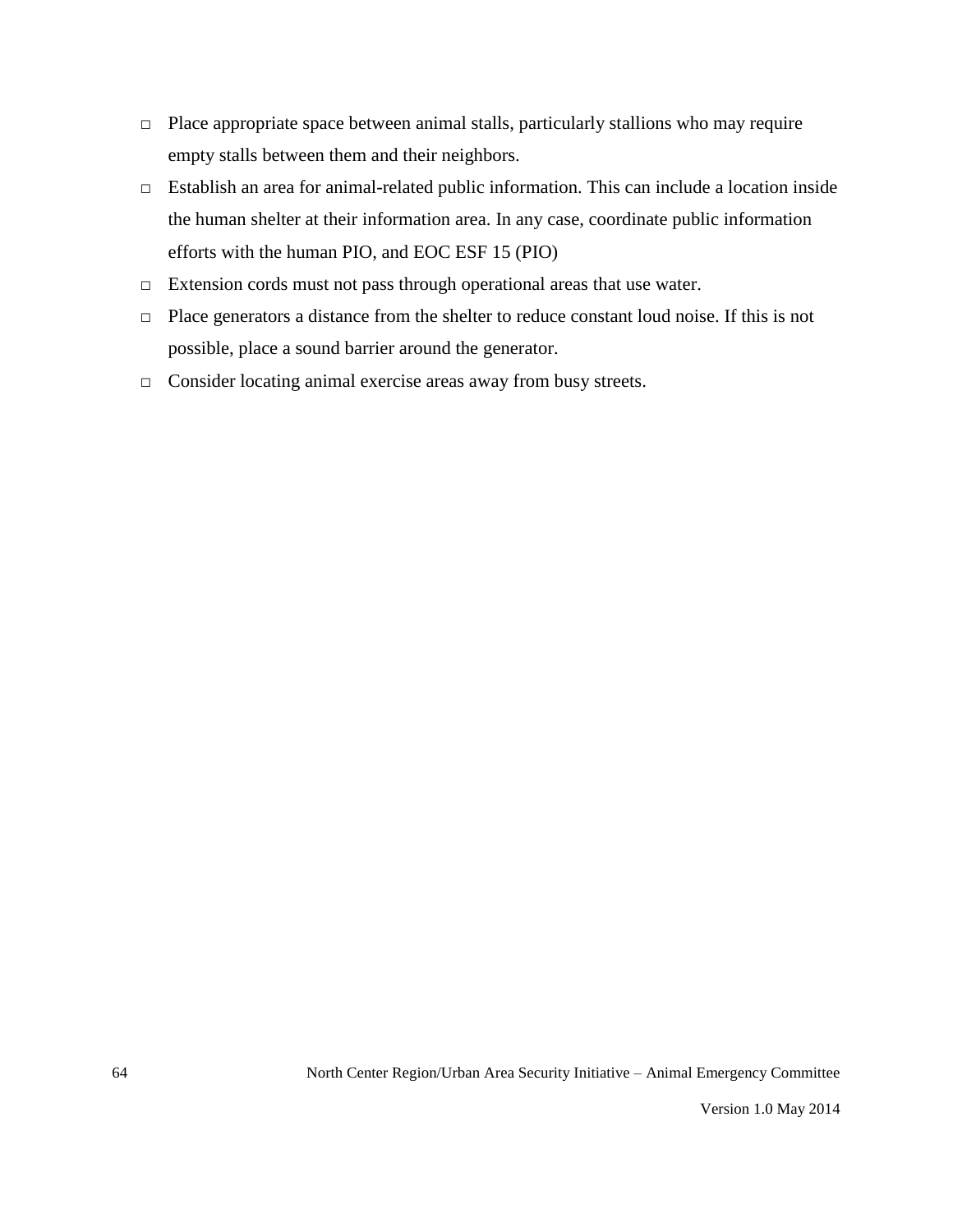**Appendix C: Signs**

# **LARGE ANIMAL SHELTER**



North Center Region/Urban Area Security Initiative – Animal Emergency Committee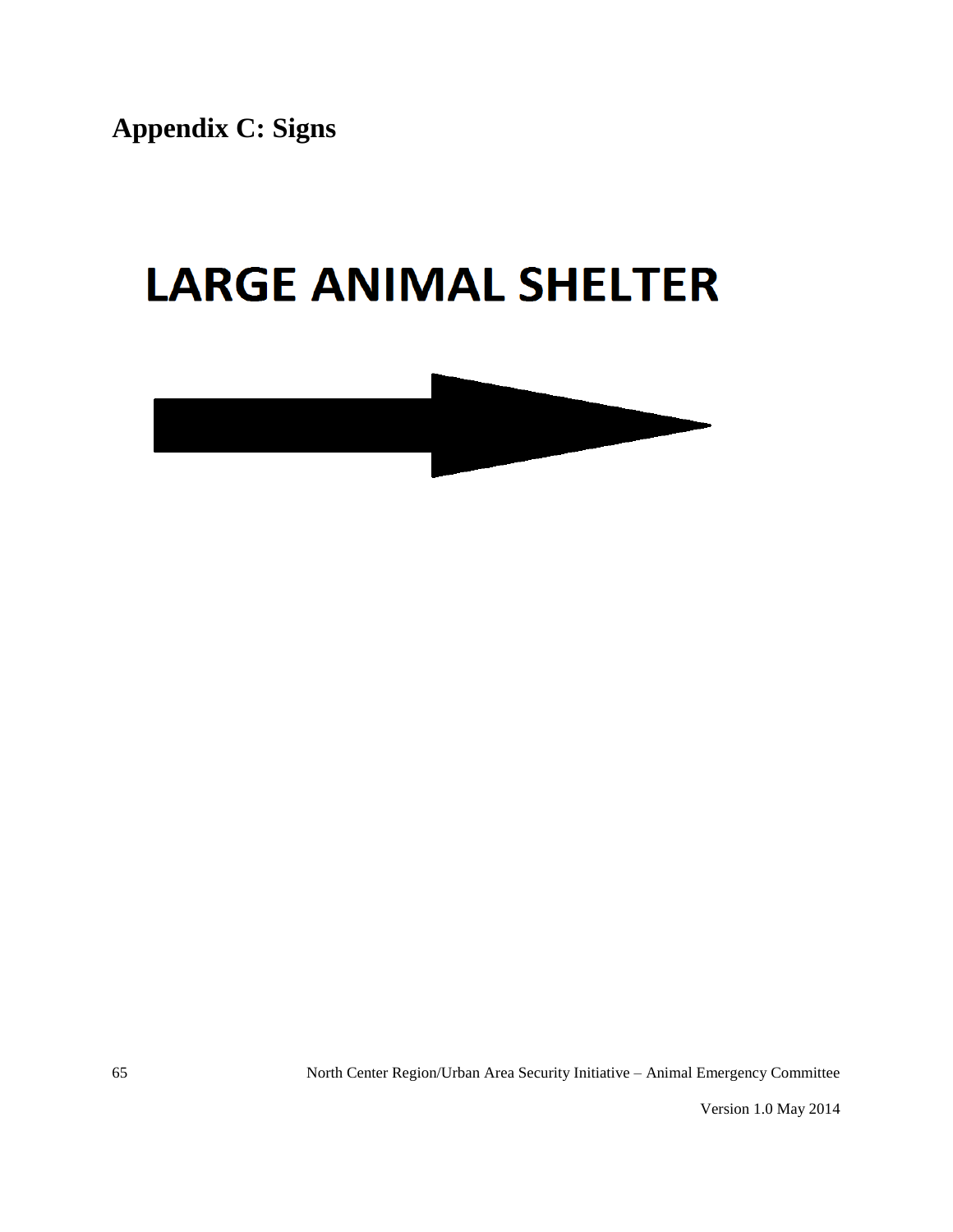# **LARGE ANIMAL SHELTER**



# **LARGE ANIMAL SHELTER**



North Center Region/Urban Area Security Initiative – Animal Emergency Committee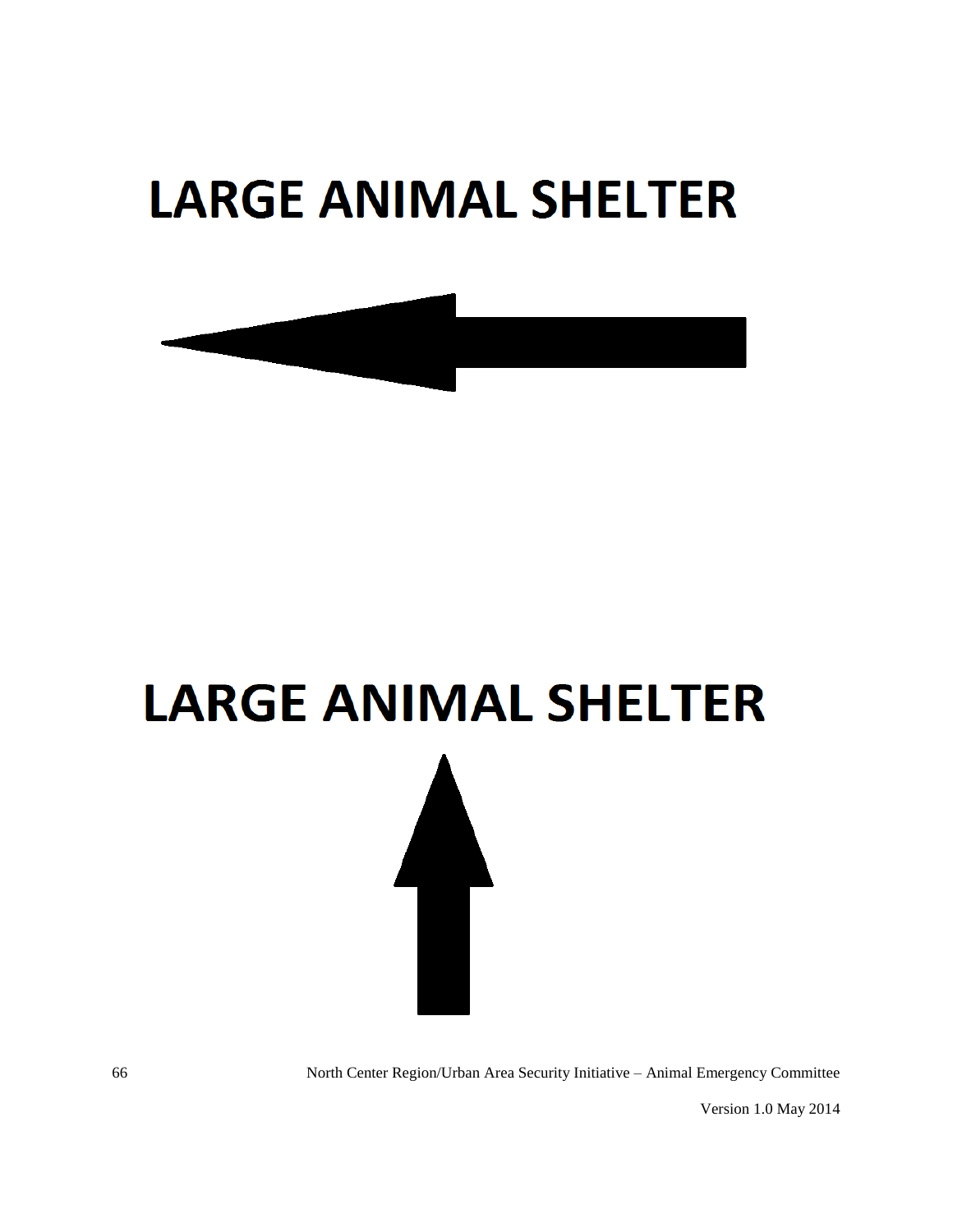## **OWNERS MUST SIGN IN AND OUT OF THE SHELTER**

North Center Region/Urban Area Security Initiative – Animal Emergency Committee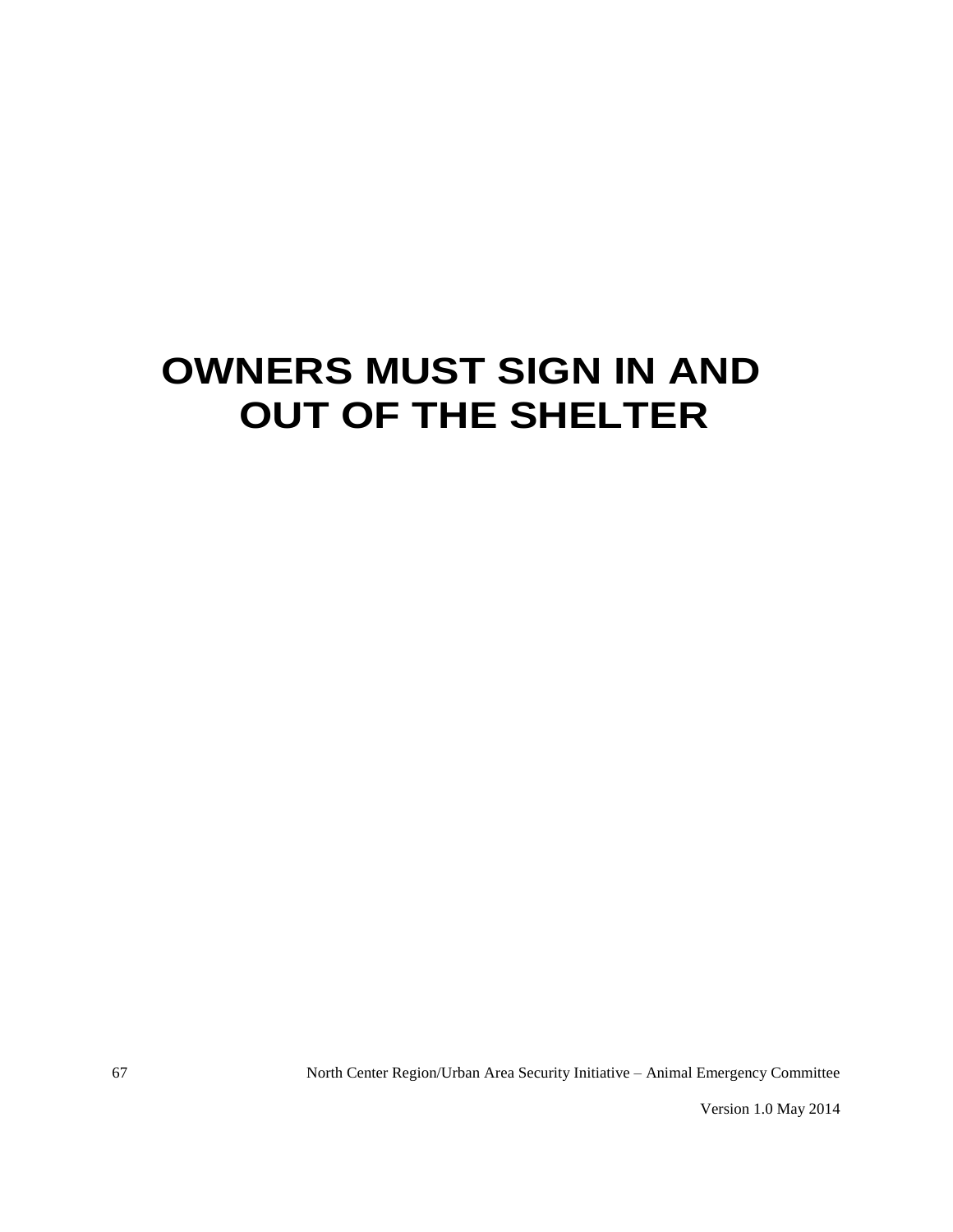# **LARGE ANIMAL SHELTER**

# CHECK IN / **CHECK OUT**

# ANIMALS MUST BE ON A LEASH AT ALL TIMES

North Center Region/Urban Area Security Initiative – Animal Emergency Committee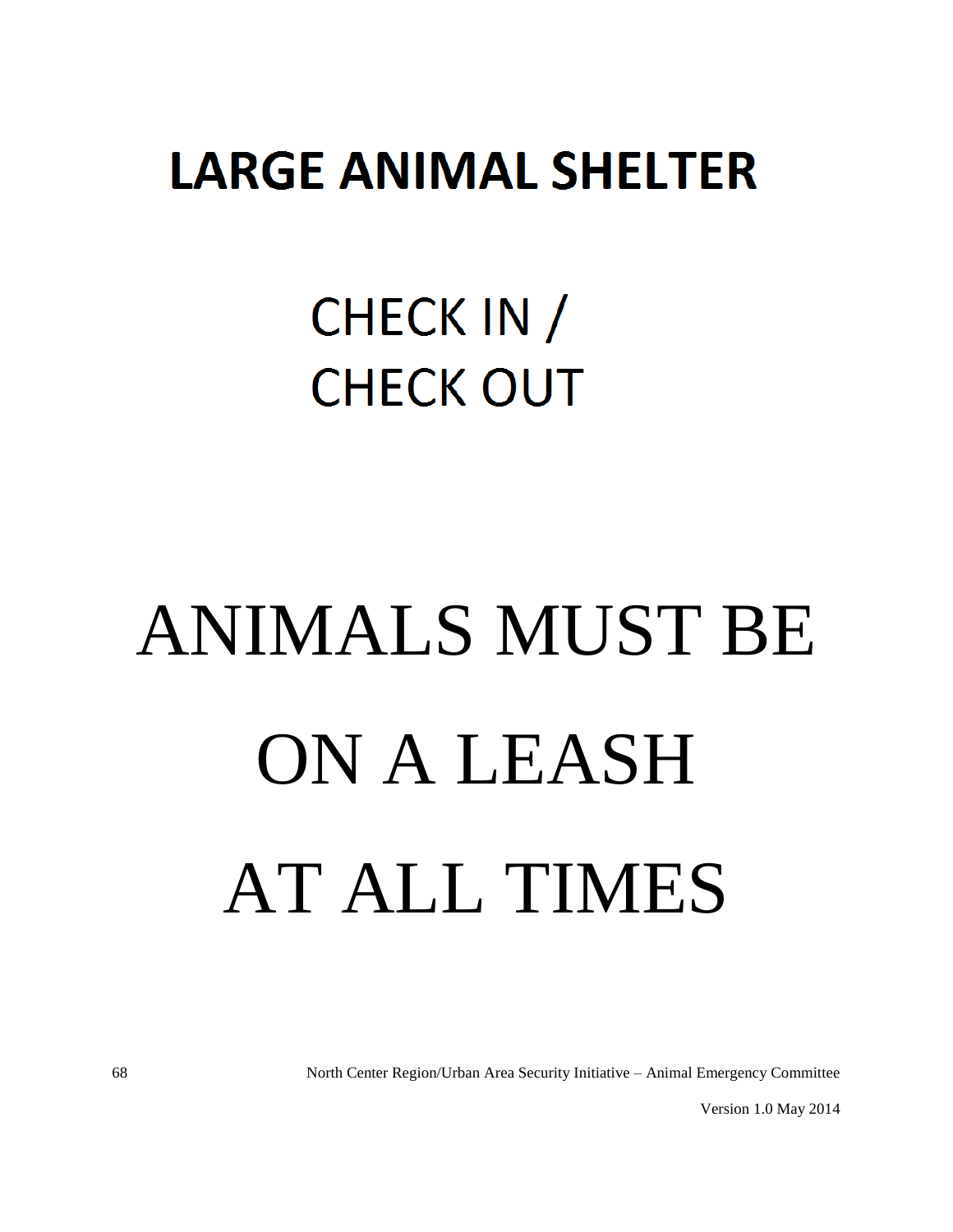# **HELP PREVENT THE SPREAD OF DISEASE.**

# **DO NOT PET ANY ANIMAL THAT DOES NOT BELONG TO YOU**

# **IF YOU REQUIRE ASSISTANCE WITH THE CARE OF YOUR ANIMAL PLEASE CONTACT THE SHELTER MANAGER**

North Center Region/Urban Area Security Initiative – Animal Emergency Committee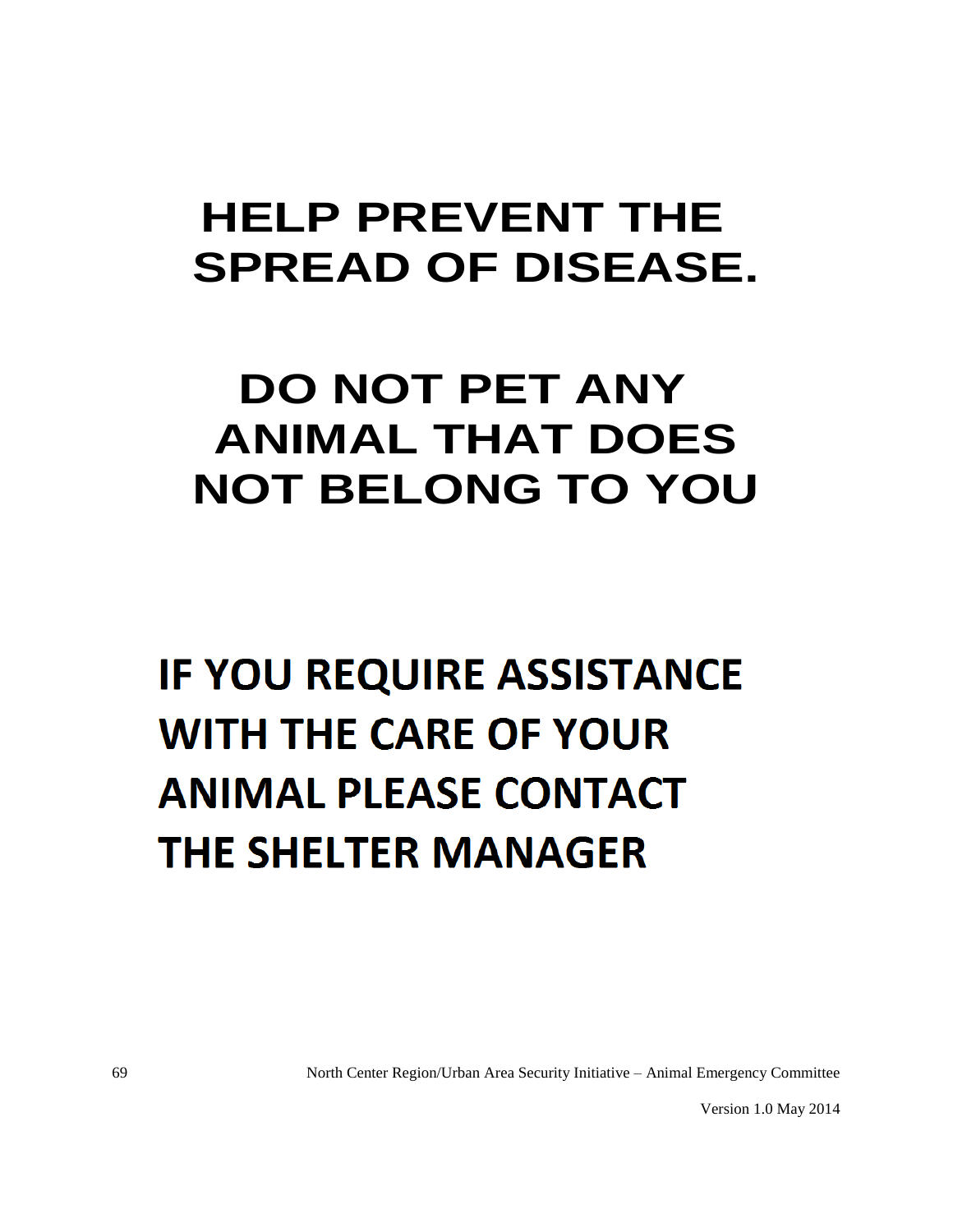# **OWNERS ARE RESPONSIBLE FOR THEIR ANIMAL'S CARE**

**OWNERS MUST: CLEAN STALLS DAILY VISIT THEIR ANIMALS DAILY CLEAN UP AFTER THEIR ANIMALS** FEED AND WATER THEIR ANIMALS DAILY

North Center Region/Urban Area Security Initiative – Animal Emergency Committee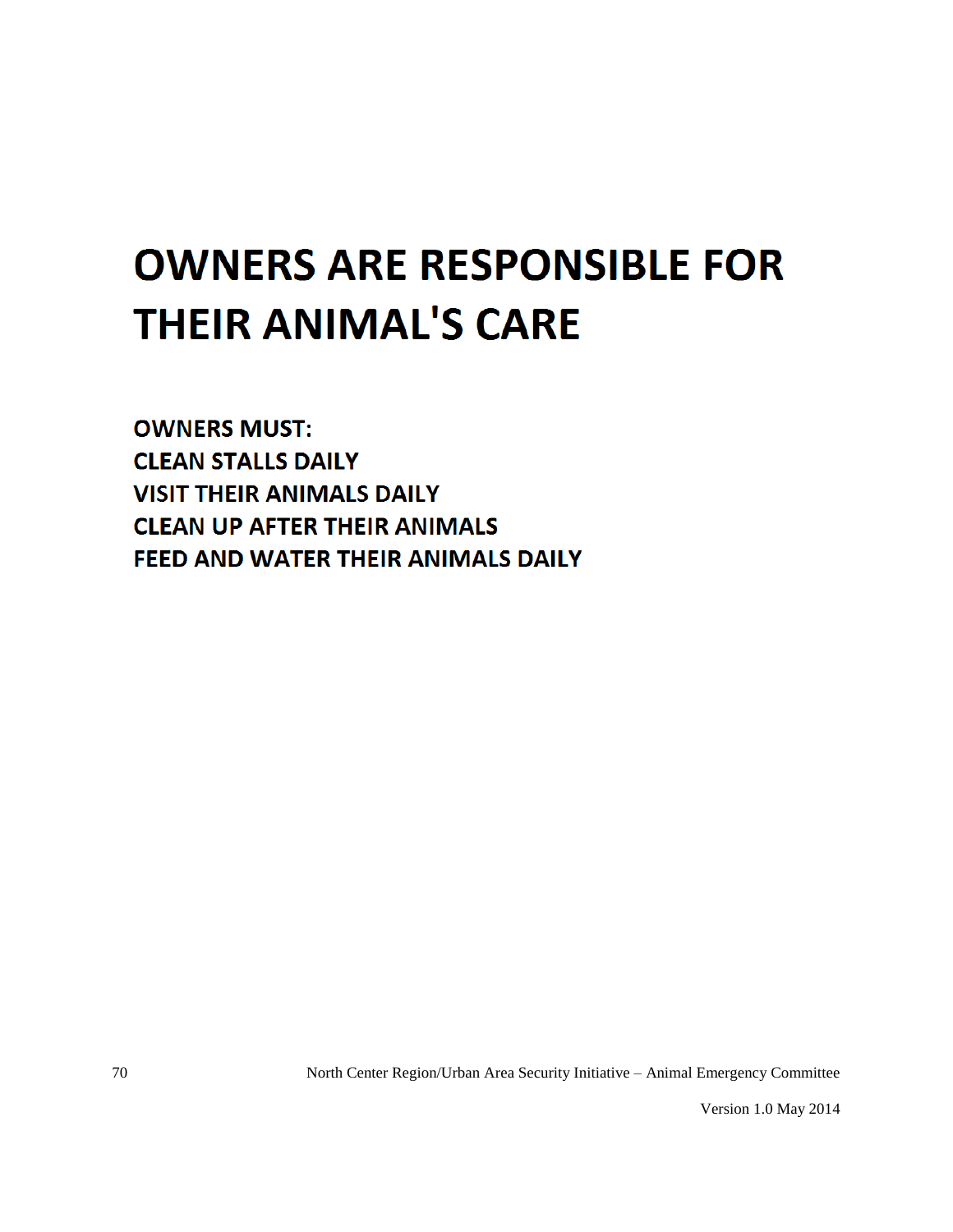## **Appendix D: Pre-Operations Checklist**

Before the TLAS accepts any animals, the following will be checked by the TASM:

| <b>Item</b>                                                                     | <b>Initials</b> | <b>Notes</b> |
|---------------------------------------------------------------------------------|-----------------|--------------|
| Coordination completed with Logistics Team Lead (or EOC Logistics)              |                 |              |
| Feeding/Hydration support                                                       |                 |              |
| Latrine and break area support                                                  |                 |              |
| Identify the EOC Logistics lead                                                 |                 |              |
| Required staff are signed in, assigned their duties, and briefed on procedures  |                 |              |
| Veterinary Medical Lead                                                         |                 |              |
| Animal Care Team Lead                                                           |                 |              |
| Documentation Team Lead                                                         |                 |              |
| Safety/Sanitation Team Lead                                                     |                 |              |
| Logistics Team Lead                                                             |                 |              |
| All personnel have signed in and have whistles, vests, radios, and required PPE |                 |              |
| Traffic cones in place to mark areas off-limits to the public                   |                 |              |
| Sanitation areas are set up and ready                                           |                 |              |
| Stall cleaning: Hoses, buckets, muck racks and appropriate cleaning solutions   |                 |              |
| Food and water bucket cleaning: Buckets and appropriate cleaning solutions      |                 |              |
| Trash bags/trash cans placed throughout shelter                                 |                 |              |
| Animal Care Team is established and ready                                       |                 |              |
| Stable areas are set up, clean and numbered                                     |                 |              |
| Plastic boxes at stalls                                                         |                 |              |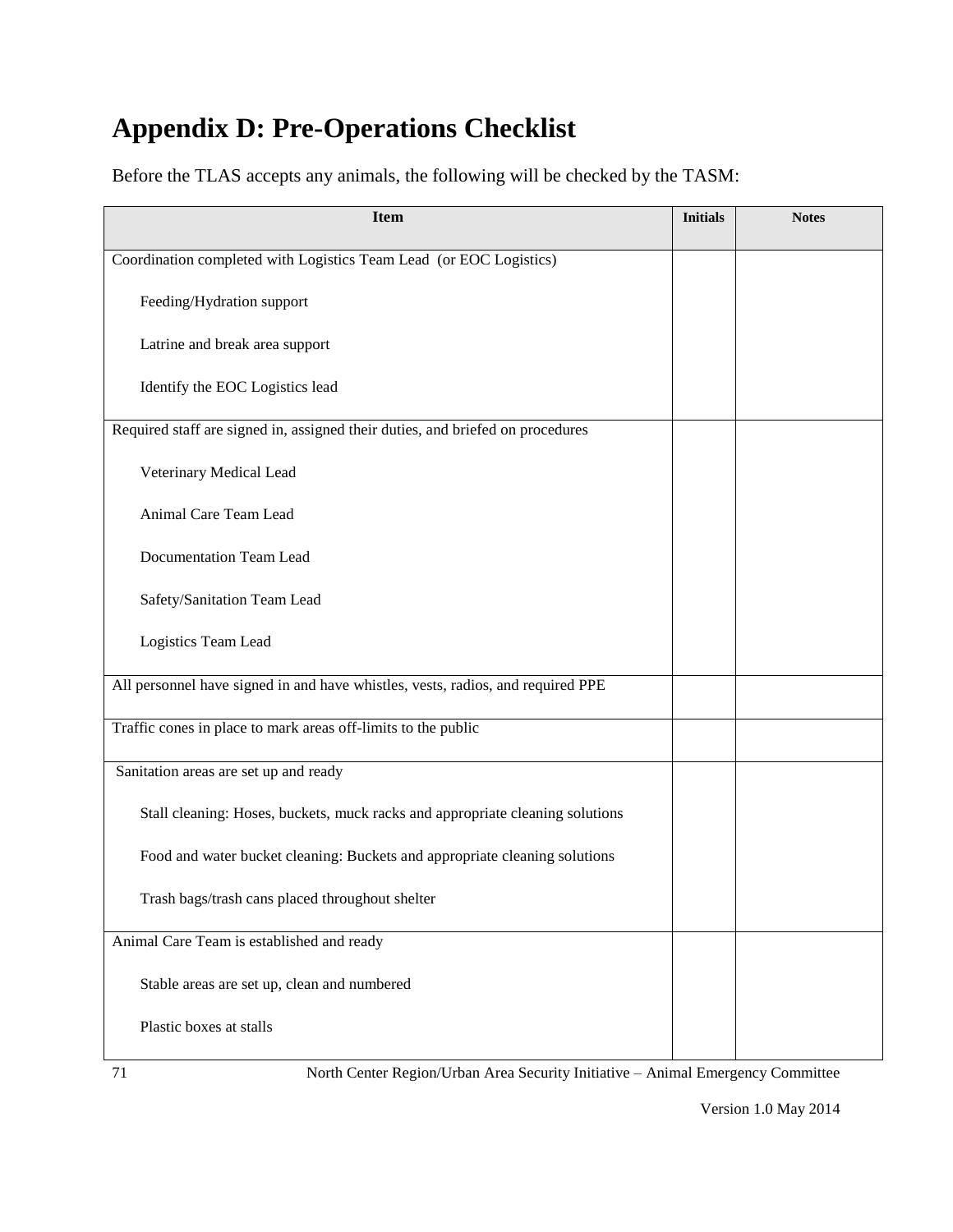| Water and food buckets                                                        |  |
|-------------------------------------------------------------------------------|--|
| <b>CART</b> leads available                                                   |  |
| Fans or heaters in place                                                      |  |
| Temperatures in stall areas are appropriate                                   |  |
| Veterinarian Medical Team is established and ready                            |  |
| Ready for medical checks of animals at intake                                 |  |
| Medical hold and isolation areas established                                  |  |
| Documentation Team is established and ready                                   |  |
| Intake forms available and ready                                              |  |
| Animal bands/tags and markers available                                       |  |
| Shelter rules available for owners                                            |  |
| Master barn/stall white board ready                                           |  |
| Logistics Section established and ready                                       |  |
| Necessary equipment issued to personnel and sections                          |  |
| Extra supplies and equipment are placed in trailer and secured                |  |
| Generators fueled and operational                                             |  |
| Animal food and water available                                               |  |
| Human Shelter Logistics or EOC Logistics has been given CART staffing numbers |  |
| for feeding                                                                   |  |
| Signs posted providing direction to TLAS                                      |  |
| At Human shelter                                                              |  |
| At TLAS entrance                                                              |  |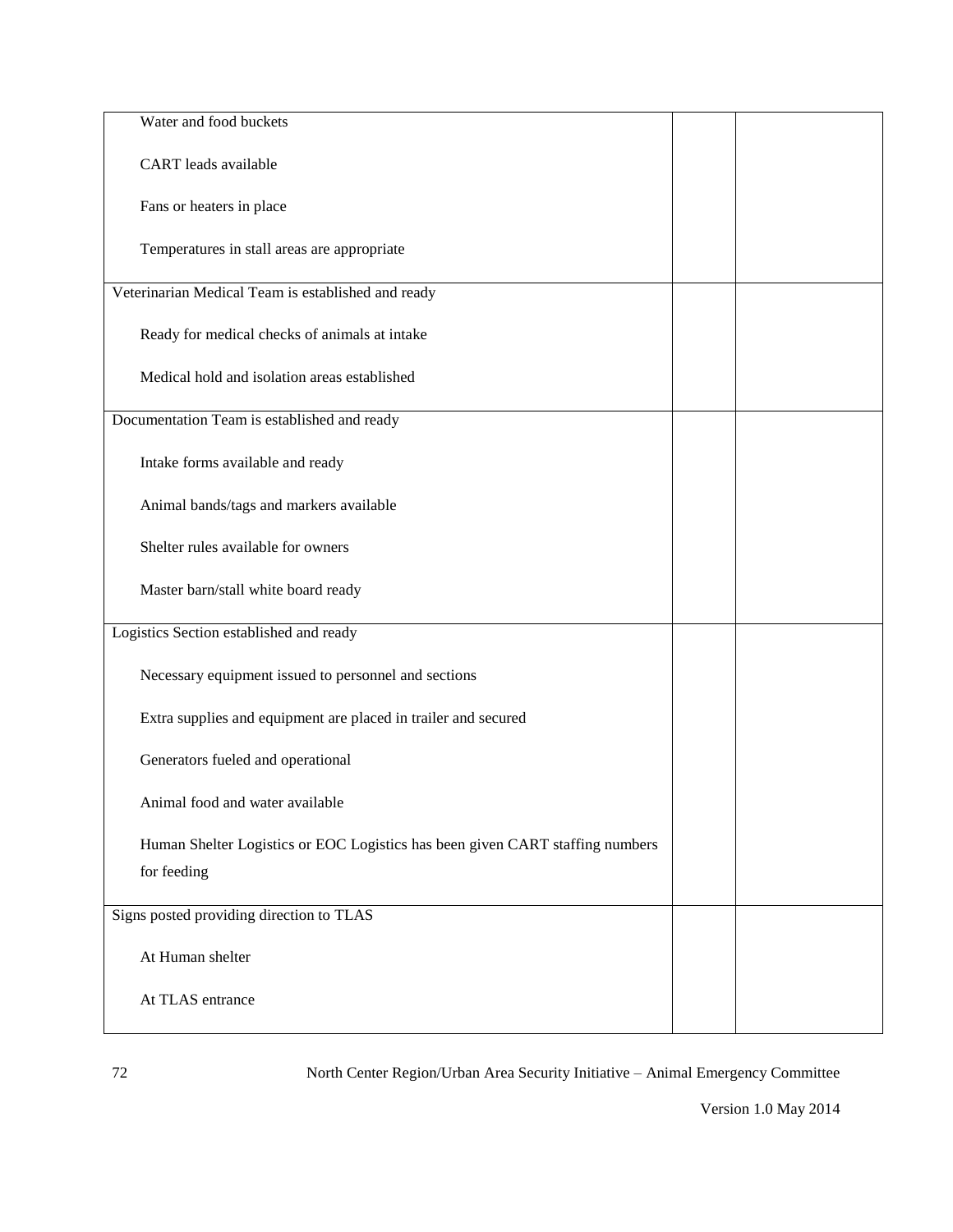| Safety check for trip hazards, animal hazards, people hazards                  |  |
|--------------------------------------------------------------------------------|--|
| Generator, heating units, etc. have barrier tape placed around them for safety |  |
| All areas well lighted                                                         |  |
| Animal exercise areas identified (optional)                                    |  |
|                                                                                |  |
| Signature of TASM:                                                             |  |
|                                                                                |  |
|                                                                                |  |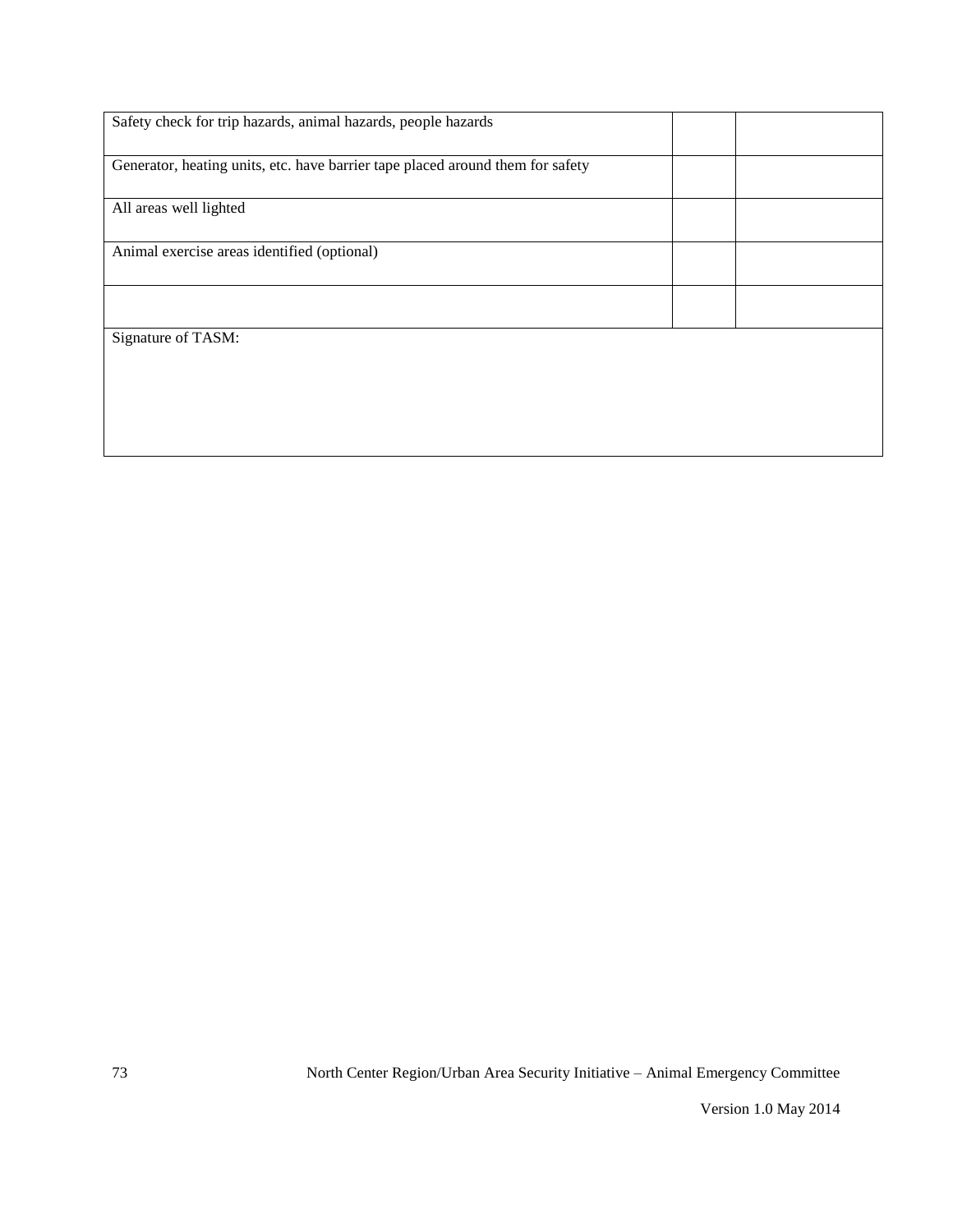## **Appendix E: Intake Checklist**

**Owner Name: \_\_\_\_\_\_\_\_\_\_\_\_\_\_\_\_\_\_\_\_\_\_\_\_\_\_\_ Date/Time In: \_\_\_\_\_\_\_\_\_\_\_\_\_\_\_\_\_\_\_\_\_\_\_**

**Pet Name(s): \_\_\_\_\_\_\_\_\_\_\_\_\_\_\_\_\_\_\_\_\_\_\_\_\_\_\_\_\_\_\_\_\_\_\_\_\_\_\_\_\_\_\_\_\_\_\_\_\_\_\_\_\_\_\_\_\_\_\_\_\_\_\_\_\_\_**

| <b>Task / Item</b>                                                                                                                         | <b>Initials</b><br>of<br><b>CART</b><br><b>Person</b><br>nel | <b>Notes</b>                   |
|--------------------------------------------------------------------------------------------------------------------------------------------|--------------------------------------------------------------|--------------------------------|
| To be Completed by: Documentation Team                                                                                                     |                                                              |                                |
| Animal Intake Form completed and signed by pet owner                                                                                       |                                                              |                                |
| (Give forms to Veterinary Medical Team Lead.)                                                                                              |                                                              |                                |
| Copy of Shelter Rules explained and given to pet owner                                                                                     |                                                              |                                |
| Animal(s) receive(s) unique identification band/tag                                                                                        |                                                              |                                |
| (animal owner to place band on animal(s).)                                                                                                 |                                                              |                                |
| Each piece of animal owner's property receive(s) unique identification tag                                                                 |                                                              |                                |
| (buckets, halters, lead, medication)                                                                                                       |                                                              |                                |
| Photo of animal(s) with pet owner                                                                                                          |                                                              |                                |
| Stall Card(s) completed and clipped to forms                                                                                               |                                                              |                                |
| (Mark if animal is Aggressive, Medical Needs, etc.)                                                                                        |                                                              |                                |
| Animal(s) logged into Master File Identification Numbers form                                                                              |                                                              |                                |
| Magnetic label(s) completed for each animal. Place label(s) on shelter white<br>board marked with: Owner Last Name/Animal name/ Unique ID# |                                                              | Doe/Trigger / H###<br>Example: |

North Center Region/Urban Area Security Initiative – Animal Emergency Committee

Version 1.0 May 2014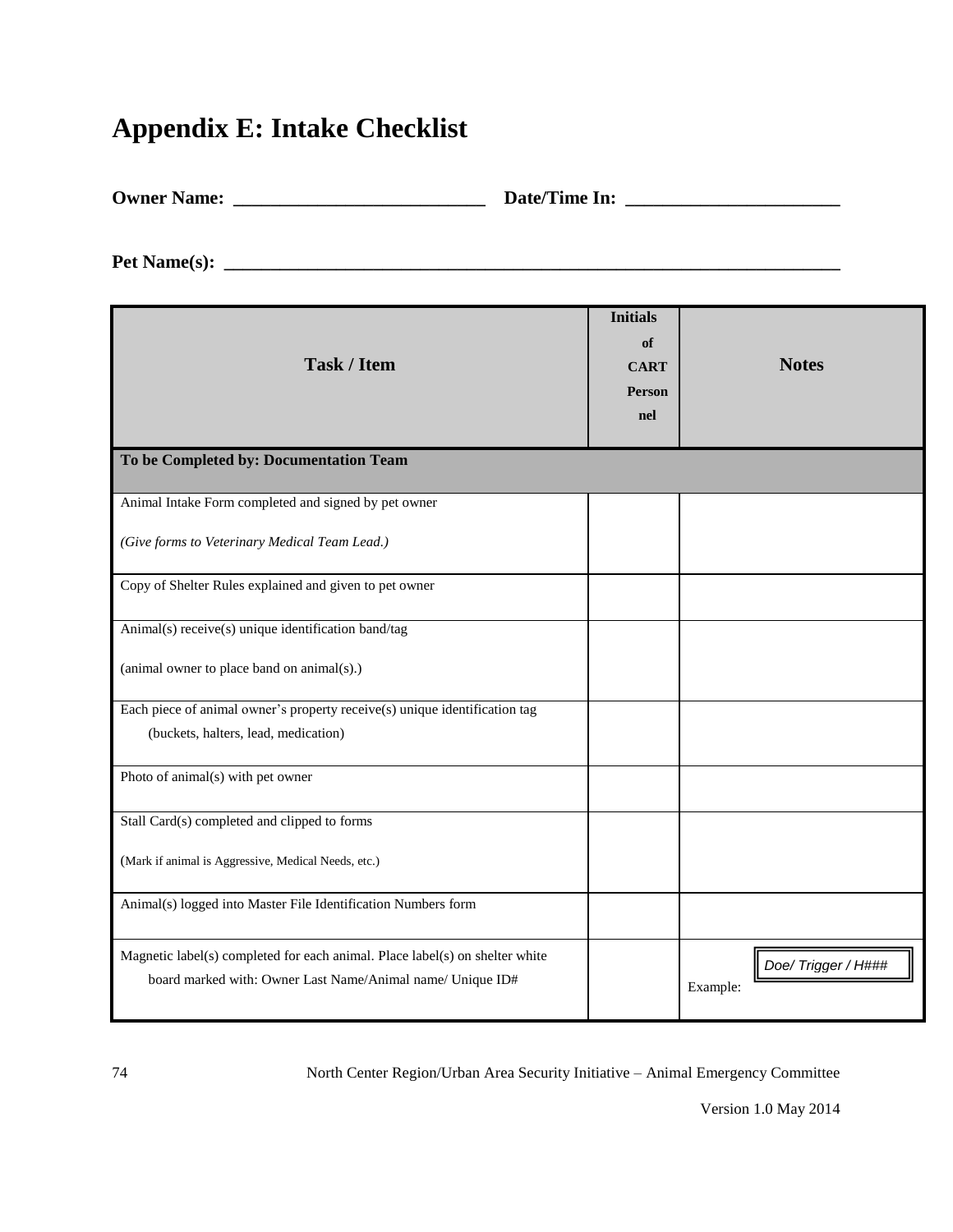| To be Completed by: Veterinary Medical Team                                    |  |
|--------------------------------------------------------------------------------|--|
| <b>Incoming Health Check</b>                                                   |  |
|                                                                                |  |
|                                                                                |  |
|                                                                                |  |
|                                                                                |  |
|                                                                                |  |
|                                                                                |  |
|                                                                                |  |
| Veterinary Medical Team member signs Owner's Waiver/ Emergency Veterinary      |  |
| Authorization Form or Animal Care Record Form                                  |  |
| - Give forms to Documentation Team                                             |  |
|                                                                                |  |
| To be Completed by: Animal Care Team                                           |  |
| Stall(s) assigned                                                              |  |
|                                                                                |  |
| Animals(s) placed in stall by owner.                                           |  |
| Property - including food, medications, and Animal Daily Care Form - properly  |  |
| marked and stored in plastic container.                                        |  |
|                                                                                |  |
| Fill water bucket, show where hay, grain and mucking tools are located.        |  |
|                                                                                |  |
| Place Stall Card(s) on stall(s)                                                |  |
| Heat source in stall/bucket (optional)                                         |  |
|                                                                                |  |
| Remaining paperwork inserted in document protector and placed in Intake Box at |  |
| Intake and Release Area.                                                       |  |
| Magnetic label(s) moved to stall ocation(s) on shelter white board, and stall  |  |
| number identified.                                                             |  |
|                                                                                |  |
| To be Completed by: Documentation Team                                         |  |
| Animal Intake Forms organized in document protector and filed in alphabetical  |  |
| order by owner's name.                                                         |  |
|                                                                                |  |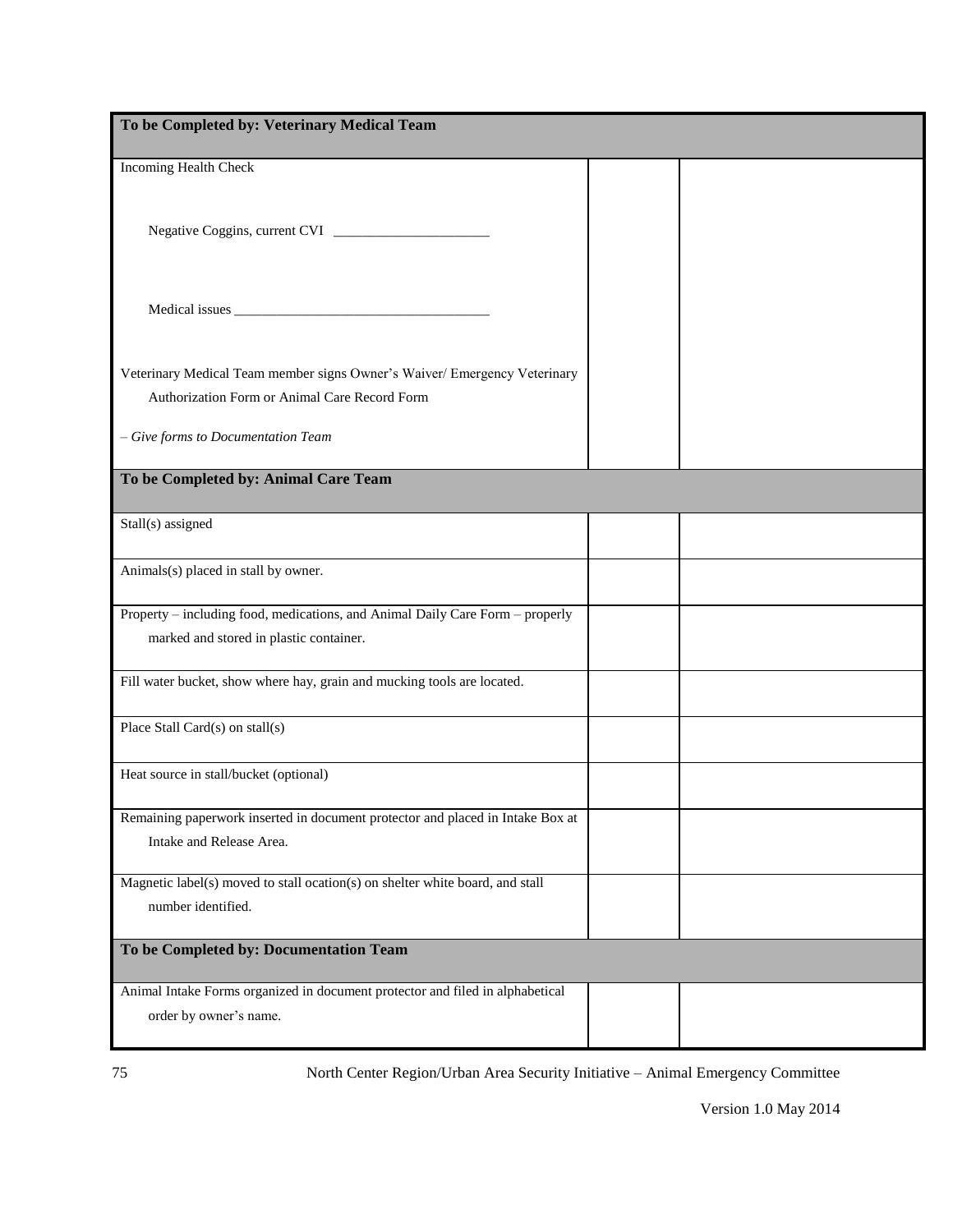| <b>Comments or Notes:</b> |  |
|---------------------------|--|
|                           |  |
|                           |  |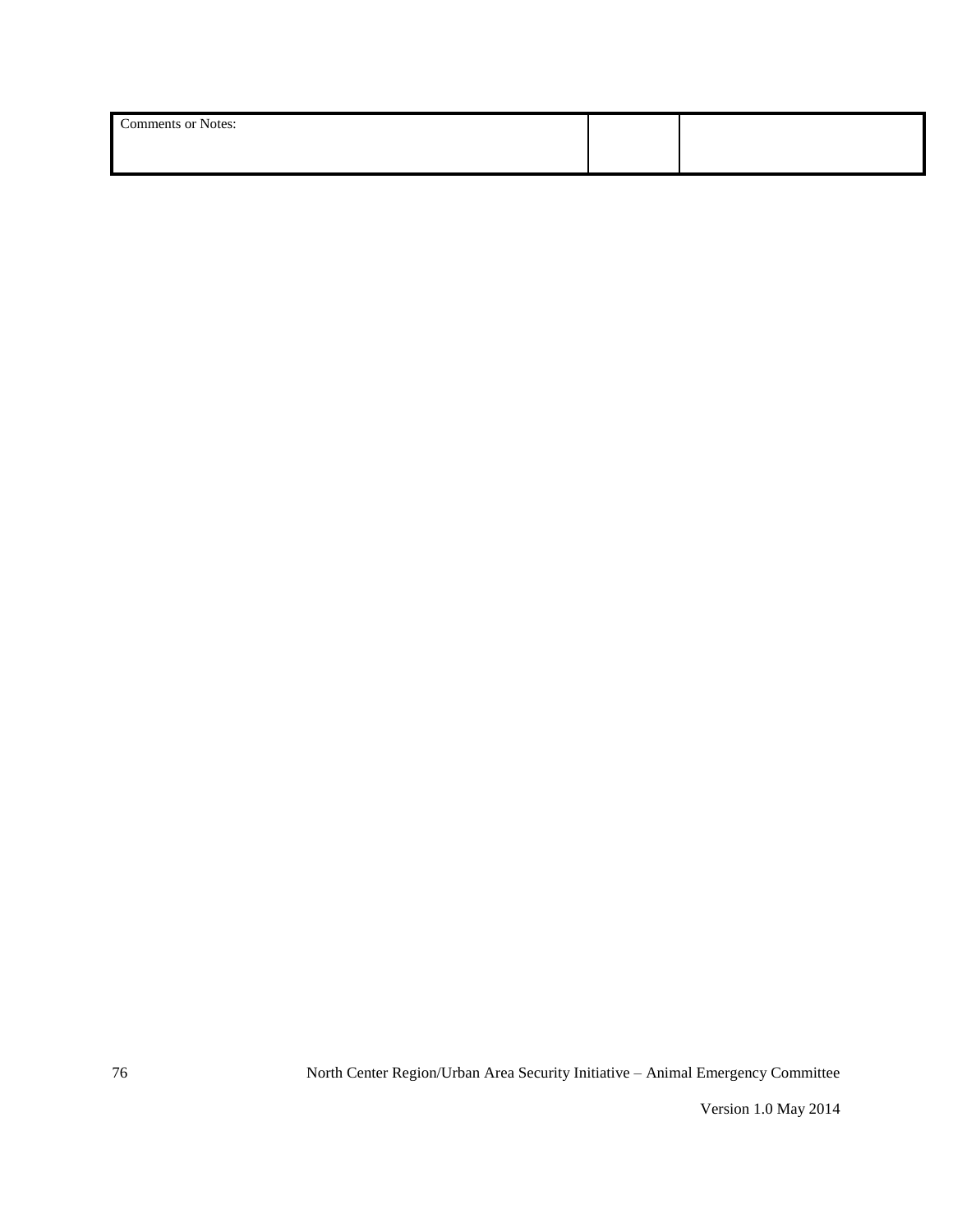# **Appendix F: Release Checklist**

| <b>Owner Name:</b> | Date/Time Out: |
|--------------------|----------------|
|                    |                |

**Pet Name(s): \_\_\_\_\_\_\_\_\_\_\_\_\_\_\_\_\_\_\_\_\_\_\_\_\_\_\_\_\_\_\_\_\_\_\_\_\_\_\_\_\_\_\_\_\_\_\_\_\_\_\_\_\_\_\_\_\_\_\_\_\_\_\_\_\_\_**

| <b>Task / Item</b>                                      | <b>Initials</b><br>of<br><b>CART</b><br><b>Personn</b> | <b>Notes</b> |
|---------------------------------------------------------|--------------------------------------------------------|--------------|
|                                                         | el                                                     |              |
| To be Completed by: Documentation Team                  |                                                        |              |
| Animal Intake Form pulled.                              |                                                        |              |
| Release Section completed and signed by owner.          |                                                        |              |
| To be Completed by: Animal Care Team                    |                                                        |              |
| Animal(s) obtained by CART staff and owner              |                                                        |              |
| Property returned to owner                              |                                                        |              |
| (Refer to Animal Intake Form for list of property.)     |                                                        |              |
| "Animal Daily Care Form" given to Documentation Section |                                                        |              |
| To be Completed by: Veterinary Medical Team             |                                                        |              |
| <b>Outgoing Health Check:</b>                           |                                                        |              |
| Animal(s) OK $\overline{\phantom{a}}$                   |                                                        |              |
|                                                         |                                                        |              |
|                                                         |                                                        |              |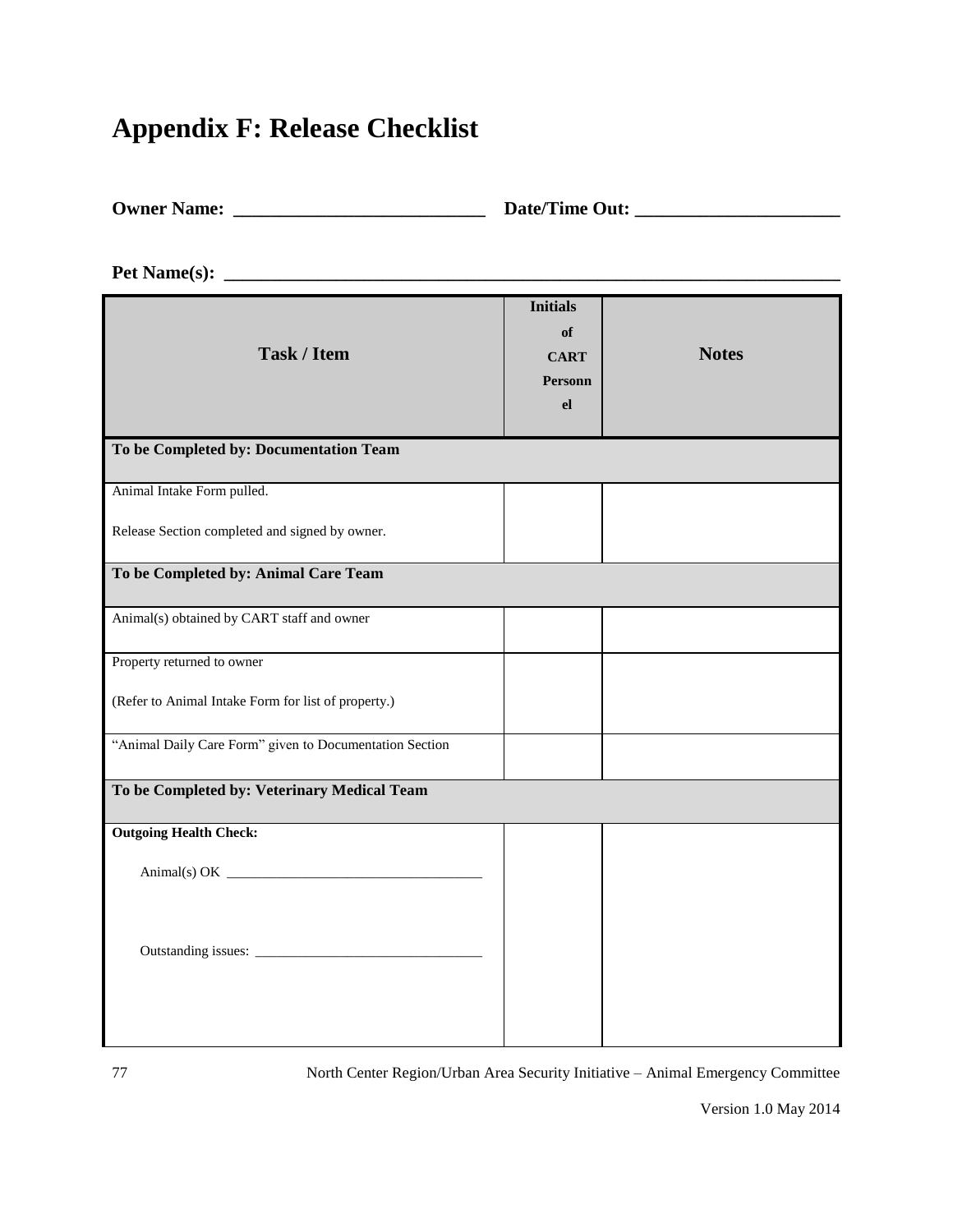| Veterinary Medical Team member signs Owner's Waiver/                 |  |
|----------------------------------------------------------------------|--|
| Emergency Veterinary Authorization Form or Animal Care               |  |
| Record Form                                                          |  |
|                                                                      |  |
| - Give forms to Documentation Team                                   |  |
|                                                                      |  |
| To be Completed by: Safety and Sanitation Team                       |  |
|                                                                      |  |
| Water and food buckets cleaned.                                      |  |
|                                                                      |  |
| Stall cleaned.                                                       |  |
|                                                                      |  |
| To be Completed by: Documentation Team                               |  |
|                                                                      |  |
| All forms, records, checklists and Stall Cards stapled and placed in |  |
| the Inactive File.                                                   |  |
|                                                                      |  |
| Barn/stall white board updated.                                      |  |
|                                                                      |  |
|                                                                      |  |
| Magnetic label(s) cleaned and moved for re-use.                      |  |
|                                                                      |  |
| Owner complaints or comments:                                        |  |
|                                                                      |  |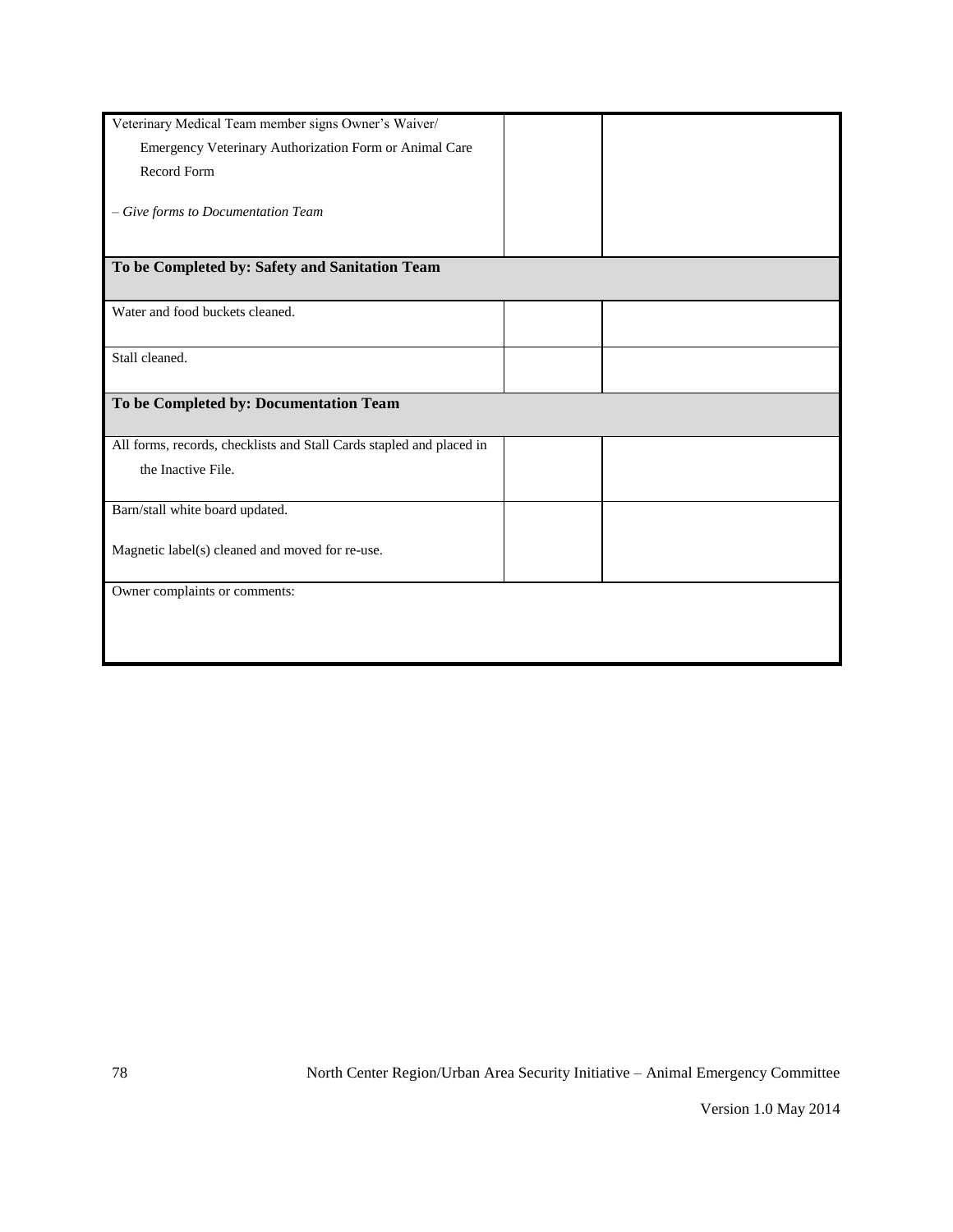# **Appendix G:Master File Identification Numbers (by species)**

| <b>OWNER LAST NAME, FIRST</b> | <b>ANIMAL NAME</b> | UNIQUE ID/FILE NUMBER |
|-------------------------------|--------------------|-----------------------|
|                               |                    |                       |
|                               |                    |                       |
|                               |                    |                       |
|                               |                    |                       |
|                               |                    |                       |
|                               |                    |                       |
|                               |                    |                       |
|                               |                    |                       |
|                               |                    |                       |
|                               |                    |                       |
|                               |                    |                       |
|                               |                    |                       |
|                               |                    |                       |
|                               |                    |                       |
|                               |                    |                       |
|                               |                    |                       |
|                               |                    |                       |
|                               |                    |                       |
|                               |                    |                       |
|                               |                    |                       |
|                               |                    |                       |
|                               |                    |                       |
|                               |                    |                       |
|                               |                    |                       |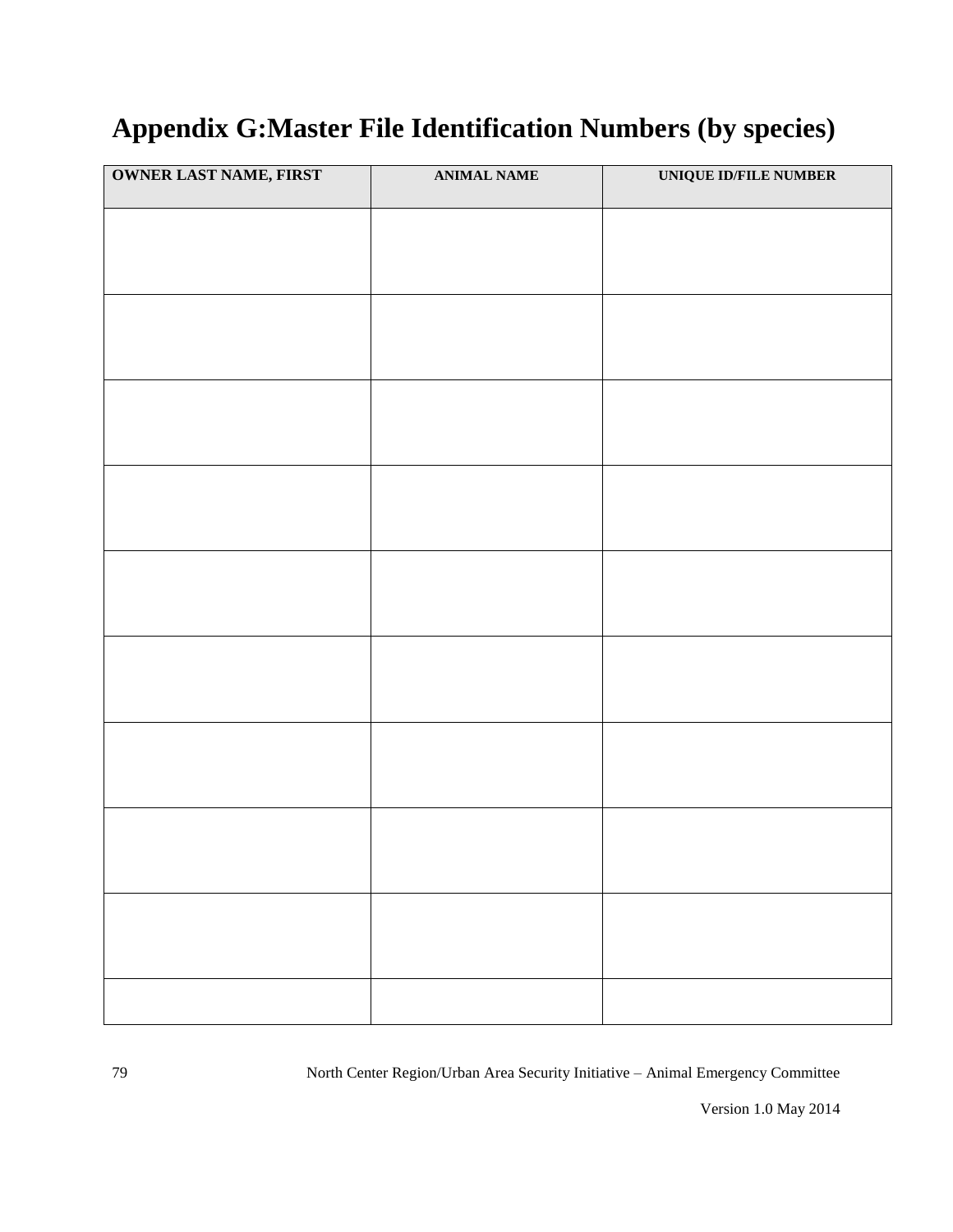NOTES: Unique file numbers are sequential with the first horse assigned H001, the next horse regardless of owner will be assigned H002, Goats start with G001, and so forth. Juvenile animals that will be in same kennel as their mother will have the mothers unique file number followed by an alphabet letter (mother is H007, foal is H007a. No number is assigned more than once.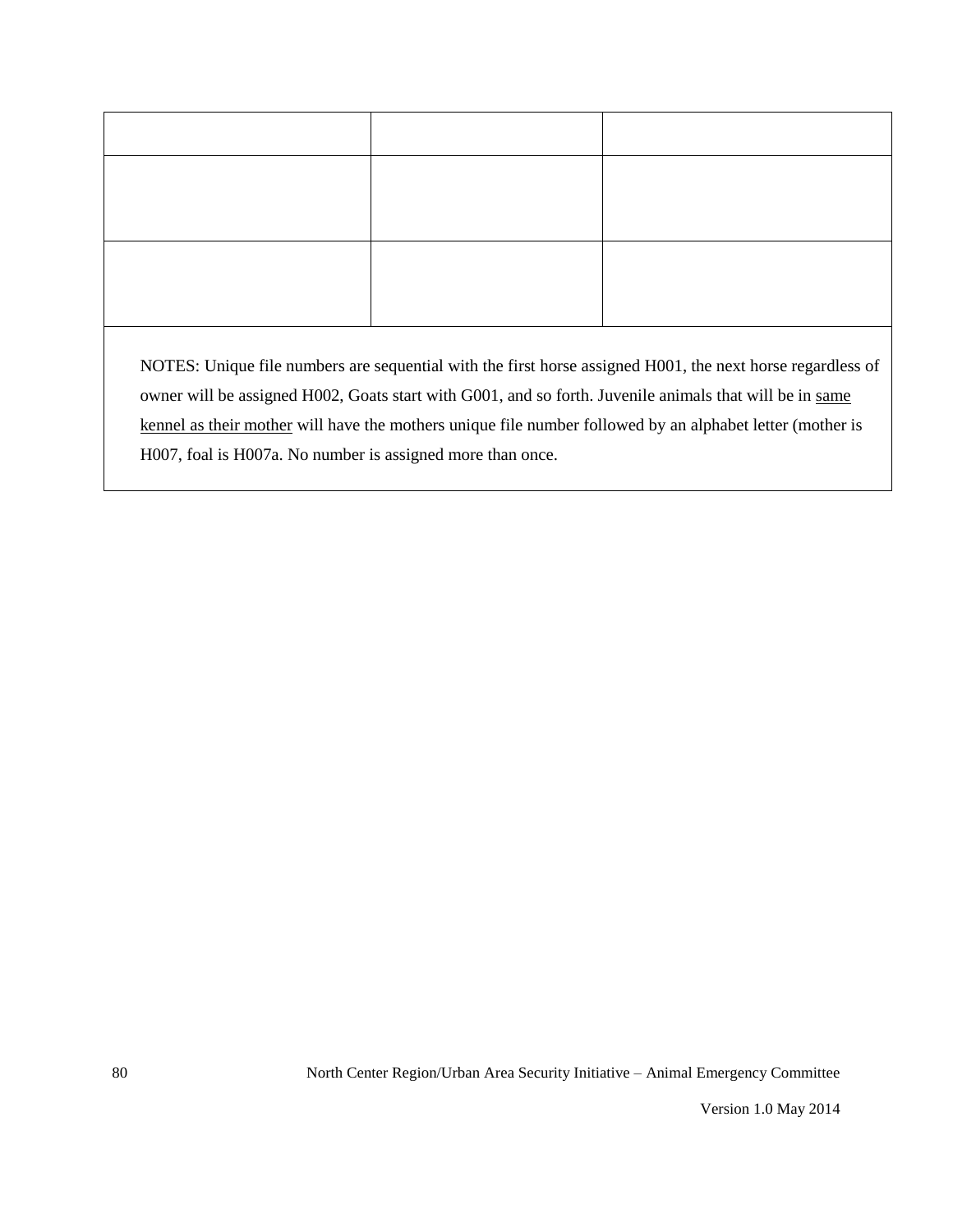# **Appendix H:Master File Identification Numbers (by species)**

| <b>OWNER LAST NAME, FIRST</b> | PET NAME | UNIQUE ID/FILE NUMBER |
|-------------------------------|----------|-----------------------|
|                               |          |                       |
|                               |          |                       |
|                               |          |                       |
|                               |          |                       |
|                               |          |                       |
|                               |          |                       |
|                               |          |                       |
|                               |          |                       |
|                               |          |                       |
|                               |          |                       |
|                               |          |                       |
|                               |          |                       |
|                               |          |                       |
|                               |          |                       |
|                               |          |                       |
|                               |          |                       |
|                               |          |                       |
|                               |          |                       |
|                               |          |                       |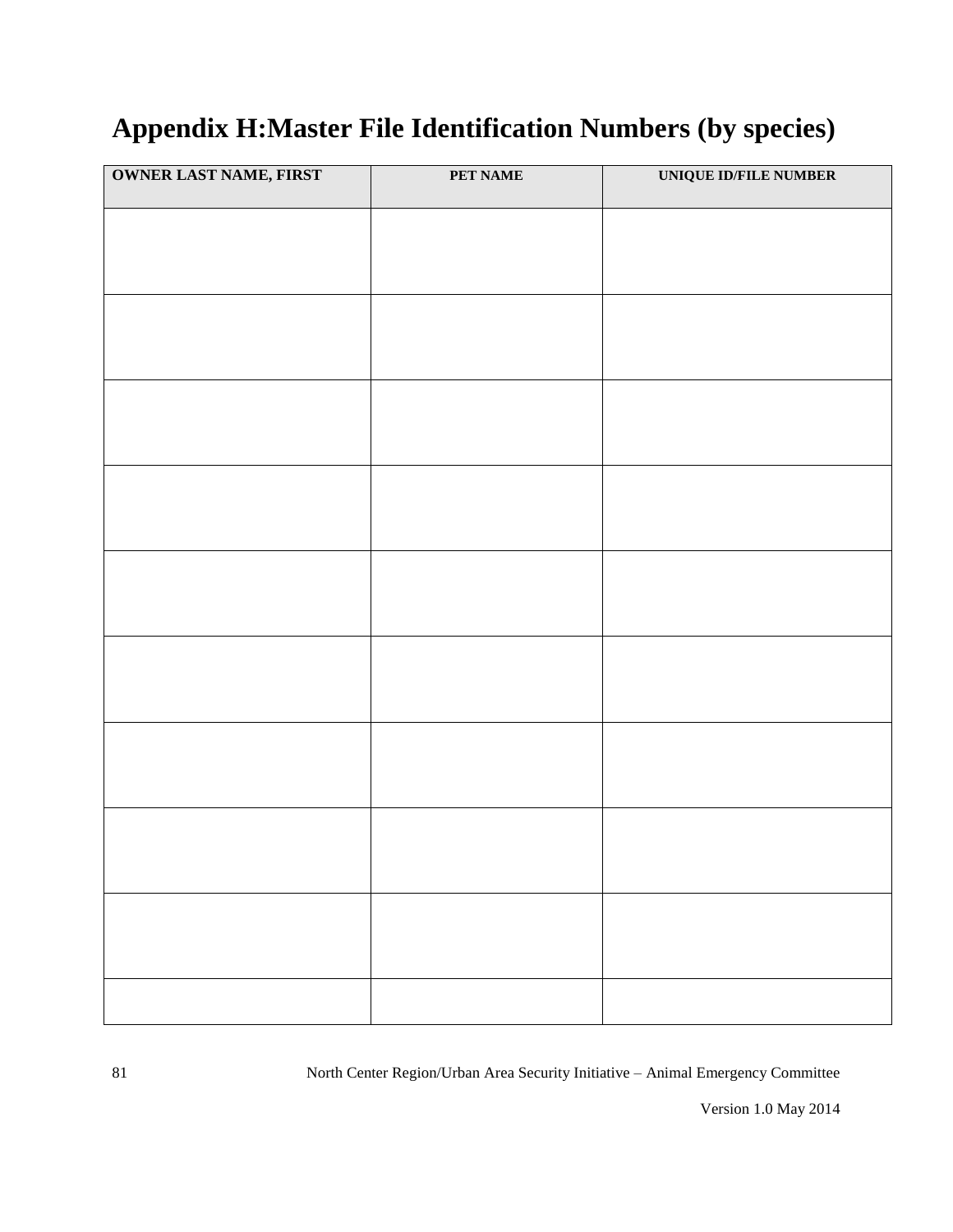NOTES: Unique file numbers are sequential with the first horse assigned H001, the next horse regardless of owner will be assigned H002, Goats start with G001, and so forth. Juvenile animals that will be in same kennel as their mother will have the mothers unique file number followed by an alphabet letter (mother is H007, foal is H007a. No number is assigned more than once.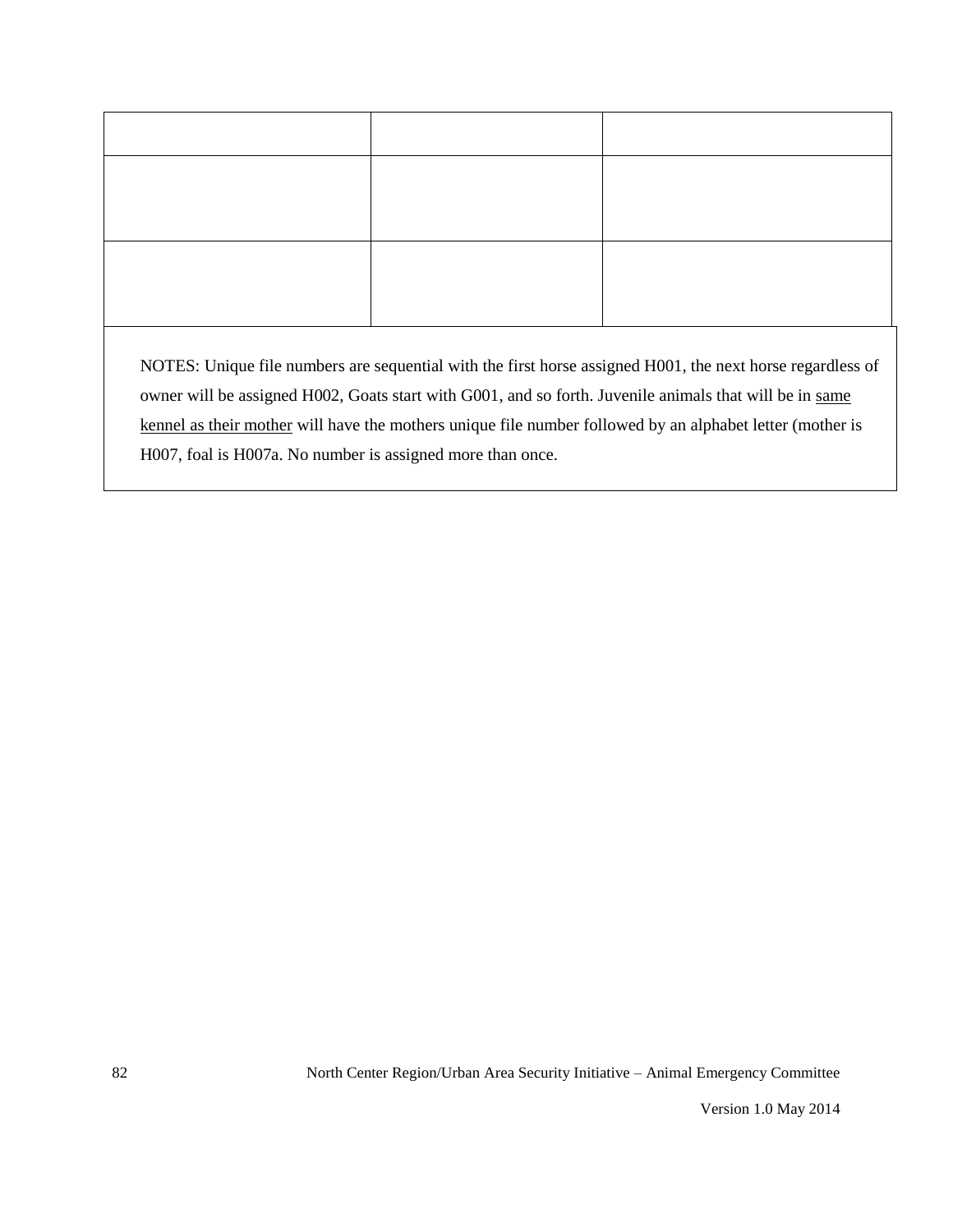# **Appendix I:Master File Identification Numbers (Exotics)**

| <b>OWNER LAST NAME, FIRST</b> | PET NAME | UNIQUE ID/FILE NUMBER |
|-------------------------------|----------|-----------------------|
|                               |          |                       |
|                               |          |                       |
|                               |          |                       |
|                               |          |                       |
|                               |          |                       |
|                               |          |                       |
|                               |          |                       |
|                               |          |                       |
|                               |          |                       |
|                               |          |                       |
|                               |          |                       |
|                               |          |                       |
|                               |          |                       |
|                               |          |                       |
|                               |          |                       |
|                               |          |                       |
|                               |          |                       |
|                               |          |                       |
|                               |          |                       |
|                               |          |                       |
|                               |          |                       |

North Center Region/Urban Area Security Initiative – Animal Emergency Committee

Version 1.0 May 2014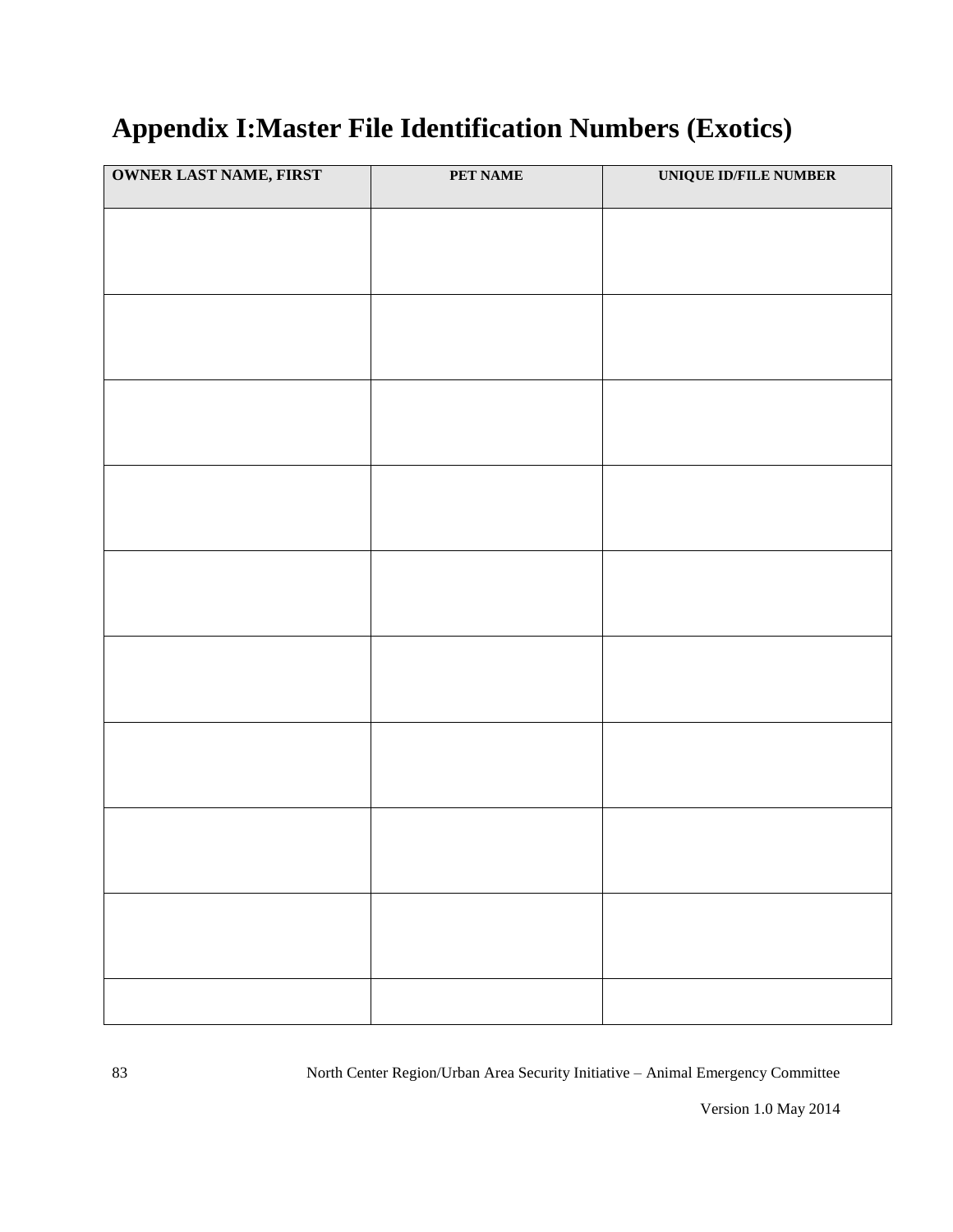NOTES: Unique file numbers are sequential with the first horse assigned H001, the next horse regardless of owner will be assigned H002, Goats start with G001, and so forth. Juvenile animals that will be in same kennel as their mother will have the mothers unique file number followed by an alphabet letter (mother is H007, foal is H007a. No number is assigned more than once.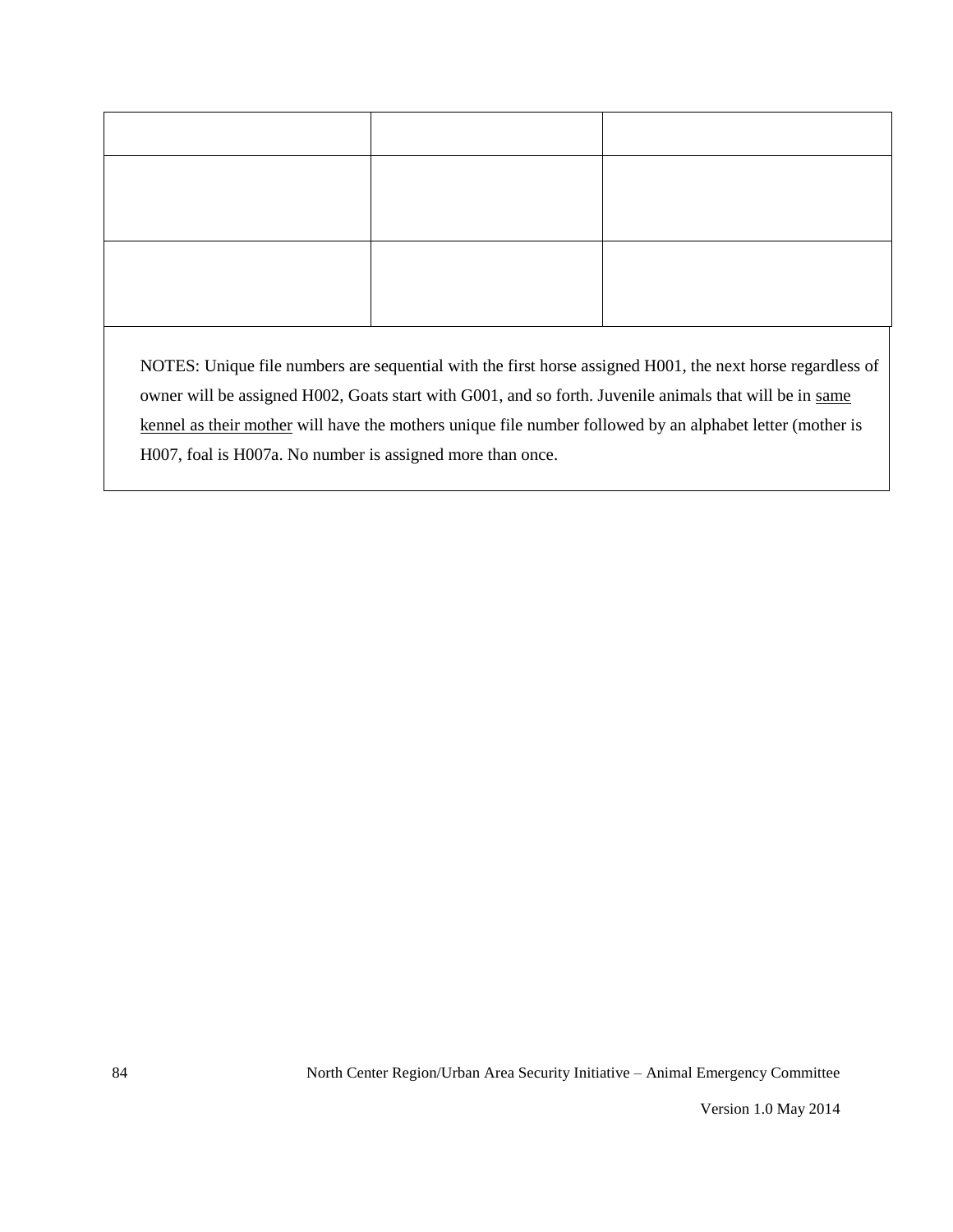# **Appendix J: Animal Intake Form**

| <b>Owner Name:</b>                                                                    |              |      |
|---------------------------------------------------------------------------------------|--------------|------|
| Address:                                                                              |              |      |
| City:                                                                                 | State:       | Zip: |
| Home Phone:                                                                           | Work Phone:  |      |
| Cell Phone:                                                                           | Other phone: |      |
| Is owner staying in an emergency shelter? YES NO                                      |              |      |
|                                                                                       |              |      |
| If so, name and address of emergency shelter.                                         |              |      |
|                                                                                       |              |      |
|                                                                                       |              |      |
| If owner is not in shelter, list address where staying:                               |              |      |
|                                                                                       |              |      |
|                                                                                       |              |      |
| Driver's License State/#:                                                             | Other info:  |      |
|                                                                                       |              |      |
| Did owner provide equipment/tack? YES NO                                              |              |      |
|                                                                                       |              |      |
| Bucket(s)? YES NO                                                                     |              |      |
|                                                                                       |              |      |
| Halter? YES NO                                                                        |              |      |
|                                                                                       |              |      |
| North Center Region/Urban Area Security Initiative - Animal Emergency Committee<br>85 |              |      |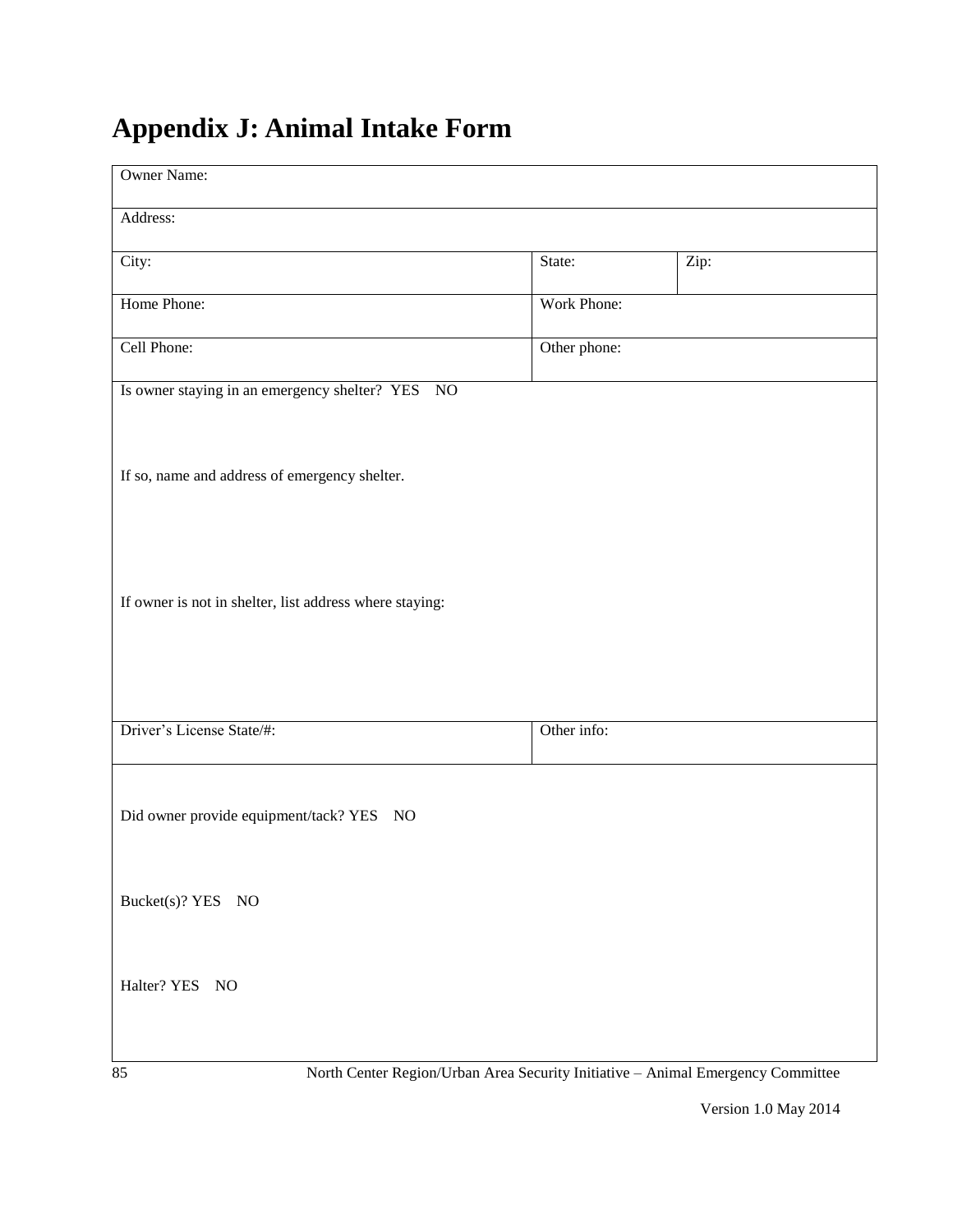| Food? YES NO                                                                                                                                                          |                    |
|-----------------------------------------------------------------------------------------------------------------------------------------------------------------------|--------------------|
| Medication? YES NO                                                                                                                                                    |                    |
| Provide brief physical description of animal:                                                                                                                         |                    |
| Provide brief behavioral description of animal                                                                                                                        |                    |
| Provide any additional information about the animal that emergency shelter staff should be aware of:                                                                  |                    |
|                                                                                                                                                                       |                    |
| Please list anyone authorized to care for your animals while they are here at the Companion Animal Shelter.<br>(*No one under 13 years is allowed in the kennel area) |                    |
|                                                                                                                                                                       |                    |
| Name                                                                                                                                                                  | Relation to owner: |
| Name:                                                                                                                                                                 | Relation to owner: |
| Name:                                                                                                                                                                 | Relation to owner: |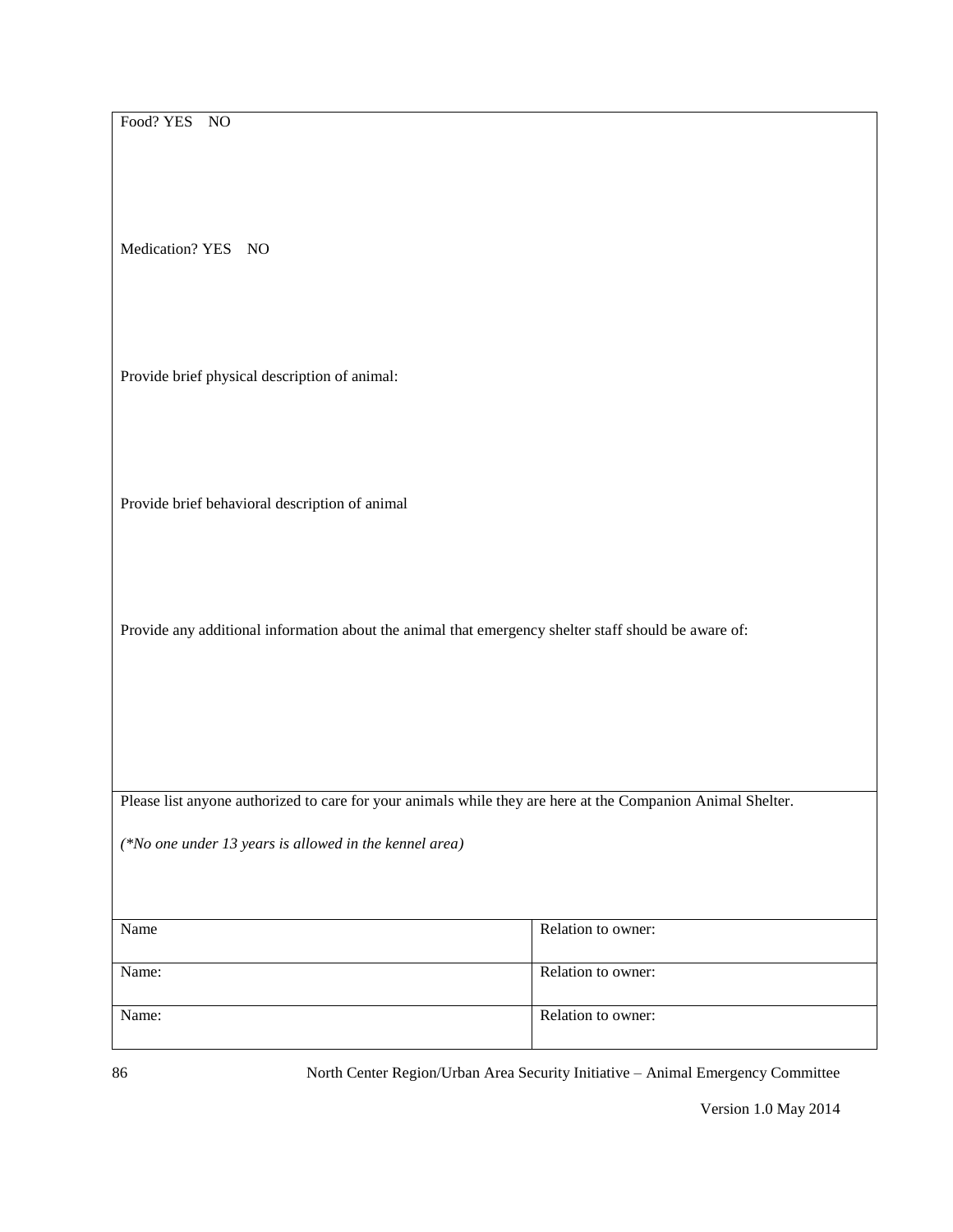| Name: | Relation to owner: |
|-------|--------------------|
|       |                    |

### **Animal Information (completed by CART member)**

|                                     | Animal 1 | Animal 2 | Animal 3 |
|-------------------------------------|----------|----------|----------|
| Unique ID Number                    |          |          |          |
|                                     |          |          |          |
|                                     |          |          |          |
| <b>Stall Number</b>                 |          |          |          |
|                                     |          |          |          |
|                                     |          |          |          |
| Animal Name                         |          |          |          |
|                                     |          |          |          |
|                                     |          |          |          |
| Age/Sex (M/F)                       |          |          |          |
|                                     |          |          |          |
| Neutered? (Y/N)                     |          |          |          |
|                                     |          |          |          |
|                                     |          |          |          |
| Aggressive? Y / N                   |          |          |          |
|                                     |          |          |          |
|                                     |          |          |          |
| Animal Description (Species, breed, |          |          |          |
| color, identifying marks, etc)      |          |          |          |
|                                     |          |          |          |
|                                     |          |          |          |
|                                     |          |          |          |
|                                     |          |          |          |
| Veterinarian:                       |          | Phone:   |          |
|                                     |          |          |          |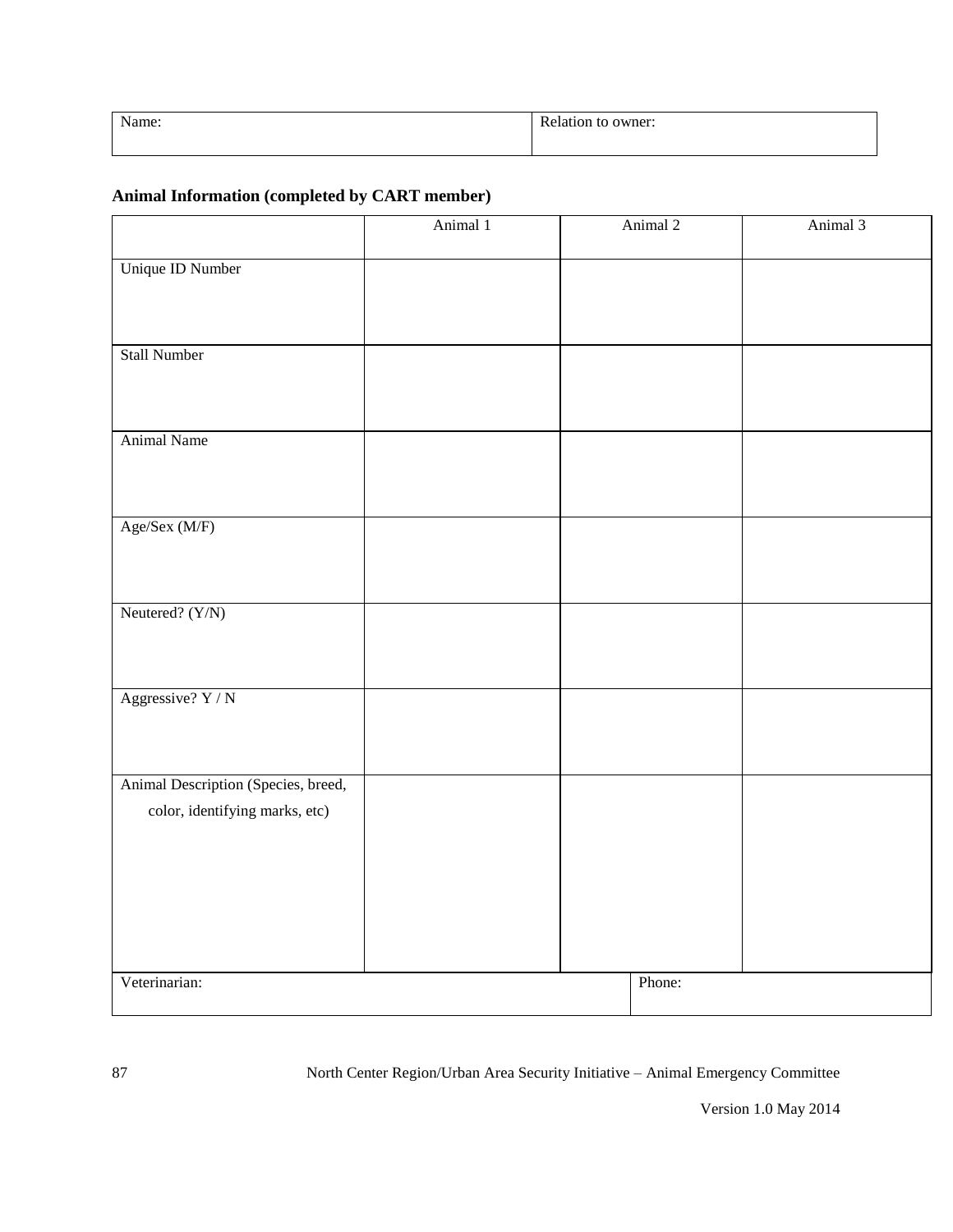I understand that I am totally responsible for the care of my animals while I am using the facilities. I hereby agree to indemnify/hold harmless all persons, organizations, corporations, or government agencies involved in any or all of the processes of registration, transportation, evacuation, care and sheltering, search and rescue, and reunification of my animal(s). I further agree to indemnify any persons or entities which may have suffered any loss or damage as a result of the processes of registration, transportation, evacuation, care and sheltering, search and rescue, and reunification of my animal(s). I also agree to follow the pet area rules while I am here. I understand that if I fail to habitually feed ,walk, clean, or care for my pet, my pet will be considered abandoned and be removed from the shelter and placed at the Humane Society. I authorize the [insert AHJ Agency/CART/Animal Control name], to provide emergency medical care to my pet. I understand that this is emergency care only and that any other medical care required by my pet is my responsibility. I agree to expressly waive, remise, and release any claim, right, or cause of action whatsoever including but not limited to any claim of negligence for the emergency medical care provided to my pet.

I have read and understand this agreement and certify that I am the owner/agent of the above listed animal(s).

Admission Date Owner/Agent for animal(s)

I understand that by signing below that I am discharging my animal from the Temporary Large Animal Shelter. I have received all property left with my animal.

\_\_\_\_\_\_\_\_\_\_\_\_\_\_\_\_\_ \_\_\_\_\_\_\_\_\_\_\_\_\_\_\_\_\_\_\_\_\_\_\_\_\_\_\_\_\_\_\_\_\_\_\_\_\_\_\_\_\_\_\_\_\_\_\_\_\_\_\_\_\_\_\_\_\_\_\_\_\_\_\_\_\_\_\_\_\_

\_\_\_\_\_\_\_\_\_\_\_\_\_\_\_\_\_ \_\_\_\_\_\_\_\_\_\_\_\_\_\_\_\_\_\_\_\_\_\_\_\_\_\_\_\_\_\_\_\_\_\_\_\_\_\_\_\_\_\_\_\_\_\_\_\_\_\_\_\_\_\_\_\_\_\_\_\_\_\_\_\_\_\_\_\_\_\_

Discharge Date Owner/Agent for animal(s)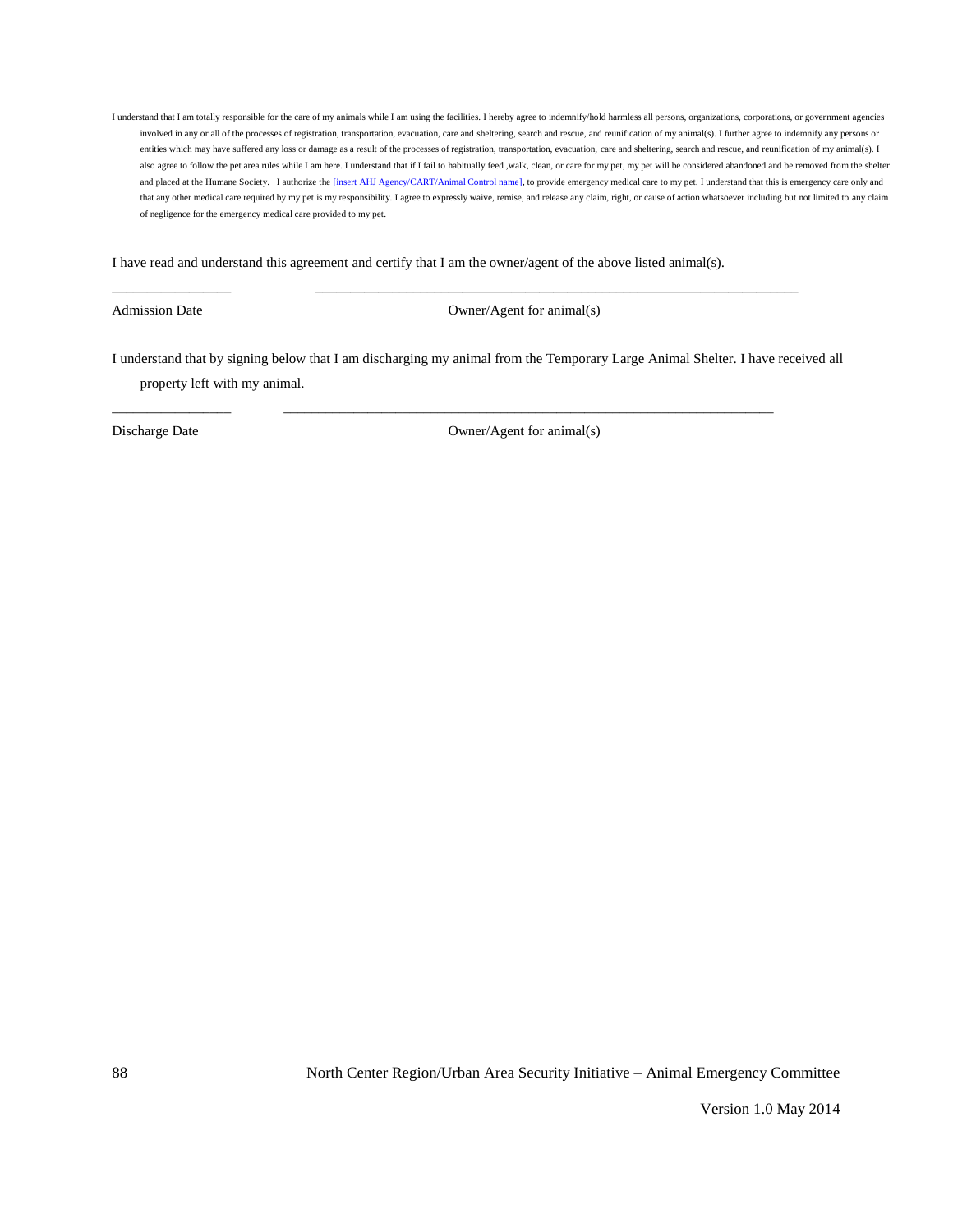# **Appendix K: Stall Card**

 $\bullet$ 

| <b>Name of Animal:</b>          | <b>Aggressive: Yes / No</b> | Date In             |          |
|---------------------------------|-----------------------------|---------------------|----------|
|                                 | <b>Neutered</b><br>Yes / No |                     | Date Out |
|                                 | <b>Other Notes:</b>         |                     |          |
| Species/Breed/Type              | <b>Color</b>                | <b>Sex</b>          | Age      |
|                                 |                             | MF                  |          |
| <b>Owner Name:</b>              |                             | <b>Owner Phone:</b> |          |
| <b>Authorized Caretaker(s):</b> |                             |                     |          |
| <b>Medical Issues:</b>          |                             |                     |          |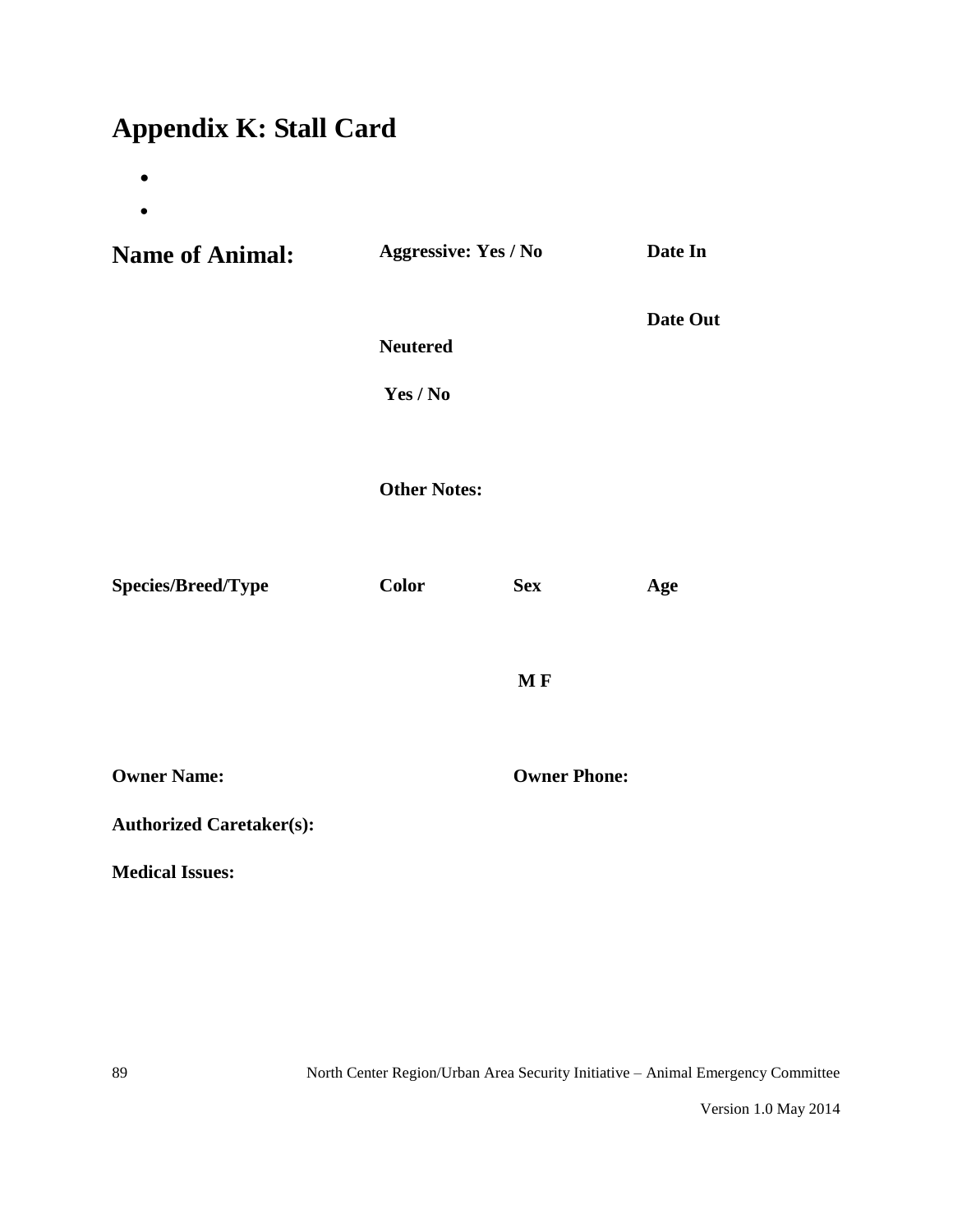# **Appendix L: Temporary Large Animal Shelter Operating Rules**

- 1. Owners are responsible for the care, stall cleaning, feeding, and exercise of their animals. CART personnel provide for animal safety and security, and do not replace the owner's requirement to care for their animals.
- 2. CART members are available to assist people with disabilities if they are unable to care for their animals. Animal owner who needs assistance should contact the Companion Animal Shelter Manager.
- 3. Owners must visit their animals at least twice per day once in the morning and once in the afternoon or evening.
- 4. Owners must properly clean their animals' stall, water bucket and food food bucket at least once per day and feed their animals at least twice per day. If sufficient volunteers are available, this service may be provided.
- 5. Owners are responsible for providing their animal's food. If unable to do so, the CART will provide animals with feed and hay until the owner can obtain the food.
- 6. All animals will be properly controlled with lead and halter (if necessary) whenever it is out of its stall.
- 7. Owners must properly clean up after their animals. The specified areas are the only approved receptacle for animals' dung.
- 8. The CART will provide free emergency medical care for animals. All other medical care is the responsibility of the owner.
- 9. The owner is responsible for providing any medications to their animals.
- 10. Owners must sign in and out of the shelter.
- 11. Any animal that is unruly, or shows any signs of aggressive or hostile behavior, may be removed from the TLAS. Some animals with hostile behavior may be able stay in the shelter but will be required to be isolated and have specialized handling.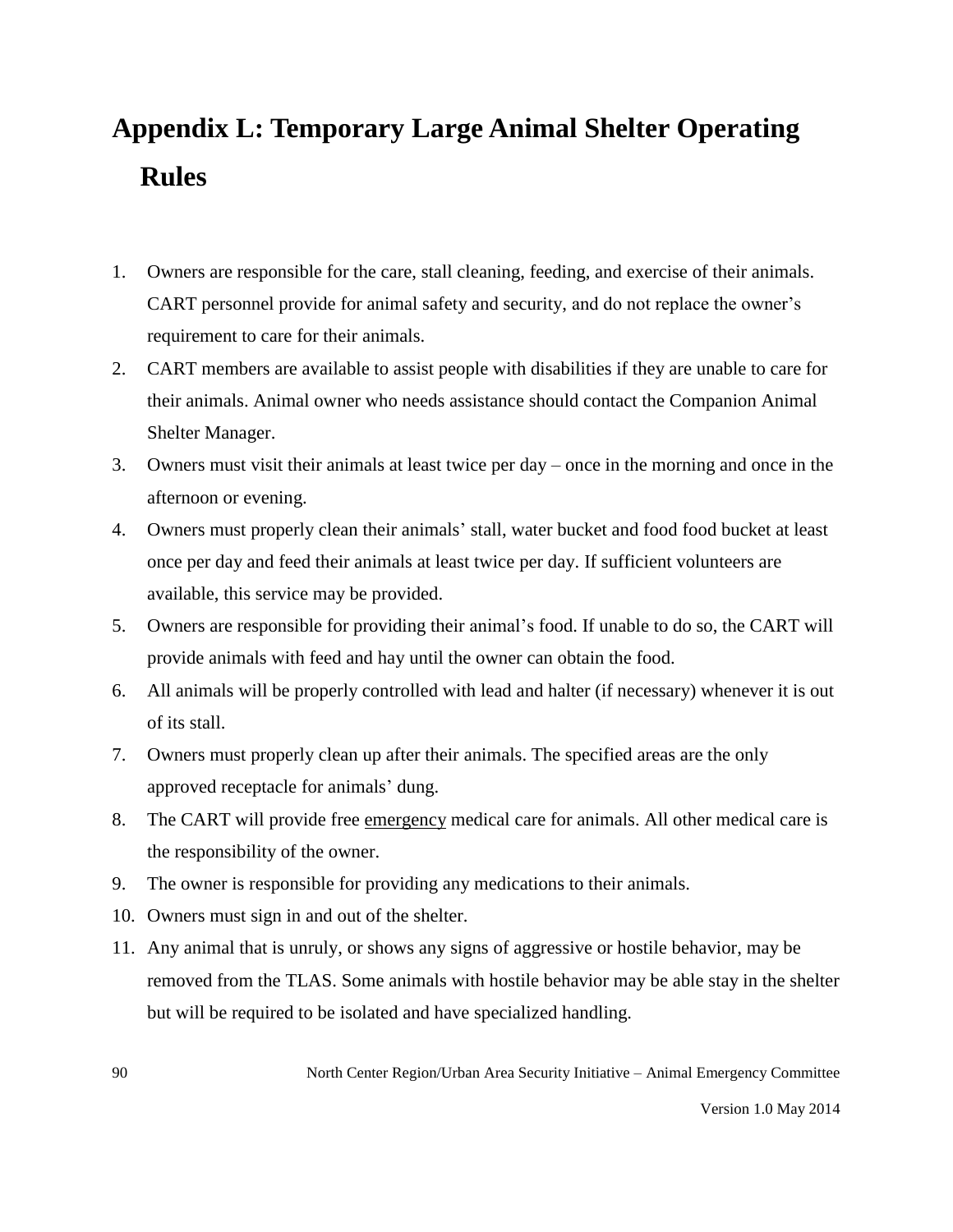- 12. The TLAS is open from 6 a.m. to 8 p.m. A quiet/no visit time may be instituted between 1 p.m. and 4 p.m. if necessary. These hours of operation are subject to change.
- 13. Owners who fail to follow these rules may have their animals removed from the shelter.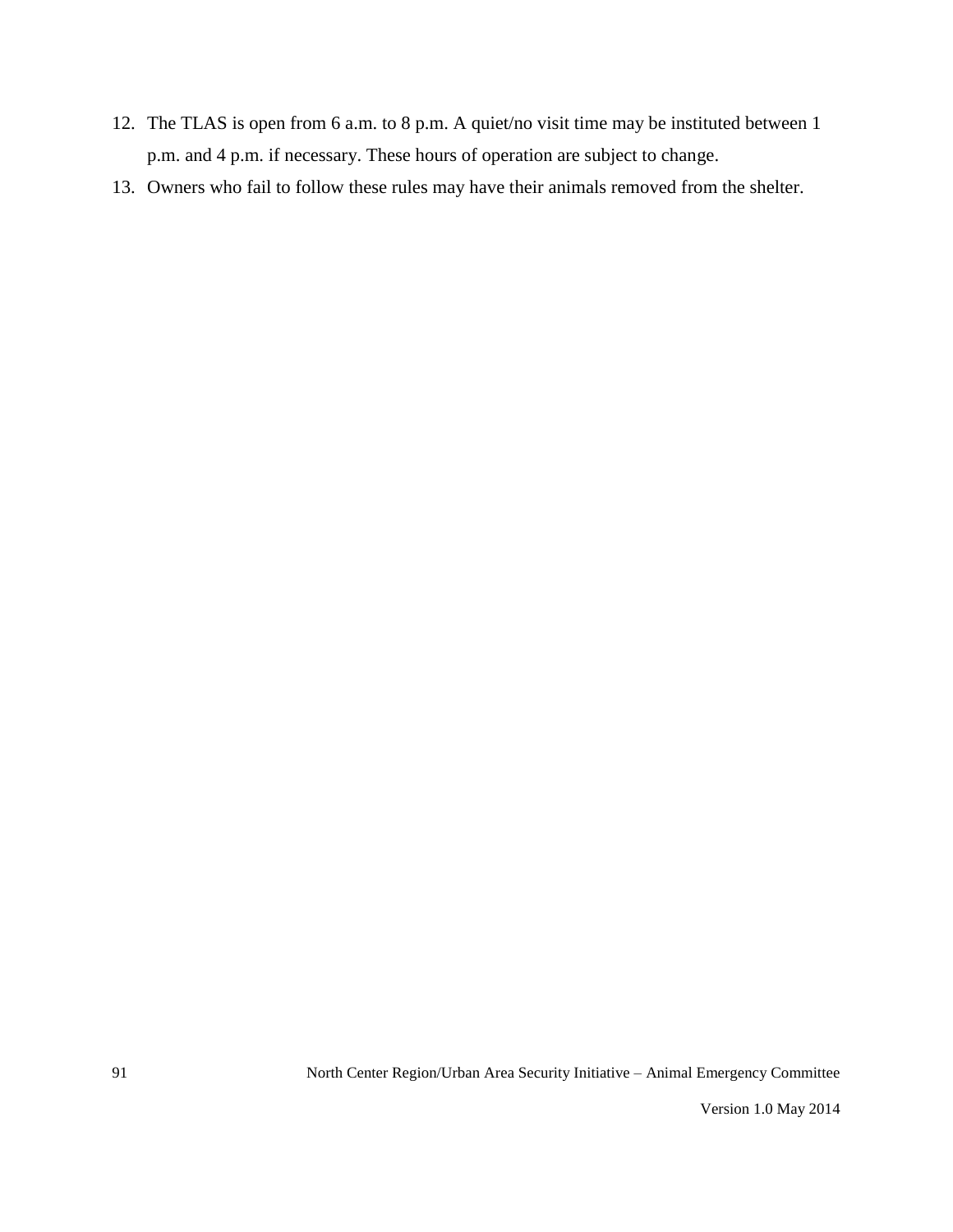## **Appendix M: Shelter Sanitation and Cleaning**

- This Appendix provides guidance and information on the cleaning and sanitation requirements for the shelter, including the cleaning and sanitation of stalls and animal water and food buckets.
- Millions of microbes are easily produced inside a stall, water bucket and food bucket if not properly sanitized each day. These can multiply into big problems if they are not properly and routinely vanquished through careful scrubbing and disinfection. In the ongoing battle against invisible bugs, it's important to clean the stalls, the food buckets, and water buckets to avoid creating breeding grounds for microbes that lead to harmful and sometimes life-threatening diseases.

## **General cleaning guidance**

- In the TLAS the owner may be required to clean their animal's stall and buckets daily. When there are sufficient CART volunteers, including approved spontaneous volunteers, the CART may provide this service to owners.
- While animals are in the TLAS, all food and water buckets will remain with the same animal unless completely sanitized. Stall bedding will be changed out and sanitized when dirty. This is an owner responsibility. When an animal is checked out from the shelter all stalls food, and water buckets must be completely sanitized.
- Utilize disposable cleaning material such as paper towels for cleaning large spills or drying buckets that cannot be air dryed. Using cloth towels for this purpose must be a last resort.
- All equipment, food, and water buckets will be thoroughly cleaned, sanitized and dried prior to the reloading of the CART Cache into the trailer. Only soap and water will be used to clean food and water buckets. The food and water buckets must be rinsed several times to ensure that no soap residue remains on the dish.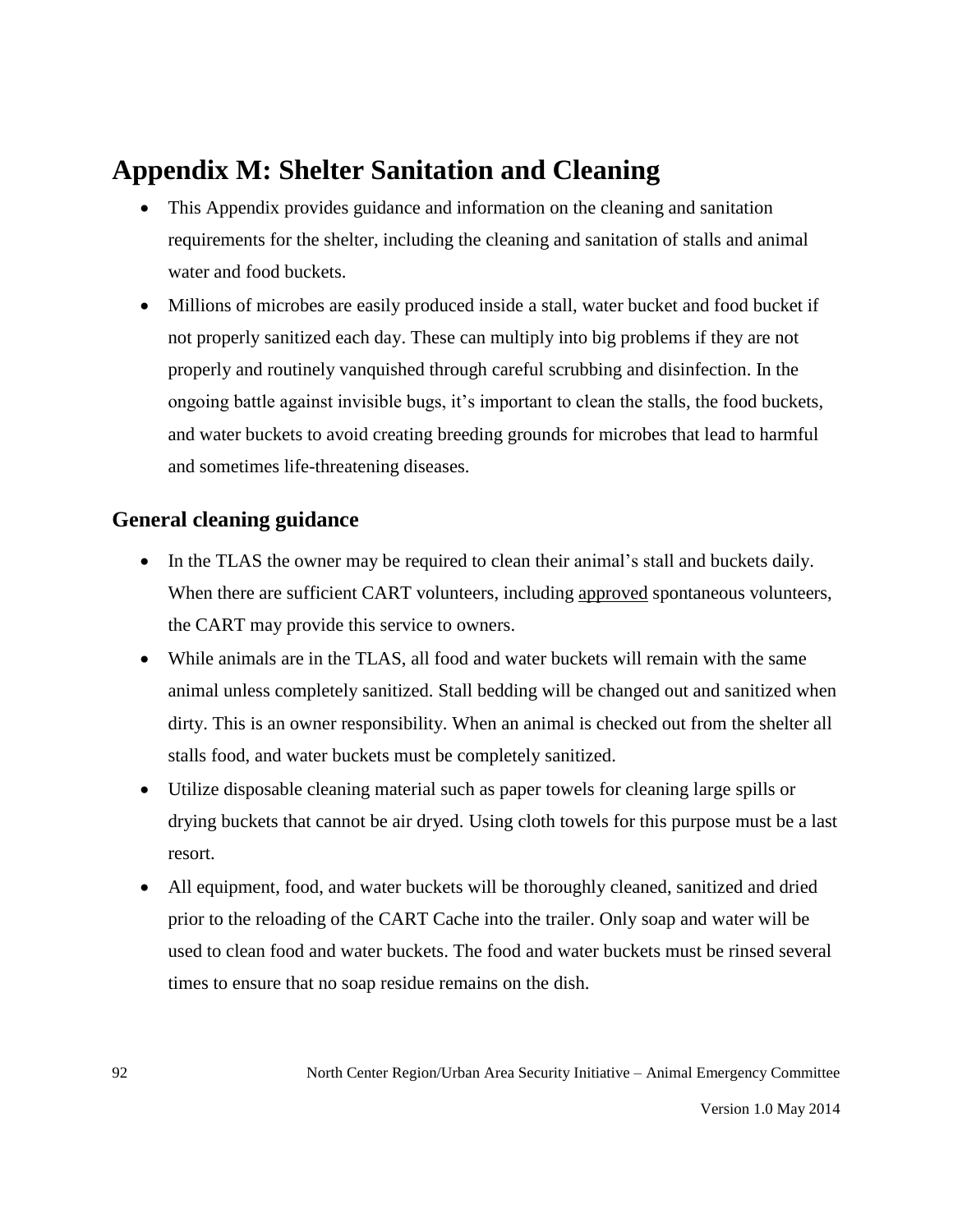## **Cleaning procedures**

## **Shelter/Barn**

- Each day all trash must be removed.
- Any dung that is "left" on the barn floor will be immediately picked up and properly disposed of.

### **Stalls**

- Stalls must be mucked and cleaned at least once per day. Some animals will need to be haltered and held while the stall is being cleaned but many can be left free in the stall while cleaning. Manure from stalls should be thrown into the aisle or into wheelbarrows. CART personnel will clean up any dung left on the barn aisles as soon as possible or when discovered. This is to prevent animals from walking in the dung and to prevent disease spread. Each stall may have a designated muck bucket only for their own manure in order to decrease disease transmission. Aisles should then be raked or swept. All dung will be placed in designated area. If the animal is aggressive, CART members will not attempt to clean the stall without veterinarian and expert handling assistance.
- All stalls will be cleaned, sanitized and dried any time there are animal bodily fluids (salvia, blood, urine, etc). All buckets and bins should be sanitized using the sanitization protocol. After stall are clean new bedding may be added. Stalls will only be cleaned with a disinfectant that has been approved by the Veterinary Medical Lead. Do not combine cleaning solutions with any other products.
- Evening cleaning should be more of a spot cleaning and a restocking for morning. At the end of the cleaning cycle each day, all scrub brushes will be soaked in a vat of disinfectant or bleach to ready them for the next day's cleaning.
- When an animal is checked out, the CART Sanitation Section will thoroughly clean, sanitize and dry the vacated stall before another animal is placed into it.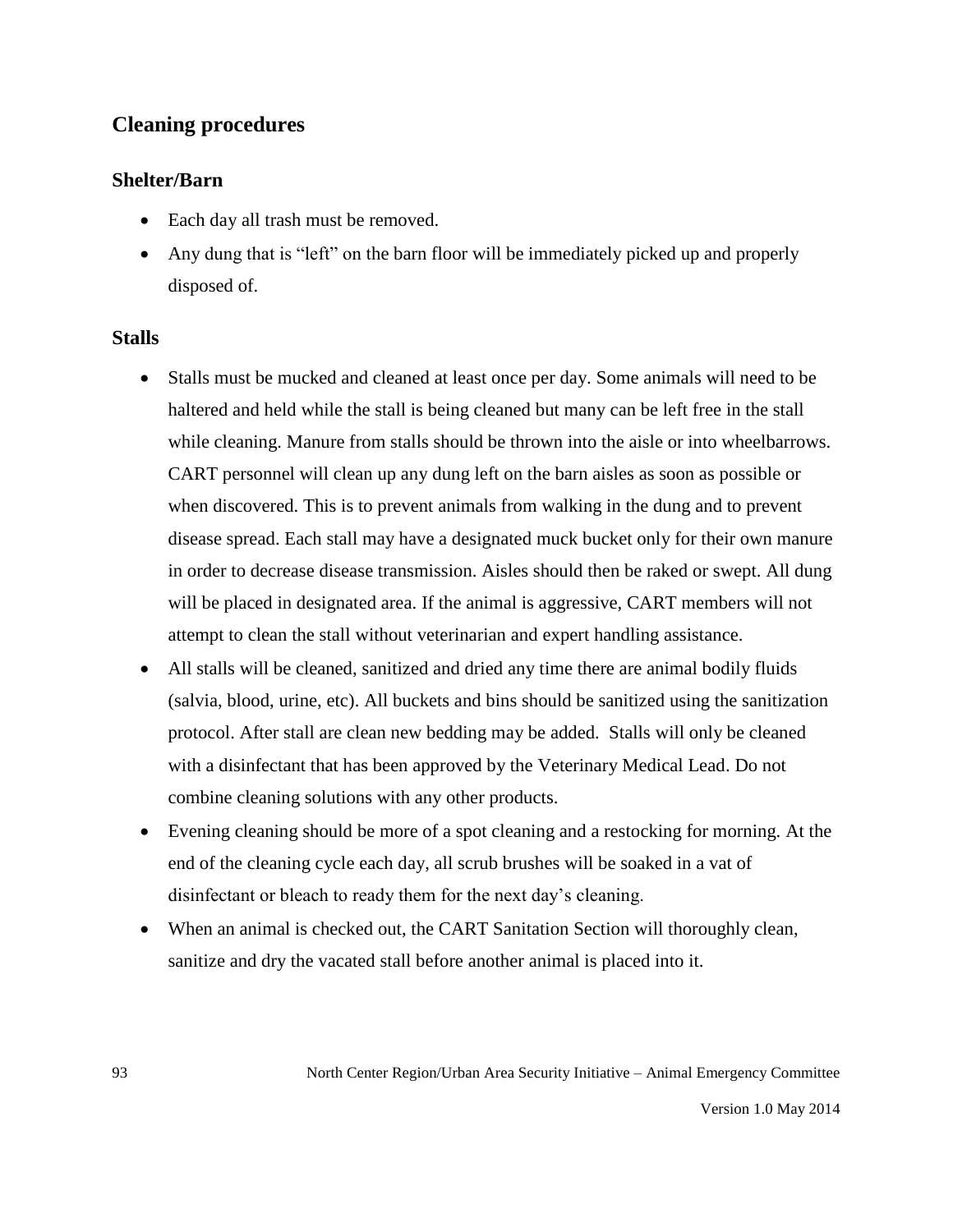#### **Water and food buckets/bins**

- Each day all water buckets will be soaked and scrubbed with soap and water and then rinsed prior to the next use. Buckets are available for this purpose.
- After each feeding, food buckets and bins will be washed, scrubbed with soap and water and dried prior to the next use. The washing must include removing all food and dried food bits from the dish. Buckets are available for this purpose.

#### **Waste disposal**

- *Animal dung in the general barn area must be cleaned up immediately.*
- Owners are responsible for cleaning up after their animals.
- All animal dung in open areas must be cleaned up immediately by the owners. The CART will provide waste bags to owners who do not have them. A CART member will walk through the animal exercise area hourly, and clean up any dung not picked up by the owners.
- Dung inside of the barn will be picked up and deposited in a designated area. Dung will not be washed into the storm water drainage system.

#### **Cleaning stalls or containers**

 Owners are responsible for cleaning their animals stalls, buckets or other containers. If sufficient approved volunteers are available, CART members may assist the owner if they, and the owner, are comfortable with the CART member's assistance. CART members will assist animal owners who have disabilities that limit their ability to clean kennels.

#### **Cleaning water and food bowls**

- The owner must clean the animals water and food buckets once per day, usually when the stall is cleaned. A container cleaning area will be established in the barn cleaning area.
- Clean buckets and bins using only soap and water; use warm water if available. Wash bowls once with soapy water, then rinse twice to ensure that all soap has been removed.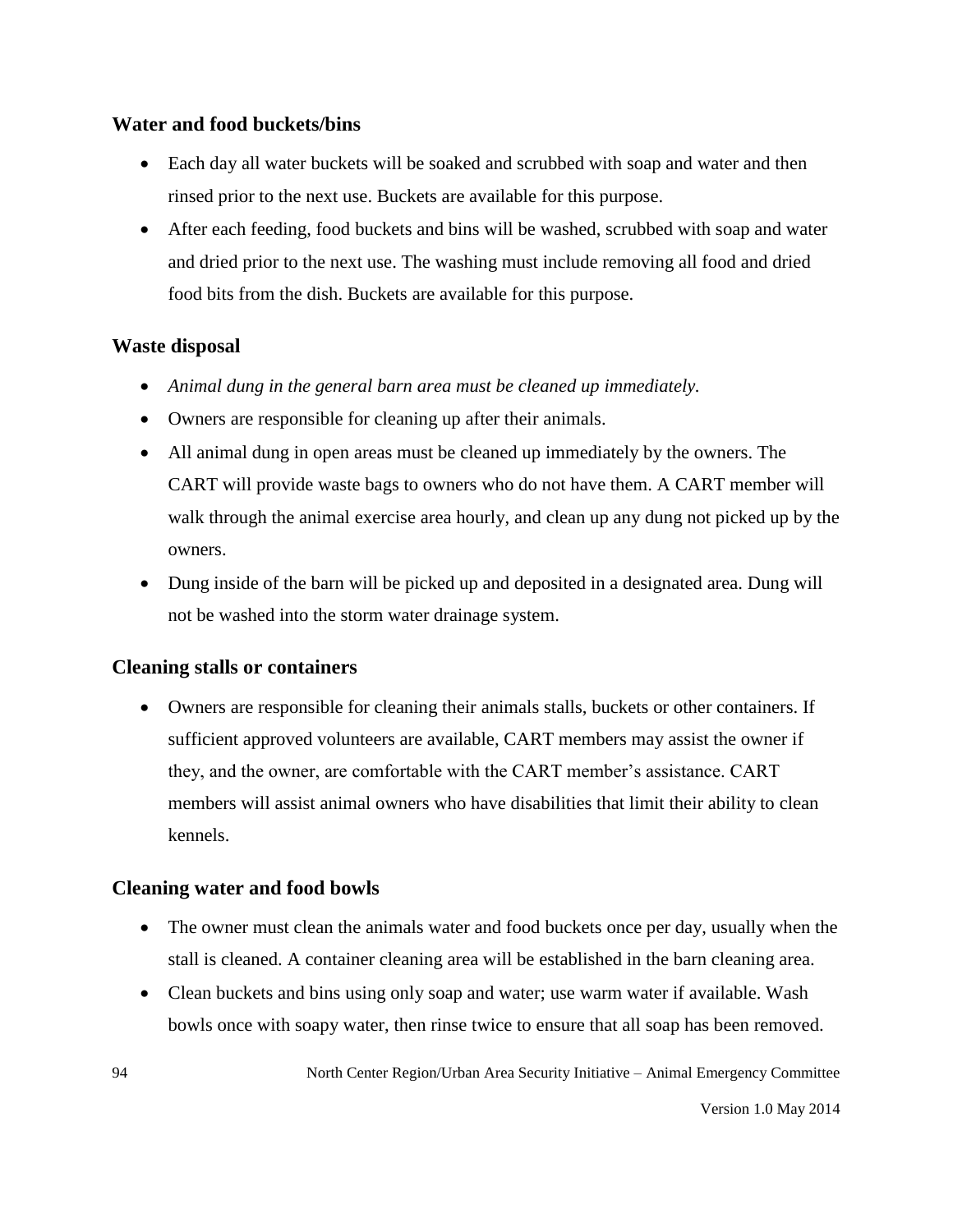# **Appendix N: Daily Care Checklist**

These tasks are to be conducted by the Animal Care Lead or designated person.

### **DATE:**

|                                                   |                  |                                            | <b>Initials of</b><br>Person |
|---------------------------------------------------|------------------|--------------------------------------------|------------------------------|
|                                                   |                  |                                            | conduc<br>ting               |
| <b>Item</b>                                       | <b>Time</b>      | <b>Notes</b>                               | check                        |
| Lights on, shades up, windows open (weather       |                  |                                            |                              |
| permitting)                                       | 6 am             |                                            |                              |
|                                                   |                  |                                            |                              |
| Morning Health and Welfare Check                  | 6 am             | Note 2                                     |                              |
| Bucket/bin sanitation area set up                 | 6 am             |                                            |                              |
|                                                   |                  |                                            |                              |
| <b>Health and Welfare Check</b>                   | 8 am             | Note 2                                     |                              |
| Exercise/visit check: Water, feed, clean stalls   |                  | If owner has not fed, exercised animal, or |                              |
| walk animals and medicate animals                 | NLT 12 pm        | visited animal, notify the TASM            |                              |
| Health and Welfare Check                          |                  |                                            |                              |
|                                                   | 10 <sub>am</sub> | Note 2                                     |                              |
|                                                   |                  |                                            |                              |
| Transfer animals due to inappropriate stall size, |                  |                                            |                              |
| medical issues, inappropriate animal              | $12:00 - 1:00$   |                                            |                              |
| behavior towards care takers, etc.                | pm               |                                            |                              |
|                                                   |                  |                                            |                              |
| Health and Welfare Check                          | 12 am            | Note 2                                     |                              |
| Animal exercise area cleaned                      | 12 am            |                                            |                              |
| (Optional) Quiet time: Shelter closed to public.  |                  |                                            |                              |
|                                                   | $1 - 4$ pm       |                                            |                              |
| Water, feed, clean kennels, walk animals and      | $4-9$ pm         |                                            |                              |
| medicate animals                                  |                  |                                            |                              |
| Health and Welfare Check                          | 4 pm             | Note 2                                     |                              |
|                                                   |                  |                                            |                              |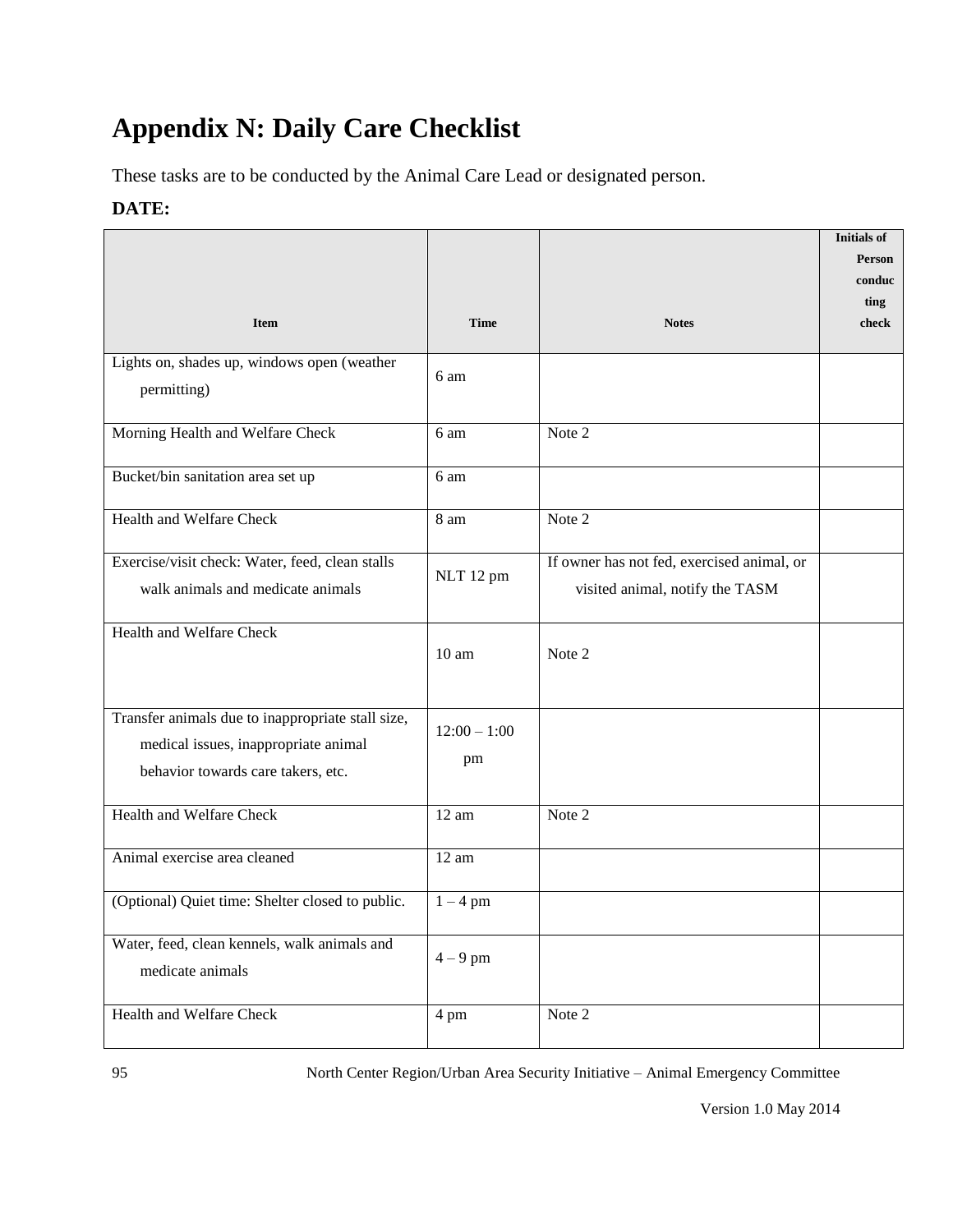| <b>Health and Welfare Check</b>                                                     | 4 pm           | Note 2                                                                          |  |
|-------------------------------------------------------------------------------------|----------------|---------------------------------------------------------------------------------|--|
| <b>Shelter Cleaned</b>                                                              | 6 pm           | Note 3                                                                          |  |
| Animal exercise area cleaned                                                        | 6 pm           |                                                                                 |  |
| Feeding, water, exercise check                                                      | $5 - 7$ pm     | If owner does not feed or has<br>visited/exercised notify the TASM              |  |
| Stall and food/water bucket cleaning check                                          | 7 pm           | Notify TASM if owner has not yet<br>cleaned the stall and dishes for the<br>day |  |
| All food buckets removed from stalls                                                | 9 pm           | Cleaned and stacked for morning feeding                                         |  |
| <b>Health and Welfare Check</b>                                                     | 9 pm           | Note 2                                                                          |  |
| Quiet time: Shelter closed to public. Only<br>minimal supervision by CART personnel | $9$ pm $-6$ am | Note 4                                                                          |  |

Note 1: All buckets ,Wysiwash system, etc for kennel cleaning will be set up and ready (may be done the night prior)

Note 2: Health & Welfare check includes checking for sick animals, kennels that require repair, cleaning dung or urine in bottom of stall floor, topping off water dishes

Note 3: Shelter cleaning includes cleaning the floor, removing trash, cleaning and organizing all section areas.

Note 4: After 2100 no owners are allowed into the shelter. CART members will only enter the kennel area if an animal sounds sick, to investigate any sounds that are abnormal, or to move animals that are attempting to fight with each other through the crate wire walls. At this time all kennel and bowl cleaning materials will be dumped, cleaned and dried for next day use.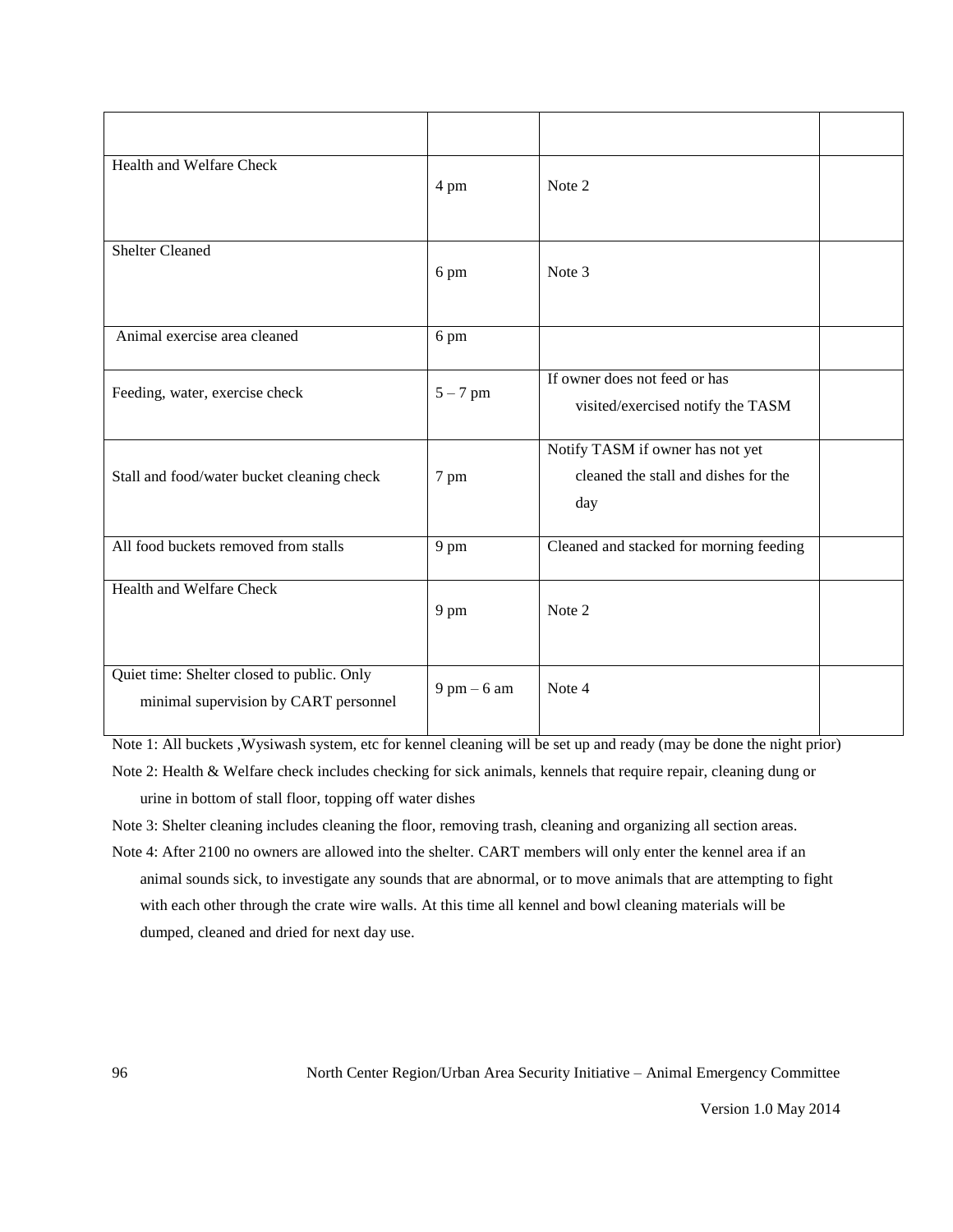## **DAILY ANIMAL CARE FORM (kept at the stall/enclosure)**

**ID#\_\_\_\_\_\_\_\_\_\_\_\_\_\_\_\_\_\_\_\_\_ Animal Name: \_\_\_\_\_\_\_\_\_\_\_\_\_\_\_\_\_\_\_\_\_\_\_\_\_\_\_\_\_\_\_\_\_\_\_**

## **Please document** *all* **care given to animal**

| <b>DATE</b> | <b>WALKED</b><br>OR<br><b>VISIT</b><br>ED<br>(time) | <b>FED</b><br>2 x per day<br>$(\mathbf{time})$ | <b>CAGE</b><br>${\bf CLEA}$<br>$\ensuremath{\mathbf{N}}\ensuremath{\mathbf{E}}\ensuremath{\mathbf{D}}$<br>(time) | <b>WATER</b><br>$\mathbf{AND}$<br>${\bf FOOD}$<br>$\mathbf{B} \mathbf{U} \mathbf{C} \mathbf{K}$<br><b>ETS</b><br>${\bf CLEA}$<br>$\ensuremath{\mathbf{N}}\ensuremath{\mathbf{E}}\ensuremath{\mathbf{D}}$<br>(time) | <b>Medications</b><br>provided | $Comments$ |
|-------------|-----------------------------------------------------|------------------------------------------------|------------------------------------------------------------------------------------------------------------------|--------------------------------------------------------------------------------------------------------------------------------------------------------------------------------------------------------------------|--------------------------------|------------|
|             |                                                     |                                                |                                                                                                                  |                                                                                                                                                                                                                    |                                |            |
|             |                                                     |                                                |                                                                                                                  |                                                                                                                                                                                                                    |                                |            |
|             |                                                     |                                                |                                                                                                                  |                                                                                                                                                                                                                    |                                |            |
|             |                                                     |                                                |                                                                                                                  |                                                                                                                                                                                                                    |                                |            |
|             |                                                     |                                                |                                                                                                                  |                                                                                                                                                                                                                    |                                |            |

North Center Region/Urban Area Security Initiative – Animal Emergency Committee

Version 1.0 May 2014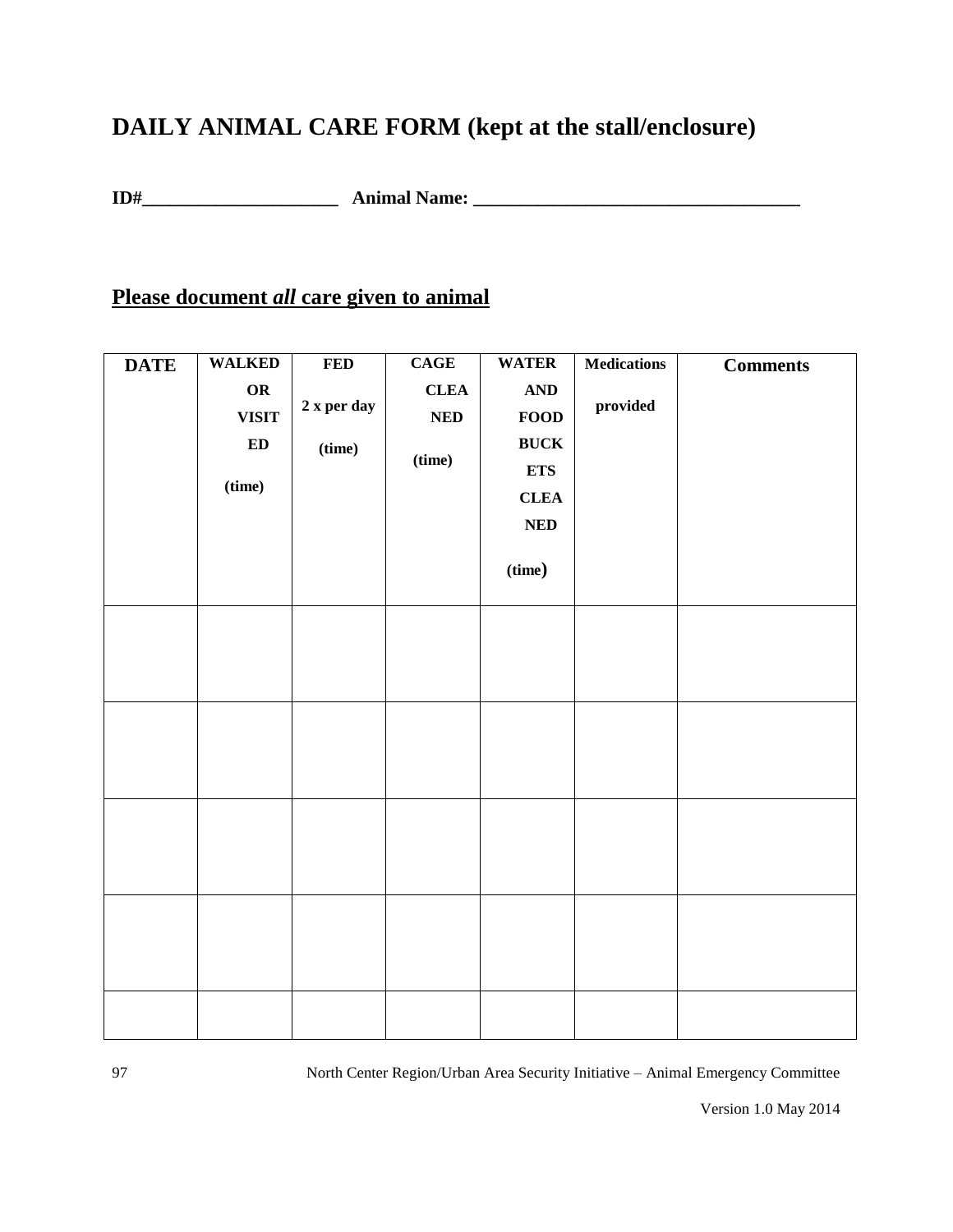North Center Region/Urban Area Security Initiative – Animal Emergency Committee

Version 1.0 May 2014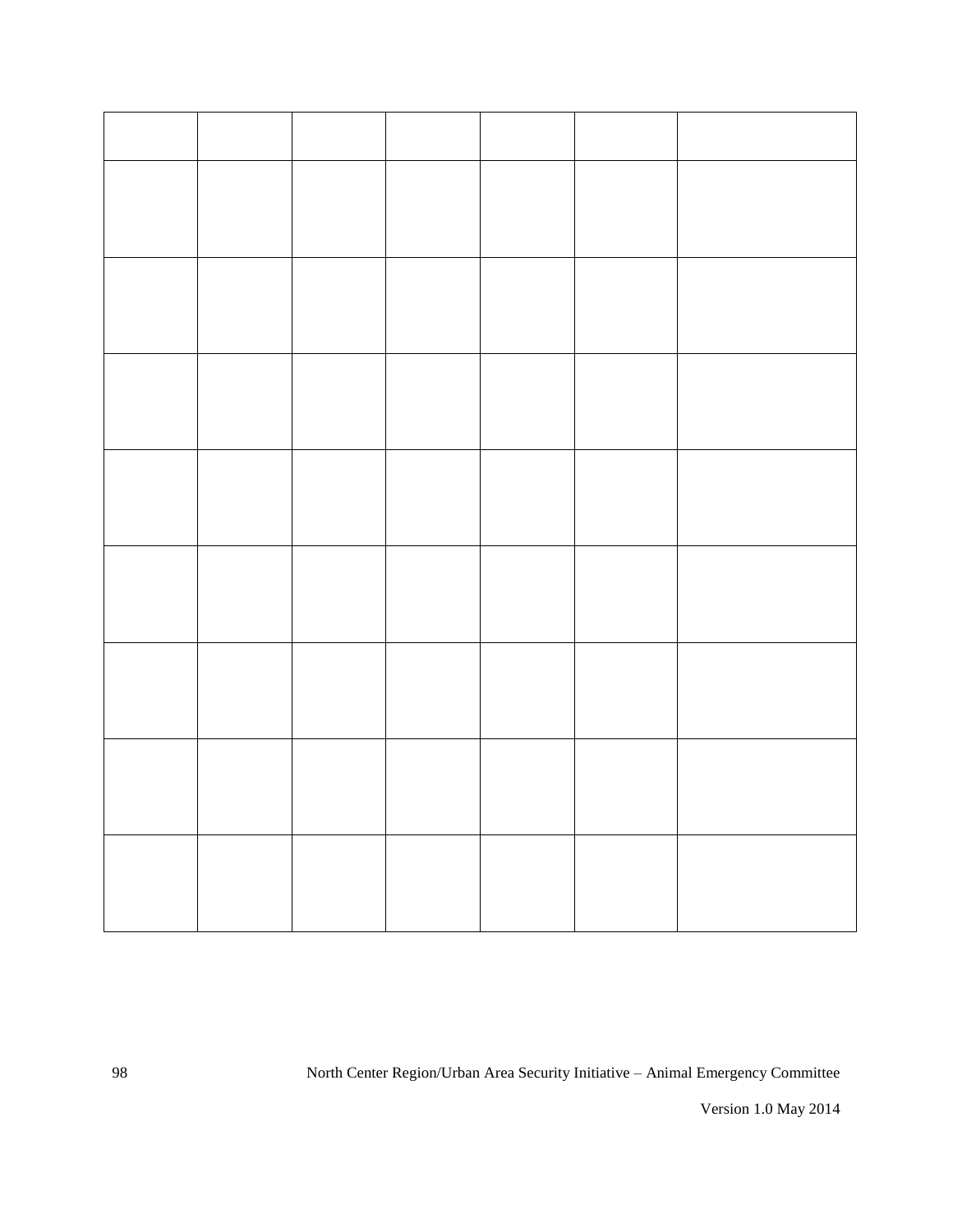## **Appendix O: Zoonotic disease control**

- Zoonotic diseases are those diseases of animals that can be transmitted to people. To ensure that these diseases do not enter the shelter, each animal will be examined at the intake area by the Veterinary Medical Lead, veterinarian technician, or the most experienced CART member on site. Particular attention should be paid to hydration status, cuts and abrasions, paw/foot health (e.g., pads and claws, area between toes), ear health (e.g., redness, discharge), oral injuries, vomiting and/or diarrhea, respiratory disease, and evidence of parasite infestation.  $\Box$
- Intake personnel should inquire about the animal's health and vaccination history, paying particular attention to any current medical needs or chronic health problems. In addition, owners should be questioned about the animal's usual temperament, whether the animal can safely be housed with others of the same species, and whether it might be aggressive toward caretakers.
- The owner must also verify that the animal has all current required vaccinations. An actual document of vaccination is preferred but not required. If no documentation is available a discussion will take place between the CART veterinarian and the owner to make this determination.
- Any animal with evidence of diarrhea problems will be placed in medical isolation until release into the general population by the Veterinary Medical Lead. All CART personnel are required to wash their hands with soap and water or alcohol based hand cleaner after handling any animal, coming in contact with animal saliva, urine, dung or blood, after cleaning cages, BEFORE eating any meals or snacks, and before and after using the restroom. This is required to prevent the transfer of diseases from one animal to another and from any animal to humans.
- North Center Region/Urban Area Security Initiative Animal Emergency Committee All CART personnel will wear gloves and eye protection when cleaning stalls or handling sick animals. CART personnel will not eat any food in the TLAS. The shelter manager will provide a break area for all personnel assigned to the shelter where all food will be consumed. If a CART member requires frequent snacks due to a medical problem (e.g. hypoglycemia), that person is allowed to eat snack items but must do so in either the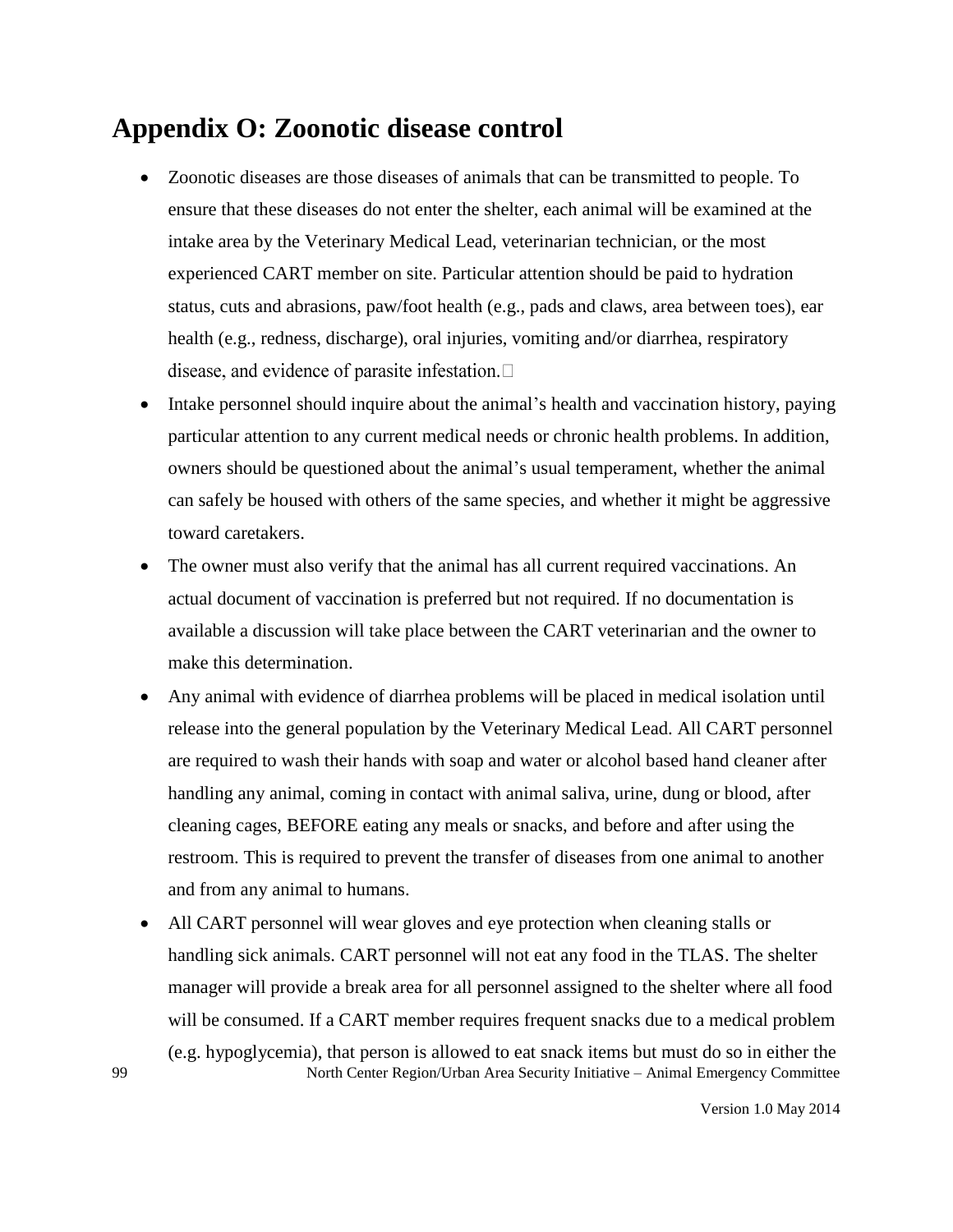shelter break area or in an area away from the shelter. The CART member must wash their hands with sanitizer or soap and water prior to eating.

 CART members will report any bites or injuries and will immediately clean the wound area. Animals that bite anyone, other than the owner, will be quarantined for 10 days with or without the owner's permission. Owners are responsible for the costs of quarantining a pet after the TLAS closes. The CART Veterinarian will work with the owner to transfer the pet to any location that meets all legal requirements.

## **Sanitation**

- Animals should be bathed upon entry if they appear to be extremely dirty or requiring decontamination. Dawn<sup>TM</sup> dish soap can remove most dirt or chemicals.. Bathers should wear protective clothing, gloves, goggles, and an N95 mask to avoid mucous membrane contact with droplets and splashes that may contain unknown materials.
- Pick up dung daily or more often (some germs aren't infectious right away, but will be if dung is allowed to sit).
- Ensure all areas of the shelter are carefully cleaned daily or more often. General-use as well as animal areas can become contaminated. If possible, repair or replace materials that are impossible to effectively clean.
- Use a broad-spectrum disinfectant approved by the CART veterinarian.

### **Recognition of zoonotic disease risks**

 Some common, or serious, zoonotic disease risks for shelters are listed below, according to where they're most likely to be found in the assorted substances that ooze, leak, squirt or otherwise exude from our animal friends. All equine handlers should be familiar with the many infections that can be passed to people by horses in order to protect themselves and their clients (Marcella, 2009). Immediately isolate animals showing signs of infectious disease, even if a known zoonosis is not identified.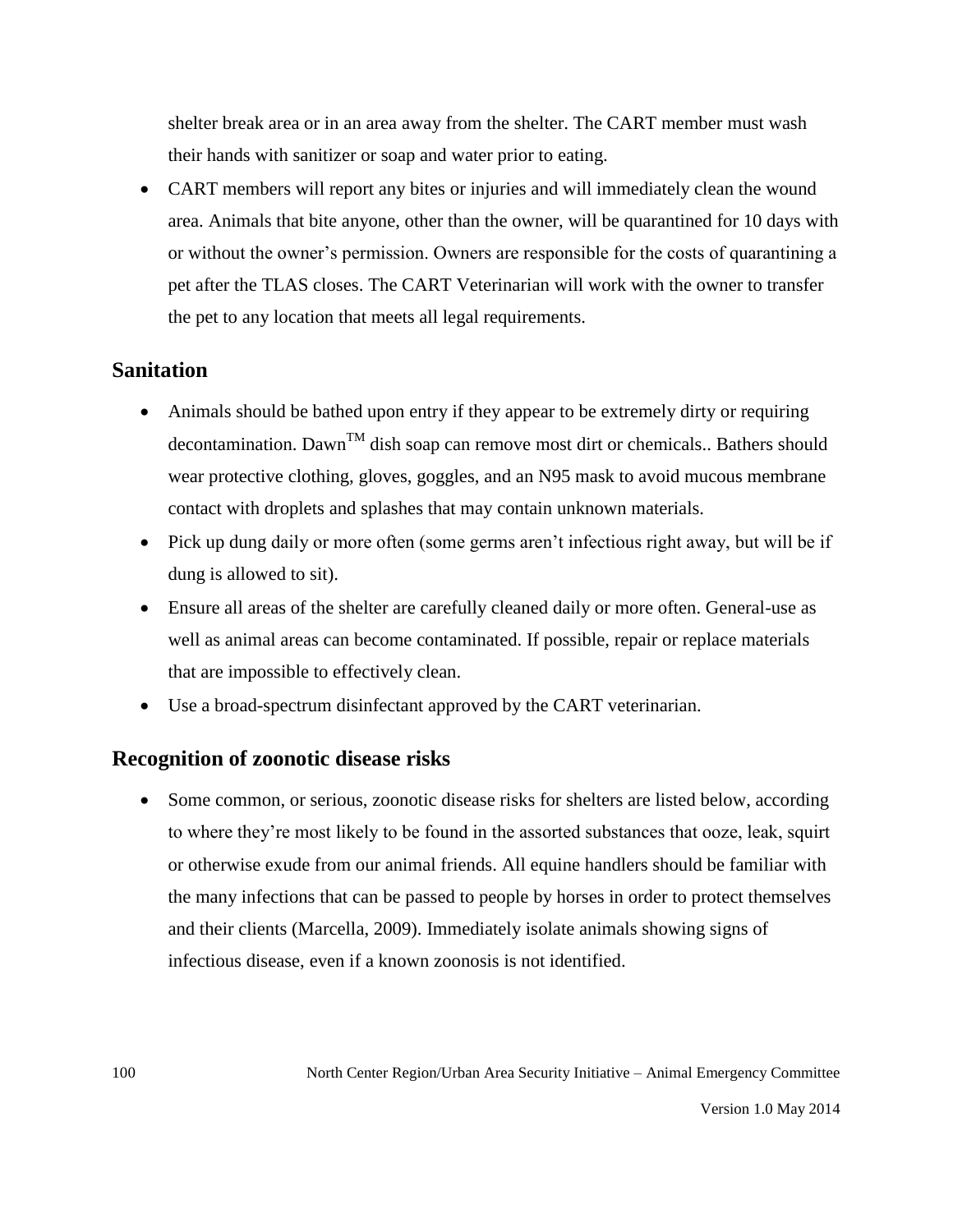#### **Rabies**

Although the incidence of rabies in both horses (45 to 50 cases annually in the United States) and humans is low, it is highly fatal, and clinical signs in horses may be quite variable, making it difficult to diagnose. It seems that almost every year there is a report of a horse presenting with unusual clinical signs that is later found to have rabies. Affected horses may have colic (especially foals and younger horses) or show vague lameness. Often, no evidence of a bite or recent wound is present, and many neurologic diseases exhibit similar signs, further confusing a diagnosis. Rabies is transmitted from horses to people via saliva, and any small cut or abrasion can serve as an entry point. Veterinarians often include at least an examination of the oral mucosa as part of a diagnostic work-up and can easily become infected. Unusual clinical signs, especially if associated with any degree of neurologic abnormality, should be a warning for potential rabies risk, and appropriate precautions should always be taken.

#### **Brucellosis**

Brucellosis occasionally occurs in horses. The bacteria usually localizes in muscles, tendons and joints, though it is most commonly seen in cases of infected withers in horses. Drainage from areas infected with this organism contains high numbers of bacteria and is very infectious. Brucellosis can cause abortion in mares, so transmission is possible for veterinarians handling fetal membranes. Because the exact nature of the infection in many of these cases is known only after obtaining culture results, veterinarians are urged to be cautious and to observe good protective technique when dealing with such cases.

#### **Anthrax and glanders**

101

Anthrax can infect virtually all animal species and can cause local carbuncles and pustules in humans from direct lesion contact along with pneumonia from inhalation of the infectious agent. Higher incidences of anthrax occur in Arkansas, South Dakota, Louisiana, Missouri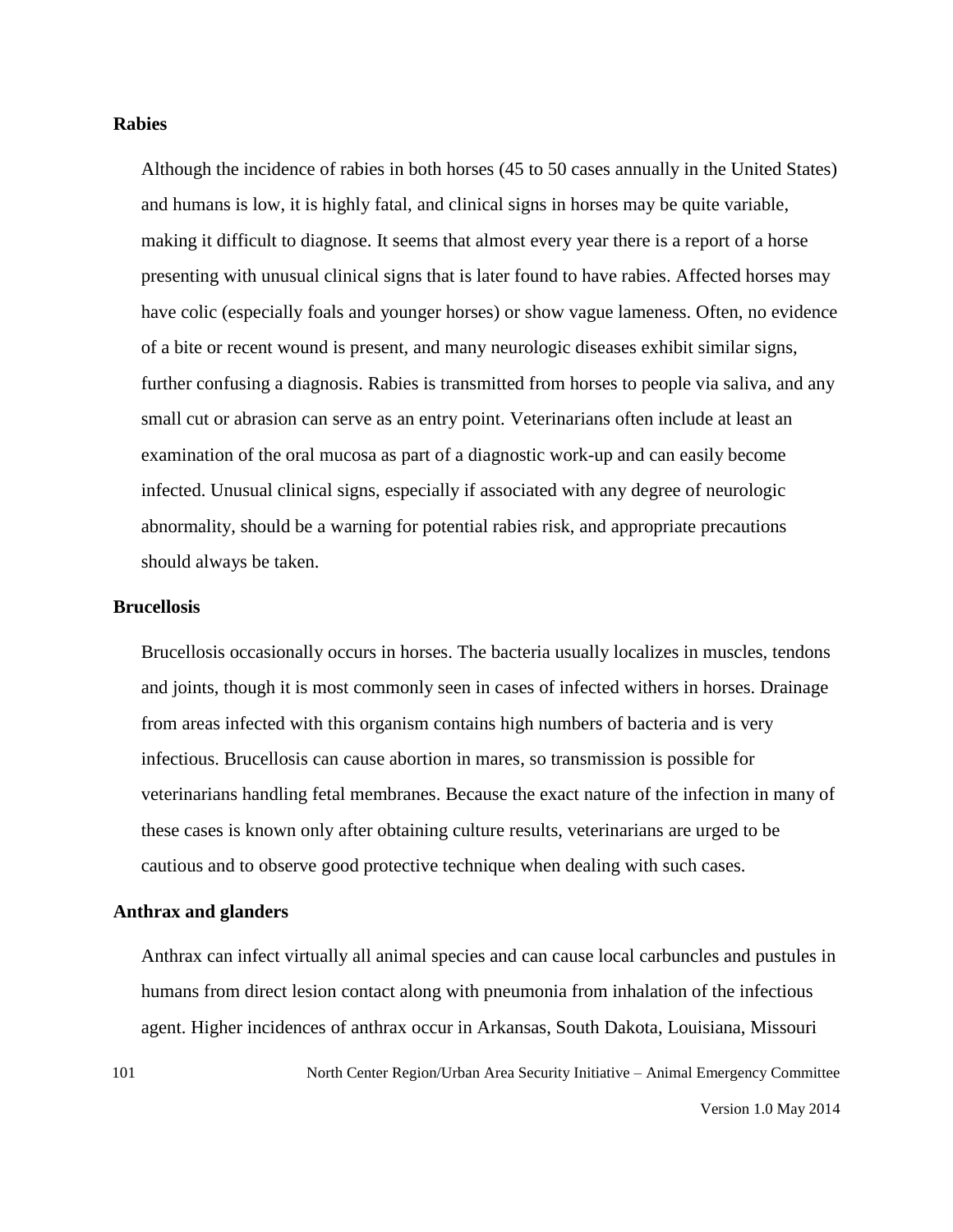and California, and sudden equine death in these areas should especially place this disease high on the differential list. Do not perform a postmortem examination of suspected anthrax cases as opening the body and exposing the organism to oxygen will cause spore formation. These spores are then released into the air, which significantly increases exposure potential.

Glanders, caused by *Burkholderia mallei*, occurs in horses, donkeys and mules, and it also has cutaneous and pulmonary forms that are usually fatal to both horses and humans. Use of a mask is commonly overlooked by practitioners examining horses presenting with a cough and an elevated temperature but could be the difference between making a diagnosis and needing one yourself.

#### **Leptospirosis**

Leptospirosis is considered to be the most widespread zoonosis in the world and is caused by highly invasive bacteria of the genus *Leptospira*. Leptospirosis in horses commonly causes uveitis and can also result in abortions and renal disease. This bacterium is transmitted between species by infected body fluids (commonly urine) as well as contaminated water and soil, and it can enter the body through even minor skin lesions. The disease in humans can range from mild to severe and can result in death.

#### **Lyme disease**

Once thought to be exclusively caused by *Borrelia burgdorferi*, it is now postulated that other strains of bacteria as well as many species of ticks may harbor and transmit Lyme disease or other similar variations of this condition. Lyme disease in horses can manifest as a generalized body stiffness or soreness; reluctance to move, vague, transitory lameness; or transitory joint swelling. Infected horses have also exhibited nervous system disorders including blindness, head pressing, circling and seizures.

*Ixodes* species ticks carry these bacteria and are commonly found on deer but will also feed on other species such as dogs, humans and horses, which is where the zoonotic potential, as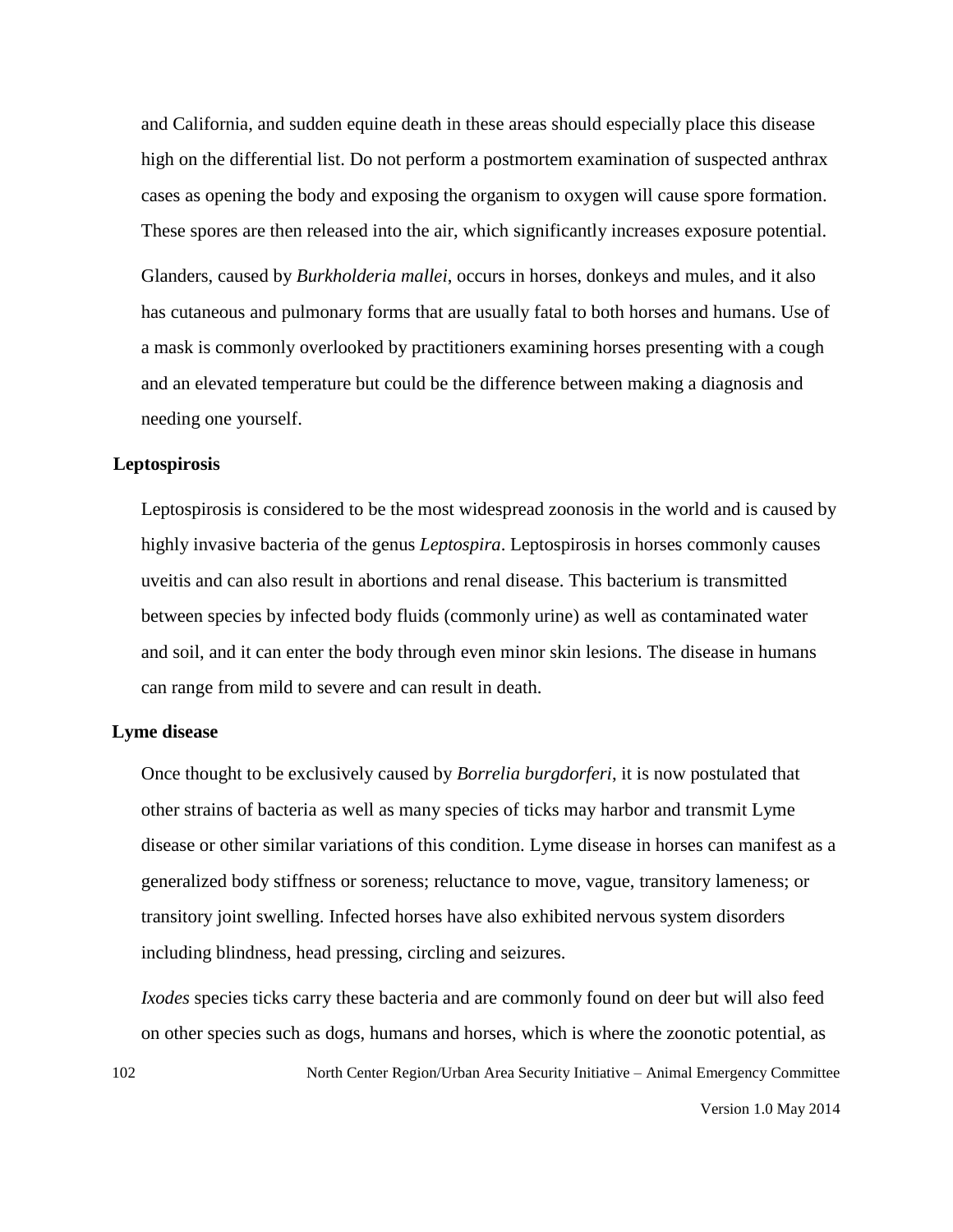vectors, exists. Lyme disease symptoms in humans vary dramatically among patients, so it can be difficult to diagnose. A slowly expanding skin rash after a tick bite is the classic sign for Lyme disease and is seen in 60 to 80 percent of human cases, but many cases are more subtle and include abnormalities of the musculoskeletal, nervous and cardiovascular systems including arthritis-like symptoms, irregular heartbeat, and central nervous system or spinal cord issues.

Lyme disease has not been considered especially relevant in the southern United States, but a recent variation of this condition, southern tick-associated rash illness (STARI), has been attracting attention. It is attributed to infection with an as-yet-uncultured spirochete tentatively referred to as *Borrelia lonestari*. The Lonestar tick has been implicated as the principal vector.

Diagnostic testing for Lyme disease, or any other new variants, is currently difficult because blood tests do not differentiate between exposure and infection. Substantial research is ongoing in this area, and newer, more helpful diagnostics for both horses and people should be forthcoming.

#### **EGE and HGE**

Two tick-associated diseases that mimic Lyme disease are equine granulocytic ehrlichiosis (EGE) and human granulocytic ehrlichiosis (HGE), both of which are caused by *Ehrlichia equi*. EGE causes elevated temperature, depression, jaundice, limb swelling, ataxia and blood abnormalities. HGE produces flu-like symptoms in people including fever, headache, chills and nausea. Both infections can, if not recognized and treated with antibiotics, become systemic and result in death. Blood tests can identify *E. equi* in white blood cells and should be used whenever clinical signs in horses and people, along with any type of tick bite or tick exposure history, make clinicians suspect these diseases.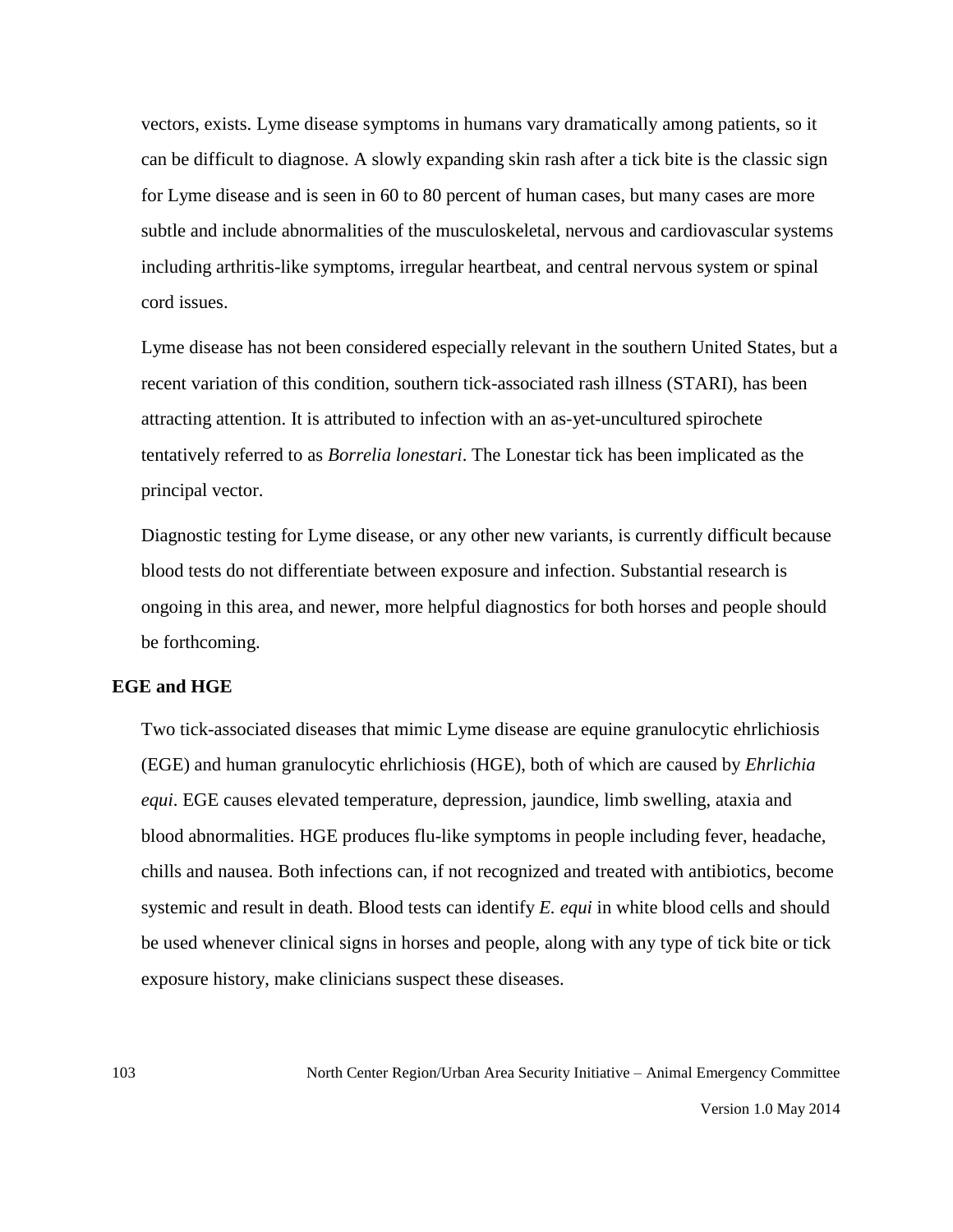#### **Equine encephalomyelitis**

Mosquito-borne diseases pose a zoonotic threat for humans, though the horse, in these cases, acts as a reservoir or vector. Eastern, Western, St. Louis and some subtypes of Venezuelan equine encephalomyelitis can affect humans. Clinical signs in people vary from mild flu-like symptoms to severe central nervous system signs. Human deaths occur primarily in children and the elderly. Postmortem examination of infected horses puts veterinarians at risk of direct disease transmission through infected blood and cerebrospinal fluid, so always take appropriate protective measures.

#### **Fecal-oral transmission**

Diarrhea commonly occurs in horses, and many diseases in this category can be transmitted to humans via the fecal-oral route. Good hygiene control measures are crucial when handlers are working on cases involving diarrhea in horses. Also keep in mind that any human, or other horse that is receiving antibiotics (especially orally) is at increased risk for developing an enteric infection from a horse with diarrhea.

Salmonellosis is a common form of enteric infection in both horses and humans. Stressinduced diarrhea (transport, training, competition, hospitalization) is common, and *Salmonella* species are often reported after fecal culture in these cases. Fecal-oral transmission is the prominent route of zoonotic spread.

Horses also shed *Giardia* species in their feces and, though it is unclear if *Giardia intestinalis* is a pathogenic organism in horses, it is parasitic in humans.

*Crytoporidium parvum* is another protozoal organism with the potential of horse-to-human spread. Research has shown higher levels of *C. parvum* in foals, so exercise caution when handling young horses with diarrhea — wear gloves, change clothes after handling affected individuals, wash hands and use foot baths when entering and leaving affected areas.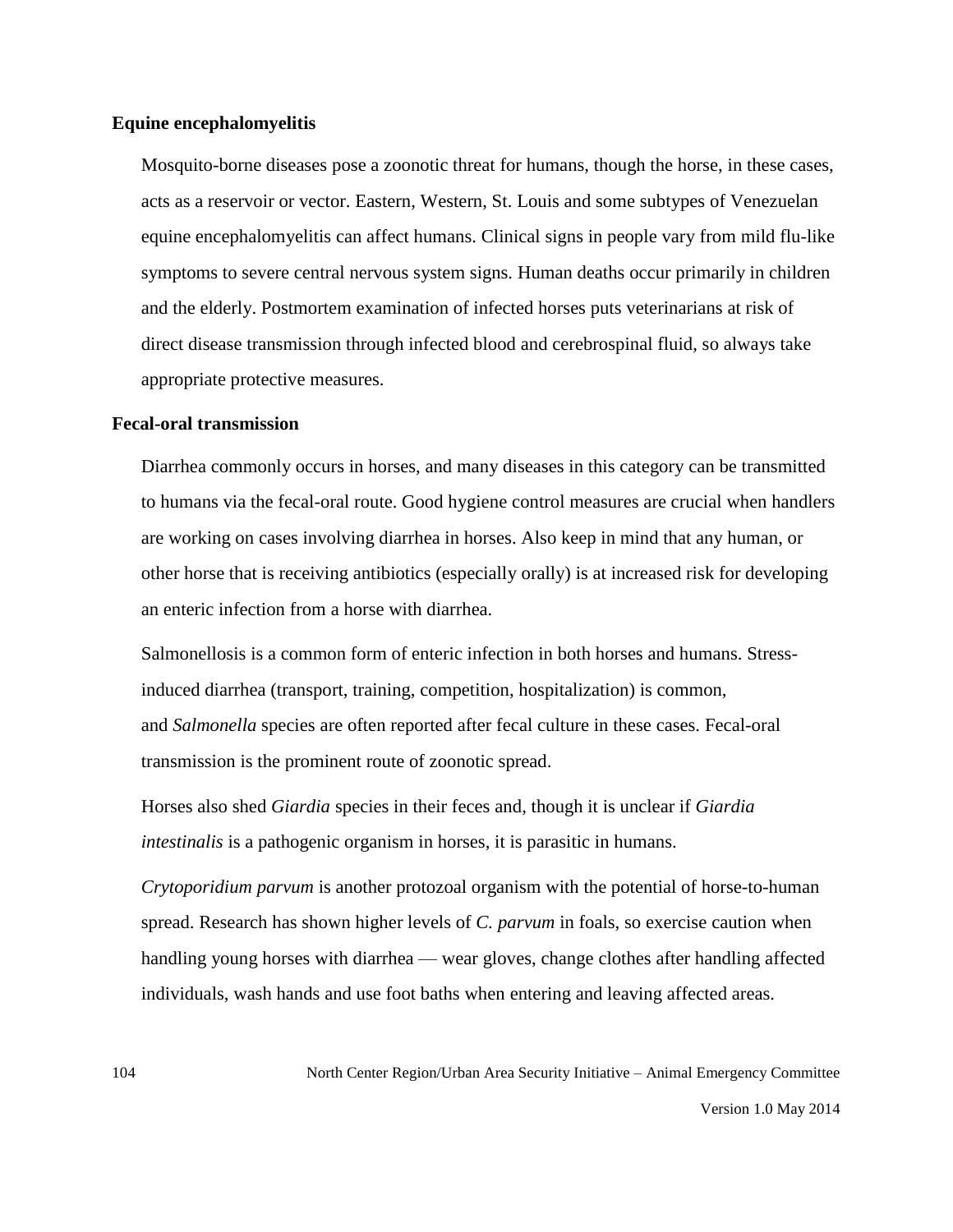These hygiene principles also apply in cases of dermatologic diseases of zoonotic potential in horses. Ringworm can be easily transmitted to people through direct contact. Always keep in mind that many equine skin lesions may be potential sources of disease transfer.

#### **Hendra virus**

Hendra virus is a paramyxovirus first isolated in 1994 from an outbreak of respiratory and neurologic disease in horses and humans in Hendra, a suburb of Brisbane, Australia. This virus is thought to be carried by bats of the genus *Pteropus*. Horses become infected through contact with bats and their droppings or secretions.

Hendra virus infection in horses produces an initial respiratory infection and can progress to neurologic signs and total systemic failure. These clinical signs are mirrored in human Hendra infection. The three cases reported in humans to date include two veterinarians and a trainer, two of which died. Humans caring for infected horses are exposed to body fluids and excretions and can easily become infected. Severe flu-like symptoms quickly develop. The globalization of the equine market makes disease transmission across continents, including the Hendra virus, a more serious threat.

#### **MRSA**

Infection with methicillin-resistant *Staphylococcus aureus* (MRSA) can be transmitted from horses to humans and vice versa. This bacterium can be found in skin wounds and various locations in the respiratory tract. Many studies indicate that MRSA is becoming increasingly prominent, especially in veterinarians, farm workers and others who have increased contact with animals.

In a study at the University of Utrecht in the Netherlands from 2006 to 2008, 43 percent of all horses that entered the hospital clinic, for whatever reason, cultured positive for MRSA at some point during their hospital stay. Over 9 percent of horses were carriers based on positive cultures done when they first arrived at the clinic, and 15 percent of hospital

> North Center Region/Urban Area Security Initiative – Animal Emergency Committee Version 1.0 May 2014

105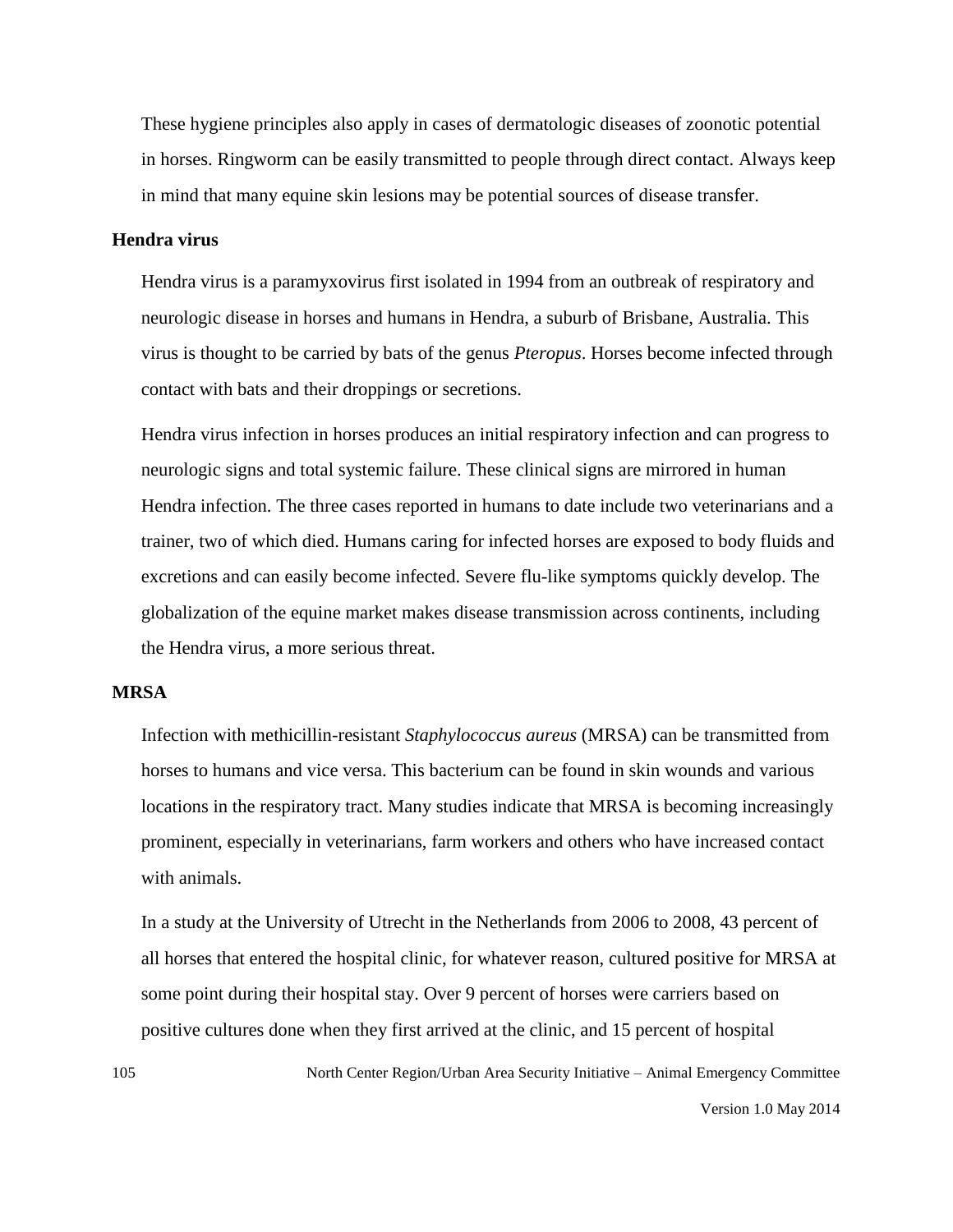employees who handled equine patients were also identified as MRSA carriers, though less than 1 percent of the general population of the Netherlands is MRSA-positive. Clearly horses and those who work around them are at higher risk of cross-transmitting this potentially serious infection.

#### **Personal Protection for TLAS Shelter workers**

- Wash hands with soap and water:
	- □ Before and after handling each animal
	- $\Box$  After coming into contact with animal saliva, urine, dung or blood
	- □ After cleaning cages
	- $\Box$  Before eating meals, taking breaks, smoking or leaving the shelter
	- □ Before and after using the restroom.
- Wear gloves when handling sick or wounded animals.
- Wear gloves when cleaning cages.
- Consider use of goggles or face protection if splashes from contaminated surfaces may occur
- Facemasks should be worn when handling ill birds to minimize the risk of contracting psittacosis.
- Do not allow rescued animals to "kiss" you or lick your face.
- Do not eat in animal care areas.
- Pregnant women and immunocompromised persons should not volunteer for positions involving direct animal contact.

#### **Avoiding Bites and Scratches**

- Use caution when approaching any animal that may be sick, wounded or stressed.
- If bitten or scratched, thoroughly wash wound with soap and water and seek medical care.
- If a person is bitten by an animal that is quarantined, adequate identification records and contact information must be kept for both the animal and the person bitten, so the

North Center Region/Urban Area Security Initiative – Animal Emergency Committee

106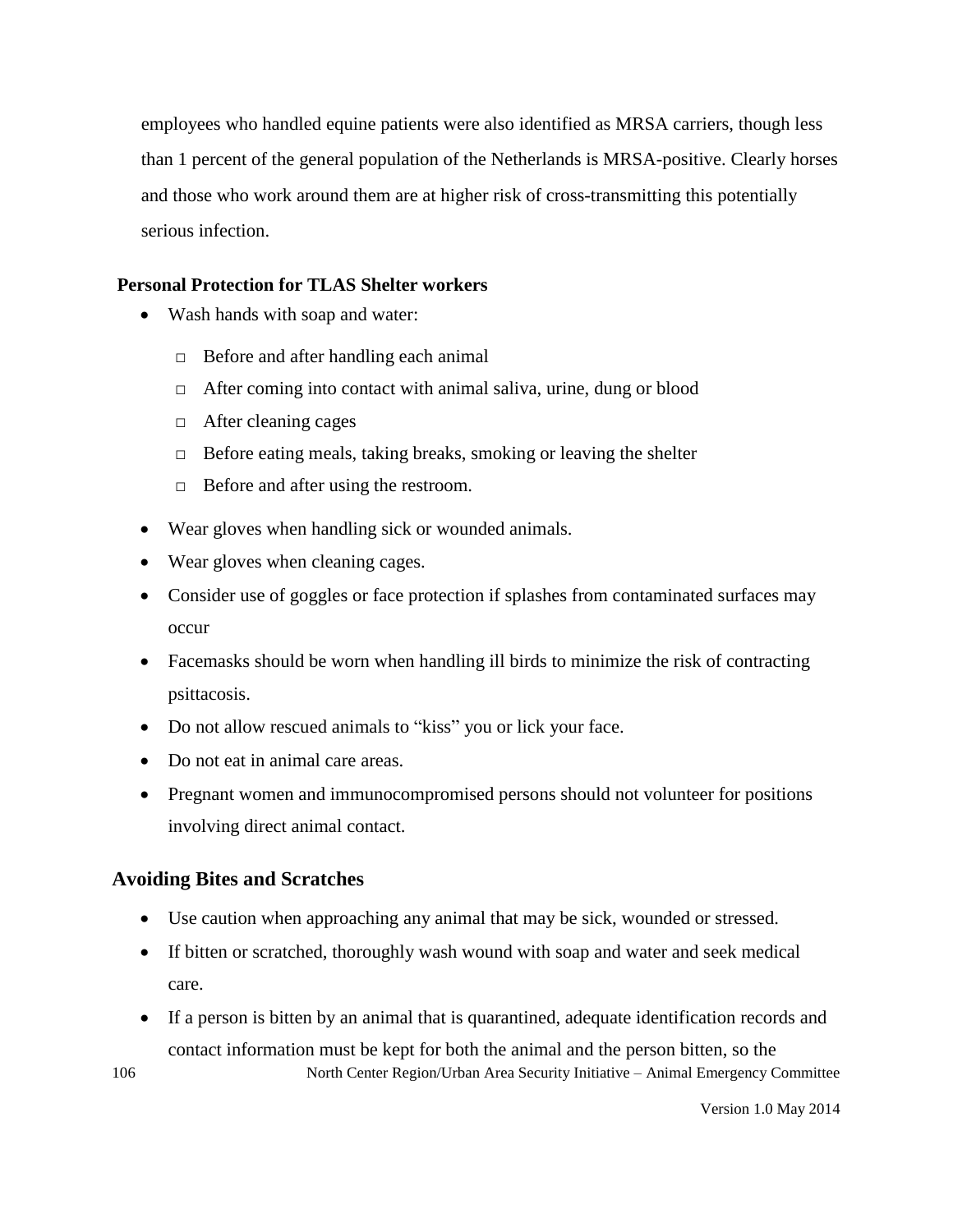exposed individual can be contacted in the event the quarantined animal does prove to be rabid. Persons exposed to an animal confirmed with rabies should receive rabies postexposure prophylaxis in accordance with the Advisory Committee on Immunization Practices Guidelines.

## **Facility Management**

### **Separation of Animals**

- Animals should not be housed or permitted in food or break areas.
- Separate newly arriving animals from animals that have been housed one week or longer.
- Do not enclose animals from different households together. If animals of the same species come into the shelter together and the owner requests that they be caged together place their kennel/crates side by side as it may reduce an animal's stress if it is housed with a companion. Animal from the same household should not be stalled together if the owner indicates the animals do not get along with one another.
- Routinely monitor animals for signs of illness. Separate sick animals from healthy animals, especially animals with diarrhea or signs of upper respiratory disease. If a separate room or area is not available, animals with diarrhea or signs of respiratory disease should be housed in bottom cages.
- People assigned to care for sick animals will ensure that proper hygiene measures are taken to avoid the transfer of diseases between sick and healthy animals. This includes washing hands and arms with soap and water.

### **Cleaning and Disposal**

- Thoroughly clean and disinfect stalls between animals.
- Remove and dispose of animal waste in a timely manner.
- Remove dead animals as soon as possible after death. A log of animals that have died or have been humanely euthanized should be kept. This log should include animal identification and/or descriptive information for each animal.
- Identify an area separate from the shelter for carcass storage and disposal.

North Center Region/Urban Area Security Initiative – Animal Emergency Committee

Version 1.0 May 2014

107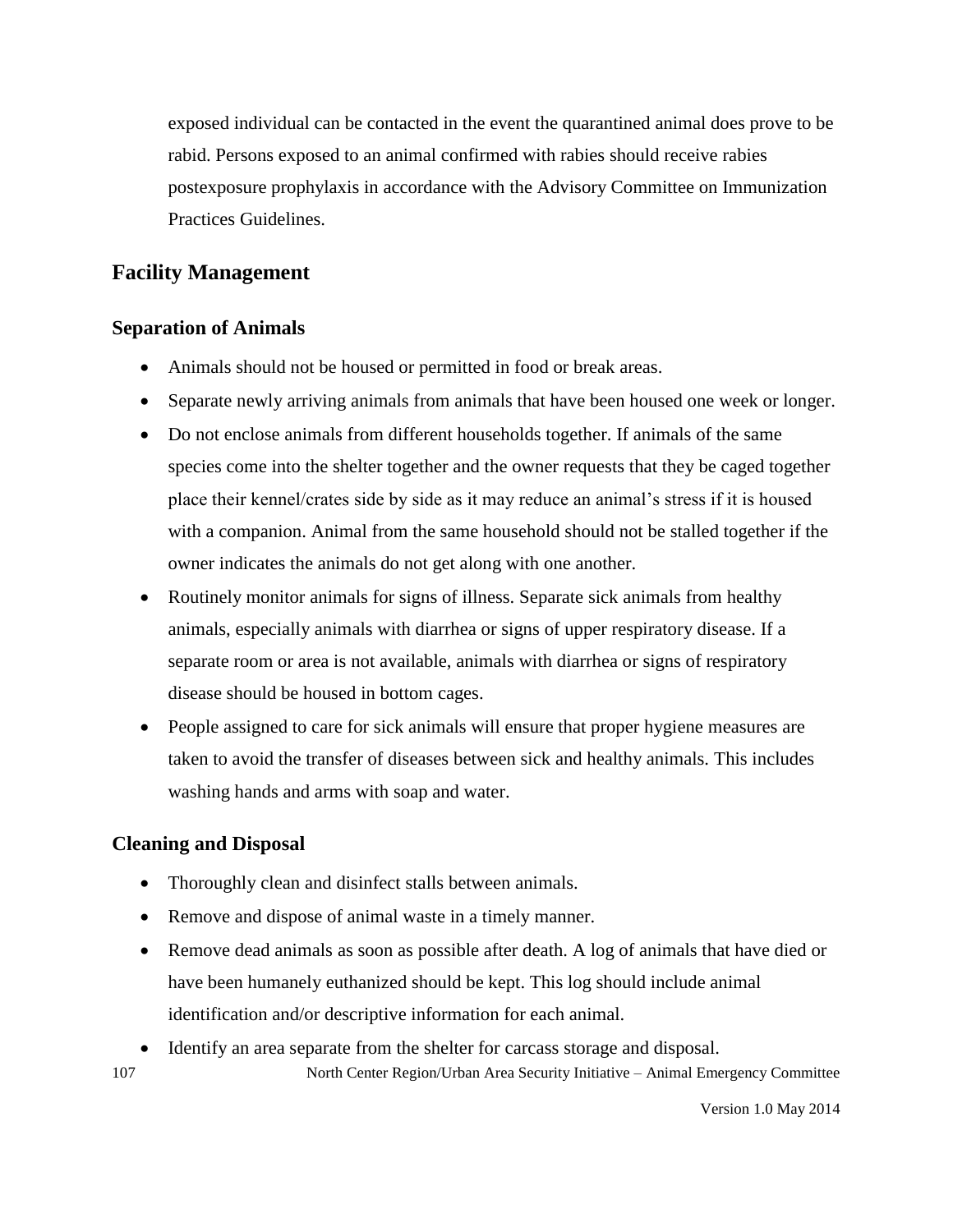- Arrange for waste removal from the large animal shelter.
- The large animal shelters should have adequate lighting, water and wastewater disposal

The remainder of this page intentionally left blank.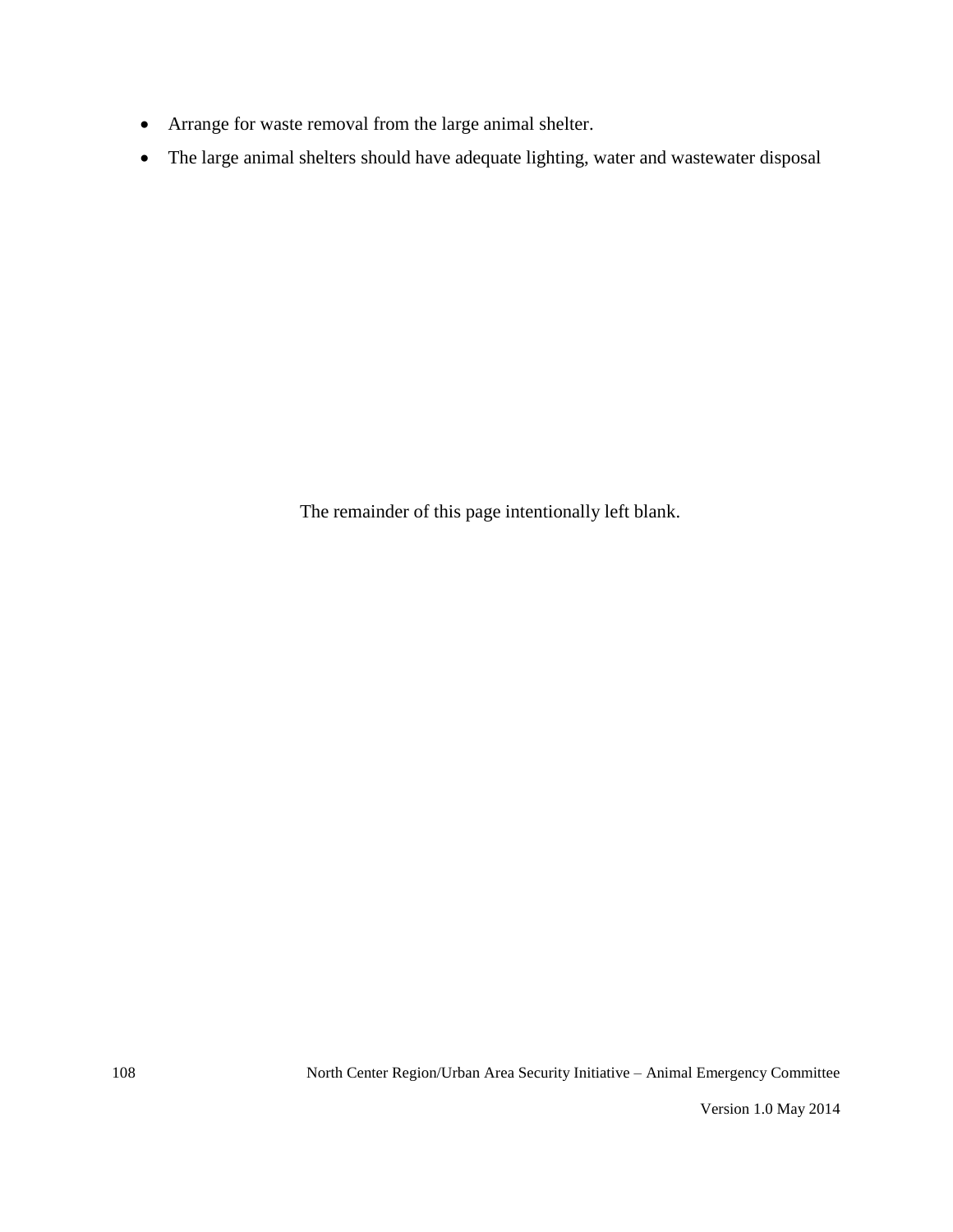## **Supplement A: Important Contacts (fill in local contacts by jurisdiction)**

| <b>Agency/Responsibility</b>                                                       | <b>Phone Number</b>       | Email                  |
|------------------------------------------------------------------------------------|---------------------------|------------------------|
| <b>Emergency Management/EOC</b>                                                    |                           |                        |
| [insert name] - Emergency Manager                                                  | [insert telephone number] | [insert email address] |
| $[insert name] - ESF 11 Desk$                                                      | [insert telephone number] | [insert email address] |
| [insert name] $-$ ESF 6 Desk                                                       | [insert telephone number] | [insert email address] |
| [insert name] - ESF6a Desk                                                         | [insert telephone number] | [insert email address] |
| [insert name] – EOC Logistics Desk                                                 | [insert telephone number] | [insert email address] |
| [insert name] – EOC Donations<br>Management Desk                                   | [insert telephone number] | [insert email address] |
| [insert name] - State EOC ESF6a Desk<br>(Animals Coordinator)                      | [insert telephone number] | [insert email address] |
| [insert name] - State EOC ESF11 Desk<br>(Livestock and Agriculture<br>Coordinator) | [insert telephone number] | [insert email address] |
| <b>Humane Society/SPCA</b>                                                         |                           |                        |

North Center Region/Urban Area Security Initiative – Animal Emergency Committee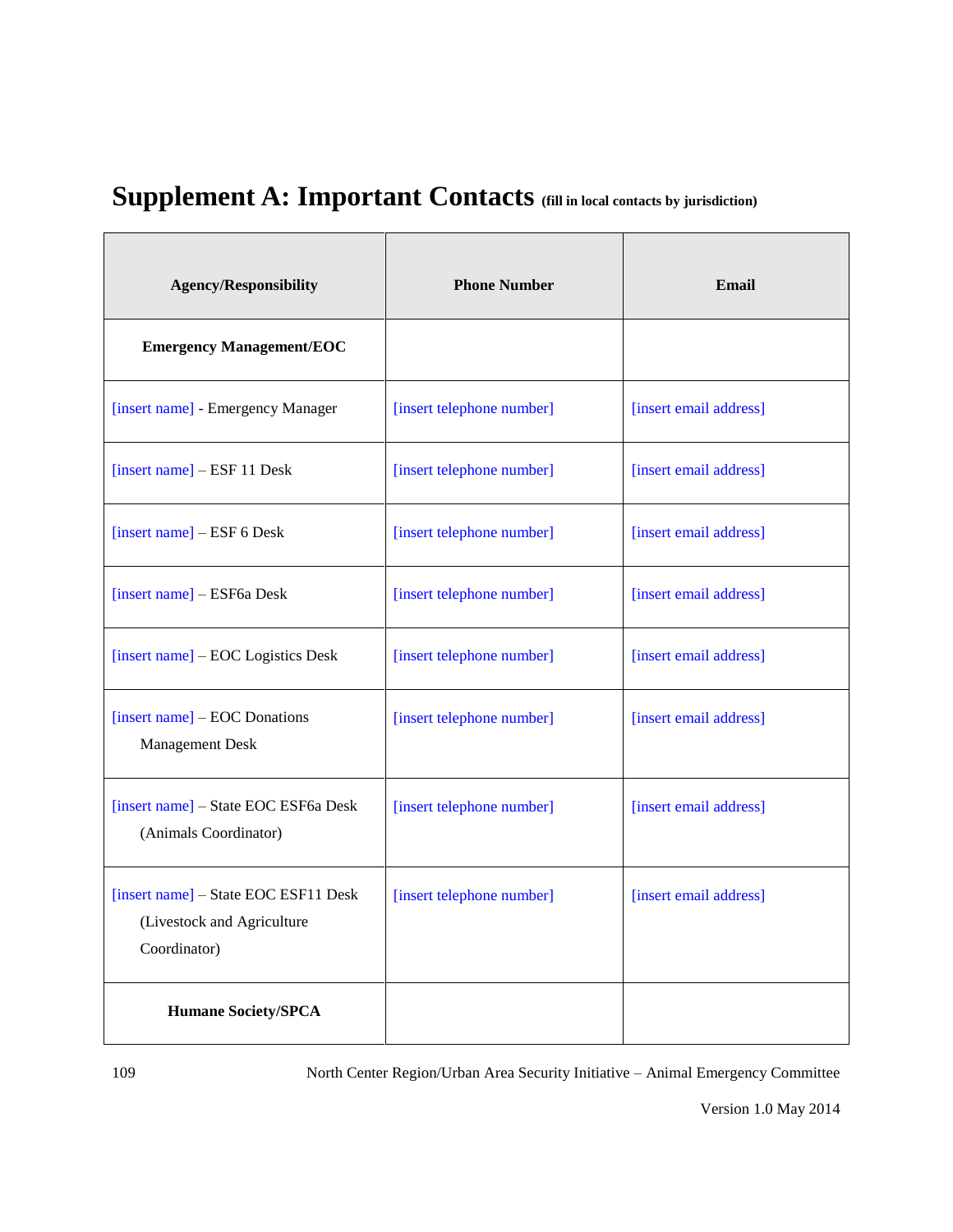| [insert name] - Humane Society Manager              |                           |                        |
|-----------------------------------------------------|---------------------------|------------------------|
| <b>Animal Control</b>                               | [insert telephone number] | [insert email address] |
| [insert name] - Animal Control Manager              | [insert telephone number] | [insert email address] |
| <b>Human Shelter</b>                                |                           |                        |
| [insert name] - Human Shelter Manager               | [insert telephone number] | [insert email address] |
| [insert name] - Human Shelter Logistics<br>Manager  | [insert telephone number] | [insert email address] |
| <b>Agency/Responsibility</b>                        | <b>Phone Number</b>       | Email                  |
|                                                     |                           |                        |
| <b>Incident Management</b>                          |                           |                        |
| [insert name] - Animal Response Branch<br>Director  | [insert telephone number] | [insert email address] |
| [insert name] - Animal Search and Rescue<br>Manager | [insert telephone number] | [insert email address] |
| <b>State Veterinarian's Office</b>                  |                           |                        |
| [insert name] - State Veterinarian                  | [insert telephone number] | [insert email address] |

North Center Region/Urban Area Security Initiative – Animal Emergency Committee